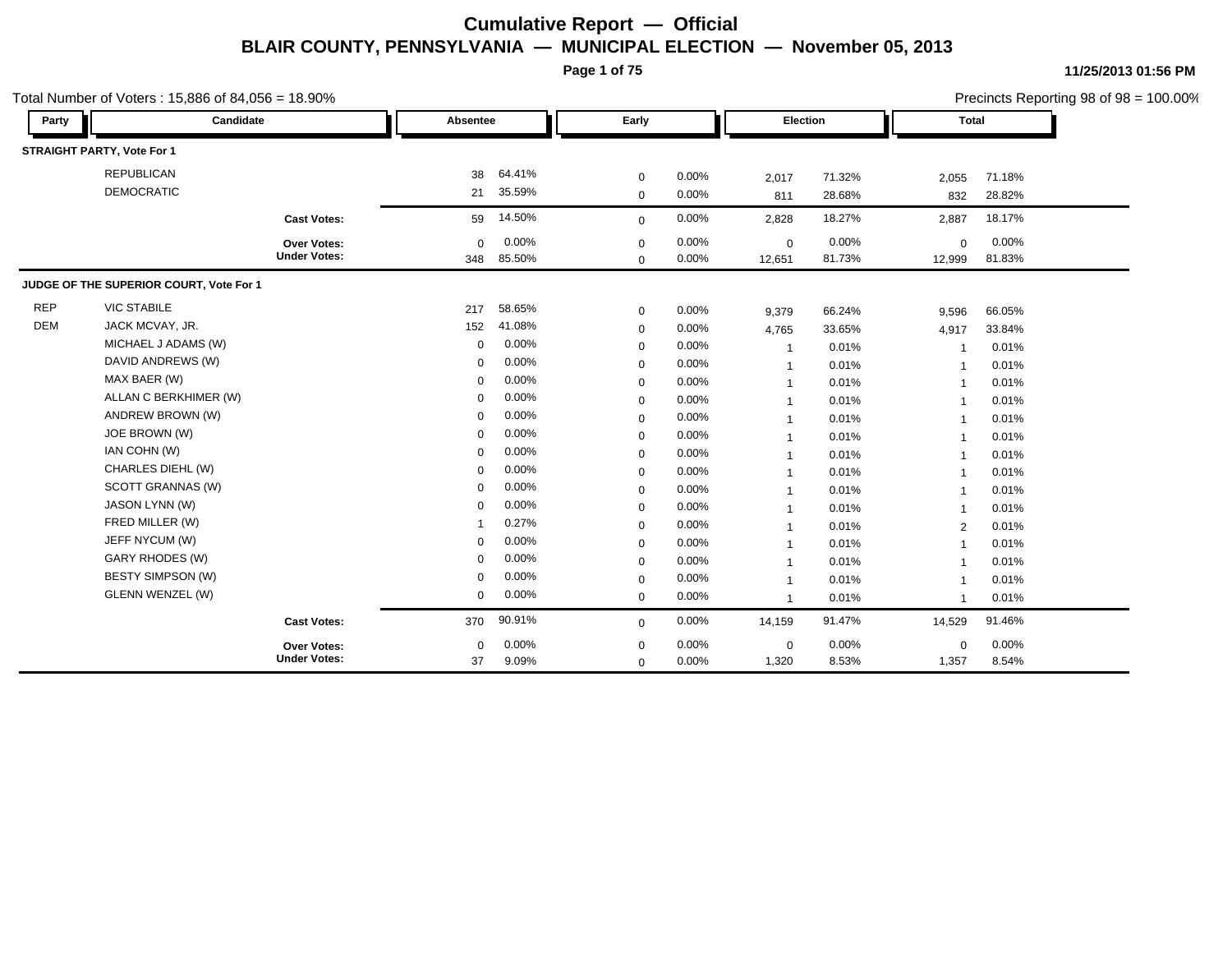**Page 2 of 75**

Total Number of Voters : 15,886 of 84,056 = 18.90%

| <b>Party</b> | Candidate                                      | Early<br>Absentee       |             | Election |                | Total  |                         |        |
|--------------|------------------------------------------------|-------------------------|-------------|----------|----------------|--------|-------------------------|--------|
|              | JUDGE OF THE COURT OF COMMON PLEAS, Vote For 1 |                         |             |          |                |        |                         |        |
| <b>REP</b>   | WADE A. KAGARISE                               | 99.09%<br>328           | $\mathbf 0$ | 0.00%    | 12,832         | 98.91% | 13,160                  | 98.92% |
|              | JOSH ABOUD (W)                                 | 0.00%<br>0              | $\mathbf 0$ | 0.00%    | $\overline{1}$ | 0.01%  | -1                      | 0.01%  |
|              | MICHAEL J ADAMS (W)                            | 0.00%<br>0              | 0           | 0.00%    | $\overline{1}$ | 0.01%  | $\overline{\mathbf{1}}$ | 0.01%  |
|              | PAULA AIGNER (W)                               | 0.00%<br>0              | 0           | 0.00%    | $\overline{1}$ | 0.01%  | $\overline{1}$          | 0.01%  |
|              | DAVID ANDREWS (W)                              | 0.00%<br>$\mathbf 0$    | $\mathbf 0$ | 0.00%    | 36             | 0.28%  | 36                      | 0.27%  |
|              | ADAM BANKS (W)                                 | 0.00%<br>$\mathbf 0$    | $\mathbf 0$ | 0.00%    | $\overline{1}$ | 0.01%  | $\overline{1}$          | 0.01%  |
|              | JEFF M BARR (W)                                | 0.00%<br>0              | $\mathbf 0$ | 0.00%    | $\overline{1}$ | 0.01%  | $\mathbf{1}$            | 0.01%  |
|              | ALLAN C BERKHIMER (W)                          | 0.00%<br>$\Omega$       | $\mathbf 0$ | 0.00%    | $\overline{1}$ | 0.01%  | $\overline{\mathbf{1}}$ | 0.01%  |
|              | CARLTON BLANCHARD (W)                          | 0.00%<br>$\mathbf 0$    | $\mathbf 0$ | 0.00%    | $\overline{1}$ | 0.01%  | $\overline{\mathbf{1}}$ | 0.01%  |
|              | CHRIS MC CARTNEY (W)                           | 0.00%<br>$\mathbf 0$    | $\mathbf 0$ | 0.00%    | $\overline{1}$ | 0.01%  | $\overline{1}$          | 0.01%  |
|              | BERNARD CHATMAN (W)                            | 0.00%<br>$\overline{0}$ | $\mathbf 0$ | 0.00%    | $\overline{1}$ | 0.01%  | $\overline{1}$          | 0.01%  |
|              | AARON CIDOR (W)                                | 0.00%<br>$\mathbf 0$    | $\mathbf 0$ | 0.00%    | $\overline{1}$ | 0.01%  | $\overline{1}$          | 0.01%  |
|              | DENNIS CLAAR (W)                               | 0.00%<br>0              | $\mathbf 0$ | 0.00%    | $\overline{1}$ | 0.01%  | $\overline{1}$          | 0.01%  |
|              | CHRISTOPHER COHN (W)                           | 0.00%<br>-0             | $\mathbf 0$ | 0.00%    | $\overline{1}$ | 0.01%  | $\overline{1}$          | 0.01%  |
|              | FRED MILLER (W)                                | 0.60%<br>2              | 0           | 0.00%    | 53             | 0.41%  | 55                      | 0.41%  |
|              | RANDAL DICKEN (W)                              | 0.00%<br>0              | $\mathbf 0$ | 0.00%    | $\mathbf{1}$   | 0.01%  | $\overline{1}$          | 0.01%  |
|              | OJ DICKEY (W)                                  | 0.00%<br>$\mathbf 0$    | $\mathbf 0$ | 0.00%    | $\mathbf{1}$   | 0.01%  | $\overline{1}$          | 0.01%  |
|              | STEVE DOLAK (W)                                | 0.00%<br>$\mathbf 0$    | $\mathbf 0$ | 0.00%    | $\overline{1}$ | 0.01%  | $\overline{1}$          | 0.01%  |
|              | ROBERT DONALDSON (W)                           | 0.00%<br>$\mathbf 0$    | $\mathbf 0$ | 0.00%    | $\overline{1}$ | 0.01%  | $\overline{1}$          | 0.01%  |
|              | KATY FEATHER (W)                               | 0.00%<br>$\Omega$       | $\mathbf 0$ | 0.00%    | $\overline{1}$ | 0.01%  | $\overline{\mathbf{1}}$ | 0.01%  |
|              | LARRY FIELD (W)                                | 0.00%<br>$\mathbf 0$    | $\mathbf 0$ | 0.00%    | $\overline{1}$ | 0.01%  | $\overline{\mathbf{1}}$ | 0.01%  |
|              | MICHELE GROVE (W)                              | 0.00%<br>$\mathbf 0$    | $\mathbf 0$ | 0.00%    | $\overline{1}$ | 0.01%  | $\overline{1}$          | 0.01%  |
|              | WILLIAM HABERSTROH (W)                         | 0.00%<br>$\overline{0}$ | $\mathbf 0$ | 0.00%    | $\overline{1}$ | 0.01%  | $\overline{1}$          | 0.01%  |
|              | RICK HOOVER (W)                                | 0.00%<br>$\mathbf 0$    | $\mathbf 0$ | 0.00%    | $\overline{1}$ | 0.01%  | $\overline{1}$          | 0.01%  |
|              | DARRELL B MORRIS II (W)                        | 0.00%<br>0              | $\mathbf 0$ | 0.00%    | $\overline{1}$ | 0.01%  | $\overline{1}$          | 0.01%  |
|              | FRED JACKSON (W)                               | 0.00%<br>0              | $\mathbf 0$ | 0.00%    | $\overline{1}$ | 0.01%  | $\overline{1}$          | 0.01%  |
|              | STEPHAN G JANOSIK (W)                          | 0.00%<br>0              | 0           | 0.00%    | $\overline{1}$ | 0.01%  | $\overline{\mathbf{1}}$ | 0.01%  |
|              | JEFF NYCUM (W)                                 | 0.00%<br>0              | $\mathbf 0$ | 0.00%    | 4              | 0.03%  | $\overline{4}$          | 0.03%  |
|              | PATRICK T JONES (W)                            | 0.00%<br>$\mathbf 0$    | $\mathbf 0$ | 0.00%    | $\overline{1}$ | 0.01%  | $\overline{1}$          | 0.01%  |
|              | TARA KIFER (W)                                 | 0.00%<br>$\mathbf 0$    | $\mathbf 0$ | 0.00%    | $\mathbf{1}$   | 0.01%  | $\overline{1}$          | 0.01%  |
|              | <b>JUSTIN KLEINOSKY (W)</b>                    | 0.00%<br>$\mathbf 0$    | $\mathbf 0$ | 0.00%    | $\overline{1}$ | 0.01%  | $\overline{1}$          | 0.01%  |
|              | ALAN R KRIER (W)                               | 0.00%<br>$\Omega$       | $\mathbf 0$ | 0.00%    | $\overline{1}$ | 0.01%  | $\overline{1}$          | 0.01%  |
|              | TED KROL (W)                                   | 0.00%<br>$\Omega$       | $\mathbf 0$ | 0.00%    | $\overline{2}$ | 0.02%  | $\overline{2}$          | 0.02%  |
|              | JASON LYNN (W)                                 | 0.00%<br>$\Omega$       | $\mathbf 0$ | 0.00%    | $\overline{1}$ | 0.01%  | $\overline{1}$          | 0.01%  |
|              | RYAN LYNN (W)                                  | 0.00%<br>$\Omega$       | $\mathbf 0$ | 0.00%    | $\mathbf{1}$   | 0.01%  | $\overline{1}$          | 0.01%  |
|              | JOHN MARSHALL (W)                              | 0.00%<br>0              | 0           | 0.00%    | 1              | 0.01%  | $\mathbf 1$             | 0.01%  |
|              | MATT MICHRINA (W)                              | 0.00%<br>$\mathbf 0$    | $\mathbf 0$ | 0.00%    | $\mathbf{1}$   | 0.01%  | -1                      | 0.01%  |
|              | LOUIS MOLLICA (W)                              | 0.00%<br>$\Omega$       | $\mathbf 0$ | 0.00%    | 1              | 0.01%  |                         | 0.01%  |
|              | DARRELL B MORRIS (W)                           | 0.00%<br>$\mathbf 0$    | 0           | 0.00%    | 1              | 0.01%  | -1                      | 0.01%  |
|              | STEVEN MYERS (W)                               | 0.00%<br>0              | $\mathbf 0$ | 0.00%    | 1              | 0.01%  | $\mathbf 1$             | 0.01%  |
|              | PAUL HARCLERODE (W)                            | 0.00%<br>0              | $\mathbf 0$ | 0.00%    | $\mathbf{1}$   | 0.01%  | $\mathbf{1}$            | 0.01%  |
|              | NICHOLAS PYEATT (W)                            | 0.00%<br>$\mathbf 0$    | $\mathbf 0$ | 0.00%    | $\mathbf{1}$   | 0.01%  | $\overline{1}$          | 0.01%  |
|              | BILL RHODES (W)                                | 0.00%<br>0              | $\mathbf 0$ | 0.00%    |                | 0.01%  |                         | 0.01%  |

**11/25/2013 01:56 PM**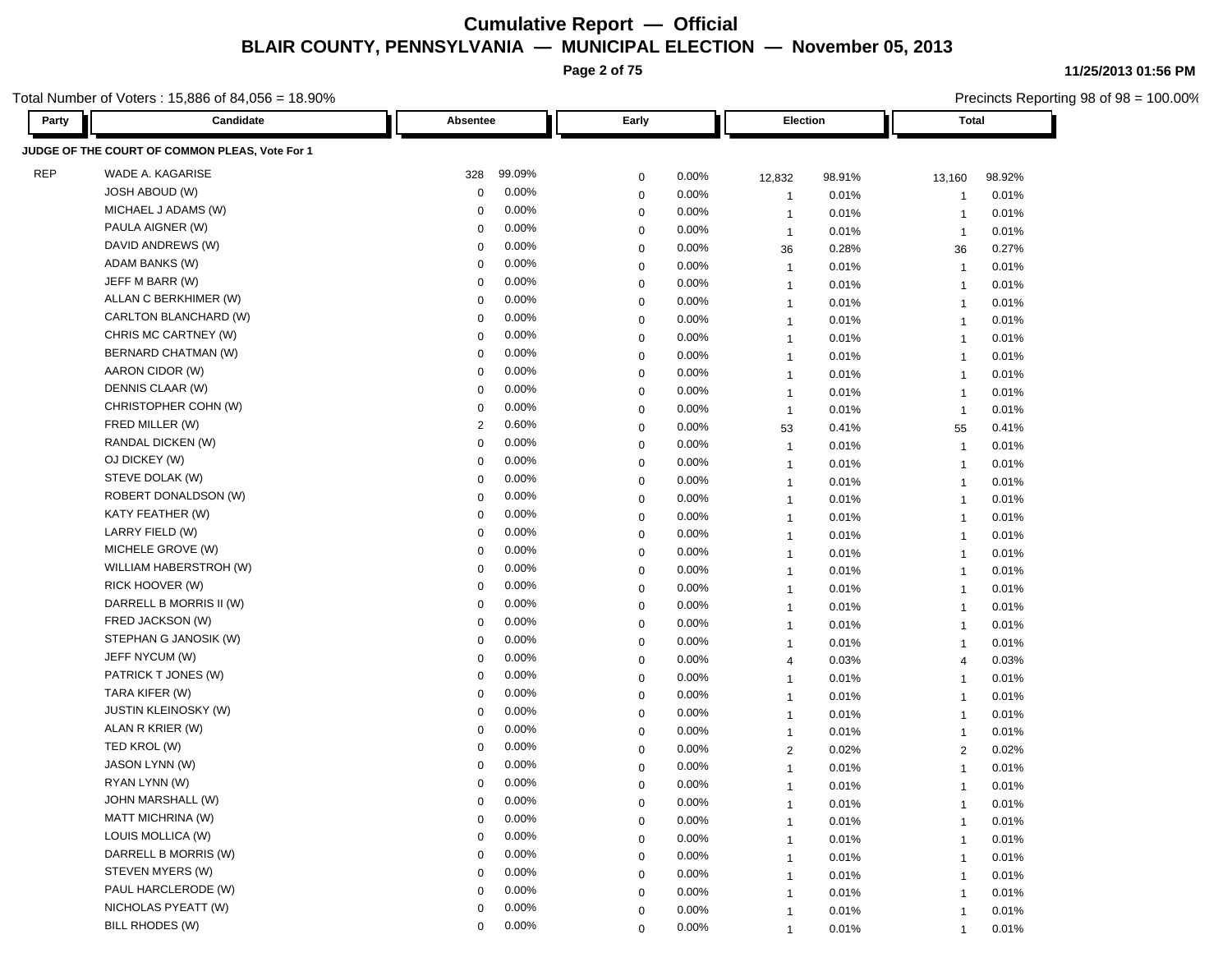**Page 3 of 75**

Total Number of Voters : 15,886 of 84,056 = 18.90%

| Party<br>Candidate      | Absentee     |          | Early       |          | <b>Election</b> |        | Total          |          |  |
|-------------------------|--------------|----------|-------------|----------|-----------------|--------|----------------|----------|--|
| WILLIAM ROBERTS (W)     | $\Omega$     | $0.00\%$ | 0           | $0.00\%$ |                 | 0.01%  |                | 0.01%    |  |
| BETSY SIMPSON (W)       | $\mathbf{0}$ | $0.00\%$ | $\Omega$    | $0.00\%$ |                 | 0.01%  |                | 0.01%    |  |
| DONALD SWANGER (W)      | $\mathbf{0}$ | $0.00\%$ | 0           | $0.00\%$ | 2               | 0.02%  | $\overline{2}$ | 0.02%    |  |
| TERRENCE TOMASSETTI (W) | $\Omega$     | $0.00\%$ | 0           | $0.00\%$ |                 | 0.01%  |                | 0.01%    |  |
| LORI WIEDEMER (W)       | $\mathbf{0}$ | $0.00\%$ | $\Omega$    | $0.00\%$ |                 | 0.01%  |                | 0.01%    |  |
| LA WILSON (W)           | $\mathbf{0}$ | $0.00\%$ | $\Omega$    | $0.00\%$ |                 | 0.01%  |                | 0.01%    |  |
| TONY ZANNONI (W)        | $\mathbf{0}$ | $0.00\%$ | $\Omega$    | $0.00\%$ |                 | 0.01%  |                | 0.01%    |  |
| MARK ZERFIS (W)         |              | 0.30%    | 0           | $0.00\%$ | $\mathbf{0}$    | 0.00%  |                | 0.01%    |  |
| <b>Cast Votes:</b>      | 331          | 81.33%   | $\Omega$    | 0.00%    | 12,973          | 83.81% | 13,304         | 83.75%   |  |
| Over Votes:             | $\mathbf{0}$ | 0.00%    | $\mathbf 0$ | 0.00%    | $\Omega$        | 0.00%  | $\mathbf 0$    | $0.00\%$ |  |
| <b>Under Votes:</b>     | 76           | 18.67%   | $\mathbf 0$ | 0.00%    | 2,506           | 16.19% | 2,582          | 16.25%   |  |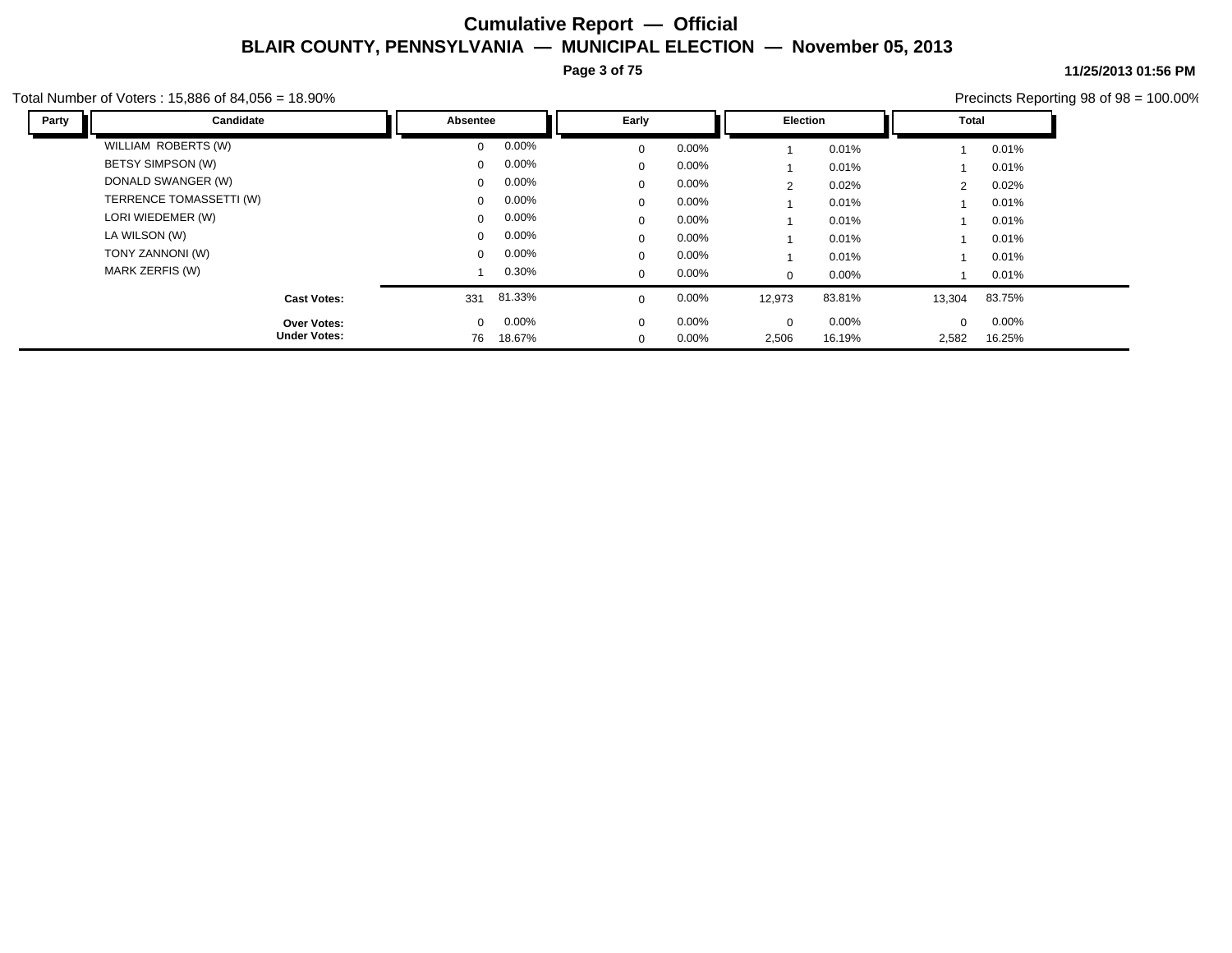**Page 4 of 75**

Total Number of Voters : 15,886 of 84,056 = 18.90%

| Party      | Candidate                                  | Absentee     |          | Early       |       |                | Election |                | <b>Total</b> |  |
|------------|--------------------------------------------|--------------|----------|-------------|-------|----------------|----------|----------------|--------------|--|
|            | DISTRICT ATTORNEY, 4 YEAR TERM, Vote For 1 |              |          |             |       |                |          |                |              |  |
| <b>REP</b> | RICHARD CONSIGLIO                          | 346          | 99.71%   | $\mathbf 0$ | 0.00% | 13,178         | 99.65%   | 13,524         | 99.65%       |  |
|            | JACKIE BERNARD ATHERTON (W)                | $\Omega$     | 0.00%    | $\mathbf 0$ | 0.00% | 5              | 0.04%    | 5              | 0.04%        |  |
|            | PAULA AIGNER (W)                           | $\mathbf 0$  | 0.00%    | $\mathbf 0$ | 0.00% | $\overline{1}$ | 0.01%    | $\overline{1}$ | 0.01%        |  |
|            | ADAM BANKS (W)                             | $\mathbf 0$  | 0.00%    | $\mathbf 0$ | 0.00% | $\overline{1}$ | 0.01%    | $\overline{1}$ | 0.01%        |  |
|            | JEFF M BARR (W)                            | $\Omega$     | 0.00%    | $\mathbf 0$ | 0.00% | $\overline{1}$ | 0.01%    | $\overline{1}$ | 0.01%        |  |
|            | JIM BEAM (W)                               | $\mathbf 0$  | 0.00%    | $\mathbf 0$ | 0.00% | $\overline{1}$ | 0.01%    | $\overline{1}$ | 0.01%        |  |
|            | ALLAN C BERKHIMER (W)                      | $\mathbf 0$  | 0.00%    | $\mathbf 0$ | 0.00% | $\overline{1}$ | 0.01%    | $\overline{1}$ | 0.01%        |  |
|            | DENNIS CLAAR (W)                           | $\Omega$     | 0.00%    | $\mathbf 0$ | 0.00% | $\overline{1}$ | 0.01%    | $\overline{1}$ | 0.01%        |  |
|            | MIKE DEAN (W)                              | $\mathbf 0$  | 0.00%    | $\mathbf 0$ | 0.00% | $\overline{1}$ | 0.01%    | $\overline{1}$ | 0.01%        |  |
|            | RANDAL DICKEN (W)                          | $\mathbf 0$  | 0.00%    | $\mathbf 0$ | 0.00% | $\overline{1}$ | 0.01%    | $\overline{1}$ | 0.01%        |  |
|            | JIM DIXON (W)                              | $\Omega$     | 0.00%    | $\mathbf 0$ | 0.00% | $\overline{1}$ | 0.01%    | $\overline{1}$ | 0.01%        |  |
|            | ROBERT DONALDSON (W)                       | $\mathbf 0$  | 0.00%    | $\mathbf 0$ | 0.00% | 3              | 0.02%    | 3              | 0.02%        |  |
|            | LARRY FOCHT (W)                            | $\mathbf 0$  | 0.00%    | $\mathbf 0$ | 0.00% | $\mathbf{1}$   | 0.01%    | $\overline{1}$ | 0.01%        |  |
|            | TOM FORR (W)                               | $\Omega$     | 0.00%    | $\mathbf 0$ | 0.00% | $\overline{1}$ | 0.01%    | $\overline{1}$ | 0.01%        |  |
|            | FRED GARVIN (W)                            | $\mathbf 0$  | 0.00%    | $\mathbf 0$ | 0.00% | $\overline{1}$ | 0.01%    | $\overline{1}$ | 0.01%        |  |
|            | BILL HABERSTROH (W)                        | 0            | 0.00%    | $\mathbf 0$ | 0.00% | $\overline{1}$ | 0.01%    | $\overline{1}$ | 0.01%        |  |
|            | ROBERT F HOUSEMAN (W)                      | $\mathbf 0$  | 0.00%    | $\mathbf 0$ | 0.00% | $\mathbf{1}$   | 0.01%    | $\overline{1}$ | 0.01%        |  |
|            | TOBY LEE HOUTZ (W)                         | $\mathbf 0$  | 0.00%    | $\mathbf 0$ | 0.00% | $\overline{1}$ | 0.01%    | $\overline{1}$ | 0.01%        |  |
|            | RICHARD HOWARD (W)                         | $\mathbf{1}$ | 0.29%    | $\mathbf 0$ | 0.00% | $\mathbf 0$    | 0.00%    | $\overline{1}$ | 0.01%        |  |
|            | JOE FREDRICK (W)                           | $\mathbf 0$  | 0.00%    | $\pmb{0}$   | 0.00% | $\mathbf{1}$   | 0.01%    | $\overline{1}$ | 0.01%        |  |
|            | TERRY ROWLES JR (W)                        | $\mathbf 0$  | 0.00%    | $\mathbf 0$ | 0.00% | $\overline{2}$ | 0.02%    | 2              | 0.01%        |  |
|            | DAN KEATING (W)                            | 0            | 0.00%    | $\mathbf 0$ | 0.00% | $\overline{1}$ | 0.01%    | $\overline{1}$ | 0.01%        |  |
|            | TARA KIFER (W)                             | $\mathbf 0$  | 0.00%    | $\mathbf 0$ | 0.00% | $\mathbf{1}$   | 0.01%    | $\overline{1}$ | 0.01%        |  |
|            | <b>JUSTIN KLEINOSKY (W)</b>                | $\mathbf 0$  | 0.00%    | $\mathbf 0$ | 0.00% | $\overline{1}$ | 0.01%    | $\overline{1}$ | 0.01%        |  |
|            | TED KROL (W)                               | 0            | 0.00%    | $\mathbf 0$ | 0.00% | $\overline{1}$ | 0.01%    | $\overline{1}$ | 0.01%        |  |
|            | JASON LYNN (W)                             | $\mathbf 0$  | 0.00%    | $\mathbf 0$ | 0.00% | $\overline{1}$ | 0.01%    | $\overline{1}$ | 0.01%        |  |
|            | JOSEPH MERRILL (W)                         | 0            | 0.00%    | $\mathbf 0$ | 0.00% | $\overline{1}$ | 0.01%    | $\overline{1}$ | 0.01%        |  |
|            | FRED MILLER (W)                            | 0            | 0.00%    | $\mathbf 0$ | 0.00% | $\overline{1}$ | 0.01%    | $\overline{1}$ | 0.01%        |  |
|            | LOU MOLLICA (W)                            | $\mathbf 0$  | 0.00%    | $\mathbf 0$ | 0.00% | $\overline{1}$ | 0.01%    | $\overline{1}$ | 0.01%        |  |
|            | DARRELL B MORRIS (W)                       | 0            | 0.00%    | $\mathbf 0$ | 0.00% | $\overline{1}$ | 0.01%    | $\overline{1}$ | 0.01%        |  |
|            | TERRY ROWLES (W)                           | 0            | 0.00%    | $\mathbf 0$ | 0.00% | $\overline{2}$ | 0.02%    | $\overline{2}$ | 0.01%        |  |
|            | JOEL SEELEY (W)                            | $\mathbf 0$  | 0.00%    | $\mathbf 0$ | 0.00% | $\overline{1}$ | 0.01%    | $\overline{1}$ | 0.01%        |  |
|            | RON SOMMER (W)                             | 0            | 0.00%    | $\mathbf 0$ | 0.00% | $\overline{1}$ | 0.01%    | $\overline{1}$ | 0.01%        |  |
|            | DONALD SWANGER (W)                         | 0            | 0.00%    | $\mathbf 0$ | 0.00% | $\overline{2}$ | 0.02%    | 2              | 0.01%        |  |
|            | TIM SULLIVAN (W)                           | $\mathbf 0$  | 0.00%    | $\mathbf 0$ | 0.00% | $\overline{1}$ | 0.01%    | $\overline{1}$ | 0.01%        |  |
|            | LORI WIEDEMER (W)                          | 0            | 0.00%    | $\mathbf 0$ | 0.00% | $\overline{1}$ | 0.01%    | $\overline{1}$ | 0.01%        |  |
|            | ERIC ZAJAC (W)                             | 0            | 0.00%    | $\mathbf 0$ | 0.00% | $\overline{1}$ | 0.01%    | $\overline{1}$ | 0.01%        |  |
|            | ILLYSA ZIMMERMAN (W)                       | $\mathbf 0$  | 0.00%    | $\mathbf 0$ | 0.00% | $\overline{2}$ | 0.02%    | $\overline{2}$ | 0.01%        |  |
|            | <b>Cast Votes:</b>                         | 347          | 85.26%   | $\mathbf 0$ | 0.00% | 13,224         | 85.43%   | 13,571         | 85.43%       |  |
|            | <b>Over Votes:</b>                         | $\mathbf 0$  | $0.00\%$ | $\mathbf 0$ | 0.00% | $\mathbf 0$    | $0.00\%$ | $\mathbf 0$    | 0.00%        |  |
|            | <b>Under Votes:</b>                        | 60           | 14.74%   | $\Omega$    | 0.00% | 2,255          | 14.57%   | 2,315          | 14.57%       |  |

**11/25/2013 01:56 PM**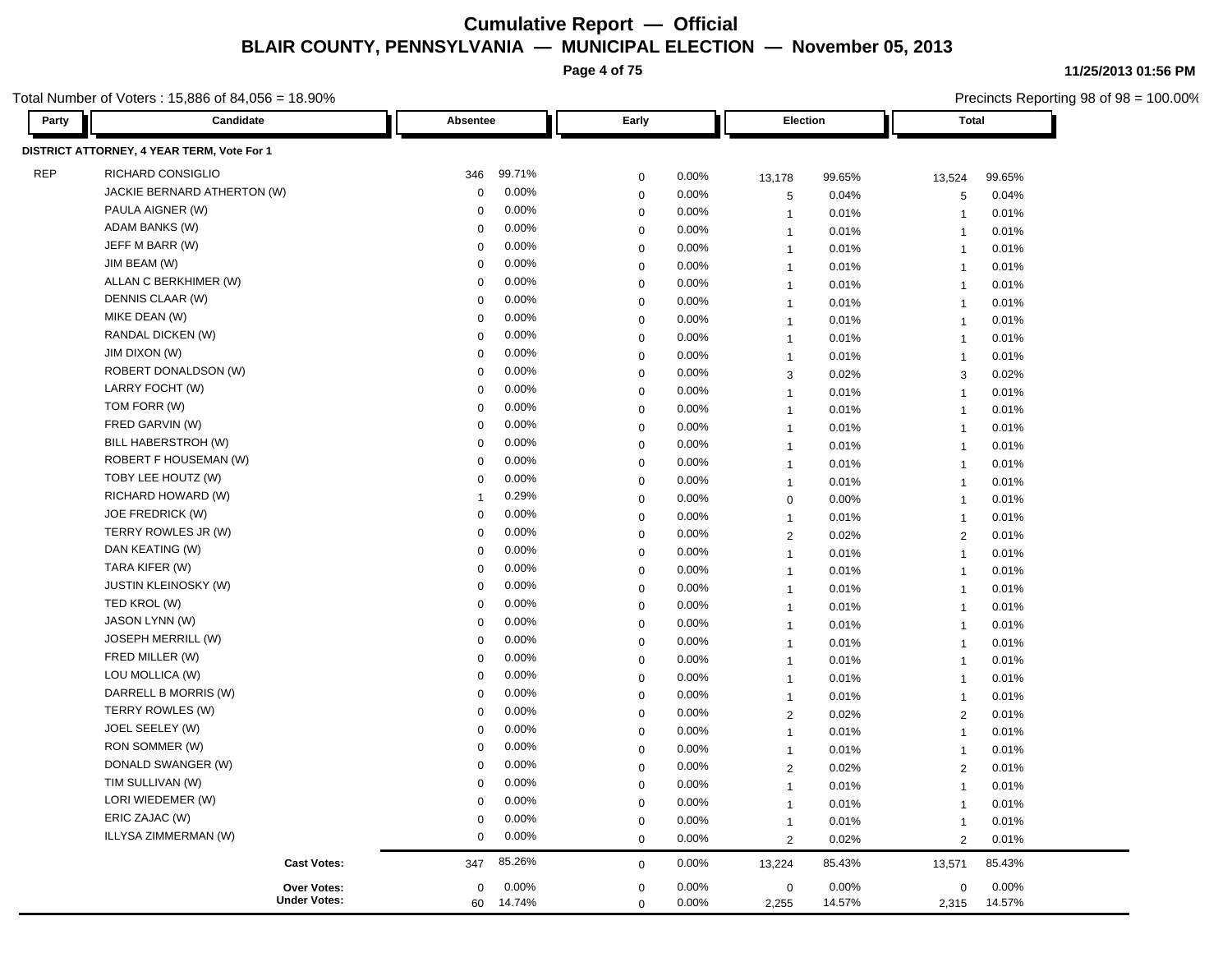**Page 5 of 75**

**11/25/2013 01:56 PM** Precincts Reporting 98 of 98 = 100.00%

Total Number of Voters : 15,886 of 84,056 = 18.90%

| Party      | Candidate                             | Absentee    |             | Early       |       | Election       |        | <b>Total</b>   |        |
|------------|---------------------------------------|-------------|-------------|-------------|-------|----------------|--------|----------------|--------|
|            | PROTHONOTARY, 4 YEAR TERM, Vote For 1 |             |             |             |       |                |        |                |        |
| <b>REP</b> | CAROL A. NEWMAN                       |             | 332 100.00% | $\mathbf 0$ | 0.00% | 12,928         | 99.86% | 13,260         | 99.86% |
|            | <b>ADAM BANKS (W)</b>                 | 0           | 0.00%       | $\mathbf 0$ | 0.00% |                | 0.01%  | 1              | 0.01%  |
|            | ALLAN C BERKHIMER (W)                 | 0           | 0.00%       | $\mathbf 0$ | 0.00% | $\overline{1}$ | 0.01%  | 1              | 0.01%  |
|            | DENNIS CLAAR (W)                      | 0           | 0.00%       | $\mathbf 0$ | 0.00% | $\mathbf{1}$   | 0.01%  | $\mathbf{1}$   | 0.01%  |
|            | JERRY COX (W)                         | 0           | 0.00%       | $\mathbf 0$ | 0.00% | $\mathbf{1}$   | 0.01%  | $\overline{1}$ | 0.01%  |
|            | ERNEST DICK (W)                       | $\Omega$    | 0.00%       | $\mathbf 0$ | 0.00% | $\mathbf{1}$   | 0.01%  | $\mathbf{1}$   | 0.01%  |
|            | JOE DODSON (W)                        | $\Omega$    | 0.00%       | $\mathbf 0$ | 0.00% | $\overline{1}$ | 0.01%  | $\mathbf 1$    | 0.01%  |
|            | JOSEPH EBERSOLE (W)                   | $\Omega$    | 0.00%       | $\mathbf 0$ | 0.00% | $\overline{1}$ | 0.01%  | $\mathbf 1$    | 0.01%  |
|            | MONICA FORNEY (W)                     | 0           | 0.00%       | $\mathbf 0$ | 0.00% | $\overline{1}$ | 0.01%  | $\overline{1}$ | 0.01%  |
|            | SOFIA GRASSI (W)                      | 0           | 0.00%       | $\mathbf 0$ | 0.00% | $\mathbf{1}$   | 0.01%  | $\overline{1}$ | 0.01%  |
|            | JASON HAINSEY (W)                     | 0           | 0.00%       | $\mathbf 0$ | 0.00% | $\mathbf{1}$   | 0.01%  | $\overline{1}$ | 0.01%  |
|            | DARRELL B MORRIS II (W)               | 0           | 0.00%       | $\mathbf 0$ | 0.00% | $\mathbf{1}$   | 0.01%  | $\mathbf 1$    | 0.01%  |
|            | STEPHAN G JANOSIK (W)                 | 0           | 0.00%       | $\mathbf 0$ | 0.00% |                | 0.01%  |                | 0.01%  |
|            | <b>JUSTIN KLEINOSKY (W)</b>           | 0           | 0.00%       | $\mathbf 0$ | 0.00% |                | 0.01%  | 1              | 0.01%  |
|            | <b>WILLIAM ROBERTS (W)</b>            | 0           | 0.00%       | $\mathbf 0$ | 0.00% |                | 0.01%  |                | 0.01%  |
|            | TOM IRWIN SR (W)                      | 0           | 0.00%       | $\mathbf 0$ | 0.00% |                | 0.01%  | 1              | 0.01%  |
|            | DONALD SWANGER (W)                    | 0           | 0.00%       | $\mathbf 0$ | 0.00% | $\overline{2}$ | 0.02%  | $\overline{2}$ | 0.02%  |
|            | VICKE WENDT (W)                       | 0           | 0.00%       | $\mathbf 0$ | 0.00% |                | 0.01%  | $\overline{1}$ | 0.01%  |
|            | <b>Cast Votes:</b>                    | 332         | 81.57%      | $\mathbf 0$ | 0.00% | 12,946         | 83.64% | 13,278         | 83.58% |
|            | Over Votes:                           | $\mathbf 0$ | 0.00%       | $\mathbf 0$ | 0.00% | $\mathbf 0$    | 0.00%  | $\mathbf 0$    | 0.00%  |
|            | <b>Under Votes:</b>                   | 75          | 18.43%      | $\mathbf 0$ | 0.00% | 2,533          | 16.36% | 2,608          | 16.42% |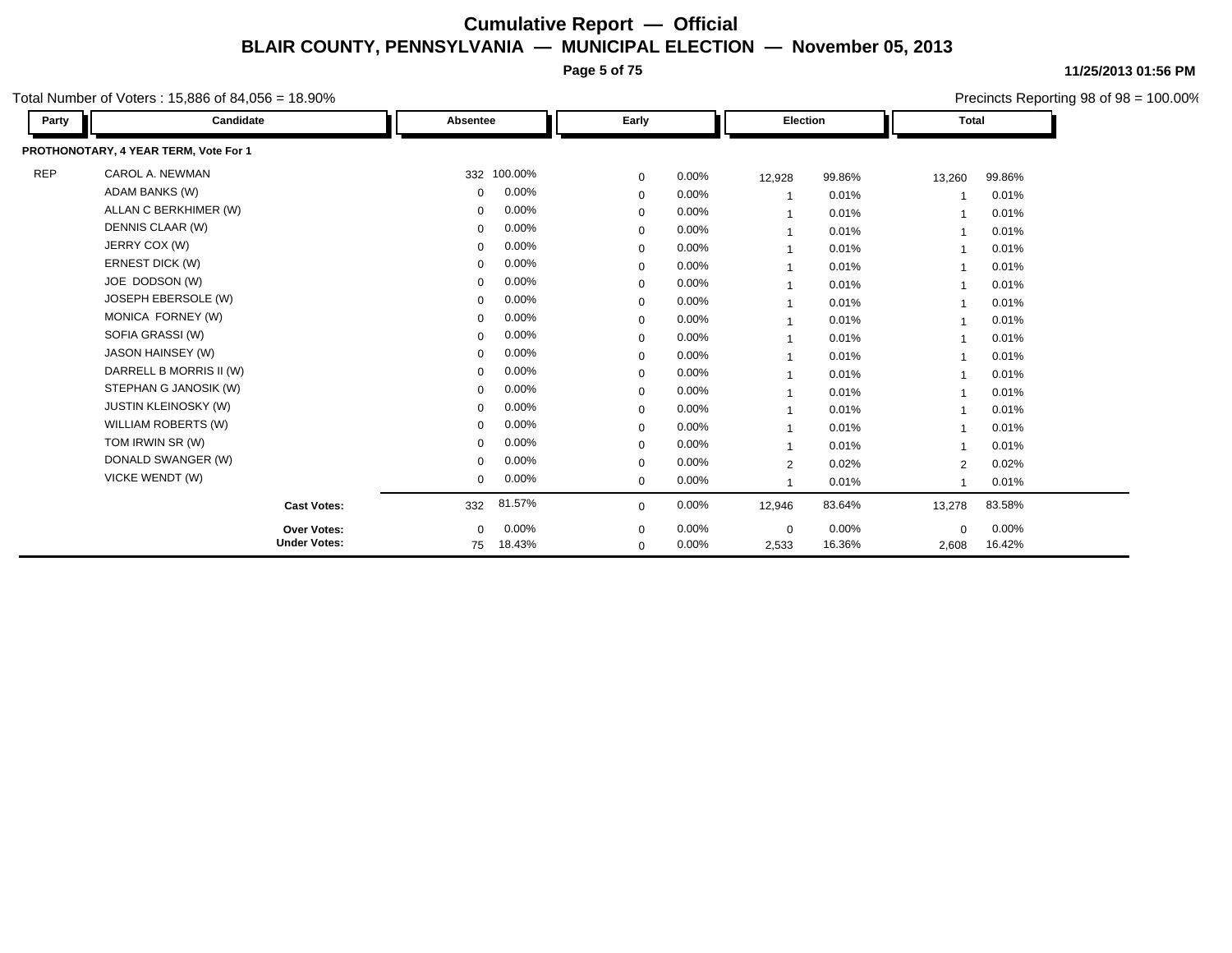**Page 6 of 75**

Total Number of Voters : 15,886 of 84,056 = 18.90%

| Party      | Candidate                                  |                     | Absentee    |                | Early       |          |                | <b>Election</b> |                | <b>Total</b> |
|------------|--------------------------------------------|---------------------|-------------|----------------|-------------|----------|----------------|-----------------|----------------|--------------|
|            | SHERIFF, 4 YEAR TERM, Vote For 1           |                     |             |                |             |          |                |                 |                |              |
| <b>REP</b> | MITCHELL F. COOPER                         |                     | 344         | 99.71%         | $\mathbf 0$ | 0.00%    | 13,423         | 99.78%          | 13,767         | 99.78%       |
|            | ADAM BANKS (W)                             |                     | 0           | 0.00%          | $\mathbf 0$ | 0.00%    | $\mathbf 1$    | 0.01%           | -1             | 0.01%        |
|            | GIL BARTON (W)                             |                     | 0           | 0.00%          | 0           | 0.00%    | $\mathbf 1$    | 0.01%           | $\mathbf{1}$   | 0.01%        |
|            | RAY BENTON (W)                             |                     | $\Omega$    | 0.00%          | 0           | 0.00%    | $\mathbf 1$    | 0.01%           | $\overline{1}$ | 0.01%        |
|            | ALLAN C BERKHIMER (W)                      |                     | $\Omega$    | 0.00%          | 0           | 0.00%    | $\mathbf 1$    | 0.01%           | $\overline{1}$ | 0.01%        |
|            | SEAN P BOYLES (W)                          |                     | 0           | 0.00%          | 0           | 0.00%    | $\mathbf 1$    | 0.01%           | $\overline{1}$ | 0.01%        |
|            | DEANNA BROWN (W)                           |                     | 0           | 0.00%          | 0           | 0.00%    | $\mathbf 1$    | 0.01%           | -1             | 0.01%        |
|            | DENNIS CLAAR (W)                           |                     | 0           | 0.00%          | 0           | 0.00%    | $\mathbf 1$    | 0.01%           | 1              | 0.01%        |
|            | SEAN CLAPPER (W)                           |                     | 0           | 0.00%          | 0           | 0.00%    | $\mathbf{1}$   | 0.01%           | 1              | 0.01%        |
|            | RICHARD DEE (W)                            |                     | $\Omega$    | 0.00%          | 0           | 0.00%    | $\mathbf{1}$   | 0.01%           | $\overline{1}$ | 0.01%        |
|            | LARRY FIELD (W)                            |                     | $\Omega$    | 0.00%          | 0           | 0.00%    | $\mathbf 1$    | 0.01%           | $\overline{1}$ | 0.01%        |
|            | LARRY FOCHT (W)                            |                     | 0           | 0.00%          | 0           | 0.00%    |                | 0.01%           | $\overline{1}$ | 0.01%        |
|            | LARRY GALLO (W)                            |                     | 0           | 0.00%          | $\mathbf 0$ | 0.00%    | $\mathbf{1}$   |                 |                |              |
|            | <b>JOHN GORITY (W)</b>                     |                     | 0           | 0.00%          | $\mathbf 0$ | 0.00%    | $\mathbf 1$    | 0.01%           | $\overline{1}$ | 0.01%        |
|            | <b>ROBERT F HOUSEMAN (W)</b>               |                     | 0           | 0.00%          |             | 0.00%    | $\mathbf 1$    | 0.01%           | $\overline{1}$ | 0.01%        |
|            | <b>JUSTIN KLEINOSKY (W)</b>                |                     | 0           | 0.00%          | 0           |          | $\mathbf 1$    | 0.01%           | $\overline{1}$ | 0.01%        |
|            | <b>KEVIN LUENSMANN (W)</b>                 |                     | $\Omega$    | 0.00%          | $\mathbf 0$ | 0.00%    | $\mathbf 1$    | 0.01%           | $\mathbf{1}$   | 0.01%        |
|            | KENNETH C MCCONNELL (W)                    |                     | 0           | 0.00%          | $\mathbf 0$ | 0.00%    | $\mathbf 1$    | 0.01%           | $\overline{1}$ | 0.01%        |
|            | MICK PENTONEY (W)                          |                     | 0           | 0.00%          | 0           | 0.00%    | $\mathbf 1$    | 0.01%           | $\overline{1}$ | 0.01%        |
|            | ERIC PRENDERGAST (W)                       |                     | $\Omega$    | $0.00\%$       | 0           | 0.00%    | $\mathbf 1$    | 0.01%           | -1             | 0.01%        |
|            | GREG RAY (W)                               |                     | 0           | 0.00%          | 0           | 0.00%    | $\sqrt{2}$     | 0.01%           | 2              | 0.01%        |
|            | DAVID SHERIDAN (W)                         |                     | $\Omega$    | 0.00%          | 0           | 0.00%    | $\mathbf{1}$   | 0.01%           | 1              | 0.01%        |
|            | SAM SMITH (W)                              |                     |             |                | $\mathbf 0$ | 0.00%    | $\mathbf 1$    | 0.01%           | $\overline{1}$ | 0.01%        |
|            | TOM IRWIN SR (W)                           |                     | $\Omega$    | $0.00\%$       | 0           | 0.00%    | $\mathbf 1$    | 0.01%           | $\overline{1}$ | 0.01%        |
|            | MATT STAR (W)                              |                     | 0           | 0.00%<br>0.00% | 0           | 0.00%    | $\mathbf{1}$   | 0.01%           | $\overline{1}$ | 0.01%        |
|            | LEON TROTSKY (W)                           |                     | 0           |                | $\mathbf 0$ | 0.00%    | $\mathbf 1$    | 0.01%           | $\overline{1}$ | 0.01%        |
|            |                                            |                     | 0           | 0.00%          | $\mathbf 0$ | 0.00%    | $\mathbf 1$    | 0.01%           | $\mathbf{1}$   | 0.01%        |
|            | JOHN W WEIDLICH (W)                        |                     |             | 0.29%          | 0           | 0.00%    | $\mathbf 0$    | 0.00%           | $\overline{1}$ | 0.01%        |
|            | GLENN WENZEL (W)<br>MARK YOHN (W)          |                     | 0           | 0.00%          | $\mathbf 0$ | 0.00%    | $\mathbf 1$    | 0.01%           | $\overline{1}$ | 0.01%        |
|            |                                            |                     | $\mathbf 0$ | 0.00%          | 0           | 0.00%    | $\mathbf 1$    | 0.01%           | -1             | 0.01%        |
|            | DONALD SWANGER (W)                         |                     | 0           | 0.00%          | 0           | 0.00%    | $\overline{2}$ | 0.01%           | 2              | 0.01%        |
|            |                                            | <b>Cast Votes:</b>  | 345         | 84.77%         | $\mathbf 0$ | 0.00%    | 13,453         | 86.91%          | 13,798         | 86.86%       |
|            |                                            | <b>Over Votes:</b>  | 0           | 0.00%          | $\mathbf 0$ | 0.00%    | 0              | 0.00%           | 0              | 0.00%        |
|            |                                            | <b>Under Votes:</b> | 62          | 15.23%         | 0           | 0.00%    | 2,026          | 13.09%          | 2,088          | 13.14%       |
|            | JURY COMMISSIONER, 4 YEAR TERM, Vote For 1 |                     |             |                |             |          |                |                 |                |              |
| REP        | JOY A. FOREMAN                             |                     | 222         | 58.73%         | $\mathbf 0$ | 0.00%    | 9,481          | 65.60%          |                | 65.43%       |
| DEM        | <b>VINCENT P. FRANK</b>                    |                     | 155         | 41.01%         | 0           | 0.00%    |                | 34.35%          | 9,703          | 34.52%       |
|            | DONNA COHEN (W)                            |                     | $\mathbf 1$ | 0.26%          | 0           | 0.00%    | 4,964          | 0.04%           | 5,119          | 0.05%        |
|            | DAVID FRANTZ (W)                           |                     | 0           | 0.00%          | $\mathbf 0$ | 0.00%    | 6              | 0.01%           | $\overline{7}$ | 0.01%        |
|            |                                            |                     |             |                |             |          | $\mathbf 1$    |                 | $\mathbf{1}$   |              |
|            |                                            | <b>Cast Votes:</b>  | 378         | 92.87%         | $\mathsf 0$ | $0.00\%$ | 14,452         | 93.37%          | 14,830         | 93.35%       |
|            |                                            | Over Votes:         | 0           | $0.00\%$       | 0           | $0.00\%$ | $\mathbf 0$    | 0.00%           | $\mathbf 0$    | 0.00%        |
|            |                                            | <b>Under Votes:</b> | 29          | 7.13%          | $\mathbf 0$ | 0.00%    | 1,027          | 6.63%           | 1,056          | 6.65%        |

**11/25/2013 01:56 PM**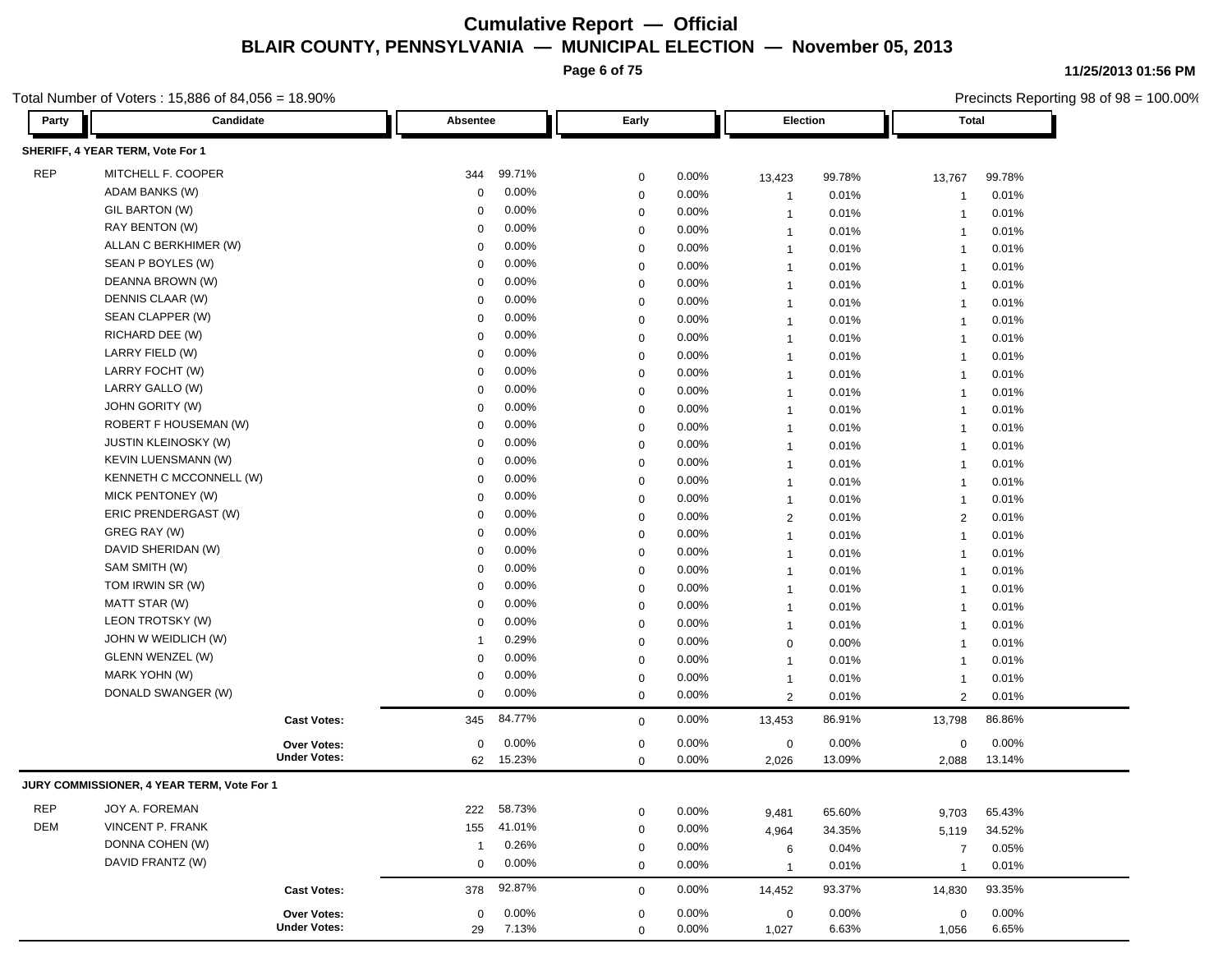**Page 7 of 75**

|            | Total Number of Voters: $15,886$ of $84,056 = 18.90\%$               |                     |                |            |             |          |                          |        |                |        | Precincts Reporting 98 of $98 = 100.00\%$ |
|------------|----------------------------------------------------------------------|---------------------|----------------|------------|-------------|----------|--------------------------|--------|----------------|--------|-------------------------------------------|
| Party      | Candidate                                                            |                     | Absentee       |            | Early       |          | Election                 |        | <b>Total</b>   |        |                                           |
|            | MAGISTERIAL DISTRICT JUDGE DISTRICT 24-3-02, 6 YEAR TERM, Vote For 1 |                     |                |            |             |          |                          |        |                |        |                                           |
|            | STEVEN D. JACKSON                                                    |                     |                | 76 100.00% | $\mathbf 0$ | $0.00\%$ | 2,115                    | 99.95% | 2,191          | 99.95% |                                           |
|            | CHRISTOPHER COHN (W)                                                 |                     | $\mathbf 0$    | $0.00\%$   | $\mathbf 0$ | 0.00%    | $\overline{1}$           | 0.05%  | -1             | 0.05%  |                                           |
|            |                                                                      | <b>Cast Votes:</b>  | 76             | 91.57%     | $\mathbf 0$ | 0.00%    | 2,116                    | 93.05% | 2,192          | 93.00% |                                           |
|            |                                                                      | Over Votes:         | $\mathbf 0$    | 0.00%      | 0           | 0.00%    | 0                        | 0.00%  | $\mathbf 0$    | 0.00%  |                                           |
|            |                                                                      | <b>Under Votes:</b> | $\overline{7}$ | 8.43%      | $\mathbf 0$ | 0.00%    | 158                      | 6.95%  | 165            | 7.00%  |                                           |
|            | MAYOR, 4 YEAR TERM CITY OF ALTOONA, Vote For 1                       |                     |                |            |             |          |                          |        |                |        |                                           |
| <b>REP</b> | MATTHEW ALAN PACIFICO                                                |                     | 77             | 57.46%     | $\mathbf 0$ | $0.00\%$ | 2,727                    | 58.32% | 2,804          | 58.30% |                                           |
| <b>DEM</b> | <b>JOHN PENTLAND</b>                                                 |                     | 56             | 41.79%     | $\mathbf 0$ | $0.00\%$ | 1,931                    | 41.30% | 1,987          | 41.31% |                                           |
|            | COPPER BAGLEY (W)                                                    |                     | $\mathbf{0}$   | 0.00%      | $\mathbf 0$ | 0.00%    | $\overline{4}$           | 0.09%  | $\overline{4}$ | 0.08%  |                                           |
|            | <b>JOSH ABOUD (W)</b>                                                |                     | $\mathbf 0$    | 0.00%      | 0           | 0.00%    | -1                       | 0.02%  | -1             | 0.02%  |                                           |
|            | DON BOWERS (W)                                                       |                     | $\mathbf 0$    | 0.00%      | $\mathbf 0$ | 0.00%    | $\overline{\phantom{a}}$ | 0.02%  | $\overline{1}$ | 0.02%  |                                           |
|            | DAVID BUTTERBAUGH (W)                                                |                     | $\mathbf 0$    | 0.00%      | 0           | $0.00\%$ | $\overline{1}$           | 0.02%  |                | 0.02%  |                                           |
|            | ERIK CAGLE (W)                                                       |                     | $\Omega$       | 0.00%      | $\mathbf 0$ | 0.00%    | $\overline{1}$           | 0.02%  | $\mathbf{1}$   | 0.02%  |                                           |
|            | MATT GARBER (W)                                                      |                     | $\mathbf{0}$   | 0.00%      | 0           | 0.00%    | -1                       | 0.02%  | -1             | 0.02%  |                                           |
|            | <b>GALEN GRIMES (W)</b>                                              |                     | 1              | 0.75%      | 0           | 0.00%    | 0                        | 0.00%  | -1             | 0.02%  |                                           |
|            | DALE HENRY (W)                                                       |                     | $\Omega$       | 0.00%      | $\mathbf 0$ | 0.00%    | -1                       | 0.02%  | -1             | 0.02%  |                                           |
|            | WAYNE HIPPO (W)                                                      |                     | $\mathbf 0$    | 0.00%      | $\mathbf 0$ | $0.00\%$ | $\overline{1}$           | 0.02%  | -1             | 0.02%  |                                           |
|            | JAMES RILEY (W)                                                      |                     | $\Omega$       | 0.00%      | $\mathbf 0$ | 0.00%    | $\overline{2}$           | 0.04%  | 2              | 0.04%  |                                           |
|            | BILL SCHIRF (W)                                                      |                     | $\mathbf 0$    | $0.00\%$   | $\mathbf 0$ | $0.00\%$ | 2                        | 0.04%  | 2              | 0.04%  |                                           |
|            | WILLIAM SCHIRF (W)                                                   |                     | $\mathbf 0$    | $0.00\%$   | $\mathbf 0$ | $0.00\%$ | 2                        | 0.04%  | 2              | 0.04%  |                                           |
|            | DOUGLAS SIMMONS (W)                                                  |                     | $\mathbf{0}$   | $0.00\%$   | $\mathbf 0$ | $0.00\%$ | 1                        | 0.02%  |                | 0.02%  |                                           |
|            |                                                                      | <b>Cast Votes:</b>  | 134            | 93.71%     | 0           | 0.00%    | 4,676                    | 97.03% | 4,810          | 96.94% |                                           |
|            |                                                                      | <b>Over Votes:</b>  | $\Omega$       | 0.00%      | $\mathbf 0$ | $0.00\%$ | $\mathbf 0$              | 0.00%  | $\mathbf 0$    | 0.00%  |                                           |
|            |                                                                      | <b>Under Votes:</b> | 9              | 6.29%      | $\mathbf 0$ | 0.00%    | 143                      | 2.97%  | 152            | 3.06%  |                                           |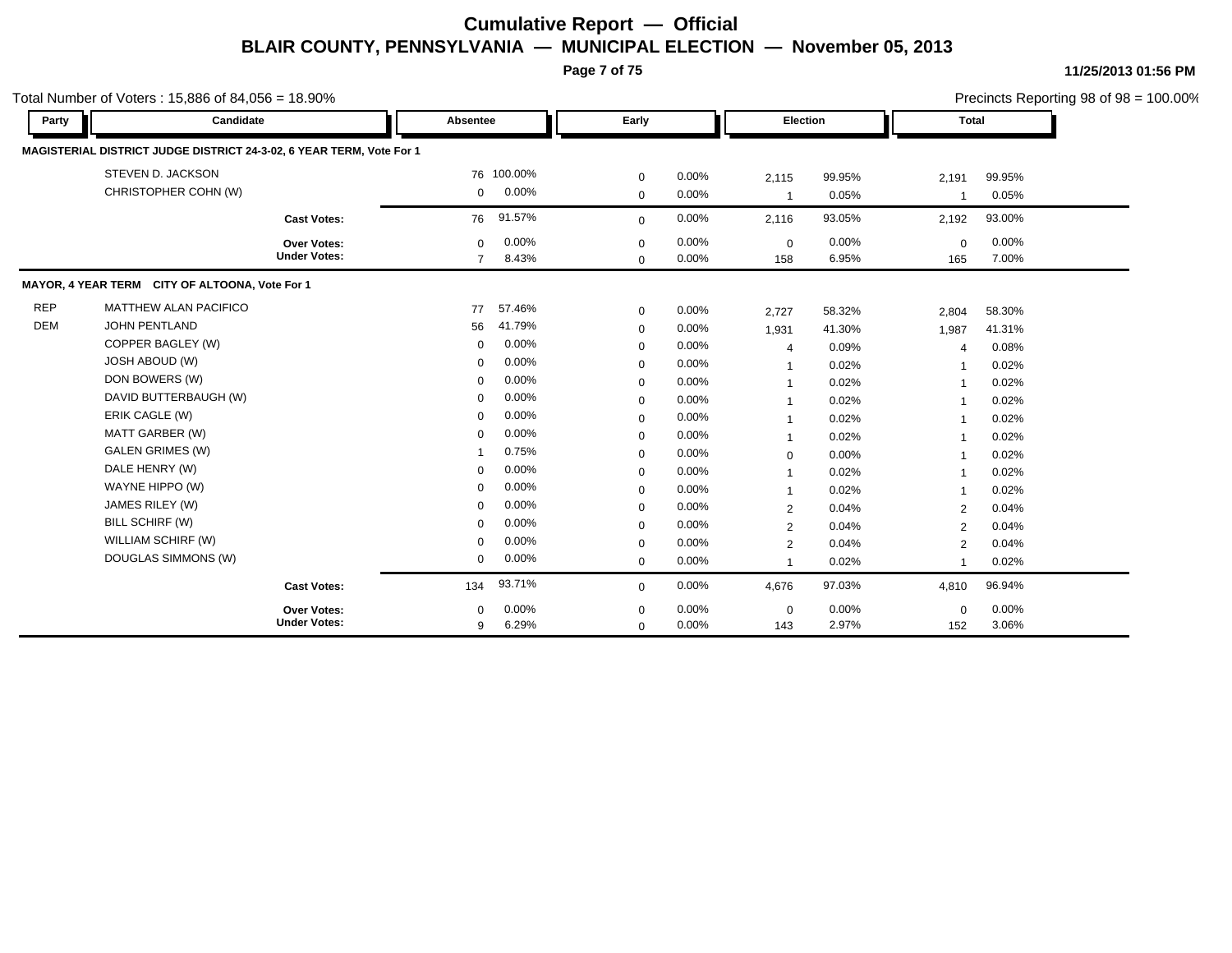**Page 8 of 75**

Precincts Reporting 98 of 98 = 100.00%

**11/25/2013 01:56 PM**

Total Number of Voters : 15,886 of 84,056 = 18.90%

| Party      | Candidate                                        | Absentee    |         | Early       |       |                          | Election |                          | <b>Total</b> |
|------------|--------------------------------------------------|-------------|---------|-------------|-------|--------------------------|----------|--------------------------|--------------|
|            | CITY CONTROLLER, 4 YEAR TERM ALTOONA, Vote For 1 |             |         |             |       |                          |          |                          |              |
| <b>REP</b> | <b>AUGUST STICKEL</b>                            | 108         | 100.00% | 0           | 0.00% | 3,618                    | 99.40%   | 3,726                    | 99.41%       |
|            | <b>ADAM BANKS (W)</b>                            | $\mathbf 0$ | 0.00%   | $\mathbf 0$ | 0.00% | $\overline{\phantom{a}}$ | 0.03%    | $\overline{\mathbf{1}}$  | 0.03%        |
|            | JEFFREY BARR (W)                                 | $\mathbf 0$ | 0.00%   | $\mathbf 0$ | 0.00% | $\overline{2}$           | 0.05%    | 2                        | 0.05%        |
|            | DON BOWERS (W)                                   | $\mathbf 0$ | 0.00%   | $\mathbf 0$ | 0.00% |                          | 0.03%    | $\overline{1}$           | 0.03%        |
|            | DENNIS CLAAR (W)                                 | $\Omega$    | 0.00%   | $\mathbf 0$ | 0.00% |                          | 0.03%    | -1                       | 0.03%        |
|            | BARB CLAYCOMB (W)                                | $\mathbf 0$ | 0.00%   | 0           | 0.00% |                          | 0.03%    | -1                       | 0.03%        |
|            | JOHN DONLEY (W)                                  | $\Omega$    | 0.00%   | $\mathbf 0$ | 0.00% | $\overline{1}$           | 0.03%    | $\overline{\mathbf{1}}$  | 0.03%        |
|            | TOM FAHR (W)                                     | $\Omega$    | 0.00%   | $\mathbf 0$ | 0.00% |                          | 0.03%    | -1                       | 0.03%        |
|            | LARRY FOCHT (W)                                  | $\mathbf 0$ | 0.00%   | 0           | 0.00% |                          | 0.03%    | $\overline{\phantom{a}}$ | 0.03%        |
|            | KATHY HAZENSTAB (W)                              | $\mathbf 0$ | 0.00%   | $\mathbf 0$ | 0.00% |                          | 0.03%    | -1                       | 0.03%        |
|            | <b>ROBERT F HOUSEMAN (W)</b>                     | $\Omega$    | 0.00%   | $\mathbf 0$ | 0.00% |                          | 0.03%    | $\overline{\phantom{a}}$ | 0.03%        |
|            | <b>BRUCE HUGNEY (W)</b>                          | $\Omega$    | 0.00%   | 0           | 0.00% | -1                       | 0.03%    | -1                       | 0.03%        |
|            | DARRELL B MORRIS II (W)                          | $\Omega$    | 0.00%   | 0           | 0.00% | -1                       | 0.03%    | $\overline{\mathbf{1}}$  | 0.03%        |
|            | TOM JOHNSON (W)                                  | $\Omega$    | 0.00%   | $\mathbf 0$ | 0.00% | $\overline{1}$           | 0.03%    | $\overline{\mathbf{1}}$  | 0.03%        |
|            | LOIS KANESHEKE (W)                               | $\Omega$    | 0.00%   | 0           | 0.00% |                          | 0.03%    | -1                       | 0.03%        |
|            | SCOTT KESSLER (W)                                | $\mathbf 0$ | 0.00%   | 0           | 0.00% |                          | 0.03%    | $\overline{1}$           | 0.03%        |
|            | <b>JUSTIN KLEINOSKY (W)</b>                      | $\Omega$    | 0.00%   | $\mathbf 0$ | 0.00% |                          | 0.03%    | -1                       | 0.03%        |
|            | RAY MCALKICH (W)                                 | $\Omega$    | 0.00%   | 0           | 0.00% | -1                       | 0.03%    | -1                       | 0.03%        |
|            | <b>BESSIE MOSEY (W)</b>                          | $\Omega$    | 0.00%   | 0           | 0.00% | $\overline{1}$           | 0.03%    | $\overline{\mathbf{1}}$  | 0.03%        |
|            | TOM IRWIN SR (W)                                 | $\Omega$    | 0.00%   | $\mathbf 0$ | 0.00% |                          | 0.03%    | $\overline{\phantom{a}}$ | 0.03%        |
|            | DON SWANGER (W)                                  | $\mathbf 0$ | 0.00%   | 0           | 0.00% | $\overline{1}$           | 0.03%    | $\overline{1}$           | 0.03%        |
|            | ERIC SWANK (W)                                   | $\mathbf 0$ | 0.00%   | 0           | 0.00% |                          | 0.03%    | $\overline{\phantom{a}}$ | 0.03%        |
|            | <b>Cast Votes:</b>                               | 108         | 75.52%  | 0           | 0.00% | 3,640                    | 75.53%   | 3,748                    | 75.53%       |
|            | Over Votes:                                      | $\Omega$    | 0.00%   | $\mathbf 0$ | 0.00% | $\mathbf 0$              | 0.00%    | $\Omega$                 | $0.00\%$     |
|            | <b>Under Votes:</b>                              | 35          | 24.48%  | $\mathbf 0$ | 0.00% | 1,179                    | 24.47%   | 1,214                    | 24.47%       |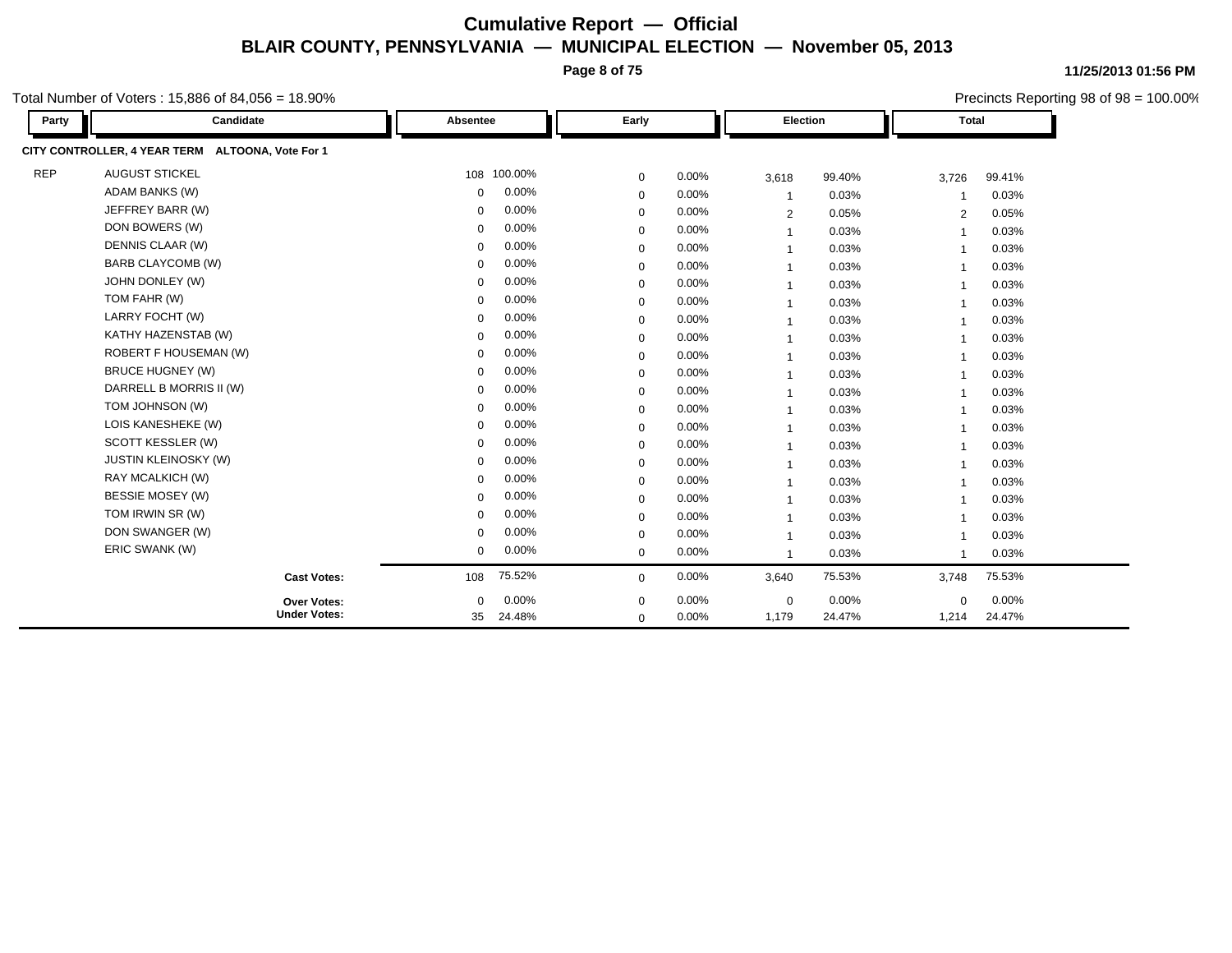**Page 9 of 75**

Total Number of Voters : 15,886 of 84,056 = 18.90%

| Party      | Candidate                                     | Absentee                | Early                | Election                                   | Total                                   |  |
|------------|-----------------------------------------------|-------------------------|----------------------|--------------------------------------------|-----------------------------------------|--|
|            | CITY COUNCIL, 4 YEAR TERM ALTOONA, Vote For 3 |                         |                      |                                            |                                         |  |
| <b>REP</b> | DAVID W. BUTTERBAUGH, JR.                     | 33.58%<br>91            | 0.00%<br>$\mathbf 0$ | 32.41%                                     | 32.45%                                  |  |
| <b>REP</b> | <b>MATT CACCIOTTI</b>                         | 35.79%<br>97            | 0.00%<br>$\mathbf 0$ | 3,198<br>35.39%<br>3,492                   | 3,289<br>35.40%<br>3,589                |  |
| <b>REP</b> | MICHAEL C. HAIRE                              | 81<br>29.89%            | 0.00%<br>0           |                                            | 31.62%                                  |  |
|            | HYMAN ANTIKOL (W)                             | 0.00%<br>0              | 0.00%<br>0           | 31.66%<br>3,124<br>0.01%<br>$\overline{1}$ | 3,205<br>0.01%                          |  |
|            | ADAM BANKS (W)                                | 0.00%<br>$\mathbf 0$    | 0.00%<br>$\mathbf 0$ | 0.01%<br>$\overline{1}$                    | $\mathbf{1}$<br>0.01%<br>$\overline{1}$ |  |
|            | NATALIE BARLICKREED (W)                       | 0.00%<br>$\mathbf 0$    | 0.00%<br>$\mathbf 0$ | 0.01%<br>$\mathbf{1}$                      | 0.01%<br>$\mathbf{1}$                   |  |
|            | JEFFREY BARR (W)                              | 0.00%<br>0              | 0.00%<br>$\mathbf 0$ | 0.01%<br>$\overline{1}$                    | 0.01%<br>$\overline{1}$                 |  |
|            | DON BOWERS (W)                                | 0.00%<br>$\Omega$       | 0.00%<br>$\mathbf 0$ | 0.01%<br>$\overline{1}$                    | 0.01%<br>$\overline{\mathbf{1}}$        |  |
|            | DENNIS CLAAR (W)                              | 0.00%<br>$\mathbf 0$    | 0.00%<br>0           | 0.01%<br>$\overline{1}$                    | 0.01%<br>$\overline{\mathbf{1}}$        |  |
|            | MIKE COON (W)                                 | 0.00%<br>$\mathbf 0$    | 0.00%<br>$\mathbf 0$ | 0.01%<br>$\overline{1}$                    | $\overline{1}$<br>0.01%                 |  |
|            | LORI CRILLEY (W)                              | 0.00%<br>$\overline{0}$ | 0.00%<br>$\mathbf 0$ | 0.01%<br>$\overline{1}$                    | 0.01%<br>$\overline{1}$                 |  |
|            | CHRIS DANISON (W)                             | 0.00%<br>$\mathbf 0$    | 0.00%<br>$\mathbf 0$ | 0.01%<br>$\overline{1}$                    | 0.01%<br>$\overline{1}$                 |  |
|            | VIRGINIA DAY (W)                              | 0.00%<br>0              | 0.00%<br>$\mathbf 0$ | 0.01%<br>$\overline{1}$                    | 0.01%<br>$\overline{1}$                 |  |
|            | JOSEPH EBERHARDT (W)                          | 0.00%<br>-0             | 0.00%<br>$\mathbf 0$ | 0.01%<br>$\overline{1}$                    | 0.01%<br>$\overline{\mathbf{1}}$        |  |
|            | HETHER JO ECHOLS (W)                          | 0.00%<br>$\mathbf 0$    | 0.00%<br>0           | 0.01%<br>$\overline{1}$                    | 0.01%<br>$\overline{1}$                 |  |
|            | <b>HEATHER ECKELS (W)</b>                     | 0.00%<br>0              | 0.00%<br>$\mathbf 0$ | $\mathbf{1}$<br>0.01%                      | 0.01%<br>$\overline{1}$                 |  |
|            | LARRY FOCHT (W)                               | 0.00%<br>$\mathbf 0$    | 0.00%<br>$\mathbf 0$ | 0.01%<br>$\overline{1}$                    | 0.01%<br>$\overline{1}$                 |  |
|            | CHAD FORTRNEY (W)                             | 0.00%<br>$\mathbf 0$    | 0.00%<br>$\mathbf 0$ | 0.01%<br>$\overline{1}$                    | 0.01%<br>$\overline{1}$                 |  |
|            | RICK GEIST (W)                                | 0.00%<br>$\mathbf 0$    | 0.00%<br>$\mathbf 0$ | 0.01%<br>$\overline{1}$                    | 0.01%<br>$\overline{1}$                 |  |
|            | DONNA GORITY (W)                              | 0.00%<br>$\Omega$       | 0.00%<br>$\mathbf 0$ | 0.01%<br>$\overline{1}$                    | 0.01%<br>$\overline{1}$                 |  |
|            | JEFFREY HALL (W)                              | 0.00%<br>$\mathbf 0$    | $\mathbf 0$<br>0.00% | 0.02%<br>$\overline{2}$                    | 0.02%<br>$\overline{2}$                 |  |
|            | WAYNE HIPPO (W)                               | 0.00%<br>$\mathbf 0$    | 0.00%<br>$\mathbf 0$ | $\overline{1}$<br>0.01%                    | 0.01%<br>$\overline{1}$                 |  |
|            | ROBERT F HOUSEMAN (W)                         | 0.00%<br>$\overline{0}$ | 0.00%<br>$\mathbf 0$ | 0.01%<br>$\overline{1}$                    | 0.01%<br>$\overline{1}$                 |  |
|            | TIM HUGHES (W)                                | 0.00%<br>0              | 0.00%<br>$\mathbf 0$ | 0.01%<br>$\overline{1}$                    | 0.01%<br>$\overline{1}$                 |  |
|            | DARRELL MORRIS II (W)                         | 0.00%<br>0              | 0.00%<br>$\mathbf 0$ | 0.01%<br>$\overline{1}$                    | 0.01%<br>$\overline{1}$                 |  |
|            | MARY JOHNSON (W)                              | 0.00%<br>-0             | 0.00%<br>$\mathbf 0$ | 0.01%<br>$\overline{1}$                    | 0.01%<br>$\overline{1}$                 |  |
|            | TOM JOHNSON (W)                               | 0.00%<br>0              | 0.00%<br>0           | 0.01%<br>$\overline{1}$                    | 0.01%<br>$\overline{\mathbf{1}}$        |  |
|            | HOWARD A ERMIN JR (W)                         | 0.37%<br>-1             | 0.00%<br>0           | 0.00%<br>$\mathbf 0$                       | 0.01%<br>$\overline{1}$                 |  |
|            | <b>BRUCE KELLY (W)</b>                        | 0.00%<br>$\mathbf 0$    | 0.00%<br>$\mathbf 0$ | 0.01%<br>$\mathbf{1}$                      | 0.01%<br>$\overline{1}$                 |  |
|            | JUSTIN KLEINOSKY (W)                          | 0.00%<br>$\mathbf 0$    | 0.00%<br>$\mathbf 0$ | 0.01%<br>$\mathbf{1}$                      | 0.01%<br>$\overline{1}$                 |  |
|            | LISA KLEINOSKY (W)                            | 0.00%<br>$\mathbf 0$    | 0.00%<br>$\mathbf 0$ | 0.01%<br>$\overline{1}$                    | 0.01%<br>$\overline{1}$                 |  |
|            | LEISA KYLE (W)                                | 0.00%<br>$\Omega$       | 0.00%<br>$\mathbf 0$ | 0.01%<br>$\overline{1}$                    | 0.01%<br>$\overline{\mathbf{1}}$        |  |
|            | RALPH LEE (W)                                 | 0.00%<br>$\Omega$       | 0.00%<br>0           | 0.01%<br>$\overline{1}$                    | 0.01%<br>$\overline{\mathbf{1}}$        |  |
|            | WILLIAM LIGHTNER (W)                          | 0.00%<br>$\Omega$       | 0.00%<br>$\mathbf 0$ | $\mathbf{1}$<br>0.01%                      | 0.01%<br>$\overline{1}$                 |  |
|            | ROB LYNN (W)                                  | 0.00%<br>$\Omega$       | 0.00%<br>$\mathbf 0$ | 0.01%<br>$\mathbf{1}$                      | 0.01%<br>$\overline{1}$                 |  |
|            | TIM MARLETT (W)                               | 0.00%<br>0              | 0.00%<br>0           | 0.01%<br>1                                 | 0.01%<br>$\mathbf 1$                    |  |
|            | TRENT MILLER (W)                              | 0.00%<br>$\mathbf 0$    | $\mathbf 0$<br>0.00% | 0.01%<br>$\mathbf{1}$                      | 0.01%<br>-1                             |  |
|            | JAN MILLS (W)                                 | 0.00%<br>$\Omega$       | 0.00%<br>$\mathbf 0$ | 0.01%<br>1                                 | 0.01%                                   |  |
|            | KIRK MITCHELL (W)                             | 0.00%<br>$\mathbf 0$    | 0.00%<br>0           | 0.01%<br>$\mathbf{1}$                      | 0.01%<br>-1                             |  |
|            | LEWIS M POORMAN (W)                           | 0.00%<br>0              | 0.00%<br>$\mathbf 0$ | 0.01%<br>$\mathbf{1}$                      | 0.01%<br>$\overline{1}$                 |  |
|            | NATALIE BARLICK REED (W)                      | 0.00%<br>0              | 0.00%<br>0           | 0.01%<br>$\mathbf{1}$                      | 0.01%<br>$\mathbf{1}$                   |  |
|            | WILLIAM ROBERTS (W)                           | 0.00%<br>$\mathbf 0$    | 0.00%<br>$\mathbf 0$ | 0.01%<br>$\mathbf{1}$                      | 0.01%<br>$\overline{1}$                 |  |
|            | WILSON SAGUBAN (W)                            | 0.00%<br>0              | 0.00%<br>$\mathbf 0$ | 0.04%<br>$\overline{4}$                    | 0.04%<br>$\overline{4}$                 |  |

#### **11/25/2013 01:56 PM**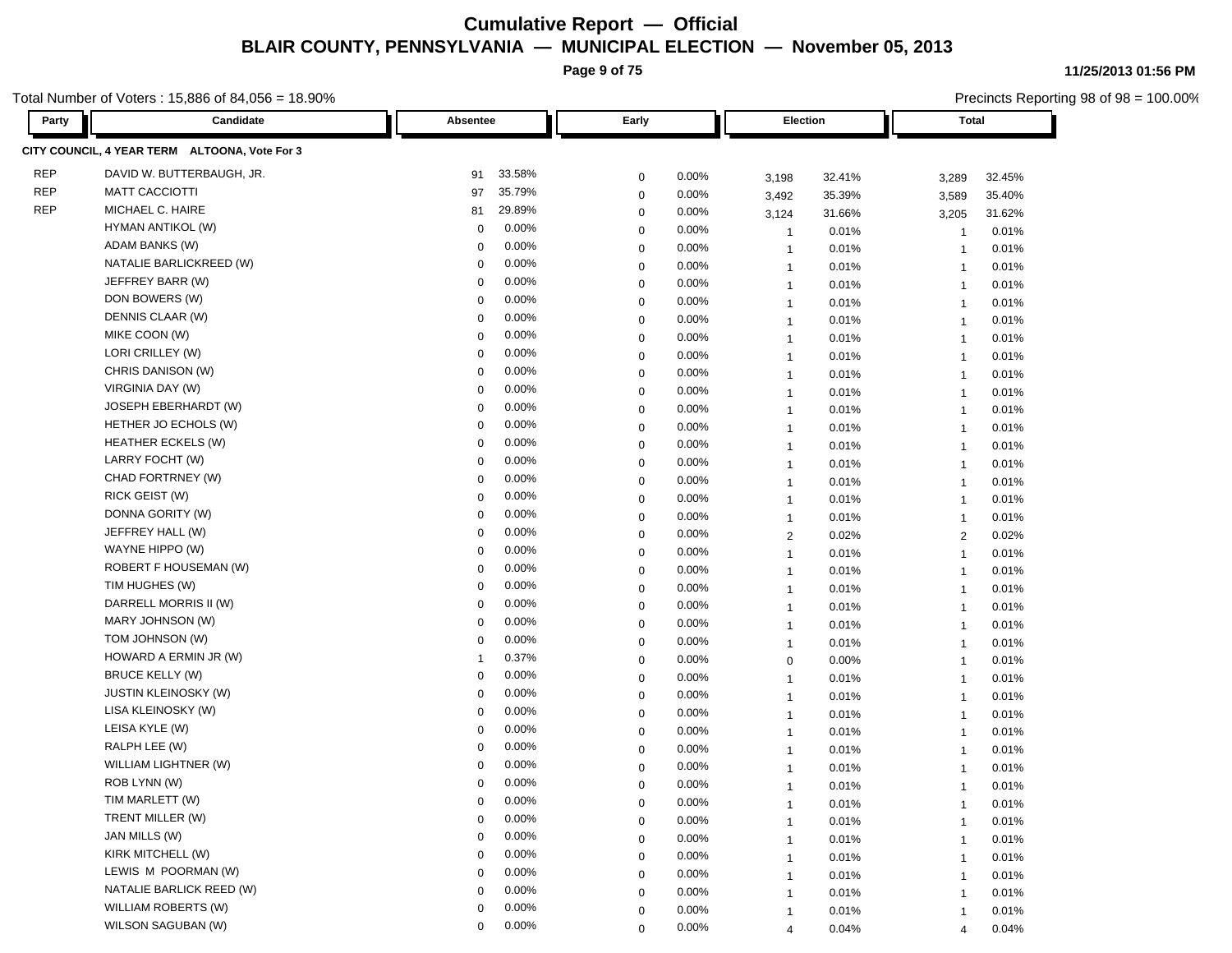**Page 10 of 75**

#### Total Number of Voters : 15,886 of 84,056 = 18.90%

**11/25/2013 01:56 PM**

| Party      | Candidate                                              |                     | Absentee     |            | Early       |          |                | Election | <b>Total</b>            |         |
|------------|--------------------------------------------------------|---------------------|--------------|------------|-------------|----------|----------------|----------|-------------------------|---------|
|            | SAM SCHEINBERG (W)                                     |                     | $\mathbf 0$  | 0.00%      | $\mathbf 0$ | 0.00%    | $\mathbf{1}$   | 0.01%    | $\mathbf{1}$            | 0.01%   |
|            | WILLAM SCHERIF (W)                                     |                     | $\mathbf 0$  | 0.00%      | $\mathbf 0$ | 0.00%    | $\overline{1}$ | 0.01%    | $\overline{1}$          | 0.01%   |
|            | MARK SMITH (W)                                         |                     | $\mathbf 0$  | 0.00%      | $\mathbf 0$ | 0.00%    | $\mathbf{1}$   | 0.01%    | $\mathbf{1}$            | 0.01%   |
|            | PAULA STELLABOTTE (W)                                  |                     | $\mathbf 0$  | 0.00%      | $\mathbf 0$ | 0.00%    | $\mathbf{1}$   | 0.01%    | $\mathbf{1}$            | 0.01%   |
|            | JAMES B. SWAN (W)                                      |                     | $\mathbf{1}$ | 0.37%      | $\mathbf 0$ | 0.00%    | 0              | 0.00%    | $\mathbf{1}$            | 0.01%   |
|            | DON SWANGER (W)                                        |                     | $\mathbf 0$  | 0.00%      | $\mathbf 0$ | 0.00%    | $\mathbf{1}$   | 0.01%    | $\mathbf{1}$            | 0.01%   |
|            | TRISTA PYEATT (W)                                      |                     | $\mathbf 0$  | 0.00%      | $\mathbf 0$ | 0.00%    | $\mathbf{1}$   | 0.01%    | $\mathbf{1}$            | 0.01%   |
|            | CRAIG WAGNER (W)                                       |                     | $\mathbf 0$  | 0.00%      | $\mathbf 0$ | 0.00%    | $\mathbf{1}$   | 0.01%    | $\mathbf{1}$            | 0.01%   |
|            | JAMES WALSTROM (W)                                     |                     | $\mathbf 0$  | 0.00%      | $\mathbf 0$ | 0.00%    | $\mathbf{1}$   | 0.01%    | $\mathbf{1}$            | 0.01%   |
|            | TIM WESNER (W)                                         |                     | $\mathbf 0$  | 0.00%      | $\mathbf 0$ | 0.00%    | $\overline{1}$ | 0.01%    | $\mathbf 1$             | 0.01%   |
|            |                                                        | <b>Cast Votes:</b>  | 271          | 63.17%     | $\mathbf 0$ | 0.00%    | 9,866          | 68.24%   | 10,137                  | 68.10%  |
|            |                                                        | Over Votes:         | $\mathbf 0$  | 0.00%      | $\mathbf 0$ | 0.00%    | $\mathbf 0$    | 0.00%    | $\mathbf 0$             | 0.00%   |
|            |                                                        | <b>Under Votes:</b> | 158          | 36.83%     | $\mathbf 0$ | 0.00%    | 4,591          | 31.76%   | 4,749                   | 31.90%  |
|            | TOWNSHIP SUPERVISOR, 6 YEAR TERM ALLEGHENY, Vote For 1 |                     |              |            |             |          |                |          |                         |         |
| <b>REP</b> | FRED N. IMLER, II                                      |                     | 30           | 100.00%    | $\mathbf 0$ | 0.00%    | 614            | 99.03%   | 644                     | 99.08%  |
|            | THOMAS FEDESCO (W)                                     |                     | $\mathbf 0$  | 0.00%      | $\mathbf 0$ | 0.00%    | $\mathbf{1}$   | 0.16%    | 1                       | 0.15%   |
|            | JOSEPH PANARO (W)                                      |                     | $\mathbf 0$  | 0.00%      | $\mathbf 0$ | 0.00%    | $\mathbf{1}$   | 0.16%    | $\overline{1}$          | 0.15%   |
|            | BILL RHODES (W)                                        |                     | $\mathbf 0$  | 0.00%      | $\mathbf 0$ | 0.00%    | $\overline{1}$ | 0.16%    | $\overline{1}$          | 0.15%   |
|            | DANIEL L RUPP (W)                                      |                     | $\mathbf 0$  | 0.00%      | $\mathbf 0$ | 0.00%    | $\mathbf{1}$   | 0.16%    | $\mathbf{1}$            | 0.15%   |
|            | TOM SMITH (W)                                          |                     | $\mathbf 0$  | 0.00%      | $\mathbf 0$ | 0.00%    | $\mathbf{1}$   | 0.16%    | 1                       | 0.15%   |
|            | <b>KEVIN T WALTERS (W)</b>                             |                     | $\mathbf 0$  | 0.00%      | $\mathbf 0$ | 0.00%    | $\overline{1}$ | 0.16%    | $\overline{1}$          | 0.15%   |
|            |                                                        | <b>Cast Votes:</b>  | 30           | 62.50%     | $\mathbf 0$ | 0.00%    | 620            | 83.22%   | 650                     | 81.97%  |
|            |                                                        | <b>Over Votes:</b>  | $\mathbf 0$  | 0.00%      | $\mathbf 0$ | $0.00\%$ | $\mathbf 0$    | 0.00%    | 0                       | 0.00%   |
|            |                                                        | <b>Under Votes:</b> | 18           | 37.50%     | $\mathbf 0$ | 0.00%    | 125            | 16.78%   | 143                     | 18.03%  |
|            | TAX COLLECTOR, 4 YEAR TERM ALLEGHENY, Vote For 1       |                     |              |            |             |          |                |          |                         |         |
|            | DONALD A. WAGNER                                       |                     |              | 45 100.00% | $\mathbf 0$ | 0.00%    | 691            | 99.71%   | 736                     | 99.73%  |
|            | JENNIFER EGER (W)                                      |                     | $\mathbf 0$  | 0.00%      | $\mathbf 0$ | 0.00%    | $\overline{1}$ | 0.14%    | $\overline{\mathbf{1}}$ | 0.14%   |
|            | SANDY HODGE (W)                                        |                     | $\pmb{0}$    | 0.00%      | $\mathbf 0$ | 0.00%    | $\overline{1}$ | 0.14%    | $\overline{1}$          | 0.14%   |
|            |                                                        | <b>Cast Votes:</b>  | 45           | 93.75%     | $\mathbf 0$ | 0.00%    | 693            | 93.02%   | 738                     | 93.06%  |
|            |                                                        | <b>Over Votes:</b>  | $\mathbf 0$  | 0.00%      | $\mathbf 0$ | 0.00%    | $\mathbf 0$    | 0.00%    | 0                       | 0.00%   |
|            |                                                        | <b>Under Votes:</b> | 3            | 6.25%      | $\mathbf 0$ | 0.00%    | 52             | 6.98%    | 55                      | 6.94%   |
|            | AUDITOR, 6 YEAR TERM ALLEGHENY, Vote For 1             |                     |              |            |             |          |                |          |                         |         |
| <b>REP</b> | <b>GALEN E. HELSEL</b>                                 |                     |              | 35 100.00% | $\mathbf 0$ | 0.00%    | 630            | 100.00%  | 665                     | 100.00% |
|            |                                                        | <b>Cast Votes:</b>  | 35           | 72.92%     | $\mathbf 0$ | 0.00%    | 630            | 84.56%   | 665                     | 83.86%  |
|            |                                                        | Over Votes:         | $\mathbf 0$  | 0.00%      | $\mathbf 0$ | 0.00%    | $\mathbf 0$    | 0.00%    | $\mathbf 0$             | 0.00%   |
|            |                                                        | <b>Under Votes:</b> | 13           | 27.08%     | $\Omega$    | 0.00%    | 115            | 15.44%   | 128                     | 16.14%  |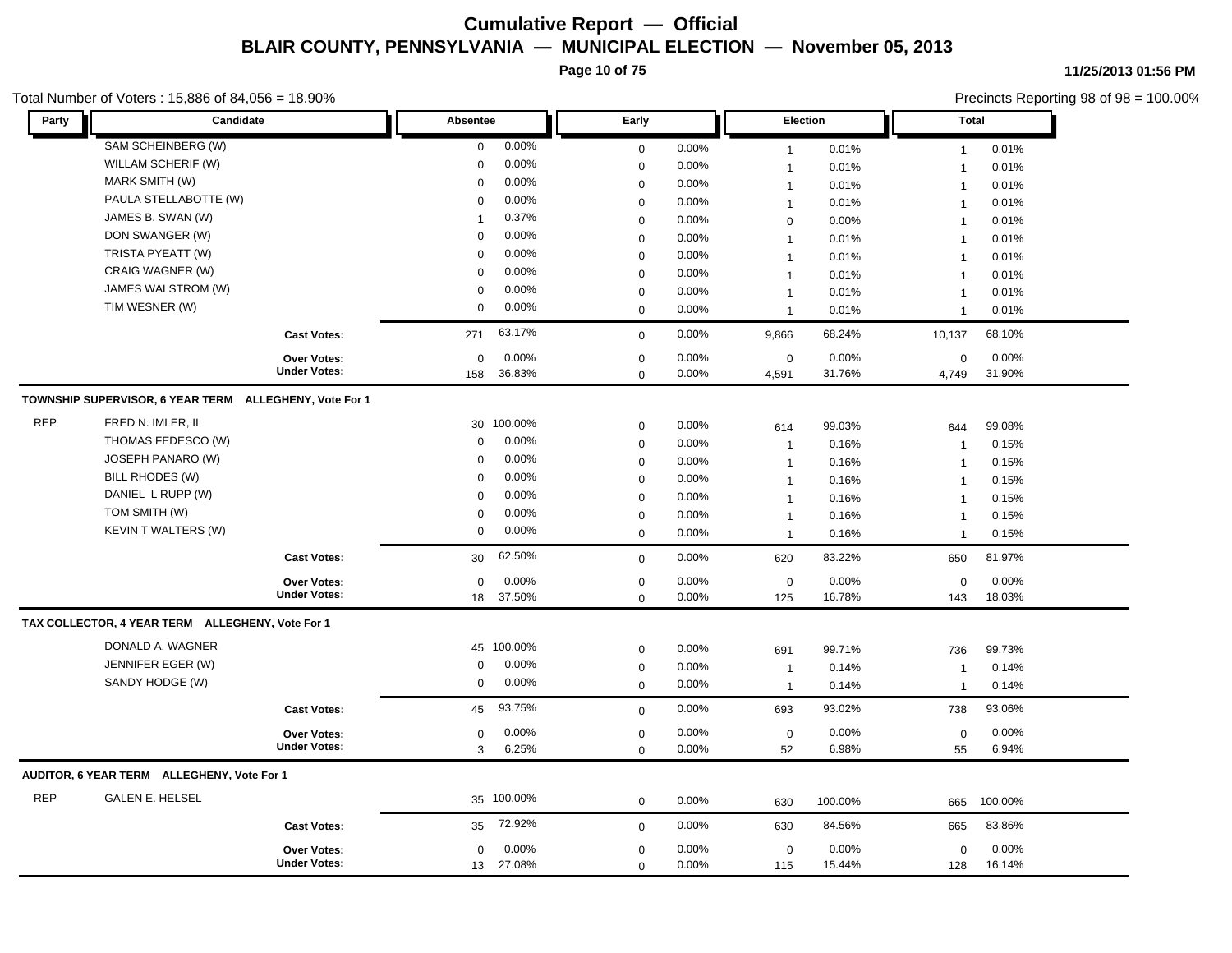**Page 11 of 75**

**11/25/2013 01:56 PM** Precincts Reporting 98 of 98 = 100.00%

Total Number of Voters : 15,886 of 84,056 = 18.90%

| Party      | Candidate                                          |                     | Absentee    |            | Early       |       | Election       |         | <b>Total</b>             |         |
|------------|----------------------------------------------------|---------------------|-------------|------------|-------------|-------|----------------|---------|--------------------------|---------|
|            | TOWNSHIP SUPERVISOR, 6 YEAR TERM ANTIS, Vote For 2 |                     |             |            |             |       |                |         |                          |         |
| <b>REP</b> | CHARLES M. CARACCIOLO, II                          |                     | 11          | 55.00%     | 0           | 0.00% | 839            | 52.27%  | 850                      | 52.31%  |
| <b>REP</b> | LEO J. MATUSZEWSKI                                 |                     | 9           | 45.00%     | $\mathbf 0$ | 0.00% | 729            | 45.42%  | 738                      | 45.42%  |
|            | RAY AMMATO (W)                                     |                     | $\Omega$    | 0.00%      | $\mathbf 0$ | 0.00% | $\overline{1}$ | 0.06%   |                          | 0.06%   |
|            | DAVID BATTS (W)                                    |                     | $\mathbf 0$ | 0.00%      | $\mathbf 0$ | 0.00% | $\mathbf 1$    | 0.06%   | -1                       | 0.06%   |
|            | BILL DAMIANO (W)                                   |                     | $\Omega$    | 0.00%      | $\mathbf 0$ | 0.00% | $\mathbf 1$    | 0.06%   | $\overline{\mathbf{1}}$  | 0.06%   |
|            | MARK FREDERICK (W)                                 |                     | $\Omega$    | 0.00%      | $\mathbf 0$ | 0.00% | $\mathbf 1$    | 0.06%   | $\overline{\phantom{a}}$ | 0.06%   |
|            | RON GESAMERR (W)                                   |                     | $\Omega$    | 0.00%      | 0           | 0.00% | $\mathbf 1$    | 0.06%   | -1                       | 0.06%   |
|            | <b>JOHN HIRT (W)</b>                               |                     | 0           | 0.00%      | $\mathbf 0$ | 0.00% | $\mathbf 1$    | 0.06%   | $\overline{\mathbf{1}}$  | 0.06%   |
|            | <b>JASON LYNN (W)</b>                              |                     | $\Omega$    | 0.00%      | $\mathbf 0$ | 0.00% | $\overline{1}$ | 0.06%   | $\overline{1}$           | 0.06%   |
|            | CRIS MCCARNEY (W)                                  |                     | $\Omega$    | 0.00%      | $\mathbf 0$ | 0.00% | $\overline{2}$ | 0.12%   | 2                        | 0.12%   |
|            | JEFF NYCUM (W)                                     |                     | $\Omega$    | 0.00%      | $\mathbf 0$ | 0.00% | 2              | 0.12%   | 2                        | 0.12%   |
|            | NORM SAYLOR (W)                                    |                     | 0           | 0.00%      | $\mathbf 0$ | 0.00% | $\mathbf{1}$   | 0.06%   | $\overline{1}$           | 0.06%   |
|            | DAVID SHILDT (W)                                   |                     | $\Omega$    | 0.00%      | 0           | 0.00% | $\overline{2}$ | 0.12%   | 2                        | 0.12%   |
|            | ROBERT SMITH (W)                                   |                     | $\Omega$    | 0.00%      | 0           | 0.00% | $\mathbf{1}$   | 0.06%   | $\overline{1}$           | 0.06%   |
|            | CHARLES TAYLOR (W)                                 |                     | 0           | $0.00\%$   | $\mathbf 0$ | 0.00% | 22             | 1.37%   | 22                       | 1.35%   |
|            |                                                    | <b>Cast Votes:</b>  | 20          | 62.50%     | $\mathbf 0$ | 0.00% | 1,605          | 79.38%  | 1,625                    | 79.11%  |
|            |                                                    | Over Votes:         | $\mathbf 0$ | 0.00%      | $\mathbf 0$ | 0.00% | $\mathbf 0$    | 0.00%   | $\mathbf 0$              | 0.00%   |
|            |                                                    | <b>Under Votes:</b> | 12          | 37.50%     | $\mathbf 0$ | 0.00% | 417            | 20.62%  | 429                      | 20.89%  |
|            | TAX COLLECTOR, 4 YEAR TERM ANTIS, Vote For 1       |                     |             |            |             |       |                |         |                          |         |
| <b>REP</b> | SUSAN E. KENSINGER                                 |                     |             | 15 100.00% | $\mathbf 0$ | 0.00% | 939            | 100.00% | 954                      | 100.00% |
|            |                                                    | <b>Cast Votes:</b>  | 15          | 93.75%     | $\mathbf 0$ | 0.00% | 939            | 92.88%  | 954                      | 92.89%  |
|            |                                                    | <b>Over Votes:</b>  | 0           | 0.00%      | 0           | 0.00% | $\mathbf 0$    | 0.00%   | $\mathbf 0$              | 0.00%   |
|            |                                                    | <b>Under Votes:</b> |             | 6.25%      | $\mathbf 0$ | 0.00% | 72             | 7.12%   | 73                       | 7.11%   |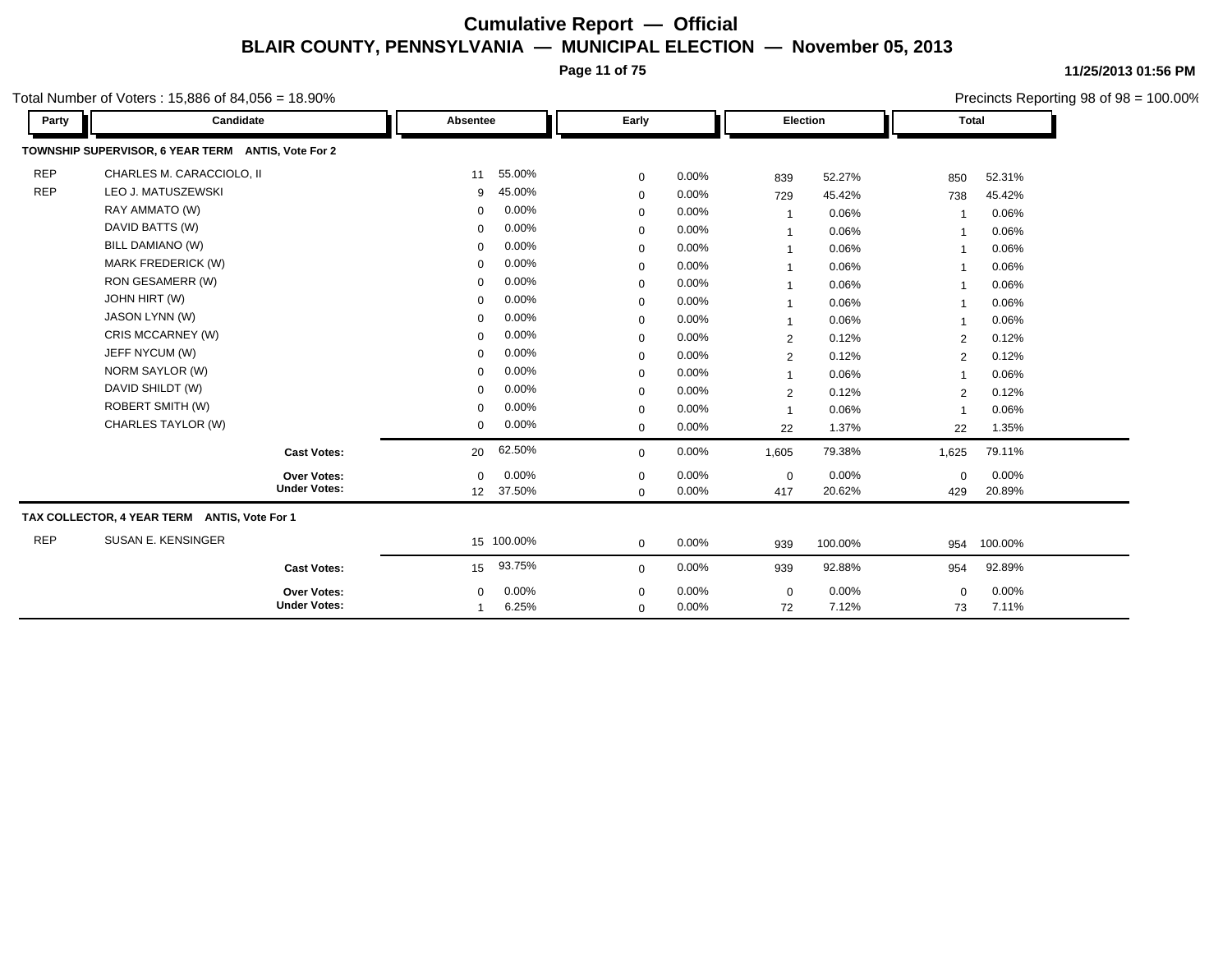**Page 12 of 75**

**11/25/2013 01:56 PM**

1,009 98.25% 98.22%

0 0.00%

**Under Votes: Over Votes:**

|       | otal Number of Voters: 15,886 of 84,056 = 18.90% |                         |             |       |                         |        |               | Precincts Reporting 98 of 98 = 100.00% |  |
|-------|--------------------------------------------------|-------------------------|-------------|-------|-------------------------|--------|---------------|----------------------------------------|--|
| Party | Candidate                                        | Absentee                | Early       |       | <b>Election</b>         |        | <b>Total</b>  |                                        |  |
|       | AUDITOR, 6 YEAR TERM ANTIS, Vote For 1           |                         |             |       |                         |        |               |                                        |  |
|       | No Candidate Filed (W)                           | 0.00%<br>$\Omega$       | $\mathbf 0$ | 0.00% | $\mathbf 0$             | 0.00%  | $\Omega$      | 0.00%                                  |  |
|       | WALT ARMSTRONG (W)                               | 0.00%<br>$\Omega$       | $\mathbf 0$ | 0.00% | $\overline{1}$          | 4.17%  |               | 4.17%                                  |  |
|       | STANLEY BAKER (W)                                | 0.00%<br>$\Omega$       | $\Omega$    | 0.00% | $\overline{1}$          | 4.17%  |               | 4.17%                                  |  |
|       | CHRIS MCCARTNEY (W)                              | 0.00%<br>$\Omega$       | $\Omega$    | 0.00% | -1                      | 4.17%  |               | 4.17%                                  |  |
|       | JAMES GRASSMYER (W)                              | 0.00%<br>$\Omega$       | $\Omega$    | 0.00% | $\overline{1}$          | 4.17%  |               | 4.17%                                  |  |
|       | WILLIAM C GREEN (W)                              | 0.00%<br>$\Omega$       | $\mathbf 0$ | 0.00% | $\overline{1}$          | 4.17%  |               | 4.17%                                  |  |
|       | DENNIS MCCLELLAN JR (W)                          | 0.00%<br>$\Omega$       | $\Omega$    | 0.00% | $\overline{1}$          | 4.17%  |               | 4.17%                                  |  |
|       | ADAM LECHNER (W)                                 | 0.00%<br>$\Omega$       | $\Omega$    | 0.00% | $\overline{2}$          | 8.33%  | $\mathcal{P}$ | 8.33%                                  |  |
|       | JASON LYNN (W)                                   | 0.00%<br>$\Omega$       | $\Omega$    | 0.00% | -1                      | 4.17%  |               | 4.17%                                  |  |
|       | JEFF NYCUM (W)                                   | 0.00%<br>$\Omega$       | $\Omega$    | 0.00% | $\overline{\mathbf{1}}$ | 4.17%  |               | 4.17%                                  |  |
|       | ROBERT OSHELL (W)                                | 0.00%<br>$\Omega$       | $\Omega$    | 0.00% | $\overline{1}$          | 4.17%  |               | 4.17%                                  |  |
|       | SHAWN SHAULIS (W)                                | 0.00%<br>$\Omega$       | $\Omega$    | 0.00% | $\overline{1}$          | 4.17%  |               | 4.17%                                  |  |
|       | <b>GLORIA STULTZ (W)</b>                         | 0.00%<br>$\Omega$       | $\mathbf 0$ | 0.00% | 10                      | 41.67% | 10            | 41.67%                                 |  |
|       | BILL WILSON (W)                                  | $0.00\%$<br>$\Omega$    | $\Omega$    | 0.00% | $\overline{1}$          | 4.17%  |               | 4.17%                                  |  |
|       | BETH ZITTERBART (W)                              | $0.00\%$<br>$\Omega$    | $\mathbf 0$ | 0.00% | $\overline{1}$          | 4.17%  |               | 4.17%                                  |  |
|       | <b>Cast Votes:</b>                               | $0.00\%$<br>$\mathbf 0$ | $\mathbf 0$ | 0.00% | 24                      | 2.37%  | 24            | 2.34%                                  |  |
|       | Over Votes:                                      | 0.00%<br>$\Omega$       | $\Omega$    | 0.00% | $\mathbf 0$             | 0.00%  | $\Omega$      | 0.00%                                  |  |
|       | <b>Under Votes:</b>                              | 16 100.00%              | $\Omega$    | 0.00% | 987                     | 97.63% | 1,003         | 97.66%                                 |  |
|       | AUDITOR, 4 YEAR UNEXPIRED TERM ANTIS, Vote For 1 |                         |             |       |                         |        |               |                                        |  |
|       | No Candidate Filed (W)                           | 0.00%<br>$\Omega$       | $\mathbf 0$ | 0.00% | $\mathbf 0$             | 0.00%  | $\Omega$      | 0.00%                                  |  |
|       | WILLIAM C GREEN (W)                              | 0.00%<br>$\Omega$       | $\Omega$    | 0.00% | $\overline{1}$          | 5.56%  |               | 5.56%                                  |  |
|       | DENNIS MCCLELLAN JR (W)                          | 0.00%<br>$\Omega$       | $\Omega$    | 0.00% | $\overline{\mathbf{1}}$ | 5.56%  |               | 5.56%                                  |  |
|       | <b>KEVIN LUENSLANN (W)</b>                       | 0.00%<br>$\Omega$       | $\Omega$    | 0.00% | -1                      | 5.56%  |               | 5.56%                                  |  |
|       | ADAM LECHNER (W)                                 | 0.00%                   | $\Omega$    | 0.00% | $\overline{\mathbf{1}}$ | 5.56%  |               | 5.56%                                  |  |
|       | JASON LYNN (W)                                   | 0.00%                   | $\Omega$    | 0.00% | -1                      | 5.56%  |               | 5.56%                                  |  |
|       | ROBERT OSHELL (W)                                | 0.00%                   | $\Omega$    | 0.00% |                         | 5.56%  |               | 5.56%                                  |  |
|       | NORM SAYLOR (W)                                  | 0.00%<br>$\Omega$       | $\Omega$    | 0.00% | $\overline{1}$          | 5.56%  |               | 5.56%                                  |  |

SHAWN SHAULIS (W) 0 0.00% 0 0.00% 1 5.56% 1 5.56% JOSEPH SMYDER (W) 0 0.00% 0 0.00% 9 50.00% 9 50.00% JERRY SMYER (W) 0 0.00% 0 0.00% 1 5.56% 1 5.56%

0 0.00%

0

16 100.00% 0 0.00%

0 0.00%

**Cast Votes:** 0 0.00% 0 0.00% 18 1.78% 18 1.75%

 993 0.00% 0 0.00%

 $0.00\%$  0.00% 0.00% 0.00% 0.00% 0.00%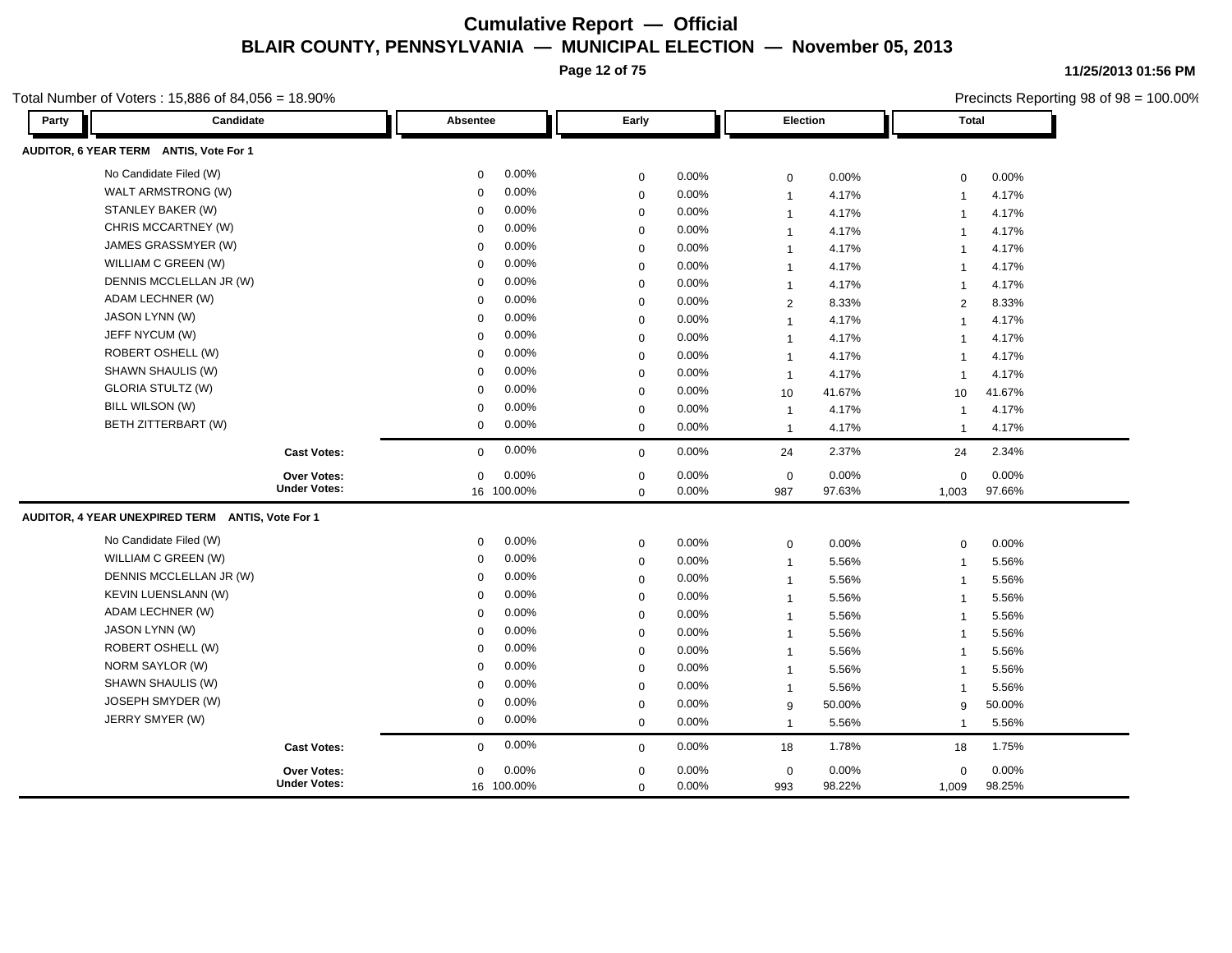**Page 13 of 75**

|            | Total Number of Voters : 15,886 of 84,056 = 18.90%          |                     |                          |              |       | Precincts Reporting 98 of 98 = 100.00% |        |                          |        |  |
|------------|-------------------------------------------------------------|---------------------|--------------------------|--------------|-------|----------------------------------------|--------|--------------------------|--------|--|
| Party      | Candidate                                                   |                     | Absentee                 | Early        |       | Election                               |        | Total                    |        |  |
|            | MAYOR, 4 YEAR TERM BELLWOOD, Vote For 1                     |                     |                          |              |       |                                        |        |                          |        |  |
| <b>REP</b> | <b>BRIAN A. THOMAS</b>                                      |                     | 75.00%<br>3 <sup>1</sup> | $\mathbf 0$  | 0.00% | 168                                    | 65.37% | 171                      | 65.52% |  |
| DEM        | THOMAS J. LECHNER                                           |                     | 25.00%<br>1              | $\mathbf 0$  | 0.00% | 88                                     | 34.24% | 89                       | 34.10% |  |
|            | JOHN GUNSALLUS (W)                                          |                     | 0.00%<br>$\mathbf{0}$    | $\mathbf 0$  | 0.00% | - 1                                    | 0.39%  |                          | 0.38%  |  |
|            |                                                             | <b>Cast Votes:</b>  | 4 100.00%                | $\mathbf 0$  | 0.00% | 257                                    | 96.62% | 261                      | 96.67% |  |
|            |                                                             | Over Votes:         | 0.00%<br>$\mathbf{0}$    | $\mathbf 0$  | 0.00% | $\mathbf 0$                            | 0.00%  | $\mathbf 0$              | 0.00%  |  |
|            |                                                             | <b>Under Votes:</b> | $\mathbf 0$<br>$0.00\%$  | $\mathbf{0}$ | 0.00% | 9                                      | 3.38%  | 9                        | 3.33%  |  |
|            | BOROUGH COUNCIL, 4 YEAR TERM BELLWOOD, Vote For 4           |                     |                          |              |       |                                        |        |                          |        |  |
| <b>REP</b> | HERBERT F. SHELOW, SR.                                      |                     | 42.86%<br>3              | $\mathbf{0}$ | 0.00% | 148                                    | 27.77% | 151                      | 27.96% |  |
| <b>REP</b> | TIMOTHY E. FLANAGAN                                         |                     | 57.14%<br>$\overline{4}$ | $\mathbf 0$  | 0.00% | 156                                    | 29.27% | 160                      | 29.63% |  |
|            | ANDREW STOWELL (W)                                          |                     | 0.00%<br>$\mathbf 0$     | $\Omega$     | 0.00% | 53                                     | 9.94%  | 53                       | 9.81%  |  |
|            | DANIELLE COHO (W)                                           |                     | 0.00%<br>$\Omega$        | $\Omega$     | 0.00% | $\overline{4}$                         | 0.75%  | $\overline{\mathcal{A}}$ | 0.74%  |  |
|            | KATHY DIETZEL (W)                                           |                     | 0.00%<br>$\Omega$        | $\mathbf 0$  | 0.00% | 39                                     | 7.32%  | 39                       | 7.22%  |  |
|            | ILENE FELLABAUM (W)                                         |                     | 0.00%<br>$\Omega$        | $\mathbf 0$  | 0.00% | 99                                     | 18.57% | 99                       | 18.33% |  |
|            | DAVID SNYDER JR (W)                                         |                     | 0.00%<br>$\mathbf 0$     | $\Omega$     | 0.00% | $\overline{7}$                         | 1.31%  |                          | 1.30%  |  |
|            | JOHN KRIEGER (W)                                            |                     | 0.00%<br>$\Omega$        | $\Omega$     | 0.00% | $\overline{1}$                         | 0.19%  |                          | 0.19%  |  |
|            | TOM LECHNER (W)                                             |                     | 0.00%<br>$\overline{0}$  | $\Omega$     | 0.00% | $\overline{1}$                         | 0.19%  |                          | 0.19%  |  |
|            | KEVIN LUENSMANN (W)                                         |                     | 0.00%<br>$\mathbf 0$     | $\mathbf 0$  | 0.00% | 5                                      | 0.94%  | 5                        | 0.93%  |  |
|            | CHRIS MCCARTNEY (W)                                         |                     | 0.00%<br>$\Omega$        | $\mathbf 0$  | 0.00% | 8                                      | 1.50%  | 8                        | 1.48%  |  |
|            | JEFF NYCUM (W)                                              |                     | 0.00%<br>$\Omega$        | $\mathbf 0$  | 0.00% | 9                                      | 1.69%  | 9                        | 1.67%  |  |
|            | DAVID SNYDER (W)                                            |                     | 0.00%<br>$\mathbf 0$     | $\mathbf 0$  | 0.00% | 3                                      | 0.56%  | 3                        | 0.56%  |  |
|            |                                                             | <b>Cast Votes:</b>  | 7 43.75%                 | $\mathbf{0}$ | 0.00% | 533                                    | 50.09% | 540                      | 50.00% |  |
|            |                                                             | Over Votes:         | 0.00%<br>$\mathbf 0$     | $\mathbf 0$  | 0.00% | $\overline{0}$                         | 0.00%  | $\mathbf 0$              | 0.00%  |  |
|            |                                                             | <b>Under Votes:</b> | 9 56.25%                 | $\mathbf 0$  | 0.00% | 531                                    | 49.91% | 540                      | 50.00% |  |
|            | BOROUGH COUNCIL, 2 YEAR UNEXPIRED TERM BELLWOOD, Vote For 1 |                     |                          |              |       |                                        |        |                          |        |  |
| DEM        | THOMAS J. LECHNER                                           |                     | 2 100.00%                | $\mathbf{0}$ | 0.00% | 136                                    | 80.47% | 138                      | 80.70% |  |
|            | SEAN CLAPPER (W)                                            |                     | 0.00%<br>$\mathbf{0}$    | $\Omega$     | 0.00% | - 1                                    | 0.59%  |                          | 0.58%  |  |
|            | DANILLE COHO (W)                                            |                     | 0.00%<br>$\mathbf 0$     | $\Omega$     | 0.00% | $\overline{1}$                         | 0.59%  | $\mathbf{1}$             | 0.58%  |  |
|            | KATHY DIETZEL (W)                                           |                     | 0.00%<br>$\mathbf 0$     | $\Omega$     | 0.00% | 20                                     | 11.83% | 20                       | 11.70% |  |
|            | ILENE FELLABAUM (W)                                         |                     | 0.00%<br>$\Omega$        | $\mathbf 0$  | 0.00% | $\overline{1}$                         | 0.59%  |                          | 0.58%  |  |
|            | DAVID SNYDER JR (W)                                         |                     | 0.00%<br>$\Omega$        | $\Omega$     | 0.00% | $\overline{1}$                         | 0.59%  |                          | 0.58%  |  |
|            | <b>KEVIN LUENSMANNN (W)</b>                                 |                     | 0.00%<br>$\mathbf 0$     | $\Omega$     | 0.00% | 3                                      | 1.78%  | 3                        | 1.75%  |  |
|            | JEFF NYCUM (W)                                              |                     | 0.00%<br>$\Omega$        | $\Omega$     | 0.00% | $\overline{2}$                         | 1.18%  | $\overline{2}$           | 1.17%  |  |
|            | DAVID SNYDER (W)                                            |                     | 0.00%<br>$\mathbf 0$     | $\mathbf 0$  | 0.00% | $\overline{1}$                         | 0.59%  |                          | 0.58%  |  |
|            | ANDREW STOWELL (W)                                          |                     | $0.00\%$<br>$\mathbf 0$  | $\mathbf 0$  | 0.00% | 3                                      | 1.78%  | 3                        | 1.75%  |  |
|            |                                                             | <b>Cast Votes:</b>  | 2 50.00%                 | $\mathbf 0$  | 0.00% | 169                                    | 63.53% | 171                      | 63.33% |  |
|            |                                                             | Over Votes:         | 0.00%<br>$\mathbf 0$     | $\mathbf 0$  | 0.00% | $\overline{0}$                         | 0.00%  | $\Omega$                 | 0.00%  |  |
|            |                                                             | <b>Under Votes:</b> | 50.00%<br>$\overline{2}$ | $\mathbf{0}$ | 0.00% | 97                                     | 36.47% | 99                       | 36.67% |  |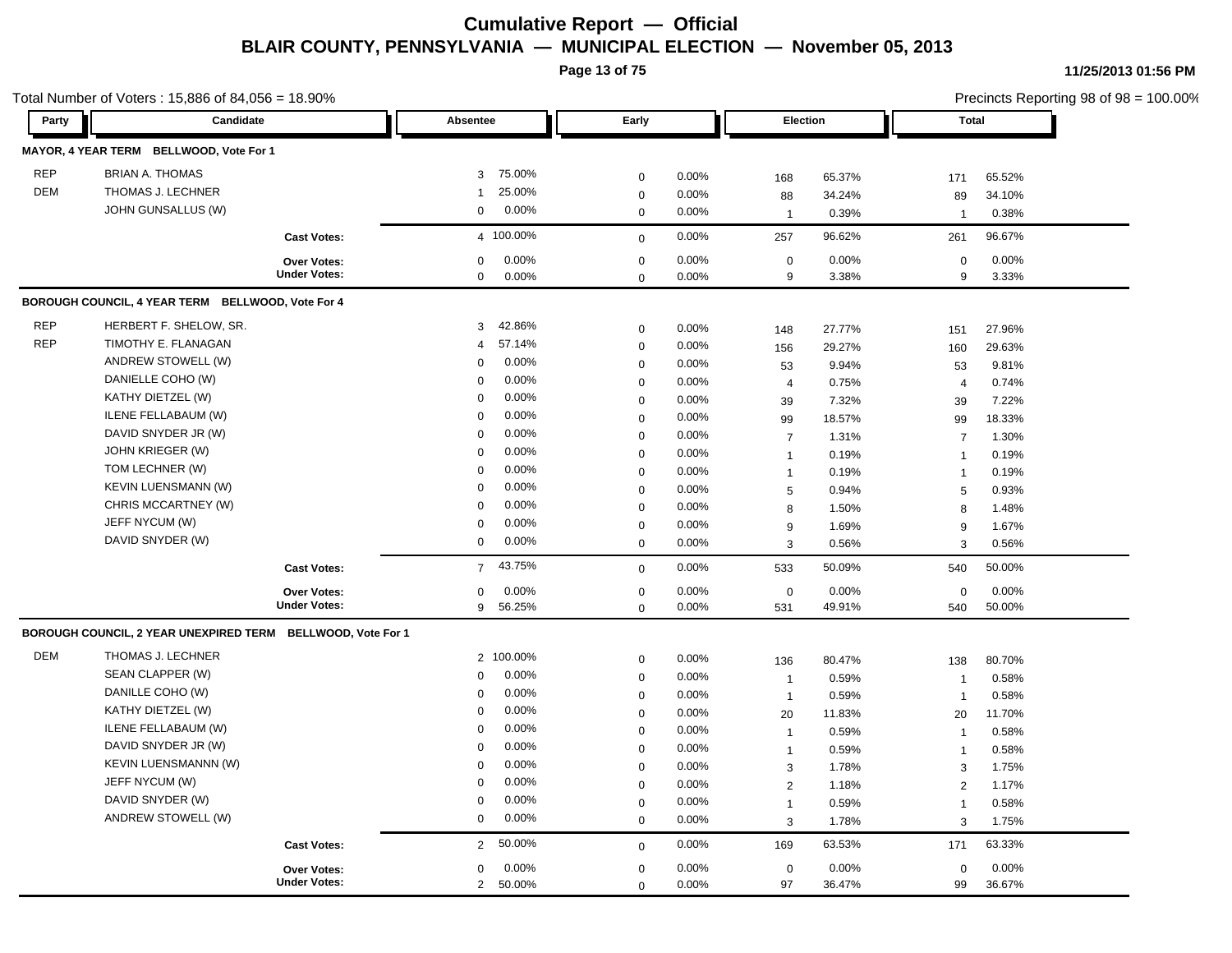**Page 14 of 75**

|                          | Total Number of Voters: 15,886 of 84,056 = 18.90%                                                                |                                           |                                              |                                               |                                                     |                                           |                                                                             |                                            |                                                                          | Precincts Reporting 98 of 98 = 100.00%     |
|--------------------------|------------------------------------------------------------------------------------------------------------------|-------------------------------------------|----------------------------------------------|-----------------------------------------------|-----------------------------------------------------|-------------------------------------------|-----------------------------------------------------------------------------|--------------------------------------------|--------------------------------------------------------------------------|--------------------------------------------|
| Party                    | Candidate                                                                                                        |                                           | Absentee                                     |                                               | Early                                               |                                           |                                                                             | Election                                   | Total                                                                    |                                            |
|                          | TAX COLLECTOR, 4 YEAR TERM BELLWOOD, Vote For 1                                                                  |                                           |                                              |                                               |                                                     |                                           |                                                                             |                                            |                                                                          |                                            |
| <b>REP</b>               | SHERRY CLABAUGH                                                                                                  |                                           |                                              | 4 100.00%                                     | $\mathbf 0$                                         | 0.00%                                     | 229                                                                         | 100.00%                                    | 233                                                                      | 100.00%                                    |
|                          |                                                                                                                  | <b>Cast Votes:</b>                        |                                              | 4 100.00%                                     | $\mathbf 0$                                         | 0.00%                                     | 229                                                                         | 86.09%                                     | 233                                                                      | 86.30%                                     |
|                          |                                                                                                                  | <b>Over Votes:</b><br><b>Under Votes:</b> | $\mathbf 0$<br>$\mathbf 0$                   | 0.00%<br>0.00%                                | 0<br>0                                              | 0.00%<br>0.00%                            | $\mathbf 0$<br>37                                                           | 0.00%<br>13.91%                            | $\mathbf 0$<br>37                                                        | 0.00%<br>13.70%                            |
|                          | TOWNSHIP SUPERVISOR, 6 YEAR TERM BLAIR, Vote For 1                                                               |                                           |                                              |                                               |                                                     |                                           |                                                                             |                                            |                                                                          |                                            |
| <b>REP</b><br><b>DEM</b> | PALMER BROWN<br>DAVE MOSES<br>ERIC PRENERGAST (W)                                                                |                                           | $\overline{\mathbf{A}}$<br>8<br>$\mathbf{0}$ | 33.33%<br>66.67%<br>0.00%                     | 0<br>0<br>0                                         | $0.00\%$<br>0.00%<br>0.00%                | 406<br>230<br>$\overline{1}$                                                | 63.74%<br>36.11%<br>0.16%                  | 410<br>238<br>$\overline{1}$                                             | 63.17%<br>36.67%<br>0.15%                  |
|                          |                                                                                                                  | <b>Cast Votes:</b>                        | 12                                           | 92.31%                                        | $\mathbf 0$                                         | 0.00%                                     | 637                                                                         | 93.95%                                     | 649                                                                      | 93.92%                                     |
|                          |                                                                                                                  | Over Votes:<br><b>Under Votes:</b>        | $\Omega$<br>$\mathbf{1}$                     | 0.00%<br>7.69%                                | $\mathbf 0$<br>$\mathbf 0$                          | 0.00%<br>0.00%                            | $\mathbf 0$<br>41                                                           | 0.00%<br>6.05%                             | $\mathbf 0$<br>42                                                        | 0.00%<br>6.08%                             |
|                          | TOWNSHIP SUPERVISOR, 2 YEAR UNEXPIRED TERM BLAIR, Vote For 1                                                     |                                           |                                              |                                               |                                                     |                                           |                                                                             |                                            |                                                                          |                                            |
| <b>REP</b>               | EDWARD M. SILVETTI<br>MICHELE GROVE (W)<br><b>VLADIMIR LENIN (W)</b><br>PALMER BROWN (W)<br>ERIC PRENDERGAST (W) |                                           | 0<br>0<br>0<br>$\mathbf 0$                   | 8 100.00%<br>0.00%<br>0.00%<br>0.00%<br>0.00% | $\mathbf 0$<br>$\mathbf 0$<br>0<br>0<br>$\mathbf 0$ | 0.00%<br>0.00%<br>0.00%<br>0.00%<br>0.00% | 541<br>$\overline{1}$<br>$\overline{1}$<br>$\overline{1}$<br>$\overline{1}$ | 99.27%<br>0.18%<br>0.18%<br>0.18%<br>0.18% | 549<br>$\overline{1}$<br>$\overline{1}$<br>$\mathbf 1$<br>$\overline{1}$ | 99.28%<br>0.18%<br>0.18%<br>0.18%<br>0.18% |
|                          |                                                                                                                  | <b>Cast Votes:</b>                        | 8                                            | 61.54%                                        | $\mathbf 0$                                         | 0.00%                                     | 545                                                                         | 80.38%                                     | 553                                                                      | 80.03%                                     |
|                          |                                                                                                                  | <b>Over Votes:</b><br><b>Under Votes:</b> | 0<br>5                                       | 0.00%<br>38.46%                               | $\mathbf 0$<br>$\mathbf 0$                          | 0.00%<br>0.00%                            | $\mathsf 0$<br>133                                                          | 0.00%<br>19.62%                            | $\mathbf 0$<br>138                                                       | 0.00%<br>19.97%                            |
|                          | TAX COLLECTOR, 4 YEAR TERM BLAIR, Vote For 1                                                                     |                                           |                                              |                                               |                                                     |                                           |                                                                             |                                            |                                                                          |                                            |
| <b>REP</b>               | <b>SUSAN HAUPT</b><br>FIDEL CASTRO (W)<br>DAVE MOSES (W)                                                         |                                           | 0<br>$\mathbf 0$                             | 9 100.00%<br>0.00%<br>0.00%                   | $\mathbf 0$<br>$\mathbf 0$<br>$\mathbf 0$           | 0.00%<br>$0.00\%$<br>$0.00\%$             | 554<br>$\overline{1}$<br>$\overline{1}$                                     | 99.64%<br>0.18%<br>0.18%                   | 563<br>$\overline{1}$<br>$\overline{1}$                                  | 99.65%<br>0.18%<br>0.18%                   |
|                          |                                                                                                                  | <b>Cast Votes:</b>                        | 9                                            | 69.23%                                        | $\mathbf 0$                                         | 0.00%                                     | 556                                                                         | 82.01%                                     | 565                                                                      | 81.77%                                     |
|                          |                                                                                                                  | <b>Over Votes:</b><br><b>Under Votes:</b> | 0<br>$\overline{4}$                          | 0.00%<br>30.77%                               | 0<br>$\mathbf 0$                                    | 0.00%<br>0.00%                            | $\mathbf 0$<br>122                                                          | 0.00%<br>17.99%                            | $\mathbf 0$<br>126                                                       | 0.00%<br>18.23%                            |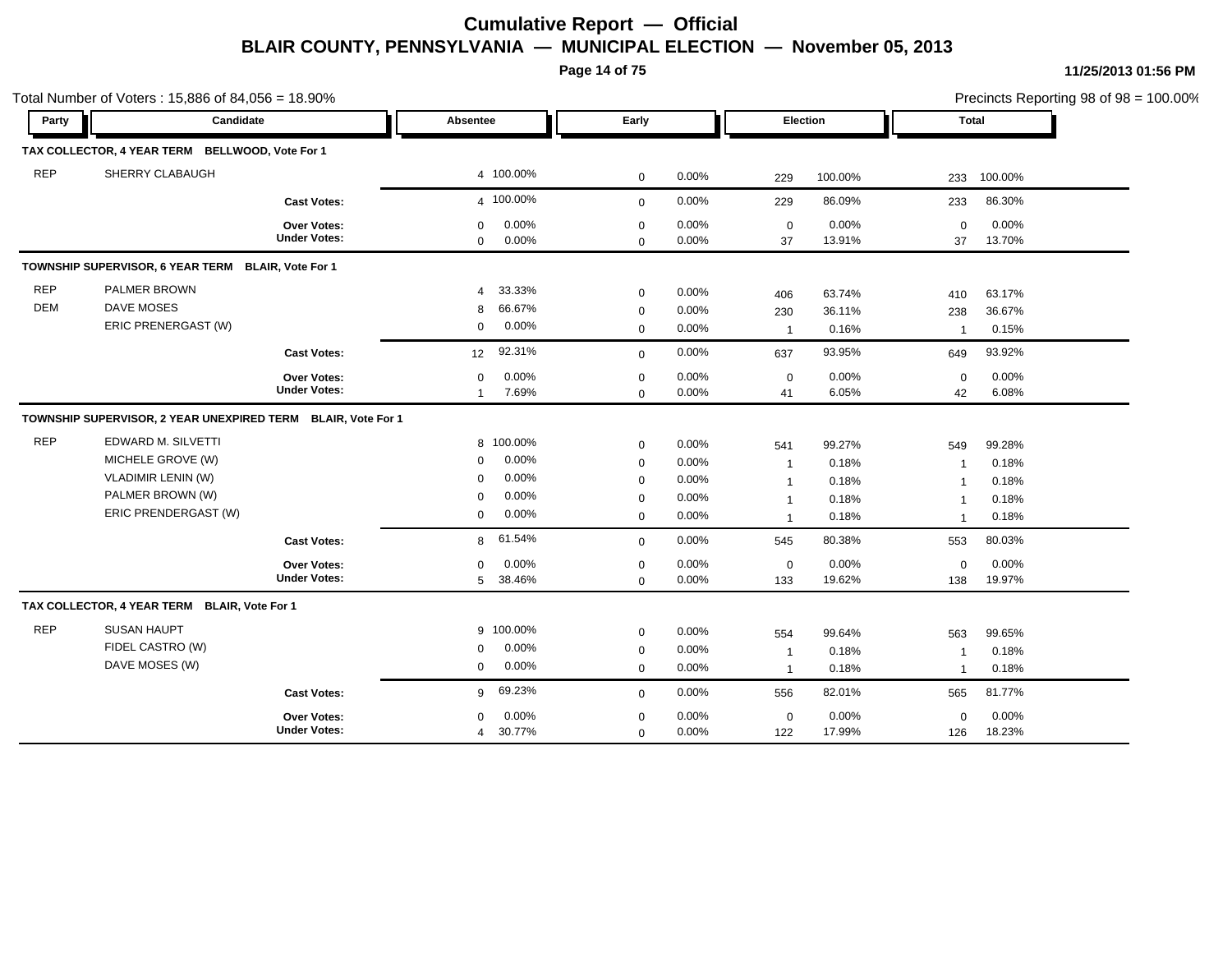**Page 15 of 75**

#### Total Number of Voters : 15,886 of 84,056 = 18.90%

**11/25/2013 01:56 PM**

| Party      | Candidate                                              |                                    | Absentee                | Early        |       | Election       |         |                | <b>Total</b> |
|------------|--------------------------------------------------------|------------------------------------|-------------------------|--------------|-------|----------------|---------|----------------|--------------|
|            | AUDITOR, 6 YEAR TERM BLAIR, Vote For 1                 |                                    |                         |              |       |                |         |                |              |
|            | No Candidate Filed (W)                                 |                                    | 0.00%<br>$\mathbf 0$    | $\mathbf 0$  | 0.00% | $\mathbf 0$    | 0.00%   | $\mathbf 0$    | 0.00%        |
|            | MICHELE GROVE (W)                                      |                                    | 0.00%<br>$\mathbf 0$    | $\mathbf 0$  | 0.00% | $\mathbf{1}$   | 16.67%  | $\overline{1}$ | 14.29%       |
|            | PAUL AMIGH II (W)                                      |                                    | 0.00%<br>$\mathbf 0$    | $\mathbf 0$  | 0.00% | $\mathbf{1}$   | 16.67%  | $\overline{1}$ | 14.29%       |
|            | LOIS KANESHIKI (W)                                     |                                    | 0.00%<br>$\mathbf 0$    | $\mathbf 0$  | 0.00% | $\mathbf{1}$   | 16.67%  | $\overline{1}$ | 14.29%       |
|            | DAVE NEAL (W)                                          |                                    | 100.00%<br>$\mathbf{1}$ | $\mathbf 0$  | 0.00% | $\mathbf 0$    | 0.00%   | $\mathbf 1$    | 14.29%       |
|            | ERIC PRENDERGAST (W)                                   |                                    | 0.00%<br>$\Omega$       | $\mathbf 0$  | 0.00% | $\overline{2}$ | 33.33%  | 2              | 28.57%       |
|            | DICK WEBER (W)                                         |                                    | 0.00%<br>$\mathbf 0$    | $\mathbf 0$  | 0.00% | $\mathbf{1}$   | 16.67%  | $\mathbf{1}$   | 14.29%       |
|            |                                                        | <b>Cast Votes:</b>                 | 7.69%<br>$\mathbf{1}$   | $\mathbf 0$  | 0.00% | 6              | 0.88%   | $\overline{7}$ | 1.01%        |
|            |                                                        | Over Votes:                        | 0.00%<br>$\Omega$       | $\mathbf 0$  | 0.00% | $\mathbf 0$    | 0.00%   | $\mathbf 0$    | 0.00%        |
|            |                                                        | <b>Under Votes:</b>                | 12<br>92.31%            | $\mathbf 0$  | 0.00% | 672            | 99.12%  | 684            | 98.99%       |
|            | AUDITOR, 2 YEAR UNEXPIRED TERM BLAIR, Vote For 1       |                                    |                         |              |       |                |         |                |              |
| <b>REP</b> | <b>GREG C. JOHNSTON</b>                                |                                    | 9 100.00%               | $\mathbf 0$  | 0.00% | 552            | 100.00% | 561            | 100.00%      |
|            |                                                        | <b>Cast Votes:</b>                 | 69.23%<br>9             | $\mathbf 0$  | 0.00% | 552            | 81.42%  | 561            | 81.19%       |
|            |                                                        | Over Votes:                        | 0.00%<br>$\mathbf 0$    | $\pmb{0}$    | 0.00% | $\mathbf 0$    | 0.00%   | $\mathbf 0$    | 0.00%        |
|            |                                                        | <b>Under Votes:</b>                | 30.77%<br>4             | $\Omega$     | 0.00% | 126            | 18.58%  | 130            | 18.81%       |
|            | TOWNSHIP SUPERVISOR, 6 YEAR TERM CATHARINE, Vote For 1 |                                    |                         |              |       |                |         |                |              |
| <b>REP</b> | RALPH F. RISPOLI                                       |                                    | 100.00%<br>$\mathbf{1}$ | $\mathbf 0$  | 0.00% | 91             | 95.79%  | 92             | 95.83%       |
|            | MIKE NORRIS (W)                                        |                                    | 0.00%<br>$\mathbf 0$    | $\mathbf 0$  | 0.00% | $\mathbf{1}$   | 1.05%   | $\overline{1}$ | 1.04%        |
|            | AMYJO WHITE (W)                                        |                                    | 0.00%<br>0              | $\mathbf 0$  | 0.00% | $\mathbf{1}$   | 1.05%   | $\mathbf{1}$   | 1.04%        |
|            | BARRY WYLAND (W)                                       |                                    | 0.00%<br>$\Omega$       | $\mathbf 0$  | 0.00% | $\overline{2}$ | 2.11%   | 2              | 2.08%        |
|            |                                                        | <b>Cast Votes:</b>                 | 1 100.00%               | $\mathbf 0$  | 0.00% | 95             | 88.79%  | 96             | 88.89%       |
|            |                                                        | <b>Over Votes:</b>                 | 0.00%<br>$\mathbf 0$    | $\mathbf 0$  | 0.00% | $\mathbf 0$    | 0.00%   | $\mathbf 0$    | 0.00%        |
|            |                                                        | <b>Under Votes:</b>                | 0.00%<br>$\mathbf 0$    | $\mathbf 0$  | 0.00% | 12             | 11.21%  | 12             | 11.11%       |
|            | TAX COLLECTOR, 4 YEAR TERM CATHARINE, Vote For 1       |                                    |                         |              |       |                |         |                |              |
| <b>REP</b> | ROBIN L. IMLER                                         |                                    | 1 100.00%               | $\mathbf 0$  | 0.00% | 101            | 100.00% | 102            | 100.00%      |
|            |                                                        | <b>Cast Votes:</b>                 | 1 100.00%               | $\mathbf 0$  | 0.00% | 101            | 94.39%  | 102            | 94.44%       |
|            |                                                        | Over Votes:                        | 0.00%<br>$\mathbf 0$    | $\mathbf 0$  | 0.00% | $\mathbf 0$    | 0.00%   | $\mathbf 0$    | 0.00%        |
|            |                                                        | <b>Under Votes:</b>                | 0.00%<br>$\Omega$       | $\mathbf 0$  | 0.00% | 6              | 5.61%   | 6              | 5.56%        |
|            | AUDITOR, 6 YEAR TERM CATHARINE, Vote For 1             |                                    |                         |              |       |                |         |                |              |
|            | No Candidate Filed (W)                                 |                                    | 0.00%<br>$\mathbf 0$    | $\mathbf{0}$ | 0.00% | $\mathbf 0$    | 0.00%   | $\mathbf 0$    | 0.00%        |
|            |                                                        | <b>Cast Votes:</b>                 | 0.00%<br>$\mathbf 0$    |              | 0.00% | $\mathbf 0$    | 0.00%   | $\mathbf 0$    | 0.00%        |
|            |                                                        |                                    |                         | $\mathbf 0$  |       |                |         |                |              |
|            |                                                        | Over Votes:<br><b>Under Votes:</b> | 0.00%<br>$\mathbf 0$    | $\mathbf 0$  | 0.00% | $\mathbf 0$    | 0.00%   | $\mathbf 0$    | 0.00%        |
|            |                                                        |                                    | 1 100.00%               | $\mathbf 0$  | 0.00% | 107            | 100.00% | 108            | 100.00%      |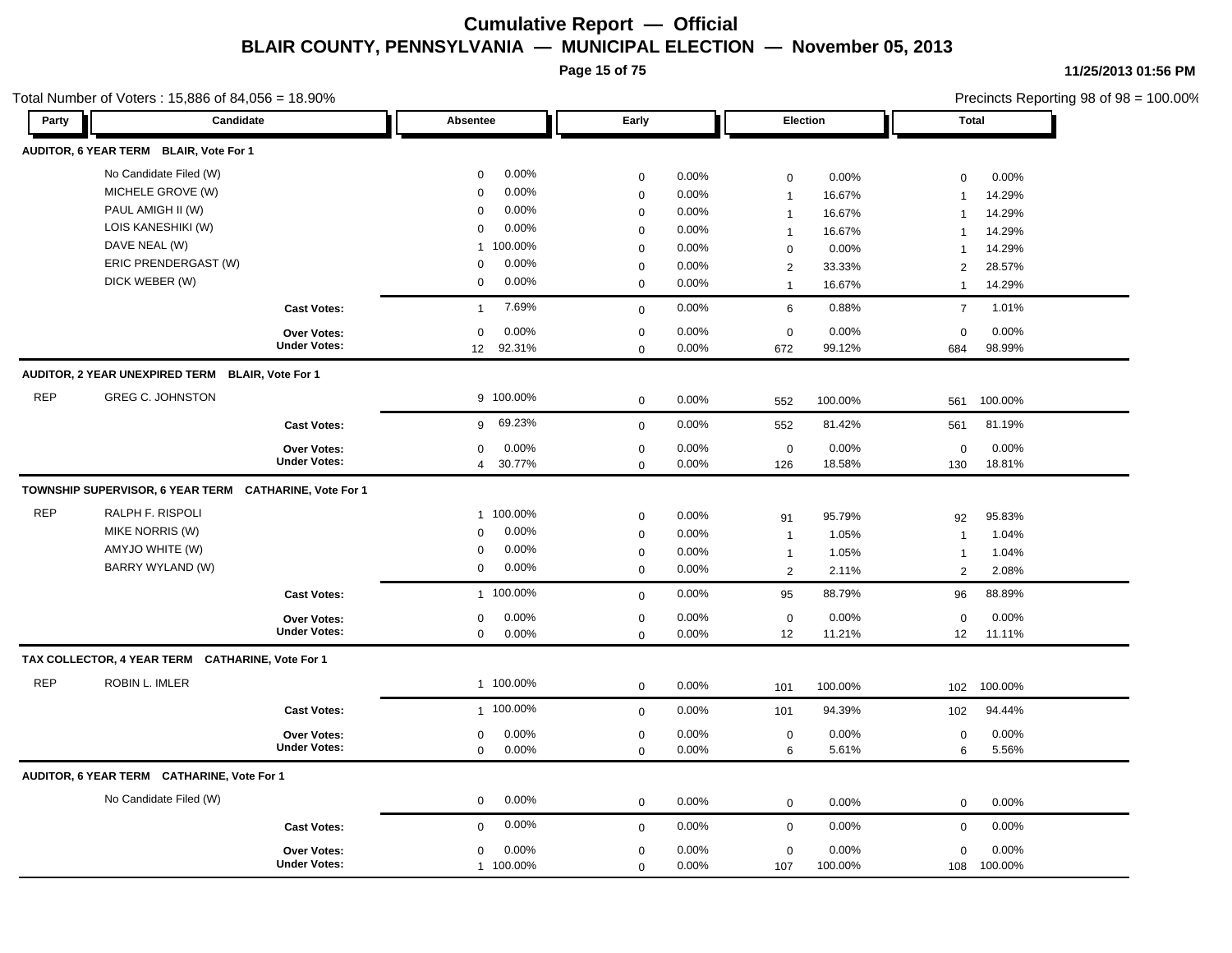**Page 16 of 75**

|            | Total Number of Voters: 15,886 of 84,056 = 18.90%     |                     |                        |             |       |                |          | Precincts Reporting 98 of 98 = 100.00%<br><b>Total</b> |         |
|------------|-------------------------------------------------------|---------------------|------------------------|-------------|-------|----------------|----------|--------------------------------------------------------|---------|
| Party      | Candidate                                             |                     | Absentee               | Early       |       |                | Election |                                                        |         |
|            | AUDITOR, 4 YEAR UNEXPIRED TERM CATHARINE, Vote For 1  |                     |                        |             |       |                |          |                                                        |         |
|            | No Candidate Filed (W)                                |                     | 0.00%<br>$\mathbf 0$   | $\mathbf 0$ | 0.00% | $\mathbf 0$    | 0.00%    | $\mathbf 0$                                            | 0.00%   |
|            |                                                       | <b>Cast Votes:</b>  | 0.00%<br>$\mathbf 0$   | $\mathbf 0$ | 0.00% | $\mathbf 0$    | 0.00%    | $\mathbf 0$                                            | 0.00%   |
|            |                                                       | Over Votes:         | 0.00%<br>$\mathbf 0$   | $\mathbf 0$ | 0.00% | $\mathbf 0$    | 0.00%    | $\Omega$                                               | 0.00%   |
|            |                                                       | <b>Under Votes:</b> | 1 100.00%              | $\mathbf 0$ | 0.00% | 107            | 100.00%  | 108                                                    | 100.00% |
|            | AUDITOR, 2 YEAR UNEXPIRED TERM CATHARINE, Vote For 1  |                     |                        |             |       |                |          |                                                        |         |
|            | No Candidate Filed (W)                                |                     | 0.00%<br>$\mathbf 0$   | $\mathbf 0$ | 0.00% | $\mathbf 0$    | 0.00%    | $\mathbf 0$                                            | 0.00%   |
|            |                                                       | <b>Cast Votes:</b>  | 0.00%<br>$\mathbf 0$   | $\mathbf 0$ | 0.00% | $\mathbf 0$    | 0.00%    | $\mathbf 0$                                            | 0.00%   |
|            |                                                       | <b>Over Votes:</b>  | 0.00%<br>0             | $\mathbf 0$ | 0.00% | $\mathbf 0$    | 0.00%    | $\mathbf 0$                                            | 0.00%   |
|            |                                                       | <b>Under Votes:</b> | 1 100.00%              | $\mathbf 0$ | 0.00% | 107            | 100.00%  | 108                                                    | 100.00% |
|            | BOROUGH COUNCIL, 4 YEAR TERM DUNCANSVILLE, Vote For 3 |                     |                        |             |       |                |          |                                                        |         |
| <b>REP</b> | <b>JEANETTE MILLS</b>                                 |                     | 0.00%<br>0             | $\mathbf 0$ | 0.00% | 114            | 46.91%   | 114                                                    | 46.72%  |
| <b>REP</b> | CYNTHIA L. BLONTZ                                     |                     | 1 100.00%              | $\mathbf 0$ | 0.00% | 119            | 48.97%   | 120                                                    | 49.18%  |
|            | JOE BURNS (W)                                         |                     | 0.00%<br>$\mathbf 0$   | $\mathbf 0$ | 0.00% | $\overline{1}$ | 0.41%    | $\overline{1}$                                         | 0.41%   |
|            | APRIL DAVIS (W)                                       |                     | 0.00%<br>$\mathbf 0$   | $\mathbf 0$ | 0.00% | 3              | 1.23%    | 3                                                      | 1.23%   |
|            | CHARLENE DAVIS (W)                                    |                     | 0.00%<br>$\Omega$      | $\mathbf 0$ | 0.00% | $\overline{1}$ | 0.41%    | $\overline{1}$                                         | 0.41%   |
|            | LLOYD FORSHEY (W)                                     |                     | 0.00%<br>$\Omega$      | $\mathbf 0$ | 0.00% | 2              | 0.82%    | $\overline{2}$                                         | 0.82%   |
|            | DONALD RABENSTEIN (W)                                 |                     | 0.00%<br>$\Omega$      | $\mathbf 0$ | 0.00% | $\overline{2}$ | 0.82%    | 2                                                      | 0.82%   |
|            | <b>GERALD GARDNER (W)</b>                             |                     | 0.00%<br>$\mathbf 0$   | $\mathbf 0$ | 0.00% | $\overline{1}$ | 0.41%    | $\overline{1}$                                         | 0.41%   |
|            |                                                       | <b>Cast Votes:</b>  | 33.33%<br>$\mathbf{1}$ | $\mathbf 0$ | 0.00% | 243            | 49.09%   | 244                                                    | 49.00%  |
|            |                                                       | Over Votes:         | 0.00%<br>$\mathbf 0$   | $\mathbf 0$ | 0.00% | $\mathbf 0$    | 0.00%    | $\mathbf 0$                                            | 0.00%   |
|            |                                                       | <b>Under Votes:</b> | 66.67%<br>$2^{\circ}$  | $\mathbf 0$ | 0.00% | 252            | 50.91%   | 254                                                    | 51.00%  |
|            | TAX COLLECTOR, 4 YEAR TERM DUNCANSVILLE, Vote For 1   |                     |                        |             |       |                |          |                                                        |         |
|            | No Candidate Filed (W)                                |                     | 0.00%<br>$\mathbf 0$   | $\mathbf 0$ | 0.00% | $\mathbf 0$    | 0.00%    | $\Omega$                                               | 0.00%   |
|            | CAROL LONG (W)                                        |                     | 0.00%<br>$\mathbf 0$   | $\mathbf 0$ | 0.00% | $\overline{1}$ | 1.08%    | $\mathbf{1}$                                           | 1.08%   |
|            | CINDY LONG (W)                                        |                     | 0.00%<br>0             | $\mathbf 0$ | 0.00% | 25             | 26.88%   | 25                                                     | 26.88%  |
|            | REGINA FORSHEY (W)                                    |                     | 0.00%<br>$\mathbf 0$   | $\mathbf 0$ | 0.00% | 67             | 72.04%   | 67                                                     | 72.04%  |
|            |                                                       | <b>Cast Votes:</b>  | 0.00%<br>$\mathbf 0$   | $\mathbf 0$ | 0.00% | 93             | 56.36%   | 93                                                     | 56.02%  |
|            |                                                       | <b>Over Votes:</b>  | 0.00%<br>$\mathbf 0$   | $\mathbf 0$ | 0.00% | $\mathbf 0$    | 0.00%    | $\mathbf 0$                                            | 0.00%   |
|            |                                                       | <b>Under Votes:</b> | 1 100.00%              | $\mathbf 0$ | 0.00% | 72             | 43.64%   | 73                                                     | 43.98%  |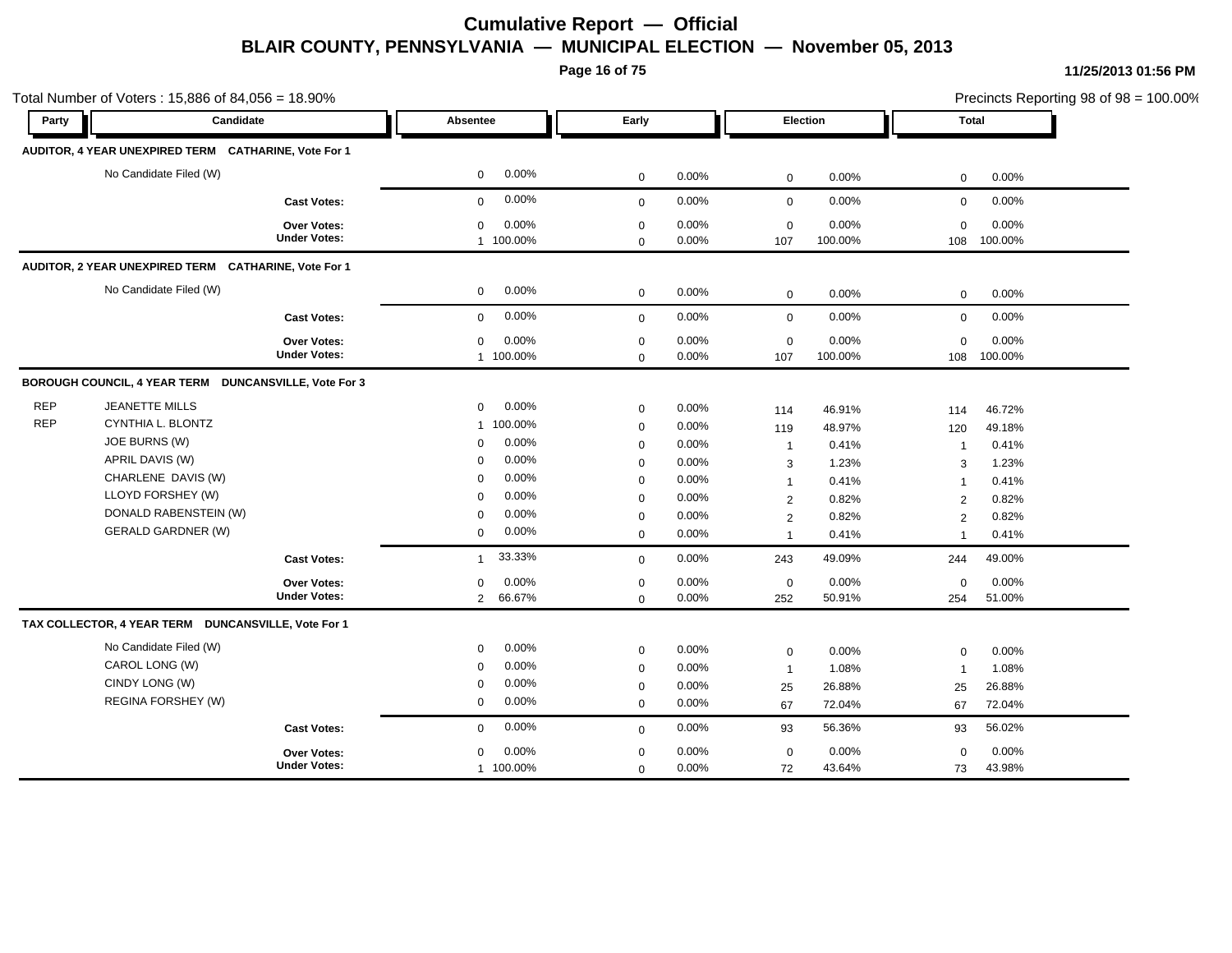**Page 17 of 75**

Total Number of Voters : 15,886 of 84,056 = 18.90%

**11/25/2013 01:56 PM**

| Party      | Candidate                                                         |                     | Absentee       |            | Early       |          |                         | Election | <b>Total</b>   |         |
|------------|-------------------------------------------------------------------|---------------------|----------------|------------|-------------|----------|-------------------------|----------|----------------|---------|
|            | TOWNSHIP SUPERVISOR, 6 YEAR TERM FRANKSTOWN, Vote For 1           |                     |                |            |             |          |                         |          |                |         |
| <b>REP</b> | JAMES W. GROVE                                                    |                     | 15             | 65.22%     | $\mathbf 0$ | 0.00%    | 659                     | 51.28%   | 674            | 51.53%  |
| <b>DEM</b> | <b>GREGORY M. WERSTIL</b>                                         |                     | 8              | 34.78%     | $\mathbf 0$ | 0.00%    | 621                     | 48.33%   | 629            | 48.09%  |
|            | <b>BRIAN DINGES (W)</b>                                           |                     | $\mathbf 0$    | 0.00%      | $\mathbf 0$ | 0.00%    | $\overline{1}$          | 0.08%    | $\mathbf{1}$   | 0.08%   |
|            | JOHN SWOPE (W)                                                    |                     | $\mathbf 0$    | 0.00%      | $\mathbf 0$ | 0.00%    | $\mathbf{1}$            | 0.08%    | $\overline{1}$ | 0.08%   |
|            | <b>ROBIN THOMPSON (W)</b>                                         |                     | $\mathbf 0$    | 0.00%      | $\mathbf 0$ | 0.00%    | $\mathbf{1}$            | 0.08%    | $\overline{1}$ | 0.08%   |
|            | KEN WERTZ (W)                                                     |                     | $\mathbf 0$    | 0.00%      | $\mathbf 0$ | 0.00%    | $\overline{2}$          | 0.16%    | 2              | 0.15%   |
|            |                                                                   | <b>Cast Votes:</b>  |                | 23 100.00% | $\mathbf 0$ | 0.00%    | 1,285                   | 97.50%   | 1,308          | 97.54%  |
|            |                                                                   | Over Votes:         | $\mathbf 0$    | 0.00%      | $\mathbf 0$ | 0.00%    | $\mathbf 0$             | 0.00%    | $\mathbf 0$    | 0.00%   |
|            |                                                                   | <b>Under Votes:</b> | $\mathbf 0$    | 0.00%      | $\Omega$    | 0.00%    | 33                      | 2.50%    | 33             | 2.46%   |
|            | TOWNSHIP SUPERVISOR, 4 YEAR UNEXPIRED TERM FRANKSTOWN, Vote For 1 |                     |                |            |             |          |                         |          |                |         |
|            | KENNETH H. WERTZ, II                                              |                     |                | 22 100.00% | $\mathbf 0$ | 0.00%    | 1,179                   | 99.49%   | 1,201          | 99.50%  |
|            | ED DONAHOE (W)                                                    |                     | $\mathbf 0$    | 0.00%      | $\mathbf 0$ | 0.00%    | $\overline{\mathbf{c}}$ | 0.17%    | $\overline{2}$ | 0.17%   |
|            | JOHN SWOPE (W)                                                    |                     | $\mathbf 0$    | 0.00%      | $\mathbf 0$ | 0.00%    | $\mathbf{1}$            | 0.08%    | $\mathbf{1}$   | 0.08%   |
|            | GREGORY M WERSIL (W)                                              |                     | $\mathbf 0$    | 0.00%      | $\mathbf 0$ | 0.00%    | 3                       | 0.25%    | 3              | 0.25%   |
|            |                                                                   | <b>Cast Votes:</b>  | 22             | 95.65%     | $\mathbf 0$ | 0.00%    | 1,185                   | 89.91%   | 1,207          | 90.01%  |
|            |                                                                   | Over Votes:         | $\mathbf 0$    | 0.00%      | $\mathbf 0$ | 0.00%    | $\mathbf 0$             | 0.00%    | $\mathbf 0$    | 0.00%   |
|            |                                                                   | <b>Under Votes:</b> | $\overline{1}$ | 4.35%      | $\Omega$    | 0.00%    | 133                     | 10.09%   | 134            | 9.99%   |
|            | TAX COLLECTOR, 4 YEAR TERM FRANKSTOWN, Vote For 1                 |                     |                |            |             |          |                         |          |                |         |
| <b>REP</b> | KATHRYN L. HILEMAN                                                |                     |                | 20 100.00% | $\mathbf 0$ | 0.00%    | 1,179                   | 100.00%  | 1,199          | 100.00% |
|            |                                                                   | <b>Cast Votes:</b>  | 20             | 86.96%     | $\mathbf 0$ | 0.00%    | 1,179                   | 89.45%   | 1,199          | 89.41%  |
|            |                                                                   | <b>Over Votes:</b>  | $\mathbf 0$    | 0.00%      | $\mathbf 0$ | 0.00%    | $\mathbf 0$             | 0.00%    | $\mathbf 0$    | 0.00%   |
|            |                                                                   | <b>Under Votes:</b> | $\mathbf{3}$   | 13.04%     | $\mathbf 0$ | 0.00%    | 139                     | 10.55%   | 142            | 10.59%  |
|            | AUDITOR, 6 YEAR TERM FRANKSTOWN, Vote For 1                       |                     |                |            |             |          |                         |          |                |         |
| <b>REP</b> | <b>BRUCE BROWER</b>                                               |                     | 20             | 95.24%     | $\mathbf 0$ | 0.00%    | 1,114                   | 99.91%   | 1,134          | 99.82%  |
|            | DAN ROBERTS (W)                                                   |                     | $\overline{1}$ | 4.76%      | $\mathbf 0$ | 0.00%    | 0                       | 0.00%    | $\mathbf{1}$   | 0.09%   |
|            | STEPHEN HESS (W)                                                  |                     | $\mathbf 0$    | 0.00%      | $\mathbf 0$ | 0.00%    | $\overline{1}$          | 0.09%    | $\mathbf{1}$   | 0.09%   |
|            |                                                                   | <b>Cast Votes:</b>  | 21             | 91.30%     | $\Omega$    | 0.00%    | 1,115                   | 84.60%   | 1,136          | 84.71%  |
|            |                                                                   | Over Votes:         | $\mathbf 0$    | 0.00%      | $\mathbf 0$ | $0.00\%$ | $\mathbf 0$             | 0.00%    | $\mathbf 0$    | 0.00%   |
|            |                                                                   | <b>Under Votes:</b> | 2              | 8.70%      | $\Omega$    | 0.00%    | 203                     | 15.40%   | 205            | 15.29%  |
|            | AUDITOR, 2 YEAR UNEXPIRED TERM FRANKSTOWN, Vote For 1             |                     |                |            |             |          |                         |          |                |         |
| <b>REP</b> | JAMES R. CALLAHAN                                                 |                     |                | 20 100.00% | $\mathbf 0$ | 0.00%    | 1,113                   | 99.91%   | 1,133          | 99.91%  |
|            | CHRIS SZABAT (W)                                                  |                     | $\mathbf 0$    | 0.00%      | $\mathbf 0$ | 0.00%    | $\overline{1}$          | 0.09%    | $\mathbf{1}$   | 0.09%   |
|            |                                                                   | <b>Cast Votes:</b>  | 20             | 86.96%     | $\mathbf 0$ | $0.00\%$ | 1,114                   | 84.52%   | 1,134          | 84.56%  |
|            |                                                                   | Over Votes:         | $\mathbf 0$    | 0.00%      | $\mathbf 0$ | 0.00%    | $\mathbf 0$             | 0.00%    | $\Omega$       | 0.00%   |
|            |                                                                   | <b>Under Votes:</b> | 3              | 13.04%     | $\mathbf 0$ | 0.00%    | 204                     | 15.48%   | 207            | 15.44%  |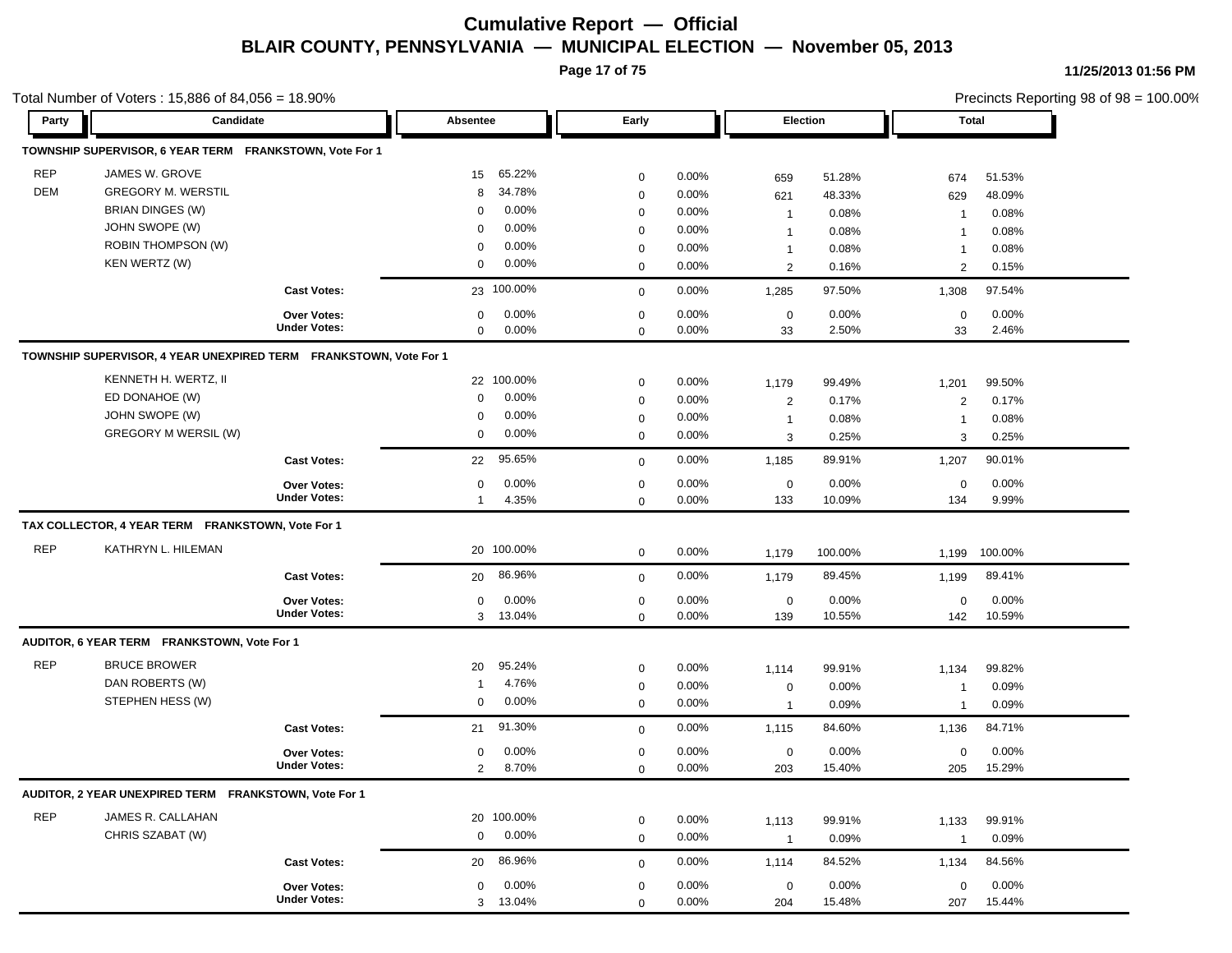**Page 18 of 75**

|            | Total Number of Voters: 15,886 of 84,056 = 18.90%       |                     |                         |             |       |                |        |                |        | Precincts Reporting 98 of 98 = 100.00% |
|------------|---------------------------------------------------------|---------------------|-------------------------|-------------|-------|----------------|--------|----------------|--------|----------------------------------------|
| Party      | Candidate                                               |                     | Absentee                | Early       |       | Election       |        | Total          |        |                                        |
|            | TOWNSHIP SUPERVISOR, 6 YEAR TERM FREEDOM, Vote For 1    |                     |                         |             |       |                |        |                |        |                                        |
| <b>REP</b> | <b>MAUREEN HAMOR</b>                                    |                     | 1 100.00%               | $\mathbf 0$ | 0.00% | 279            | 98.59% | 280            | 98.59% |                                        |
|            | DONALD E IMLER JR (W)                                   |                     | 0.00%<br>$\Omega$       | $\mathbf 0$ | 0.00% | $\overline{1}$ | 0.35%  | $\overline{1}$ | 0.35%  |                                        |
|            | RON HENRY (W)                                           |                     | 0.00%<br>$\mathbf 0$    | $\mathbf 0$ | 0.00% | $\mathbf{1}$   | 0.35%  | $\overline{1}$ | 0.35%  |                                        |
|            | FLOYD FREIDENBLOOM (W)                                  |                     | 0.00%<br>$\mathbf 0$    | $\mathbf 0$ | 0.00% | $\mathbf{1}$   | 0.35%  | $\mathbf 1$    | 0.35%  |                                        |
|            | ED BENDER (W)                                           |                     | 0.00%<br>$\mathbf 0$    | $\mathbf 0$ | 0.00% | $\mathbf{1}$   | 0.35%  | $\mathbf{1}$   | 0.35%  |                                        |
|            |                                                         | <b>Cast Votes:</b>  | 1 100.00%               | $\mathbf 0$ | 0.00% | 283            | 86.28% | 284            | 86.32% |                                        |
|            |                                                         | <b>Over Votes:</b>  | $0.00\%$<br>$\mathbf 0$ | $\mathbf 0$ | 0.00% | $\mathbf 0$    | 0.00%  | $\mathbf 0$    | 0.00%  |                                        |
|            |                                                         | <b>Under Votes:</b> | 0.00%<br>0              | $\mathbf 0$ | 0.00% | 45             | 13.72% | 45             | 13.68% |                                        |
|            | TAX COLLECTOR, 4 YEAR TERM FREEDOM, Vote For 1          |                     |                         |             |       |                |        |                |        |                                        |
| <b>REP</b> | HOLLY JOY LINK                                          |                     | 0.00%<br>$\mathbf 0$    | $\mathbf 0$ | 0.00% | 182            | 56.17% | 182            | 56.00% |                                        |
| <b>DEM</b> | SANDRA A. HODGE                                         |                     | 1 100.00%               | $\mathbf 0$ | 0.00% | 142            | 43.83% | 143            | 44.00% |                                        |
|            |                                                         | <b>Cast Votes:</b>  | 1 100.00%               | $\mathbf 0$ | 0.00% | 324            | 98.78% | 325            | 98.78% |                                        |
|            |                                                         | Over Votes:         | 0.00%<br>0              | $\mathbf 0$ | 0.00% | $\mathbf 0$    | 0.00%  | $\mathbf 0$    | 0.00%  |                                        |
|            |                                                         | <b>Under Votes:</b> | 0.00%<br>0              | $\mathbf 0$ | 0.00% | $\overline{4}$ | 1.22%  | $\overline{4}$ | 1.22%  |                                        |
|            | AUDITOR, 6 YEAR TERM FREEDOM, Vote For 1                |                     |                         |             |       |                |        |                |        |                                        |
| <b>REP</b> | DENNIS E. FLAUGH                                        |                     | 1 100.00%               | $\mathbf 0$ | 0.00% | 283            | 99.65% | 284            | 99.65% |                                        |
|            | RHODES WILLIAM (W)                                      |                     | 0.00%<br>$\mathbf{0}$   | $\mathbf 0$ | 0.00% | $\mathbf{1}$   | 0.35%  | $\overline{1}$ | 0.35%  |                                        |
|            |                                                         | <b>Cast Votes:</b>  | 1 100.00%               | $\mathbf 0$ | 0.00% | 284            | 86.59% | 285            | 86.63% |                                        |
|            |                                                         | Over Votes:         | 0.00%<br>0              | $\mathbf 0$ | 0.00% | $\mathbf 0$    | 0.00%  | $\mathbf 0$    | 0.00%  |                                        |
|            |                                                         | <b>Under Votes:</b> | 0.00%<br>0              | $\mathbf 0$ | 0.00% | 44             | 13.41% | 44             | 13.37% |                                        |
|            | TOWNSHIP SUPERVISOR, 6 YEAR TERM GREENFIELD, Vote For 1 |                     |                         |             |       |                |        |                |        |                                        |
| <b>REP</b> | <b>LEEANN LIGHTNER</b>                                  |                     | 20.00%<br>$\mathbf{1}$  | $\mathbf 0$ | 0.00% | 249            | 44.62% | 250            | 44.40% |                                        |
| <b>DEM</b> | <b>JAMES BETAR</b>                                      |                     | 60.00%<br>3             | $\mathbf 0$ | 0.00% | 252            | 45.16% | 255            | 45.29% |                                        |
|            | GLENN WENZEL (W)                                        |                     | 20.00%<br>-1            | 0           | 0.00% | 52             | 9.32%  | 53             | 9.41%  |                                        |
|            | CRIS LESLIE (W)                                         |                     | 0.00%<br>$\mathbf 0$    | $\mathbf 0$ | 0.00% | $\mathbf{1}$   | 0.18%  | $\mathbf{1}$   | 0.18%  |                                        |
|            | JAMES CARSON (W)                                        |                     | 0.00%<br>$\Omega$       | $\mathbf 0$ | 0.00% | 3              | 0.54%  | 3              | 0.53%  |                                        |
|            | ALLAN C BERKHIMER (W)                                   |                     | $\mathbf 0$<br>$0.00\%$ | $\mathbf 0$ | 0.00% | $\mathbf{1}$   | 0.18%  | $\mathbf 1$    | 0.18%  |                                        |
|            |                                                         | <b>Cast Votes:</b>  | 5 100.00%               | $\mathbf 0$ | 0.00% | 558            | 96.71% | 563            | 96.74% |                                        |
|            |                                                         | <b>Over Votes:</b>  | 0.00%<br>$\mathbf 0$    | $\mathbf 0$ | 0.00% | $\mathbf 0$    | 0.00%  | $\mathbf 0$    | 0.00%  |                                        |
|            |                                                         | <b>Under Votes:</b> | 0.00%<br>$\mathbf 0$    | $\mathbf 0$ | 0.00% | 19             | 3.29%  | 19             | 3.26%  |                                        |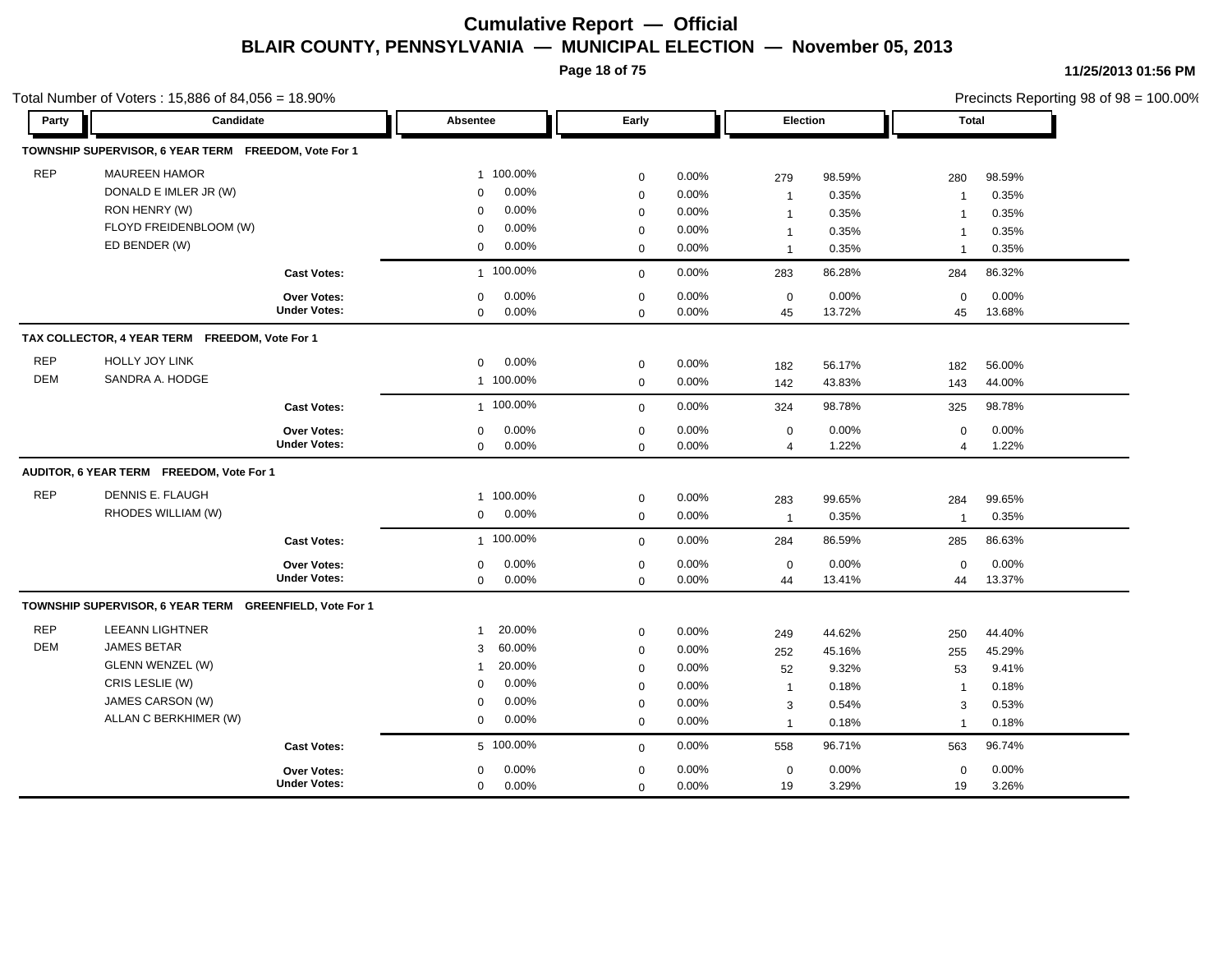**Page 19 of 75**

|            | Total Number of Voters: 15,886 of 84,056 = 18.90%     |                     |                |          |                  |          |              |         | Precincts Reporting 98 of 98 = 100.00% |         |  |
|------------|-------------------------------------------------------|---------------------|----------------|----------|------------------|----------|--------------|---------|----------------------------------------|---------|--|
| Party      | Candidate                                             |                     | Absentee       |          | Early            |          | Election     |         | Total                                  |         |  |
|            | TAX COLLECTOR, 4 YEAR TERM GREENFIELD, Vote For 1     |                     |                |          |                  |          |              |         |                                        |         |  |
| <b>REP</b> | GREGORY A. MUSSELMAN                                  |                     | 2              | 40.00%   | $\mathbf 0$      | 0.00%    | 251          | 44.66%  | 253                                    | 44.62%  |  |
| DEM        | CHRISTINE A. LESLIE                                   |                     | 3              | 60.00%   | $\mathbf 0$      | 0.00%    | 310          | 55.16%  | 313                                    | 55.20%  |  |
|            | ALLAN C BERKHIMER (W)                                 |                     | 0              | 0.00%    | $\mathbf 0$      | 0.00%    | $\mathbf{1}$ | 0.18%   | $\overline{1}$                         | 0.18%   |  |
|            |                                                       | <b>Cast Votes:</b>  | 5 100.00%      |          | $\mathbf 0$      | 0.00%    | 562          | 97.40%  | 567                                    | 97.42%  |  |
|            |                                                       | Over Votes:         | 0              | 0.00%    | $\mathbf 0$      | 0.00%    | $\mathbf 0$  | 0.00%   | $\mathbf 0$                            | 0.00%   |  |
|            |                                                       | <b>Under Votes:</b> | 0              | 0.00%    | $\mathbf 0$      | 0.00%    | 15           | 2.60%   | 15                                     | 2.58%   |  |
|            | AUDITOR, 6 YEAR TERM GREENFIELD, Vote For 1           |                     |                |          |                  |          |              |         |                                        |         |  |
| <b>REP</b> | ROGER LINGENFELTER                                    |                     | 4 100.00%      |          | $\mathbf 0$      | 0.00%    | 499          | 100.00% | 503                                    | 100.00% |  |
|            |                                                       | <b>Cast Votes:</b>  | $\overline{4}$ | 80.00%   | $\mathbf 0$      | 0.00%    | 499          | 86.48%  | 503                                    | 86.43%  |  |
|            |                                                       | <b>Over Votes:</b>  | 0              | $0.00\%$ | 0                | 0.00%    | $\mathbf 0$  | 0.00%   | 0                                      | 0.00%   |  |
|            |                                                       | <b>Under Votes:</b> | $\mathbf{1}$   | 20.00%   | $\mathbf 0$      | 0.00%    | 78           | 13.52%  | 79                                     | 13.57%  |  |
|            | AUDITOR, 4 YEAR UNEXPIRED TERM GREENFIELD, Vote For 1 |                     |                |          |                  |          |              |         |                                        |         |  |
|            | No Candidate Filed (W)                                |                     | 0              | $0.00\%$ | $\boldsymbol{0}$ | 0.00%    | 0            | 0.00%   | $\mathbf 0$                            | 0.00%   |  |
|            | <b>VERNON WALTER (W)</b>                              |                     | 0              | 0.00%    | $\mathbf 0$      | 0.00%    | 3            | 27.27%  | 3                                      | 23.08%  |  |
|            | TRAVIS SWEET (W)                                      |                     | 0              | 0.00%    | $\mathbf 0$      | $0.00\%$ | $\mathbf{1}$ | 9.09%   | -1                                     | 7.69%   |  |
|            | TOM RINGLER (W)                                       |                     | 0              | 0.00%    | $\mathbf 0$      | 0.00%    | $\mathbf{1}$ | 9.09%   | $\overline{1}$                         | 7.69%   |  |
|            | DERICK MUSSELMAN (W)                                  |                     | -1             | 50.00%   | $\mathbf 0$      | 0.00%    | $\mathbf 0$  | 0.00%   | $\overline{1}$                         | 7.69%   |  |
|            | TROY MCMULLEN (W)                                     |                     | 0              | $0.00\%$ | $\mathbf 0$      | 0.00%    | $\mathbf{1}$ | 9.09%   | $\overline{1}$                         | 7.69%   |  |
|            | BILL LIGHTNER (W)                                     |                     | 0              | 0.00%    | $\mathbf 0$      | 0.00%    | $\mathbf{1}$ | 9.09%   | -1                                     | 7.69%   |  |
|            | <b>GRACE HELSEL (W)</b>                               |                     | -1             | 50.00%   | $\mathbf 0$      | 0.00%    | 0            | 0.00%   | -1                                     | 7.69%   |  |
|            | ANITA EMIGH (W)                                       |                     | $\mathbf 0$    | 0.00%    | $\mathbf 0$      | 0.00%    | $\mathbf{1}$ | 9.09%   | -1                                     | 7.69%   |  |
|            | TIM CLEVELAND (W)                                     |                     | $\mathbf 0$    | 0.00%    | $\mathbf 0$      | 0.00%    | $\mathbf{1}$ | 9.09%   | -1                                     | 7.69%   |  |
|            | LISA BRUMBAUGH (W)                                    |                     | 0              | 0.00%    | $\mathbf 0$      | 0.00%    | $\mathbf{1}$ | 9.09%   | $\overline{1}$                         | 7.69%   |  |
|            | RAY BENTON (W)                                        |                     | 0              | $0.00\%$ | $\mathbf 0$      | 0.00%    | $\mathbf{1}$ | 9.09%   | $\overline{1}$                         | 7.69%   |  |
|            |                                                       | <b>Cast Votes:</b>  | 2              | 40.00%   | $\mathbf 0$      | 0.00%    | 11           | 1.91%   | 13                                     | 2.23%   |  |
|            |                                                       | Over Votes:         | 0              | 0.00%    | $\mathbf 0$      | 0.00%    | $\mathbf 0$  | 0.00%   | $\mathbf 0$                            | 0.00%   |  |
|            |                                                       | <b>Under Votes:</b> | 3              | 60.00%   | $\mathbf 0$      | 0.00%    | 566          | 98.09%  | 569                                    | 97.77%  |  |
|            | AUDITOR, 2 YEAR UNEXPIRED TERM GREENFIELD, Vote For 1 |                     |                |          |                  |          |              |         |                                        |         |  |
|            | No Candidate Filed (W)                                |                     | 0              | $0.00\%$ | $\mathbf 0$      | 0.00%    | 0            | 0.00%   | $\mathbf 0$                            | 0.00%   |  |
|            | <b>VERNON WALTER (W)</b>                              |                     | 0              | 0.00%    | $\mathbf 0$      | 0.00%    | $\mathbf{1}$ | 20.00%  | 1                                      | 16.67%  |  |
|            | TROY MCMULLEN (W)                                     |                     | 0              | 0.00%    | $\mathbf 0$      | 0.00%    | $\mathbf{1}$ | 20.00%  | $\overline{1}$                         | 16.67%  |  |
|            | <b>GRACE HELSEL (W)</b>                               |                     | 1 100.00%      |          | $\Omega$         | 0.00%    | $\mathbf 0$  | 0.00%   |                                        | 16.67%  |  |
|            | ALLAN DIVELY (W)                                      |                     | 0              | 0.00%    | $\mathbf 0$      | 0.00%    | $\mathbf{1}$ | 20.00%  | $\overline{1}$                         | 16.67%  |  |
|            | JOSEPH D CLAAR (W)                                    |                     | $\mathbf 0$    | 0.00%    | $\mathbf 0$      | 0.00%    | $\mathbf{1}$ | 20.00%  | $\mathbf 1$                            | 16.67%  |  |
|            | RAY BENTON (W)                                        |                     | 0              | 0.00%    | $\mathbf 0$      | 0.00%    | $\mathbf{1}$ | 20.00%  | $\overline{1}$                         | 16.67%  |  |
|            |                                                       | <b>Cast Votes:</b>  | $\mathbf{1}$   | 20.00%   | $\mathbf 0$      | $0.00\%$ | 5            | 0.87%   | 6                                      | 1.03%   |  |
|            |                                                       | Over Votes:         | 0              | 0.00%    | $\mathbf 0$      | 0.00%    | $\mathbf 0$  | 0.00%   | $\mathbf 0$                            | 0.00%   |  |
|            |                                                       | <b>Under Votes:</b> | 4 80.00%       |          | $\mathbf 0$      | 0.00%    | 572          | 99.13%  | 576                                    | 98.97%  |  |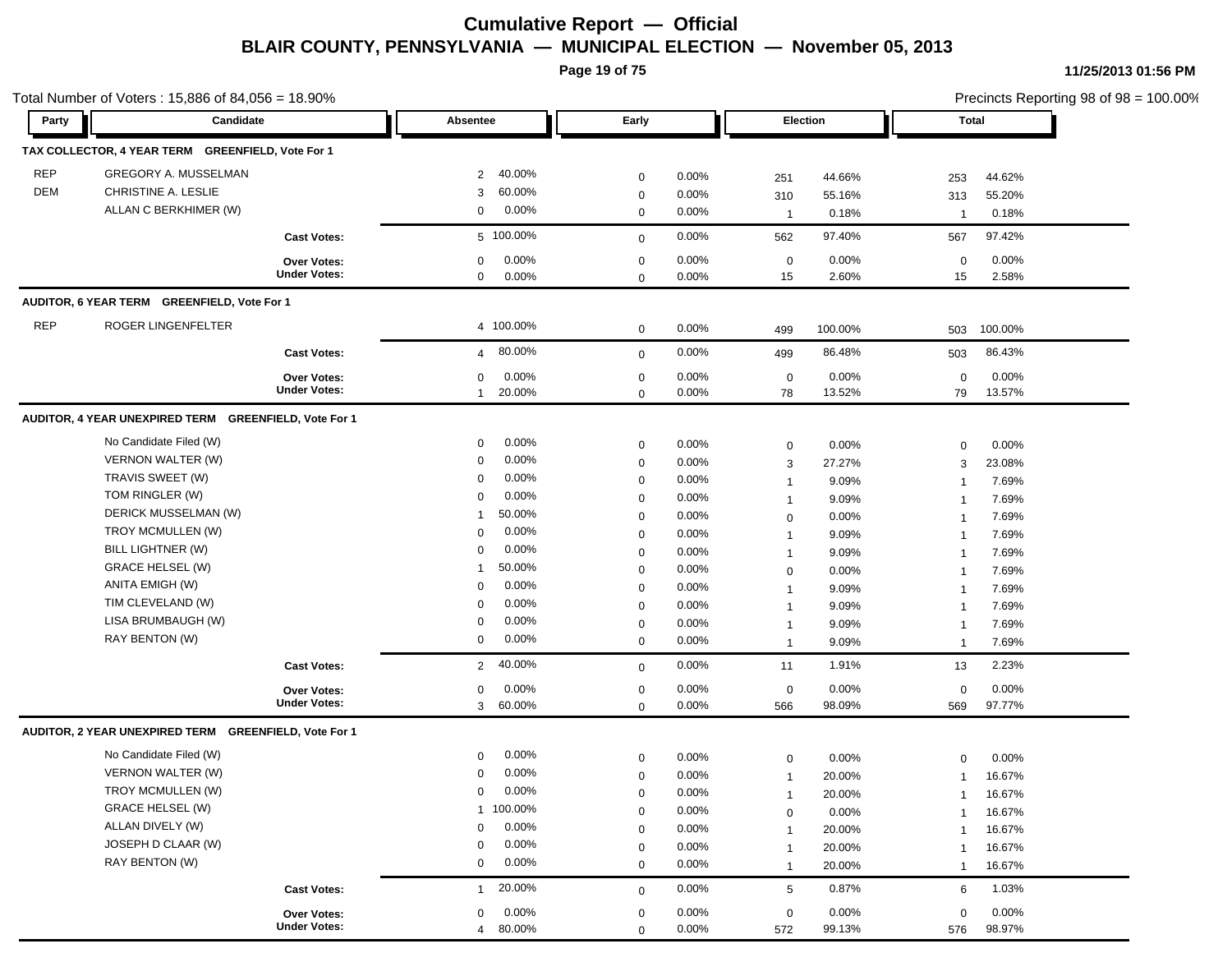**Page 20 of 75**

Total Number of Voters : 15,886 of 84,056 = 18.90%

**11/25/2013 01:56 PM**

| Party      | Candidate                                                               |                                    | Absentee       |           | Early            |          |                | Election |                 | <b>Total</b> |
|------------|-------------------------------------------------------------------------|------------------------------------|----------------|-----------|------------------|----------|----------------|----------|-----------------|--------------|
|            | MAYOR, 4 YEAR TERM HOLLIDAYSBURG, Vote For 1                            |                                    |                |           |                  |          |                |          |                 |              |
|            | JOHN P. STULTZ, JR.                                                     |                                    | 32             | 94.12%    | $\mathbf 0$      | 0.00%    | 809            | 87.65%   | 841             | 87.88%       |
|            | MIKE NAGLEEE (W)                                                        |                                    | $\mathbf 0$    | 0.00%     | $\mathbf 0$      | 0.00%    | $\overline{1}$ | 0.11%    | $\mathbf 1$     | 0.10%        |
|            | LOUIS MOLLICA (W)                                                       |                                    | 0              | 0.00%     | $\mathbf 0$      | 0.00%    | $\overline{2}$ | 0.22%    | 2               | 0.21%        |
|            | JOE DODSON (W)                                                          |                                    | 2              | 5.88%     | $\mathbf 0$      | 0.00%    | 108            | 11.70%   | 110             | 11.49%       |
|            | TED CRUZE (W)                                                           |                                    | $\mathbf 0$    | 0.00%     | $\mathbf 0$      | 0.00%    | $\overline{1}$ | 0.11%    | $\overline{1}$  | 0.10%        |
|            | DEANNA BROWN (W)                                                        |                                    | 0              | 0.00%     | $\mathbf 0$      | 0.00%    | $\mathbf{1}$   | 0.11%    | $\overline{1}$  | 0.10%        |
|            | CHARLES BLAIR (W)                                                       |                                    | 0              | $0.00\%$  | $\mathbf 0$      | 0.00%    | $\mathbf{1}$   | 0.11%    | $\mathbf 1$     | 0.10%        |
|            |                                                                         | <b>Cast Votes:</b>                 | 34             | 94.44%    | $\mathbf 0$      | 0.00%    | 923            | 92.58%   | 957             | 92.64%       |
|            |                                                                         | Over Votes:                        | 0              | $0.00\%$  | $\mathbf 0$      | 0.00%    | $\mathbf 0$    | 0.00%    | $\mathbf 0$     | 0.00%        |
|            |                                                                         | <b>Under Votes:</b>                | $\overline{2}$ | 5.56%     | $\mathbf 0$      | 0.00%    | 74             | 7.42%    | 76              | 7.36%        |
|            | BOROUGH COUNCIL, 4 YEAR TERM HOLLIDAYSBURG WARD 2, Vote For 1           |                                    |                |           |                  |          |                |          |                 |              |
| <b>REP</b> | JOHN P. LITTLE                                                          |                                    | $\overline{1}$ | 50.00%    |                  | 0.00%    |                |          |                 |              |
| <b>DEM</b> | PAUL PLUMMER                                                            |                                    | $\mathbf 0$    | 0.00%     | $\mathbf 0$      | $0.00\%$ | 79             | 40.72%   | 80              | 40.82%       |
|            | JOE DODSON (W)                                                          |                                    | $\mathbf 1$    | 50.00%    | 0<br>$\mathbf 0$ | 0.00%    | 28             | 14.43%   | 28              | 14.29%       |
|            |                                                                         |                                    |                |           |                  |          | 87             | 44.85%   | 88              | 44.90%       |
|            |                                                                         | <b>Cast Votes:</b>                 | $\overline{2}$ | 66.67%    | $\mathbf 0$      | 0.00%    | 194            | 95.57%   | 196             | 95.15%       |
|            |                                                                         | <b>Over Votes:</b>                 | 0              | 0.00%     | 0                | 0.00%    | $\mathbf 0$    | $0.00\%$ | $\mathbf 0$     | 0.00%        |
|            |                                                                         | <b>Under Votes:</b>                | $\mathbf{1}$   | 33.33%    | $\mathbf 0$      | 0.00%    | 9              | 4.43%    | 10              | 4.85%        |
|            | BOROUGH COUNCIL, 2 YEAR UNEXPIRED TERM HOLLIDAYSBURG WARD 3, Vote For 1 |                                    |                |           |                  |          |                |          |                 |              |
| <b>REP</b> | PATRICK PLUMMER                                                         |                                    | 0              | 0.00%     | $\mathbf 0$      | 0.00%    | 30             | 100.00%  | 30              | 100.00%      |
|            |                                                                         | <b>Cast Votes:</b>                 | $\mathbf{0}$   | 0.00%     | $\mathbf 0$      | 0.00%    | 30             | 76.92%   | 30              | 76.92%       |
|            |                                                                         | <b>Over Votes:</b>                 | 0              | $0.00\%$  | $\mathbf 0$      | 0.00%    | $\mathbf 0$    | 0.00%    | $\mathbf 0$     | 0.00%        |
|            |                                                                         | <b>Under Votes:</b>                | $\mathbf{0}$   | 0.00%     | $\mathbf 0$      | 0.00%    | 9              | 23.08%   | 9               | 23.08%       |
|            | BOROUGH COUNCIL, 4 YEAR TERM HOLLIDAYSBURG WARD 4, Vote For 1           |                                    |                |           |                  |          |                |          |                 |              |
| <b>REP</b> | MATTHEW J. STULTZ                                                       |                                    |                | 2 100.00% | $\mathbf 0$      | 0.00%    | 141            | 97.92%   | 143             | 97.95%       |
|            | JOEL KOSS (W)                                                           |                                    | $\mathbf 0$    | 0.00%     | $\mathbf 0$      | 0.00%    | $\overline{1}$ | 0.69%    | $\overline{1}$  | 0.68%        |
|            | NIKKI IMHOFF (W)                                                        |                                    | 0              | 0.00%     | $\mathbf 0$      | $0.00\%$ | $\overline{1}$ | 0.69%    | $\mathbf 1$     | 0.68%        |
|            | JOE DODSON (W)                                                          |                                    | $\mathbf 0$    | $0.00\%$  | $\mathbf 0$      | $0.00\%$ | $\mathbf{1}$   | 0.69%    | $\overline{1}$  | 0.68%        |
|            |                                                                         | <b>Cast Votes:</b>                 |                | 2 100.00% | $\mathbf 0$      | 0.00%    | 144            | 84.21%   | 146             | 84.39%       |
|            |                                                                         | <b>Over Votes:</b>                 | 0              | 0.00%     | $\mathbf 0$      | 0.00%    | $\mathbf 0$    | 0.00%    | $\mathbf 0$     | 0.00%        |
|            |                                                                         | <b>Under Votes:</b>                | $\mathbf{0}$   | 0.00%     | $\mathbf 0$      | 0.00%    | 27             | 15.79%   | 27              | 15.61%       |
|            | BOROUGH COUNCIL, 4 YEAR TERM HOLLIDAYSBURG WARD 6, Vote For 1           |                                    |                |           |                  |          |                |          |                 |              |
| <b>REP</b> | STEPHANIE WERTZ                                                         |                                    |                | 12 57.14% | 0                | 0.00%    | 114            | 57.00%   | 126             | 57.01%       |
| DEM        | JOYCE A. LOWE                                                           |                                    |                | 9 42.86%  | $\mathbf 0$      | 0.00%    | 86             | 43.00%   | 95              | 42.99%       |
|            |                                                                         | <b>Cast Votes:</b>                 | 21             | 91.30%    |                  | 0.00%    | 200            | 96.15%   | 221             | 95.67%       |
|            |                                                                         |                                    |                |           | $\mathbf 0$      |          |                |          |                 |              |
|            |                                                                         | Over Votes:<br><b>Under Votes:</b> | 0              | 0.00%     | $\mathbf 0$      | 0.00%    | $\mathbf 0$    | 0.00%    | $\mathbf 0$     | 0.00%        |
|            |                                                                         |                                    | $\overline{2}$ | 8.70%     | $\mathbf 0$      | 0.00%    | 8              | 3.85%    | 10 <sup>°</sup> | 4.33%        |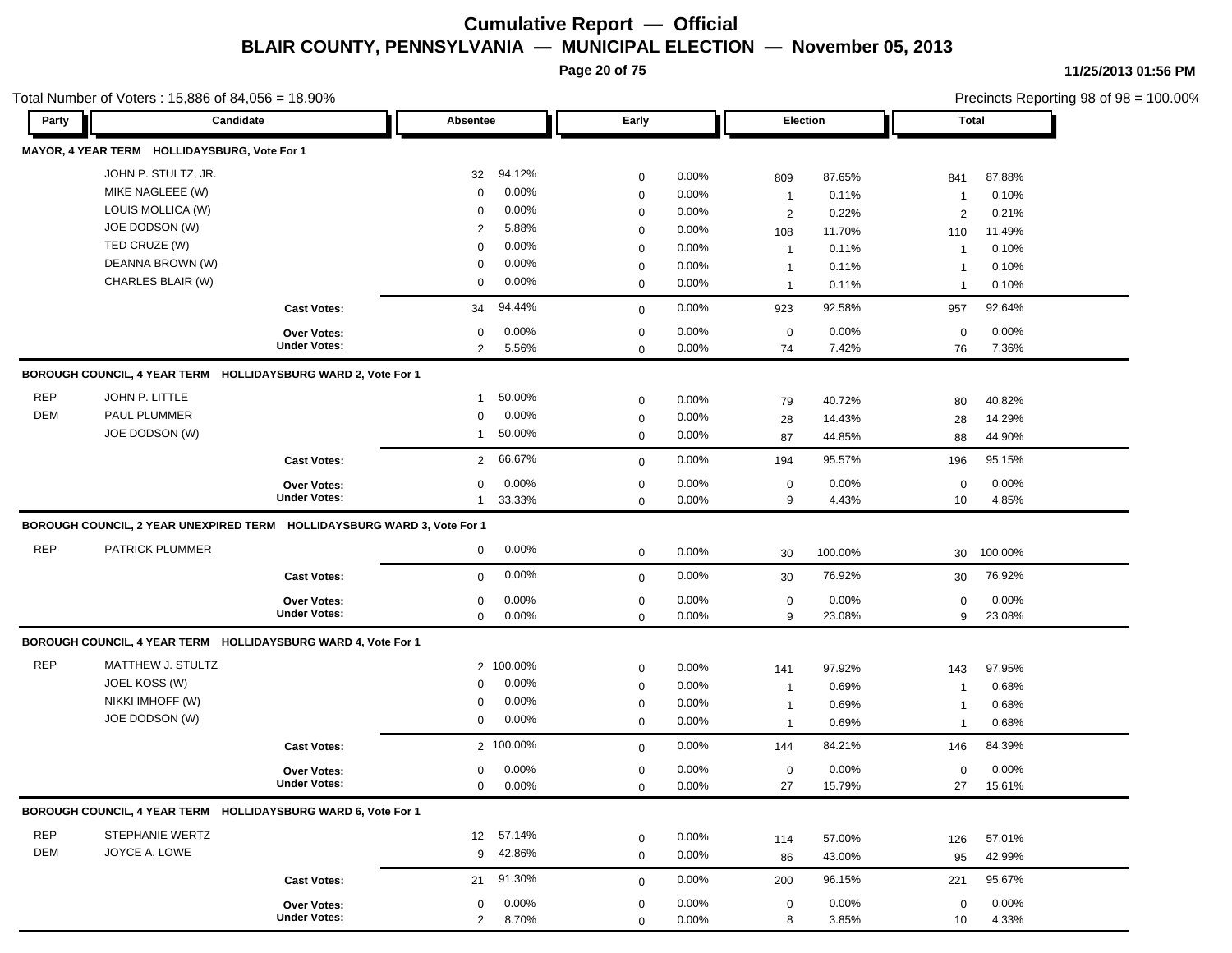**Page 21 of 75**

|            | Total Number of Voters: 15,886 of 84,056 = 18.90%<br>Candidate |                     |                         |             |          | Election       |         |                | Precincts Reporting 98 of 98 = 100.00% |
|------------|----------------------------------------------------------------|---------------------|-------------------------|-------------|----------|----------------|---------|----------------|----------------------------------------|
| Party      |                                                                |                     | Absentee                | Early       |          |                |         | Total          |                                        |
|            | TAX COLLECTOR, 4 YEAR TERM HOLLIDAYSBURG, Vote For 1           |                     |                         |             |          |                |         |                |                                        |
|            | DONNA M. CARSON                                                |                     | 33 100.00%              | $\mathbf 0$ | 0.00%    | 936            | 99.89%  | 969            | 99.90%                                 |
|            | ADANA HOOTEN (W)                                               |                     | 0.00%<br>$\mathbf 0$    | $\mathbf 0$ | 0.00%    | $\overline{1}$ | 0.11%   | $\overline{1}$ | 0.10%                                  |
|            |                                                                | <b>Cast Votes:</b>  | 91.67%<br>33            | $\mathbf 0$ | 0.00%    | 937            | 93.98%  | 970            | 93.90%                                 |
|            |                                                                | Over Votes:         | 0.00%<br>0              | 0           | 0.00%    | 0              | 0.00%   | 0              | 0.00%                                  |
|            |                                                                | <b>Under Votes:</b> | 3<br>8.33%              | $\mathbf 0$ | 0.00%    | 60             | 6.02%   | 63             | 6.10%                                  |
|            | TOWNSHIP SUPERVISOR, 6 YEAR TERM HUSTON, Vote For 1            |                     |                         |             |          |                |         |                |                                        |
| <b>REP</b> | JAMES C. WALTER                                                |                     | 100.00%<br>6            | 0           | 0.00%    | 94             | 98.95%  | 100            | 99.01%                                 |
|            | DONALD FIX III (W)                                             |                     | 0.00%<br>0              | $\mathbf 0$ | 0.00%    | $\overline{1}$ | 1.05%   | $\overline{1}$ | 0.99%                                  |
|            |                                                                | <b>Cast Votes:</b>  | 85.71%<br>6             | $\mathbf 0$ | 0.00%    | 95             | 95.96%  | 101            | 95.28%                                 |
|            |                                                                | Over Votes:         | 0.00%<br>0              | $\mathbf 0$ | 0.00%    | $\mathbf 0$    | 0.00%   | $\mathbf 0$    | 0.00%                                  |
|            |                                                                | <b>Under Votes:</b> | 14.29%<br>$\mathbf{1}$  | $\mathbf 0$ | $0.00\%$ | 4              | 4.04%   | 5              | 4.72%                                  |
|            | TAX COLLECTOR, 4 YEAR TERM HUSTON, Vote For 1                  |                     |                         |             |          |                |         |                |                                        |
| <b>REP</b> | NICOLE STOLTZFUS                                               |                     | 7 100.00%               | $\mathbf 0$ | $0.00\%$ | 95             | 100.00% | 102            | 100.00%                                |
|            |                                                                | <b>Cast Votes:</b>  | 7 100.00%               | $\mathbf 0$ | 0.00%    | 95             | 95.96%  | 102            | 96.23%                                 |
|            |                                                                | <b>Over Votes:</b>  | 0.00%<br>0              | 0           | 0.00%    | 0              | 0.00%   | $\mathbf 0$    | 0.00%                                  |
|            |                                                                | <b>Under Votes:</b> | $0.00\%$<br>$\mathbf 0$ | $\mathbf 0$ | 0.00%    | 4              | 4.04%   | $\overline{4}$ | 3.77%                                  |
|            | AUDITOR, 6 YEAR TERM HUSTON, Vote For 1                        |                     |                         |             |          |                |         |                |                                        |
|            | No Candidate Filed (W)                                         |                     | $0.00\%$<br>0           | 0           | $0.00\%$ | 0              | 0.00%   | $\mathbf 0$    | 0.00%                                  |
|            | PATRICIA GAHAGAN (W)                                           |                     | $0.00\%$<br>0           | 0           | 0.00%    | 3              | 100.00% | 3              | 100.00%                                |
|            |                                                                | <b>Cast Votes:</b>  | 0.00%<br>$\mathbf{0}$   | $\mathbf 0$ | 0.00%    | 3              | 3.03%   | 3              | 2.83%                                  |
|            |                                                                | Over Votes:         | 0.00%<br>0              | $\mathbf 0$ | 0.00%    | $\mathbf 0$    | 0.00%   | $\mathbf 0$    | 0.00%                                  |
|            |                                                                | <b>Under Votes:</b> | 7 100.00%               | 0           | $0.00\%$ | 96             | 96.97%  | 103            | 97.17%                                 |
|            | TOWNSHIP SUPERVISOR, 6 YEAR TERM JUNIATA, Vote For 1           |                     |                         |             |          |                |         |                |                                        |
| <b>REP</b> | DAVID G. KANE                                                  |                     | 4 100.00%               | $\mathbf 0$ | $0.00\%$ | 121            | 98.37%  | 125            | 98.43%                                 |
|            | DENNY WALKER (W)                                               |                     | $0.00\%$<br>0           | $\mathbf 0$ | 0.00%    | $\overline{1}$ | 0.81%   | $\mathbf 1$    | 0.79%                                  |
|            | ALLAN STOMBAUGH (W)                                            |                     | $0.00\%$<br>0           | $\mathbf 0$ | 0.00%    | $\overline{1}$ | 0.81%   | $\overline{1}$ | 0.79%                                  |
|            |                                                                | <b>Cast Votes:</b>  | 4 100.00%               | $\mathbf 0$ | $0.00\%$ | 123            | 93.89%  | 127            | 94.07%                                 |
|            |                                                                | Over Votes:         | $0 0.00\%$              | $\Omega$    | $0.00\%$ | 0              | 0.00%   | $\Omega$       | 0.00%                                  |
|            |                                                                | <b>Under Votes:</b> | $0.00\%$<br>0           | 0           | 0.00%    | 8              | 6.11%   | 8              | 5.93%                                  |
|            | TOWNSHIP SUPERVISOR, 4 YEAR UNEXPIRED TERM JUNIATA, Vote For 1 |                     |                         |             |          |                |         |                |                                        |
| <b>REP</b> | MARK T. SEASE                                                  |                     | 3 100.00%               | $\mathbf 0$ | 0.00%    | 123            | 100.00% | 126            | 100.00%                                |
|            |                                                                | <b>Cast Votes:</b>  | 3 75.00%                | $\mathbf 0$ | 0.00%    | 123            | 93.89%  | 126            | 93.33%                                 |
|            |                                                                | Over Votes:         | $0.00\%$<br>0           | 0           | $0.00\%$ | 0              | 0.00%   | 0              | 0.00%                                  |
|            |                                                                | <b>Under Votes:</b> | 25.00%<br>$\mathbf{1}$  | 0           | 0.00%    | 8              | 6.11%   | 9              | 6.67%                                  |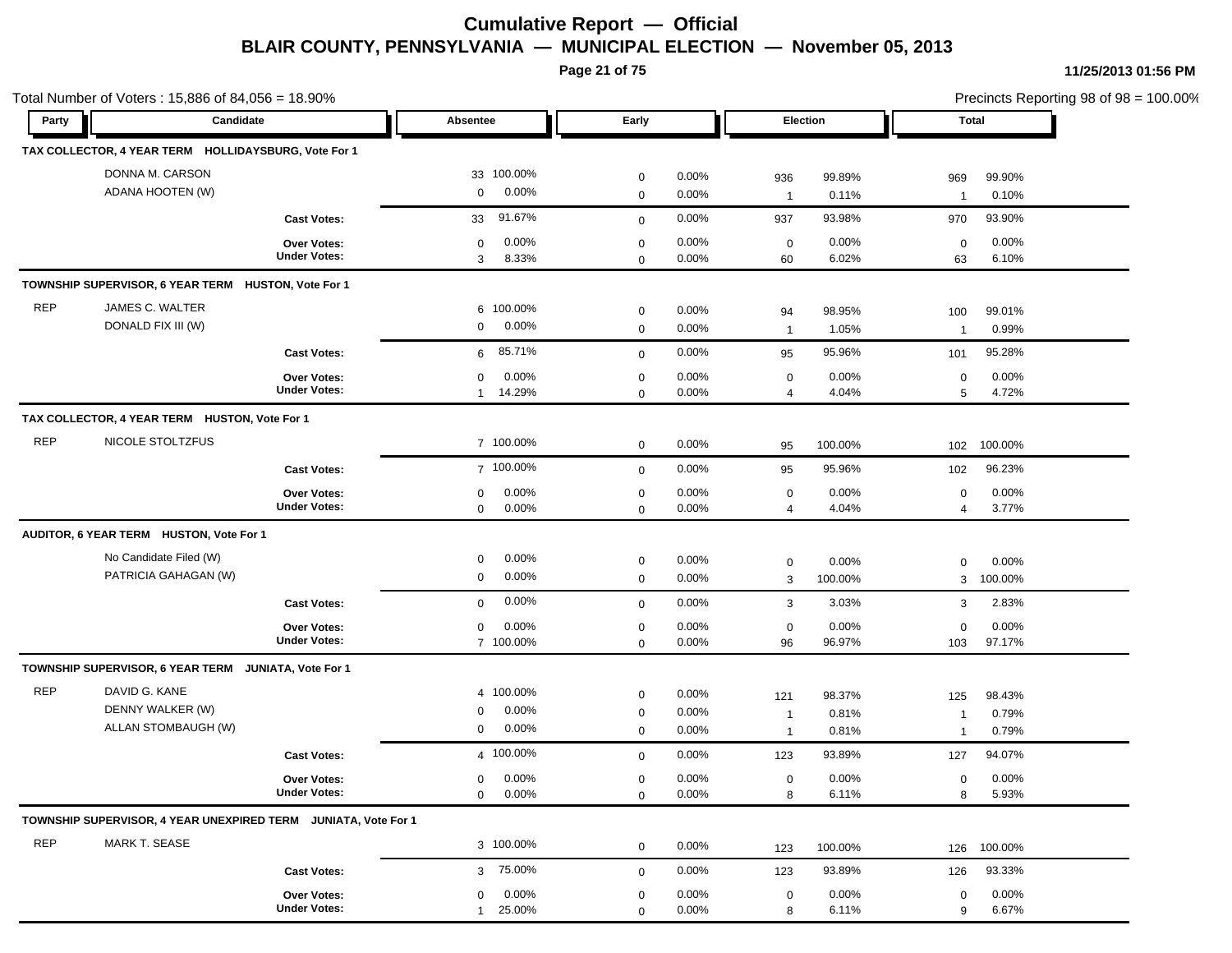**Page 22 of 75**

|            | Total Number of Voters: 15,886 of 84,056 = 18.90%  |                                    |                            |                |                  |                |                |                |                  |                | Precincts Reporting 98 of 98 = 100.00% |
|------------|----------------------------------------------------|------------------------------------|----------------------------|----------------|------------------|----------------|----------------|----------------|------------------|----------------|----------------------------------------|
| Party      | Candidate                                          |                                    | Absentee                   |                | Early            |                | Election       |                | Total            |                |                                        |
|            | TAX COLLECTOR, 4 YEAR TERM JUNIATA, Vote For 1     |                                    |                            |                |                  |                |                |                |                  |                |                                        |
| <b>REP</b> | <b>CONNIE JACKSON</b>                              |                                    |                            | 4 100.00%      | $\mathbf 0$      | 0.00%          | 121            | 99.18%         | 125              | 99.21%         |                                        |
|            | WINNIE EICHER (W)                                  |                                    | $\mathbf 0$                | 0.00%          | $\mathbf 0$      | 0.00%          | $\overline{1}$ | 0.82%          | $\overline{1}$   | 0.79%          |                                        |
|            |                                                    | <b>Cast Votes:</b>                 |                            | 4 100.00%      | $\mathbf{0}$     | 0.00%          | 122            | 93.13%         | 126              | 93.33%         |                                        |
|            |                                                    | Over Votes:<br><b>Under Votes:</b> | $\mathbf 0$<br>$\mathbf 0$ | 0.00%<br>0.00% | 0<br>$\mathbf 0$ | 0.00%<br>0.00% | 0<br>9         | 0.00%<br>6.87% | $\mathbf 0$<br>9 | 0.00%<br>6.67% |                                        |
|            | AUDITOR, 6 YEAR TERM JUNIATA, Vote For 1           |                                    |                            |                |                  |                |                |                |                  |                |                                        |
| <b>REP</b> | LOUIS G. RIMBECK                                   |                                    | $\overline{4}$             | 100.00%        | 0                | 0.00%          | 121            | 99.18%         | 125              | 99.21%         |                                        |
|            | CHRIS ROGERS (W)                                   |                                    | 0                          | $0.00\%$       | $\mathsf 0$      | 0.00%          | $\overline{1}$ | 0.82%          | $\overline{1}$   | 0.79%          |                                        |
|            |                                                    | <b>Cast Votes:</b>                 |                            | 4 100.00%      | $\mathbf 0$      | 0.00%          | 122            | 93.13%         | 126              | 93.33%         |                                        |
|            |                                                    | Over Votes:                        | 0                          | 0.00%          | 0                | 0.00%          | $\mathbf 0$    | 0.00%          | $\mathbf 0$      | 0.00%          |                                        |
|            |                                                    | <b>Under Votes:</b>                | 0                          | $0.00\%$       | $\mathbf 0$      | $0.00\%$       | 9              | 6.87%          | 9                | 6.67%          |                                        |
|            | AUDITOR, 4 YEAR UNEXPIRED TERM                     | JUNIATA, Vote For 1                |                            |                |                  |                |                |                |                  |                |                                        |
|            | No Candidate Filed (W)                             |                                    | 0                          | 0.00%          | $\mathbf 0$      | 0.00%          | 0              | 0.00%          | $\mathbf 0$      | 0.00%          |                                        |
|            | CHRIS ROGERS (W)                                   |                                    | $\mathbf 0$                | 0.00%          | $\mathbf 0$      | $0.00\%$       | 3              | 50.00%         | 3                | 50.00%         |                                        |
|            | ALLAN STOMBAUGH (W)                                |                                    | $\mathbf 0$                | $0.00\%$       | $\mathbf 0$      | 0.00%          | 3              | 50.00%         | 3                | 50.00%         |                                        |
|            |                                                    | <b>Cast Votes:</b>                 | $\mathbf 0$                | 0.00%          | $\mathbf 0$      | 0.00%          | 6              | 4.58%          | 6                | 4.44%          |                                        |
|            |                                                    | Over Votes:                        | 0                          | 0.00%          | 0                | 0.00%          | 0              | 0.00%          | $\mathbf 0$      | 0.00%          |                                        |
|            |                                                    | <b>Under Votes:</b>                |                            | 4 100.00%      | $\mathbf 0$      | 0.00%          | 125            | 95.42%         | 129              | 95.56%         |                                        |
|            | TOWNSHIP SUPERVISOR, 6 YEAR TERM LOGAN, Vote For 2 |                                    |                            |                |                  |                |                |                |                  |                |                                        |
|            | <b>JOE METZGAR</b>                                 |                                    | 29                         | 58.00%         | $\mathbf 0$      | $0.00\%$       | 1,279          | 58.97%         | 1,308            | 58.95%         |                                        |
| <b>REP</b> | RYAN P. RIMBECK                                    |                                    | 21                         | 42.00%         | $\mathbf 0$      | 0.00%          | 885            | 40.80%         | 906              | 40.83%         |                                        |
|            | DAVID HOOVER (W)                                   |                                    | $\mathbf 0$                | 0.00%          | 0                | 0.00%          | $\overline{1}$ | 0.05%          | $\overline{1}$   | 0.05%          |                                        |
|            | ROY KNUPP (W)                                      |                                    | 0                          | 0.00%          | $\mathbf 0$      | $0.00\%$       | $\overline{1}$ | 0.05%          | $\overline{1}$   | 0.05%          |                                        |
|            | CHRIS PETEUIL (W)                                  |                                    | $\mathbf 0$                | 0.00%          | $\mathbf 0$      | 0.00%          | $\overline{1}$ | 0.05%          | $\overline{1}$   | 0.05%          |                                        |
|            | KENT SELL (W)                                      |                                    | $\mathbf 0$                | 0.00%          | $\mathbf 0$      | 0.00%          | $\overline{1}$ | 0.05%          | $\overline{1}$   | 0.05%          |                                        |
|            | DONALD SWANGER (W)                                 |                                    | 0                          | $0.00\%$       | 0                | 0.00%          | $\overline{1}$ | 0.05%          | $\overline{1}$   | 0.05%          |                                        |
|            |                                                    | <b>Cast Votes:</b>                 | 50                         | 73.53%         | $\mathbf 0$      | 0.00%          | 2,169          | 71.25%         | 2,219            | 71.30%         |                                        |
|            |                                                    | <b>Over Votes:</b>                 | 0                          | 0.00%          | 0                | 0.00%          | 0              | 0.00%          | $\mathbf 0$      | 0.00%          |                                        |
|            |                                                    | <b>Under Votes:</b>                | 18                         | 26.47%         | 0                | 0.00%          | 875            | 28.75%         | 893              | 28.70%         |                                        |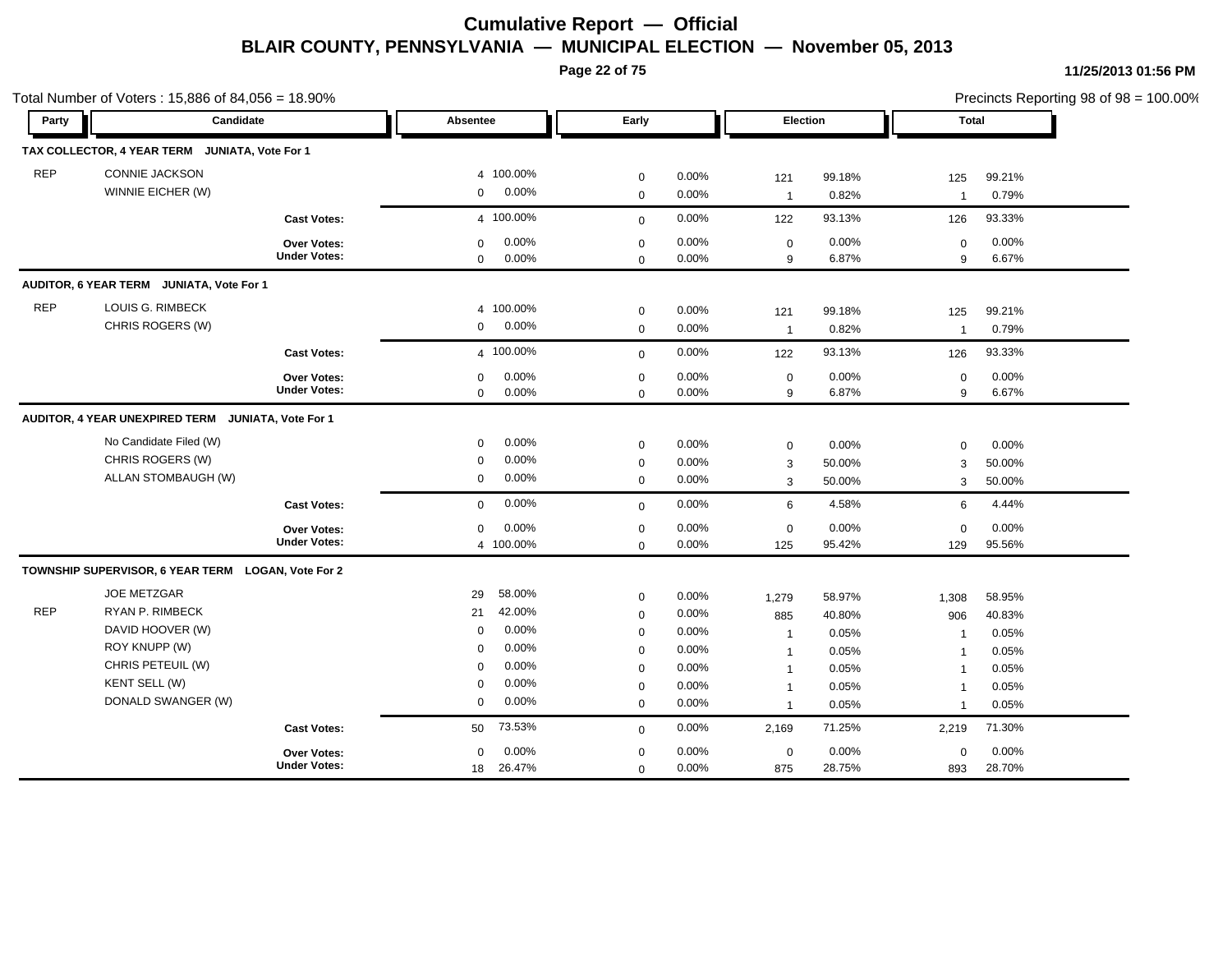**Page 23 of 75**

| Party      | Candidate                                            |                     | Absentee       |            | Early       |       | Election       |        | <b>Total</b>   |        |  |
|------------|------------------------------------------------------|---------------------|----------------|------------|-------------|-------|----------------|--------|----------------|--------|--|
|            |                                                      |                     |                |            |             |       |                |        |                |        |  |
|            | TAX COLLECTOR, 4 YEAR TERM LOGAN, Vote For 1         |                     |                |            |             |       |                |        |                |        |  |
|            | CHRISTINA BLAKE                                      |                     |                | 34 100.00% | $\mathbf 0$ | 0.00% | 1,409          | 99.65% | 1,443          | 99.65% |  |
|            | IAN COHN (W)                                         |                     | $\mathbf 0$    | 0.00%      | $\mathbf 0$ | 0.00% | $\overline{1}$ | 0.07%  | $\overline{1}$ | 0.07%  |  |
|            | RONALD DIFRANGO (W)                                  |                     | $\mathbf 0$    | 0.00%      | $\pmb{0}$   | 0.00% | 3              | 0.21%  | 3              | 0.21%  |  |
|            | SHERRY LUKE (W)                                      |                     | $\mathbf 0$    | 0.00%      | $\mathbf 0$ | 0.00% | $\overline{1}$ | 0.07%  | -1             | 0.07%  |  |
|            |                                                      | <b>Cast Votes:</b>  |                | 34 100.00% | $\mathbf 0$ | 0.00% | 1,414          | 92.90% | 1,448          | 93.06% |  |
|            |                                                      | Over Votes:         | 0              | 0.00%      | $\mathbf 0$ | 0.00% | $\mathbf 0$    | 0.00%  | $\mathbf 0$    | 0.00%  |  |
|            |                                                      | <b>Under Votes:</b> | $\mathbf 0$    | 0.00%      | $\mathbf 0$ | 0.00% | 108            | 7.10%  | 108            | 6.94%  |  |
|            | AUDITOR, 6 YEAR TERM LOGAN, Vote For 1               |                     |                |            |             |       |                |        |                |        |  |
| <b>REP</b> | DAVID J. MASON                                       |                     |                | 26 100.00% | $\mathbf 0$ | 0.00% | 1,255          | 99.68% | 1,281          | 99.69% |  |
|            | BILL FORHT (W)                                       |                     | $\mathbf 0$    | 0.00%      | $\mathbf 0$ | 0.00% | $\overline{1}$ | 0.08%  | $\overline{1}$ | 0.08%  |  |
|            | DONALD SWANGER (W)                                   |                     | $\Omega$       | 0.00%      | $\mathbf 0$ | 0.00% | $\overline{1}$ | 0.08%  | $\overline{1}$ | 0.08%  |  |
|            | JACK WANG (W)                                        |                     | $\mathbf 0$    | 0.00%      | $\pmb{0}$   | 0.00% | $\mathbf 1$    | 0.08%  | $\overline{1}$ | 0.08%  |  |
|            | ERIC ZAJAC (W)                                       |                     | $\mathbf 0$    | 0.00%      | $\mathbf 0$ | 0.00% | $\overline{1}$ | 0.08%  | $\mathbf{1}$   | 0.08%  |  |
|            |                                                      | <b>Cast Votes:</b>  | 26             | 76.47%     | $\mathbf 0$ | 0.00% | 1,259          | 82.72% | 1,285          | 82.58% |  |
|            |                                                      | Over Votes:         | $\mathbf 0$    | 0.00%      | $\mathbf 0$ | 0.00% | $\mathbf 0$    | 0.00%  | $\mathbf 0$    | 0.00%  |  |
|            |                                                      | <b>Under Votes:</b> | 8              | 23.53%     | $\mathbf 0$ | 0.00% | 263            | 17.28% | 271            | 17.42% |  |
|            | MAYOR, 4 YEAR TERM MARTINSBURG, Vote For 1           |                     |                |            |             |       |                |        |                |        |  |
| <b>REP</b> | REX L. HARTMAN                                       |                     |                | 6 100.00%  | $\mathbf 0$ | 0.00% | 251            | 99.60% | 257            | 99.61% |  |
|            | DON GREENLEAF (W)                                    |                     | $\mathbf 0$    | 0.00%      | $\mathbf 0$ | 0.00% | $\overline{1}$ | 0.40%  | $\mathbf{1}$   | 0.39%  |  |
|            |                                                      | <b>Cast Votes:</b>  |                | 6 100.00%  | $\mathbf 0$ | 0.00% | 252            | 89.36% | 258            | 89.58% |  |
|            |                                                      | <b>Over Votes:</b>  | $\mathbf 0$    | 0.00%      | $\mathbf 0$ | 0.00% | $\mathbf 0$    | 0.00%  | $\mathbf 0$    | 0.00%  |  |
|            |                                                      | <b>Under Votes:</b> | $\mathbf 0$    | 0.00%      | $\mathbf 0$ | 0.00% | 30             | 10.64% | 30             | 10.42% |  |
|            | BOROUGH COUNCIL, 4 YEAR TERM MARTINSBURG, Vote For 4 |                     |                |            |             |       |                |        |                |        |  |
| <b>REP</b> | LINDA K. SMITH                                       |                     | $\overline{4}$ | 26.67%     | $\mathbf 0$ | 0.00% | 229            | 26.02% | 233            | 26.03% |  |
| <b>REP</b> | DURBAN D. METZLER                                    |                     | 5              | 33.33%     | $\mathbf 0$ | 0.00% | 236            | 26.82% | 241            | 26.93% |  |
| <b>REP</b> | EDWARD L. BENNETT                                    |                     | 3              | 20.00%     | $\mathbf 0$ | 0.00% | 217            | 24.66% | 220            | 24.58% |  |
| <b>REP</b> | JANET BLATTENBERGER                                  |                     | $\overline{2}$ | 13.33%     | $\mathbf 0$ | 0.00% | 189            | 21.48% | 191            | 21.34% |  |
|            | BILL LEWIS (W)                                       |                     | $\Omega$       | 0.00%      | $\mathbf 0$ | 0.00% | $\overline{1}$ | 0.11%  | $\overline{1}$ | 0.11%  |  |
|            | LUANNE H ECKENRODE (W)                               |                     | $\mathbf{1}$   | 6.67%      | $\mathbf 0$ | 0.00% | $\overline{2}$ | 0.23%  | 3              | 0.34%  |  |
|            | SUZANNE MCNALLY (W)                                  |                     | $\mathbf 0$    | 0.00%      | $\mathbf 0$ | 0.00% | 6              | 0.68%  | 6              | 0.67%  |  |
|            |                                                      | <b>Cast Votes:</b>  | 15             | 62.50%     | $\mathbf 0$ | 0.00% | 880            | 78.01% | 895            | 77.69% |  |
|            |                                                      | <b>Over Votes:</b>  | $\mathbf 0$    | 0.00%      | $\mathbf 0$ | 0.00% | $\mathbf 0$    | 0.00%  | $\mathbf 0$    | 0.00%  |  |
|            |                                                      | <b>Under Votes:</b> | 9              | 37.50%     | $\mathbf 0$ | 0.00% | 248            | 21.99% | 257            | 22.31% |  |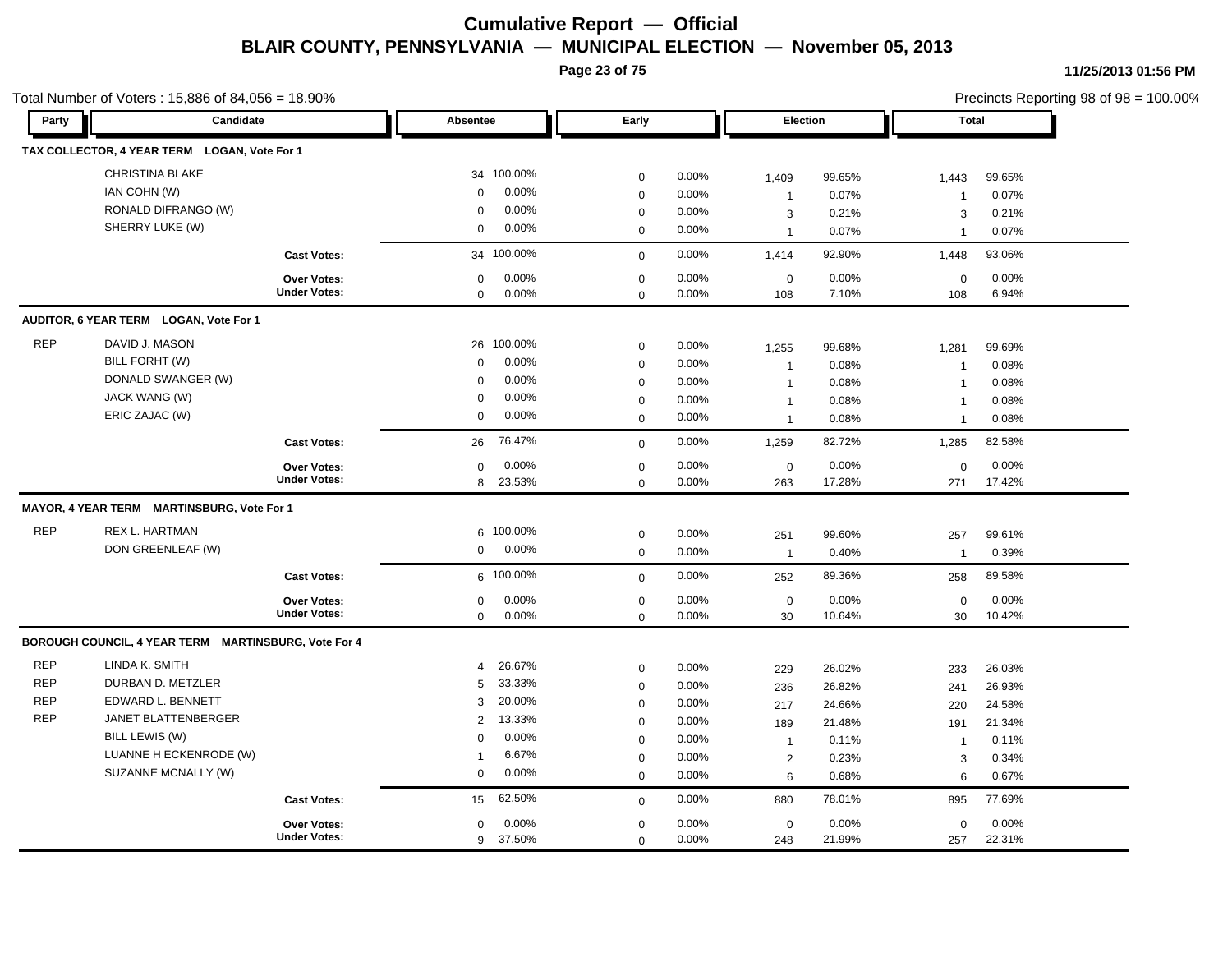**Page 24 of 75**

|            | Total Number of Voters: 15,886 of 84,056 = 18.90%      |                     |                        |                            |       |                   |        | Precincts Reporting 98 of 98 = 100.00% |        |  |
|------------|--------------------------------------------------------|---------------------|------------------------|----------------------------|-------|-------------------|--------|----------------------------------------|--------|--|
| Party      | Candidate                                              |                     | <b>Absentee</b>        | Early                      |       | Election          |        | Total                                  |        |  |
|            | TAX COLLECTOR, 4 YEAR TERM MARTINSBURG, Vote For 1     |                     |                        |                            |       |                   |        |                                        |        |  |
|            | M. JANE STAILY                                         |                     | 6 100.00%              | $\mathbf 0$                | 0.00% | 261               | 99.62% | 267                                    | 99.63% |  |
|            | NELSON REPLOGLE (W)                                    |                     | 0.00%<br>$\mathbf 0$   | $\mathbf 0$                | 0.00% | $\overline{1}$    | 0.38%  | $\overline{1}$                         | 0.37%  |  |
|            |                                                        | <b>Cast Votes:</b>  | 6 100.00%              | $\mathbf 0$                | 0.00% | 262               | 92.91% | 268                                    | 93.06% |  |
|            |                                                        | Over Votes:         | 0.00%<br>$\mathbf 0$   | $\mathbf 0$                | 0.00% | $\mathbf 0$       | 0.00%  | $\mathbf 0$                            | 0.00%  |  |
|            |                                                        | <b>Under Votes:</b> | 0.00%<br>$\mathbf 0$   | $\mathbf 0$                | 0.00% | 20                | 7.09%  | 20                                     | 6.94%  |  |
|            | AUDITOR, 6 YEAR TERM MARTINSBURG, Vote For 1           |                     |                        |                            |       |                   |        |                                        |        |  |
|            | No Candidate Filed (W)                                 |                     | 0.00%<br>$\mathbf 0$   | $\mathbf 0$                | 0.00% | $\mathbf 0$       | 0.00%  | 0                                      | 0.00%  |  |
|            | RICHARD BICE (W)                                       |                     | 1 100.00%              | $\mathbf 0$                | 0.00% | 3                 | 21.43% | $\overline{4}$                         | 26.67% |  |
|            | FREDRICK RAINEAR (W)                                   |                     | 0.00%<br>0             | $\mathbf 0$                | 0.00% | 9                 | 64.29% | 9                                      | 60.00% |  |
|            | AMY KENNEDY (W)                                        |                     | 0.00%<br>$\mathbf 0$   | $\mathbf 0$                | 0.00% | $\mathbf{1}$      | 7.14%  | $\overline{\mathbf{1}}$                | 6.67%  |  |
|            | G LYNN MYERS (W)                                       |                     | 0.00%<br>$\mathbf 0$   | $\mathbf 0$                | 0.00% | $\overline{1}$    | 7.14%  | $\overline{1}$                         | 6.67%  |  |
|            |                                                        | <b>Cast Votes:</b>  | 16.67%<br>$\mathbf{1}$ | $\mathbf 0$                | 0.00% | 14                | 4.96%  | 15                                     | 5.21%  |  |
|            |                                                        | Over Votes:         | 0.00%<br>$\mathbf 0$   | $\mathbf 0$                | 0.00% | $\mathbf 0$       | 0.00%  | $\mathbf 0$                            | 0.00%  |  |
|            |                                                        | <b>Under Votes:</b> | 5<br>83.33%            | $\mathbf 0$                | 0.00% | 268               | 95.04% | 273                                    | 94.79% |  |
|            | AUDITOR, 2 YEAR UNEXPIRED TERM MARTINSBURG, Vote For 1 |                     |                        |                            |       |                   |        |                                        |        |  |
|            | No Candidate Filed (W)                                 |                     | 0.00%<br>$\mathbf 0$   | $\mathbf 0$                | 0.00% | $\mathbf 0$       | 0.00%  | $\mathbf 0$                            | 0.00%  |  |
|            | AMY KENNEDY (W)                                        |                     | 0.00%<br>$\mathbf 0$   | $\mathbf 0$                | 0.00% | $\overline{7}$    | 63.64% | $\overline{7}$                         | 63.64% |  |
|            | RICHARD BICE (W)                                       |                     | 0.00%<br>$\Omega$      | $\mathbf 0$                | 0.00% | 2                 | 18.18% | 2                                      | 18.18% |  |
|            | GREGORY L MYERS (W)                                    |                     | 0.00%<br>$\mathbf 0$   | $\mathbf 0$                | 0.00% | $\mathbf{1}$      | 9.09%  | $\overline{1}$                         | 9.09%  |  |
|            | FRED RAINEAR (W)                                       |                     | 0.00%<br>$\mathbf 0$   | $\mathbf 0$                | 0.00% | $\overline{1}$    | 9.09%  | $\overline{1}$                         | 9.09%  |  |
|            |                                                        | <b>Cast Votes:</b>  | 0.00%<br>$\mathbf 0$   | $\mathbf 0$                | 0.00% | 11                | 3.90%  | 11                                     | 3.82%  |  |
|            |                                                        | Over Votes:         | 0.00%<br>$\mathbf 0$   | $\pmb{0}$                  | 0.00% | $\mathbf 0$       | 0.00%  | $\mathbf 0$                            | 0.00%  |  |
|            |                                                        | <b>Under Votes:</b> | 6 100.00%              | $\mathbf 0$                | 0.00% | 271               | 96.10% | 277                                    | 96.18% |  |
|            | MAYOR, 4 YEAR TERM NEWRY, Vote For 1                   |                     |                        |                            |       |                   |        |                                        |        |  |
| <b>REP</b> | FREDRICK H. REYNOLDS                                   |                     | 0.00%<br>$\mathbf 0$   | $\mathbf 0$                | 0.00% | 27                | 75.00% | 27                                     | 75.00% |  |
|            | RICHARD GIARTH MAYOR (W)                               |                     | 0.00%<br>$\mathbf 0$   | $\mathbf 0$                | 0.00% | 5                 | 13.89% | 5                                      | 13.89% |  |
|            | DONALD GONSMAN (W)                                     |                     | 0.00%<br>$\mathbf 0$   | $\mathbf 0$                | 0.00% | $\overline{2}$    | 5.56%  | 2                                      | 5.56%  |  |
|            | ALLEN DODSON (W)                                       |                     | 0.00%<br>$\mathbf 0$   | $\mathbf 0$                | 0.00% | $\overline{1}$    | 2.78%  | $\overline{1}$                         | 2.78%  |  |
|            | <b>GORDON BLEICHER (W)</b>                             |                     | 0.00%<br>$\mathbf 0$   | $\mathbf 0$                | 0.00% | $\overline{1}$    | 2.78%  | $\overline{1}$                         | 2.78%  |  |
|            |                                                        |                     |                        |                            |       |                   |        |                                        |        |  |
|            |                                                        | <b>Cast Votes:</b>  | 0.00%<br>$\mathbf 0$   |                            | 0.00% |                   | 80.00% | 36                                     | 80.00% |  |
|            |                                                        | <b>Over Votes:</b>  | 0.00%<br>$\mathbf 0$   | $\mathbf 0$<br>$\mathbf 0$ | 0.00% | 36<br>$\mathbf 0$ | 0.00%  | 0                                      | 0.00%  |  |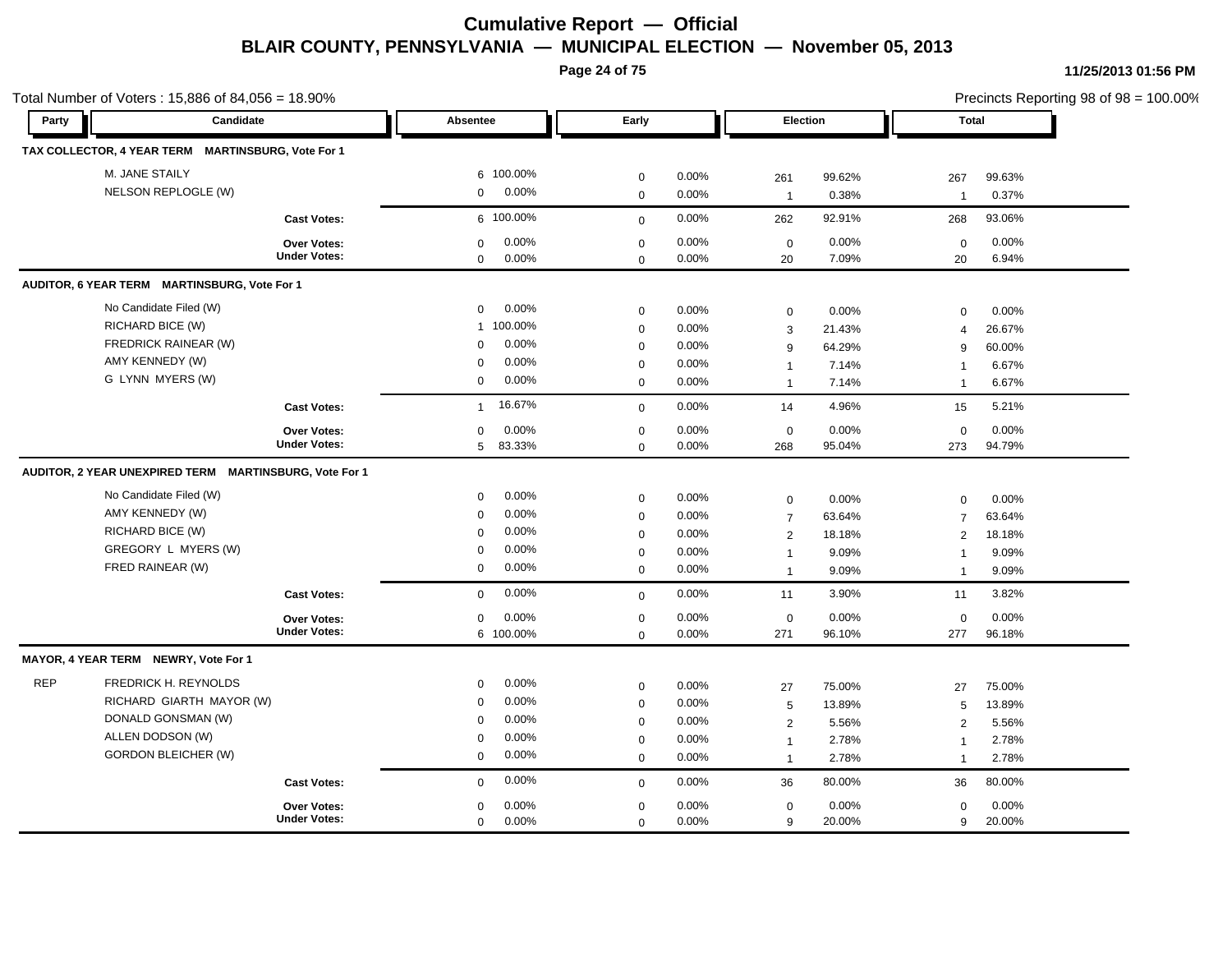**Page 25 of 75**

| Party      | Candidate                                                   |                     | Absentee                   |            | Early                      |                |                | Election        | <b>Total</b>   |                 |
|------------|-------------------------------------------------------------|---------------------|----------------------------|------------|----------------------------|----------------|----------------|-----------------|----------------|-----------------|
|            | BOROUGH COUNCIL, 4 YEAR TERM NEWRY, Vote For 2              |                     |                            |            |                            |                |                |                 |                |                 |
|            |                                                             |                     |                            | 0.00%      |                            |                |                |                 |                |                 |
| <b>DEM</b> | DONALD GONSMAN<br>RICHARD GIARTH (W)                        |                     | $\mathbf 0$<br>$\mathbf 0$ | 0.00%      | $\mathbf 0$                | 0.00%<br>0.00% | 36             | 94.74%          | 36             | 94.74%          |
|            |                                                             |                     |                            |            | $\mathbf 0$                |                | 2              | 5.26%           | $\overline{2}$ | 5.26%           |
|            |                                                             | <b>Cast Votes:</b>  | $\mathbf 0$                | 0.00%      | $\mathbf 0$                | 0.00%          | 38             | 42.22%          | 38             | 42.22%          |
|            |                                                             | <b>Over Votes:</b>  | $\mathbf 0$                | 0.00%      | $\mathbf 0$                | 0.00%          | $\mathbf 0$    | 0.00%           | $\mathbf 0$    | 0.00%           |
|            |                                                             | <b>Under Votes:</b> | $\mathbf 0$                | 0.00%      | $\mathbf 0$                | 0.00%          | 52             | 57.78%          | 52             | 57.78%          |
|            | TAX COLLECTOR, 4 YEAR TERM NEWRY, Vote For 1                |                     |                            |            |                            |                |                |                 |                |                 |
|            | No Candidate Filed (W)                                      |                     | $\mathbf 0$                | 0.00%      | $\mathbf 0$                | 0.00%          | $\mathbf 0$    | 0.00%           | $\Omega$       | 0.00%           |
|            | KATHY BLEICHER (W)                                          |                     | $\mathbf 0$                | 0.00%      | $\mathbf 0$                | 0.00%          | 10             | 50.00%          | 10             | 50.00%          |
|            | STEPHAN G JANOSIK (W)                                       |                     | $\mathbf 0$                | 0.00%      | $\pmb{0}$                  | 0.00%          | $\overline{1}$ | 5.00%           | $\overline{1}$ | 5.00%           |
|            | <b>GLADYS GLUNT (W)</b>                                     |                     | $\boldsymbol{0}$           | 0.00%      | $\mathbf 0$                | 0.00%          | 9              | 45.00%          | 9              | 45.00%          |
|            |                                                             | <b>Cast Votes:</b>  | $\mathbf 0$                | 0.00%      | $\mathbf 0$                | 0.00%          | 20             | 44.44%          | 20             | 44.44%          |
|            |                                                             | Over Votes:         | $\mathbf 0$                | 0.00%      | $\mathbf 0$                | 0.00%          | $\mathsf 0$    | 0.00%           | $\mathbf 0$    | 0.00%           |
|            |                                                             | <b>Under Votes:</b> | $\mathbf 0$                | 0.00%      | $\mathbf 0$                | 0.00%          | 25             | 55.56%          | 25             | 55.56%          |
|            | TOWNSHIP SUPERVISOR, 6 YEAR TERM NORTH WOODBURY, Vote For 1 |                     |                            |            |                            |                |                |                 |                |                 |
| <b>REP</b> | JOSEPH D. DONALDSON                                         |                     |                            | 17 100.00% | $\pmb{0}$                  | 0.00%          | 230            | 99.57%          | 247            | 99.60%          |
|            | DOUGLAS Z GARBER (W)                                        |                     | $\mathbf 0$                | 0.00%      | $\mathbf 0$                | 0.00%          | $\overline{1}$ | 0.43%           | $\overline{1}$ | 0.40%           |
|            |                                                             | <b>Cast Votes:</b>  | 17                         | 80.95%     | $\mathbf 0$                | 0.00%          | 231            | 89.53%          | 248            | 88.89%          |
|            |                                                             | <b>Over Votes:</b>  | $\mathbf 0$                | 0.00%      | $\mathbf 0$                | 0.00%          | $\mathbf 0$    | 0.00%           | $\mathbf 0$    | 0.00%           |
|            |                                                             | <b>Under Votes:</b> | $\overline{4}$             | 19.05%     | $\Omega$                   | 0.00%          | 27             | 10.47%          | 31             | 11.11%          |
|            | TAX COLLECTOR, 4 YEAR TERM NORTH WOODBURY, Vote For 1       |                     |                            |            |                            |                |                |                 |                |                 |
| <b>REP</b> | <b>SHARON L. BROWER</b>                                     |                     |                            | 17 100.00% | $\mathbf 0$                | 0.00%          | 239            | 100.00%         | 256            | 100.00%         |
|            |                                                             | <b>Cast Votes:</b>  | 17 <sup>17</sup>           | 80.95%     | $\mathbf 0$                | 0.00%          | 239            | 92.64%          | 256            | 91.76%          |
|            |                                                             | <b>Over Votes:</b>  | $\mathbf 0$                | 0.00%      | $\mathbf 0$                | 0.00%          | $\mathbf 0$    | 0.00%           | $\mathbf 0$    | 0.00%           |
|            |                                                             | <b>Under Votes:</b> | $\overline{4}$             | 19.05%     | $\mathbf 0$                | 0.00%          | 19             | 7.36%           | 23             | 8.24%           |
|            | AUDITOR, 6 YEAR TERM NORTH WOODBURY, Vote For 1             |                     |                            |            |                            |                |                |                 |                |                 |
|            | No Candidate Filed (W)                                      |                     | 0                          | 0.00%      |                            |                |                |                 |                |                 |
|            | MARGRET NUSS (W)                                            |                     | $\mathbf 0$                | 0.00%      | $\mathbf 0$                | 0.00%<br>0.00% | $\mathbf 0$    | 0.00%           | $\Omega$       | 0.00%           |
|            | BRENDA J FLUKE GARBER (W)                                   |                     | $\mathbf 0$                | 0.00%      | $\pmb{0}$                  |                | $\mathbf{1}$   | 9.09%           | $\overline{1}$ | 8.33%           |
|            | DAWN BAKER BURKET (W)                                       |                     |                            | 1 100.00%  | $\mathbf 0$                | 0.00%          | $\mathbf{1}$   | 9.09%           | $\overline{1}$ | 8.33%           |
|            | DONALD BRUMBAUGH (W)                                        |                     | $\mathbf 0$                | 0.00%      | $\mathbf 0$                | 0.00%<br>0.00% | $\mathbf 0$    | 0.00%           | $\overline{1}$ | 8.33%           |
|            | LLOY BLATTENBERGER (W)                                      |                     | 0                          | 0.00%      | $\mathbf 0$<br>$\mathbf 0$ | 0.00%          | 8              | 72.73%<br>9.09% | 8              | 66.67%<br>8.33% |
|            |                                                             |                     |                            |            |                            |                | $\overline{1}$ |                 | $\mathbf{1}$   |                 |
|            |                                                             | <b>Cast Votes:</b>  | $\mathbf{1}$               | 4.76%      | $\mathbf 0$                | 0.00%          | 11             | 4.26%           | 12             | 4.30%           |
|            |                                                             | Over Votes:         | $\mathbf 0$                | 0.00%      | $\mathbf 0$                | 0.00%          | $\mathbf 0$    | 0.00%           | $\mathbf 0$    | 0.00%           |
|            |                                                             | <b>Under Votes:</b> | 20                         | 95.24%     | $\mathbf 0$                | 0.00%          | 247            | 95.74%          | 267            | 95.70%          |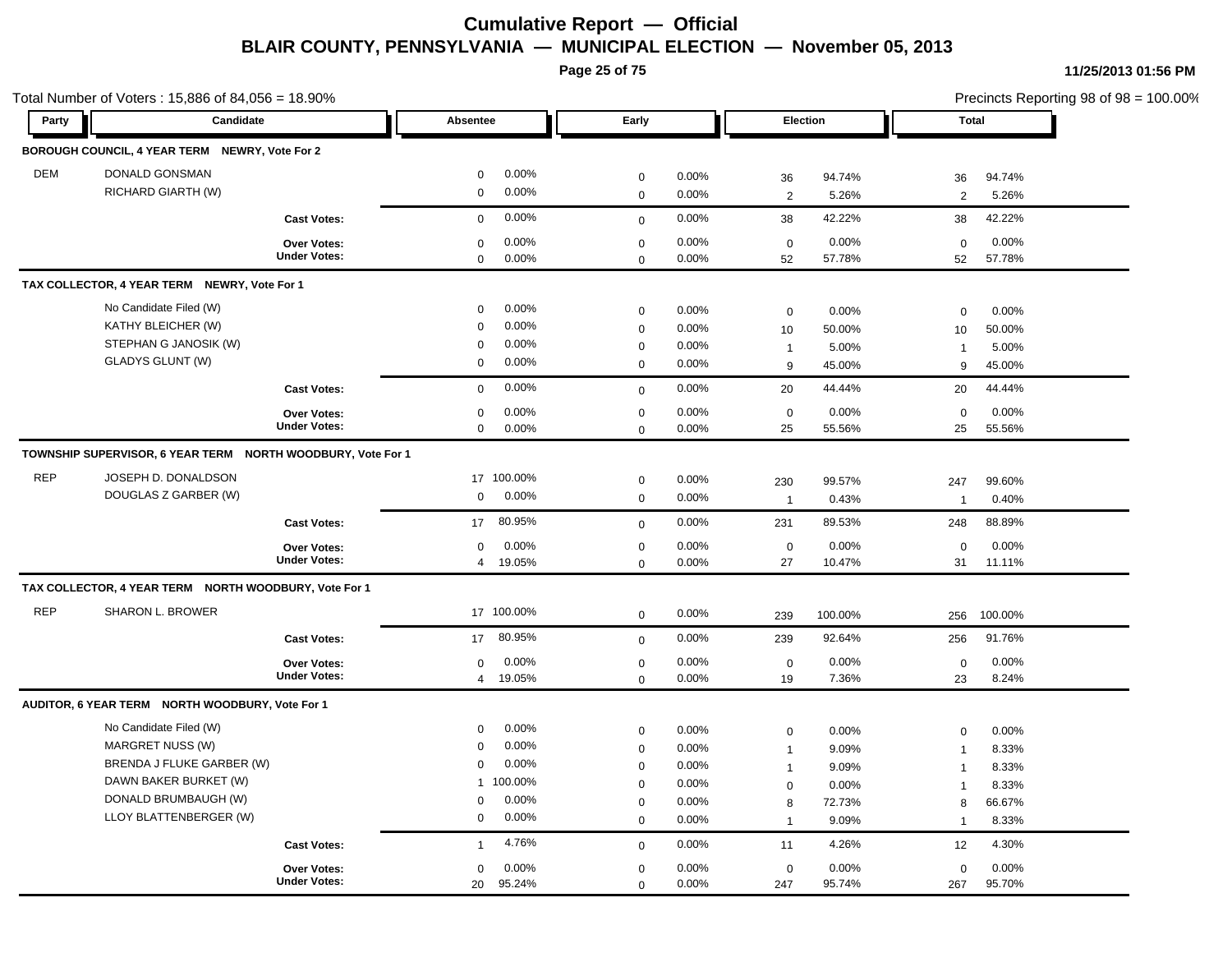**Page 26 of 75**

|            | Total Number of Voters: 15,886 of 84,056 = 18.90%<br>Candidate |                     |                           |                            |                |                |                 |                | Precincts Reporting 98 of 98 = 100.00% |  |
|------------|----------------------------------------------------------------|---------------------|---------------------------|----------------------------|----------------|----------------|-----------------|----------------|----------------------------------------|--|
| Party      |                                                                |                     | <b>Absentee</b>           | Early                      |                |                | <b>Election</b> | Total          |                                        |  |
|            | MAYOR, 4 YEAR TERM ROARING SPRING, Vote For 1                  |                     |                           |                            |                |                |                 |                |                                        |  |
| <b>REP</b> | RONALD J. GLUNT                                                |                     | 7 100.00%                 | $\mathbf 0$                | 0.00%          | 233            | 98.73%          | 240            | 98.77%                                 |  |
|            | STEVE HAMM (W)                                                 |                     | 0.00%<br>$\mathbf 0$      | $\pmb{0}$                  | 0.00%          | $\overline{1}$ | 0.42%           | -1             | 0.41%                                  |  |
|            | EDGAR FRANKS (W)                                               |                     | 0.00%<br>$\mathbf 0$      | $\mathbf 0$                | 0.00%          | $\overline{1}$ | 0.42%           | -1             | 0.41%                                  |  |
|            | JOHN R BIDDLE (W)                                              |                     | $\boldsymbol{0}$<br>0.00% | $\mathbf 0$                | 0.00%          | $\overline{1}$ | 0.42%           | $\overline{1}$ | 0.41%                                  |  |
|            |                                                                | <b>Cast Votes:</b>  | 87.50%<br>$\overline{7}$  | $\mathbf 0$                | 0.00%          | 236            | 85.20%          | 243            | 85.26%                                 |  |
|            |                                                                | Over Votes:         | 0.00%<br>$\mathbf 0$      | $\mathbf 0$                | 0.00%          | $\mathbf 0$    | 0.00%           | $\mathbf 0$    | 0.00%                                  |  |
|            |                                                                | <b>Under Votes:</b> | 12.50%<br>$\mathbf{1}$    | $\mathbf 0$                | 0.00%          | 41             | 14.80%          | 42             | 14.74%                                 |  |
|            | BOROUGH COUNCIL, 4 YEAR TERM ROARING SPRING, Vote For 4        |                     |                           |                            |                |                |                 |                |                                        |  |
| <b>REP</b> | JEFFREY P. STEWARD                                             |                     | 50.00%<br>8               | $\mathbf 0$                | 0.00%          | 197            | 44.47%          | 205            | 44.66%                                 |  |
| <b>REP</b> | SUE ANN BIDDLE-FEATHER                                         |                     | 43.75%<br>$\overline{7}$  | $\mathbf 0$                | 0.00%          | 201            | 45.37%          | 208            | 45.32%                                 |  |
|            | ERIN L WYANDT (W)                                              |                     | 0.00%<br>0                | $\mathbf 0$                | 0.00%          | 11             | 2.48%           | 11             | 2.40%                                  |  |
|            | KAYLA A NOEL (W)                                               |                     | 0.00%<br>$\Omega$         | $\pmb{0}$                  | 0.00%          | 15             | 3.39%           | 15             | 3.27%                                  |  |
|            | JOE FREDERICK (W)                                              |                     | 0.00%<br>$\mathbf 0$      | $\mathbf 0$                | 0.00%          |                | 2.48%           | 11             | 2.40%                                  |  |
|            | DEBBIE SURIN (W)                                               |                     | 0.00%<br>$\Omega$         | $\mathbf 0$                | 0.00%          | 11             | 0.23%           | $\overline{1}$ | 0.22%                                  |  |
|            | STEVE HAMM (W)                                                 |                     | 0.00%<br>$\mathbf 0$      | $\mathbf 0$                | 0.00%          | $\mathbf{1}$   | 0.23%           |                | 0.22%                                  |  |
|            | RODNEY GREEN (W)                                               |                     | 0.00%<br>$\mathbf 0$      | $\mathbf 0$                | 0.00%          | $\mathbf{1}$   | 0.23%           | $\mathbf{1}$   | 0.22%                                  |  |
|            | EDGAR FRANKS (W)                                               |                     | 0.00%<br>$\mathbf 0$      | $\mathbf 0$                | 0.00%          | $\mathbf{1}$   |                 | $\overline{1}$ |                                        |  |
|            | JIM BUTLER (W)                                                 |                     | 0.00%<br>$\Omega$         |                            |                | 2              | 0.45%           | 2              | 0.44%                                  |  |
|            | DR. RAMON BURKET (W)                                           |                     | 6.25%<br>$\mathbf{1}$     | $\mathbf 0$                | 0.00%          | $\mathbf{1}$   | 0.23%           | $\overline{1}$ | 0.22%                                  |  |
|            | JOHN R BIDDLE (W)                                              |                     | 0.00%<br>$\mathbf 0$      | $\mathbf 0$<br>$\mathbf 0$ | 0.00%<br>0.00% | $\mathbf 0$    | 0.00%           | $\overline{1}$ | 0.22%                                  |  |
|            |                                                                |                     |                           |                            |                | 2              | 0.45%           | 2              | 0.44%                                  |  |
|            |                                                                | <b>Cast Votes:</b>  | 50.00%<br>16              | $\mathbf 0$                | 0.00%          | 443            | 39.98%          | 459            | 40.26%                                 |  |
|            |                                                                | <b>Over Votes:</b>  | 0.00%<br>0                | $\mathbf 0$                | 0.00%          | $\mathbf 0$    | 0.00%           | 0              | 0.00%                                  |  |
|            |                                                                | <b>Under Votes:</b> | 50.00%<br>16              | $\mathbf 0$                | 0.00%          | 665            | 60.02%          | 681            | 59.74%                                 |  |
|            | TAX COLLECTOR, 4 YEAR TERM ROARING SPRING, Vote For 1          |                     |                           |                            |                |                |                 |                |                                        |  |
| <b>REP</b> | JOY E. SMITH                                                   |                     | 8 100.00%                 | $\mathbf 0$                | 0.00%          | 252            | 100.00%         | 260            | 100.00%                                |  |
|            |                                                                | <b>Cast Votes:</b>  | 8 100.00%                 | $\mathbf 0$                | 0.00%          | 252            | 90.97%          | 260            | 91.23%                                 |  |
|            |                                                                | <b>Over Votes:</b>  | 0.00%<br>0                | $\pmb{0}$                  | 0.00%          | $\mathbf 0$    | 0.00%           | 0              | 0.00%                                  |  |
|            |                                                                | <b>Under Votes:</b> | $\mathbf 0$<br>0.00%      | $\mathbf 0$                | 0.00%          | 25             | 9.03%           | 25             | 8.77%                                  |  |
|            | AUDITOR, 6 YEAR TERM ROARING SPRING, Vote For 1                |                     |                           |                            |                |                |                 |                |                                        |  |
|            | No Candidate Filed (W)                                         |                     | 0.00%<br>$\mathbf 0$      | $\mathbf 0$                | 0.00%          | $\mathbf 0$    | 0.00%           | 0              | 0.00%                                  |  |
|            |                                                                | <b>Cast Votes:</b>  | 0.00%<br>$\mathbf 0$      | $\mathbf 0$                | 0.00%          | $\mathbf 0$    | 0.00%           | $\mathbf 0$    | 0.00%                                  |  |
|            |                                                                | <b>Over Votes:</b>  | 0.00%<br>$\mathbf 0$      | $\pmb{0}$                  | 0.00%          | $\mathbf 0$    | 0.00%           | $\mathbf 0$    | 0.00%                                  |  |
|            |                                                                | <b>Under Votes:</b> | 8 100.00%                 | $\mathbf 0$                | 0.00%          | 277            | 100.00%         | 285            | 100.00%                                |  |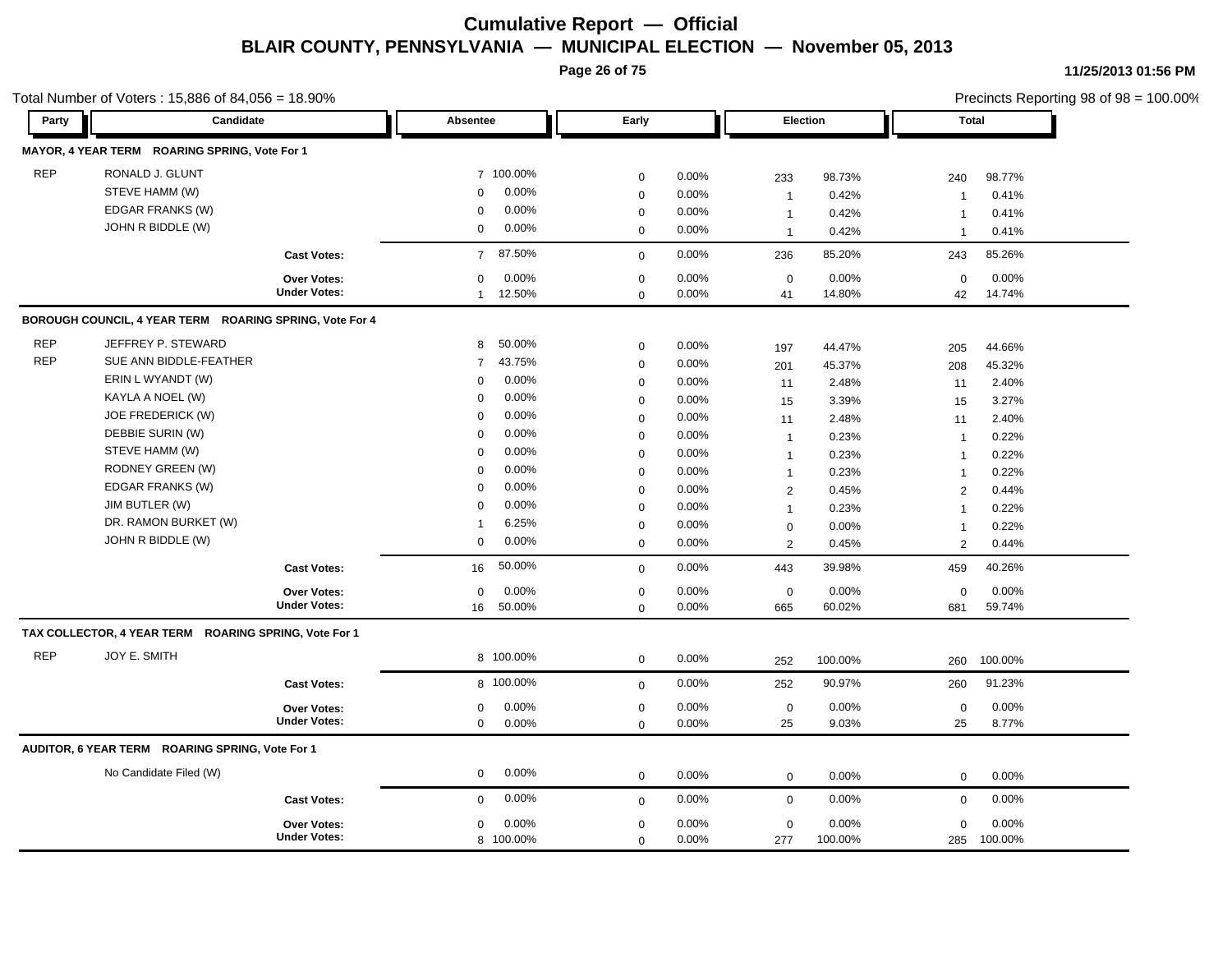**Page 27 of 75**

**11/25/2013 01:56 PM**

|            | Total Number of Voters: 15,886 of 84,056 = 18.90%             |                     |                          |             |          |                |         | Precincts Reporting 98 of 98 = 100.00% |         |  |
|------------|---------------------------------------------------------------|---------------------|--------------------------|-------------|----------|----------------|---------|----------------------------------------|---------|--|
| Party      | Candidate                                                     |                     | Absentee                 | Early       |          | Election       |         |                                        | Total   |  |
|            | TOWNSHIP SUPERVISOR, 6 YEAR TERM SNYDER, Vote For 1           |                     |                          |             |          |                |         |                                        |         |  |
|            | ROBERT W. NELSON                                              |                     | 42.86%<br>3              | $\mathbf 0$ | 0.00%    | 207            | 75.55%  | 210                                    | 74.73%  |  |
|            | BERNARD SHERWIN (W)                                           |                     | 0.00%<br>$\Omega$        | $\mathbf 0$ | 0.00%    | 3              | 1.09%   | 3                                      | 1.07%   |  |
|            | TERRY L. MILLER (W)                                           |                     | 42.86%<br>3              | 0           | 0.00%    | $\mathbf 0$    | 0.00%   | 3                                      | 1.07%   |  |
|            | EARL HARRIS (W)                                               |                     | 14.29%<br>-1             | 0           | 0.00%    | $\mathbf 0$    | 0.00%   | $\mathbf 1$                            | 0.36%   |  |
|            | DAVID FRANTZ (W)                                              |                     | 0.00%<br>0               | 0           | 0.00%    | 64             | 23.36%  | 64                                     | 22.78%  |  |
|            |                                                               | <b>Cast Votes:</b>  | 87.50%<br>$\overline{7}$ | $\mathbf 0$ | $0.00\%$ | 274            | 92.57%  | 281                                    | 92.43%  |  |
|            |                                                               | Over Votes:         | 0.00%<br>0               | $\mathbf 0$ | $0.00\%$ | $\mathbf 0$    | 0.00%   | $\mathbf 0$                            | 0.00%   |  |
|            |                                                               | <b>Under Votes:</b> | 12.50%<br>$\mathbf{1}$   | $\mathbf 0$ | 0.00%    | 22             | 7.43%   | 23                                     | 7.57%   |  |
|            | TAX COLLECTOR, 4 YEAR TERM SNYDER, Vote For 1                 |                     |                          |             |          |                |         |                                        |         |  |
| <b>REP</b> | WENDY S. MILLER                                               |                     | 7 100.00%                | $\mathbf 0$ | 0.00%    | 277            | 100.00% | 284                                    | 100.00% |  |
|            |                                                               | <b>Cast Votes:</b>  | 87.50%<br>$\overline{7}$ | $\mathbf 0$ | 0.00%    | 277            | 93.58%  | 284                                    | 93.42%  |  |
|            |                                                               | Over Votes:         | 0.00%<br>$\mathbf 0$     | $\mathbf 0$ | 0.00%    | $\mathbf 0$    | 0.00%   | $\mathbf 0$                            | 0.00%   |  |
|            |                                                               | <b>Under Votes:</b> | 12.50%<br>$\mathbf{1}$   | $\mathbf 0$ | 0.00%    | 19             | 6.42%   | 20                                     | 6.58%   |  |
|            | AUDITOR, 6 YEAR TERM SNYDER, Vote For 1                       |                     |                          |             |          |                |         |                                        |         |  |
|            | No Candidate Filed (W)                                        |                     | 0.00%<br>0               | $\mathbf 0$ | $0.00\%$ | $\mathbf 0$    | 0.00%   | $\mathbf 0$                            | 0.00%   |  |
|            | MARY SMITH (W)                                                |                     | 0.00%<br>0               | $\mathbf 0$ | 0.00%    | $\mathbf{1}$   | 50.00%  | -1                                     | 50.00%  |  |
|            | DIXIE CONFER (W)                                              |                     | 0.00%<br>0               | $\mathbf 0$ | 0.00%    | $\mathbf{1}$   | 50.00%  | $\mathbf 1$                            | 50.00%  |  |
|            |                                                               | <b>Cast Votes:</b>  | 0.00%<br>0               | $\mathbf 0$ | $0.00\%$ | $\overline{2}$ | 0.68%   | $\overline{2}$                         | 0.66%   |  |
|            |                                                               | <b>Over Votes:</b>  | 0<br>$0.00\%$            | $\mathbf 0$ | 0.00%    | 0              | 0.00%   | $\mathbf 0$                            | 0.00%   |  |
|            |                                                               | <b>Under Votes:</b> | 8 100.00%                | $\mathbf 0$ | 0.00%    | 294            | 99.32%  | 302                                    | 99.34%  |  |
|            | TOWNSHIP SUPERVISOR, 6 YEAR TERM TAYLOR, Vote For 1           |                     |                          |             |          |                |         |                                        |         |  |
| <b>REP</b> | PAUL D. CLOSSON                                               |                     | 7 100.00%                | $\mathbf 0$ | $0.00\%$ | 233            | 97.08%  | 240                                    | 97.17%  |  |
|            | DAVE SMITH (W)                                                |                     | 0.00%<br>0               | 0           | 0.00%    | $\mathbf{1}$   | 0.42%   | $\mathbf 1$                            | 0.40%   |  |
|            | <b>BRIAN KENSINGER (W)</b>                                    |                     | 0.00%<br>0               | 0           | 0.00%    | $\overline{2}$ | 0.83%   | 2                                      | 0.81%   |  |
|            | HAROLD BAILEY (W)                                             |                     | $0.00\%$<br>$\mathbf 0$  | $\mathbf 0$ | $0.00\%$ | 4              | 1.67%   | $\overline{4}$                         | 1.62%   |  |
|            |                                                               | <b>Cast Votes:</b>  | 7 77.78%                 | $\mathbf 0$ | 0.00%    | 240            | 88.89%  | 247                                    | 88.53%  |  |
|            |                                                               | <b>Over Votes:</b>  | 0.00%<br>0               | 0           | $0.00\%$ | 0              | 0.00%   | 0                                      | 0.00%   |  |
|            |                                                               | <b>Under Votes:</b> | 22.22%<br>$\overline{2}$ | $\mathbf 0$ | 0.00%    | 30             | 11.11%  | 32                                     | 11.47%  |  |
|            | TOWNSHIP SUPERVISOR, 2 YEAR UNEXPIRED TERM TAYLOR, Vote For 1 |                     |                          |             |          |                |         |                                        |         |  |
| <b>REP</b> | JEROME F. DODSON                                              |                     | 8 100.00%                | $\mathbf 0$ | 0.00%    | 245            | 98.79%  | 253                                    | 98.83%  |  |
|            | <b>BRIAN KENSINGER (W)</b>                                    |                     | 0.00%<br>0               | $\mathbf 0$ | 0.00%    | $\overline{2}$ | 0.81%   | 2                                      | 0.78%   |  |
|            | LINDA BELLOCK (W)                                             |                     | 0.00%<br>0               | 0           | $0.00\%$ | $\mathbf{1}$   | 0.40%   | $\mathbf 1$                            | 0.39%   |  |
|            |                                                               | <b>Cast Votes:</b>  | 88.89%<br>8              | $\mathbf 0$ | 0.00%    | 248            | 91.85%  | 256                                    | 91.76%  |  |
|            |                                                               | Over Votes:         | 0.00%<br>0               | $\mathbf 0$ | $0.00\%$ | 0              | 0.00%   | $\mathbf 0$                            | 0.00%   |  |
|            |                                                               | <b>Under Votes:</b> | 1 11.11%                 | $\mathbf 0$ | $0.00\%$ | 22             | 8.15%   | 23                                     | 8.24%   |  |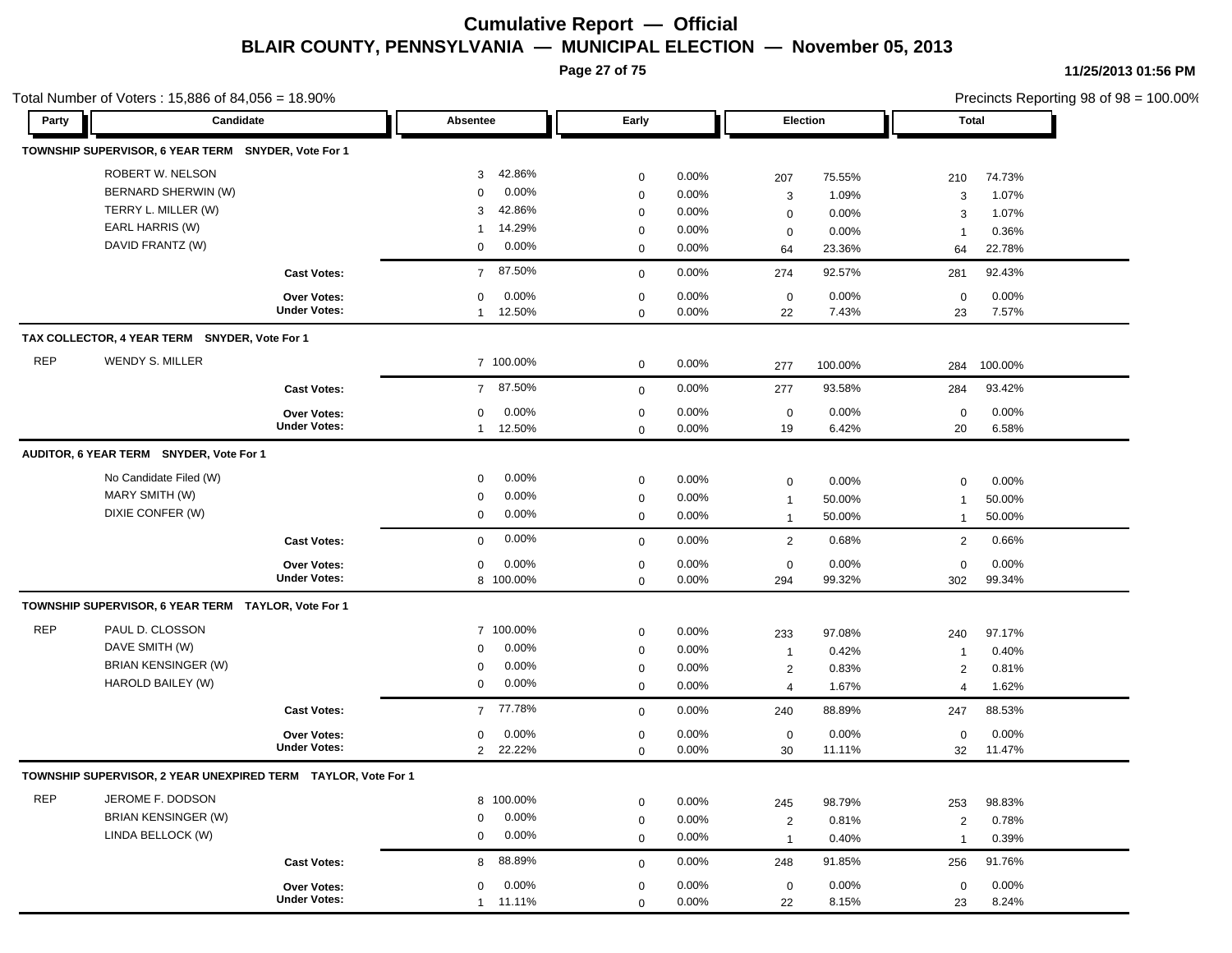**Page 28 of 75**

| Party      | Candidate                                         |                     | Absentee                | Early       |          |                | <b>Election</b> |                | Total   |
|------------|---------------------------------------------------|---------------------|-------------------------|-------------|----------|----------------|-----------------|----------------|---------|
|            |                                                   |                     |                         |             |          |                |                 |                |         |
|            | TAX COLLECTOR, 4 YEAR TERM TAYLOR, Vote For 1     |                     |                         |             |          |                |                 |                |         |
| <b>REP</b> | JOY A. HEUSTON                                    |                     | 9 100.00%               | 0           | 0.00%    | 250            | 100.00%         | 259            | 100.00% |
|            |                                                   | <b>Cast Votes:</b>  | g 100.00%               | $\mathbf 0$ | 0.00%    | 250            | 92.59%          | 259            | 92.83%  |
|            |                                                   | Over Votes:         | 0.00%<br>0              | 0           | $0.00\%$ | $\mathbf 0$    | $0.00\%$        | $\mathbf 0$    | 0.00%   |
|            |                                                   | <b>Under Votes:</b> | 0.00%<br>$\mathbf 0$    | $\mathbf 0$ | 0.00%    | 20             | 7.41%           | 20             | 7.17%   |
|            | AUDITOR, 6 YEAR TERM TAYLOR, Vote For 1           |                     |                         |             |          |                |                 |                |         |
|            | No Candidate Filed (W)                            |                     | 0.00%<br>0              | $\mathbf 0$ | 0.00%    | 0              | 0.00%           | $\mathbf 0$    | 0.00%   |
|            | DUANE A WALTERS (W)                               |                     | 0.00%<br>$\mathbf 0$    | $\mathbf 0$ | 0.00%    | $\mathbf{1}$   | 16.67%          | $\overline{1}$ | 16.67%  |
|            | VALERIE SMITH (W)                                 |                     | 0.00%<br>0              | 0           | 0.00%    | $\overline{1}$ | 16.67%          | $\overline{1}$ | 16.67%  |
|            | DARIN MOORE (W)                                   |                     | 0.00%<br>$\Omega$       | $\mathbf 0$ | 0.00%    | $\mathbf{1}$   | 16.67%          | $\mathbf 1$    | 16.67%  |
|            | CHARLES DOUTT (W)                                 |                     | 0.00%<br>$\Omega$       | $\mathbf 0$ | 0.00%    | $\mathbf{1}$   | 16.67%          | $\mathbf 1$    | 16.67%  |
|            | DAVE CRUMRINE (W)                                 |                     | 0.00%<br>0              | $\mathbf 0$ | 0.00%    | $\overline{1}$ | 16.67%          | $\mathbf 1$    | 16.67%  |
|            | RICHARD BRUMBAUGH (W)                             |                     | 0.00%<br>$\mathbf 0$    | $\mathbf 0$ | 0.00%    | $\overline{1}$ | 16.67%          | $\overline{1}$ | 16.67%  |
|            |                                                   | <b>Cast Votes:</b>  | 0.00%<br>0              | $\mathbf 0$ | 0.00%    | 6              | 2.22%           | 6              | 2.15%   |
|            |                                                   | Over Votes:         | 0.00%<br>0              | 0           | 0.00%    | $\mathbf 0$    | 0.00%           | $\mathbf 0$    | 0.00%   |
|            |                                                   | <b>Under Votes:</b> | 9 100.00%               | $\mathbf 0$ | 0.00%    | 264            | 97.78%          | 273            | 97.85%  |
|            | AUDITOR, 4 YEAR UNEXPIRED TERM TAYLOR, Vote For 1 |                     |                         |             |          |                |                 |                |         |
|            | No Candidate Filed (W)                            |                     | 0.00%<br>0              | $\mathbf 0$ | 0.00%    | 0              | 0.00%           | $\mathbf 0$    | 0.00%   |
|            | VALERIE SMITH (W)                                 |                     | $0.00\%$<br>0           | $\mathsf 0$ | $0.00\%$ | $\overline{1}$ | 33.33%          | $\overline{1}$ | 33.33%  |
|            | ROD MILLER (W)                                    |                     | 0.00%<br>$\mathbf 0$    | 0           | 0.00%    | $\mathbf{1}$   | 33.33%          | $\mathbf 1$    | 33.33%  |
|            | RICHARD BRUMBAUGH (W)                             |                     | $0.00\%$<br>$\mathbf 0$ | $\mathbf 0$ | 0.00%    | $\overline{1}$ | 33.33%          | $\mathbf 1$    | 33.33%  |
|            |                                                   | <b>Cast Votes:</b>  | 0.00%<br>$\mathbf 0$    | $\mathbf 0$ | 0.00%    | $\mathbf{3}$   | 1.11%           | 3              | 1.08%   |
|            |                                                   | Over Votes:         | 0.00%<br>$\mathbf 0$    | $\mathbf 0$ | 0.00%    | $\mathsf 0$    | 0.00%           | $\mathbf 0$    | 0.00%   |
|            |                                                   | <b>Under Votes:</b> | 9 100.00%               | $\mathbf 0$ | 0.00%    | 267            | 98.89%          | 276            | 98.92%  |
|            | MAYOR, 4 YEAR TERM TYRONE BORO, Vote For 1        |                     |                         |             |          |                |                 |                |         |
| <b>REP</b> | <b>WILLIAM FINK</b>                               |                     | 81.82%<br>9             | 0           | 0.00%    | 459            | 63.14%          | 468            | 63.41%  |
| <b>DEM</b> | <b>CHARLES B. MILLS</b>                           |                     | 18.18%<br>2             | 0           | 0.00%    | 264            | 36.31%          | 266            | 36.04%  |
|            | <b>JIM KILMARTIN (W)</b>                          |                     | 0.00%<br>$\Omega$       | $\mathbf 0$ | 0.00%    | $\overline{1}$ | 0.14%           | $\overline{1}$ | 0.14%   |
|            | ROBERT EMIGH (W)                                  |                     | 0.00%<br>$\mathbf 0$    | $\mathbf 0$ | 0.00%    | $\overline{1}$ | 0.14%           | $\overline{1}$ | 0.14%   |
|            | ANTHONY EDMONDSON (W)                             |                     | 0.00%<br>0              | $\mathbf 0$ | 0.00%    | $\overline{1}$ | 0.14%           | $\overline{1}$ | 0.14%   |
|            | AARON DELAY (W)                                   |                     | 0.00%<br>$\mathbf 0$    | $\mathbf 0$ | 0.00%    | $\mathbf{1}$   | 0.14%           | $\mathbf 1$    | 0.14%   |
|            |                                                   | <b>Cast Votes:</b>  | 11 100.00%              | $\mathbf 0$ | 0.00%    | 727            | 96.80%          | 738            | 96.85%  |
|            |                                                   | <b>Over Votes:</b>  | 0.00%<br>$\mathbf 0$    | $\mathbf 0$ | 0.00%    | $\mathbf 0$    | 0.00%           | $\mathbf{0}$   | 0.00%   |
|            |                                                   | <b>Under Votes:</b> | 0.00%<br>$\mathbf 0$    | $\mathbf 0$ | 0.00%    | 24             | 3.20%           | 24             | 3.15%   |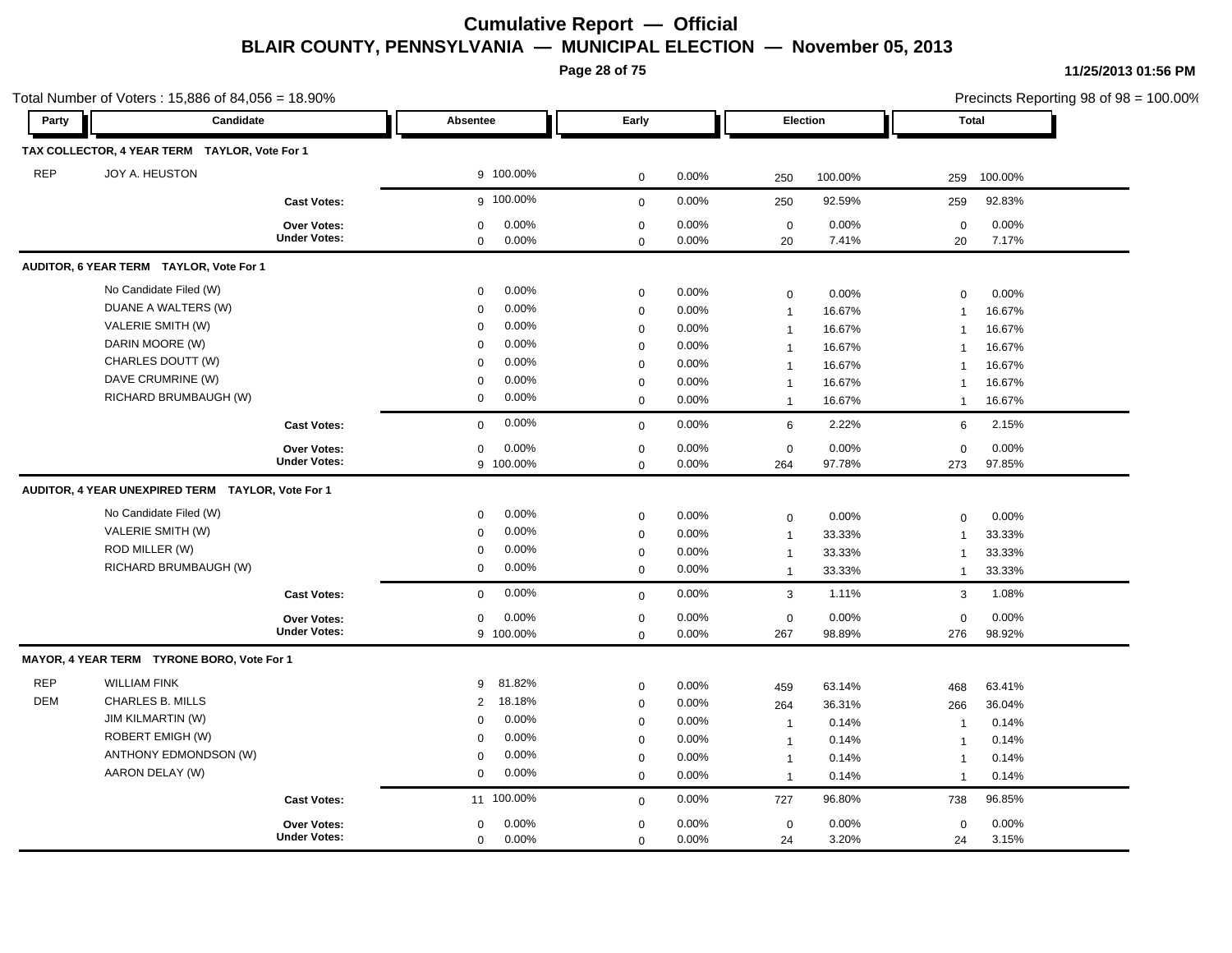**Page 29 of 75**

**11/25/2013 01:56 PM**

|            | otal Number of Voters: $15,886$ of $84,056 = 18.90\%$   |                     |                        |             |          |              |         |                         | Precincts Reporting 98 of 98 = 100.00% |  |
|------------|---------------------------------------------------------|---------------------|------------------------|-------------|----------|--------------|---------|-------------------------|----------------------------------------|--|
| Party      | Candidate                                               |                     | Absentee               | Early       |          | Election     |         |                         | <b>Total</b>                           |  |
|            | BOROUGH COUNCIL, 4 YEAR TERM TYRONE BORO, Vote For 3    |                     |                        |             |          |              |         |                         |                                        |  |
| <b>REP</b> | <b>WILLIAM LATCHFORD</b>                                |                     | 40.74%<br>11           | 0           | 0.00%    | 561          | 31.11%  | 572                     | 31.26%                                 |  |
| <b>REP</b> | <b>COURTNEY M. RHOADES</b>                              |                     | 33.33%<br>9            | $\mathsf 0$ | 0.00%    | 547          | 30.34%  | 556                     | 30.38%                                 |  |
| DEM        | <b>CHRISTY RAY</b>                                      |                     | 18.52%<br>5            | 0           | 0.00%    | 399          | 22.13%  | 404                     | 22.08%                                 |  |
| <b>DEM</b> | D. JEANNE DIPIERRO                                      |                     | 7.41%<br>2             | 0           | 0.00%    | 286          | 15.86%  | 288                     | 15.74%                                 |  |
|            | PAT STONER (W)                                          |                     | 0.00%<br>$\Omega$      | 0           | 0.00%    | $\mathbf{1}$ | 0.06%   | $\overline{1}$          | 0.05%                                  |  |
|            | ANDREA MILLS (W)                                        |                     | 0.00%<br>$\Omega$      | $\mathbf 0$ | 0.00%    | $\mathbf{1}$ | 0.06%   | $\overline{1}$          | 0.05%                                  |  |
|            | TYSON GILLMEN (W)                                       |                     | 0.00%<br>$\Omega$      | $\mathbf 0$ | 0.00%    | $\mathbf{1}$ | 0.06%   | -1                      | 0.05%                                  |  |
|            | ROBERT EMIGH (W)                                        |                     | 0.00%<br>$\mathbf 0$   | 0           | 0.00%    | $\mathbf{1}$ | 0.06%   | $\overline{\mathbf{1}}$ | 0.05%                                  |  |
|            | ANTHONY EDMONDSON (W)                                   |                     | 0.00%<br>$\mathbf 0$   | 0           | 0.00%    | $\mathbf{1}$ | 0.06%   | $\overline{\mathbf{1}}$ | 0.05%                                  |  |
|            | NICHOLAS DIEHL (W)                                      |                     | 0.00%<br>$\Omega$      | 0           | 0.00%    |              | 0.06%   | $\overline{1}$          | 0.05%                                  |  |
|            | MIKE CLIFTON (W)                                        |                     | 0.00%<br>$\Omega$      | $\mathbf 0$ | 0.00%    |              | 0.06%   | $\overline{1}$          | 0.05%                                  |  |
|            | DAWN BARR (W)                                           |                     | 0.00%<br>$\mathbf 0$   | 0           | 0.00%    | 1            | 0.06%   | $\overline{1}$          | 0.05%                                  |  |
|            | JASON BARR (W)                                          |                     | 0.00%<br>$\Omega$      | 0           | 0.00%    | $\mathbf{1}$ | 0.06%   | $\overline{1}$          | 0.05%                                  |  |
|            | TRAVIS ANDERSON (W)                                     |                     | 0.00%<br>$\mathbf 0$   | 0           | $0.00\%$ | 1            | 0.06%   | $\overline{1}$          | 0.05%                                  |  |
|            |                                                         | <b>Cast Votes:</b>  | 81.82%<br>27           | $\mathbf 0$ | 0.00%    | 1,803        | 80.03%  | 1,830                   | 80.05%                                 |  |
|            |                                                         | Over Votes:         | 0.00%<br>$\mathbf 0$   | 0           | 0.00%    | $\mathbf 0$  | 0.00%   | $\mathbf 0$             | 0.00%                                  |  |
|            |                                                         | <b>Under Votes:</b> | 6 18.18%               | $\mathbf 0$ | 0.00%    | 450          | 19.97%  | 456                     | 19.95%                                 |  |
|            | TOWNSHIP SUPERVISOR, 6 YEAR TERM TYRONE TWP, Vote For 1 |                     |                        |             |          |              |         |                         |                                        |  |
| <b>REP</b> | MICHAEL LUTHER                                          |                     | 25.00%<br>$\mathbf{1}$ | 0           | 0.00%    | 152          | 57.14%  | 153                     | 56.67%                                 |  |
| <b>DEM</b> | <b>GARY P. GAROFOLI</b>                                 |                     | 75.00%<br>3            | 0           | 0.00%    | 110          | 41.35%  | 113                     | 41.85%                                 |  |
|            | RAYMOND PAUL (W)                                        |                     | 0.00%<br>$\Omega$      | 0           | 0.00%    | 3            | 1.13%   | 3                       | 1.11%                                  |  |
|            | TIM BOTTENFIELD (W)                                     |                     | 0.00%<br>$\mathbf 0$   | $\mathbf 0$ | 0.00%    | $\mathbf{1}$ | 0.38%   | $\overline{1}$          | 0.37%                                  |  |
|            |                                                         | <b>Cast Votes:</b>  | 4 100.00%              | $\mathbf 0$ | 0.00%    | 266          | 96.73%  | 270                     | 96.77%                                 |  |
|            |                                                         | Over Votes:         | 0.00%<br>$\mathbf{0}$  | 0           | $0.00\%$ | $\mathbf 0$  | 0.00%   | 0                       | 0.00%                                  |  |
|            |                                                         | <b>Under Votes:</b> | 0.00%<br>$\mathbf 0$   | $\mathbf 0$ | 0.00%    | 9            | 3.27%   | 9                       | 3.23%                                  |  |
|            | TAX COLLECTOR, 4 YEAR TERM TYRONE TWP, Vote For 1       |                     |                        |             |          |              |         |                         |                                        |  |
| DEM        | <b>LISA O'DELLICK</b>                                   |                     | 4 100.00%              | $\mathbf 0$ | 0.00%    | 218          | 100.00% | 222                     | 100.00%                                |  |
|            |                                                         | <b>Cast Votes:</b>  | 4 100.00%              | $\mathbf 0$ | 0.00%    | 218          | 79.27%  | 222                     | 79.57%                                 |  |
|            |                                                         | Over Votes:         | 0.00%<br>$\mathbf 0$   | $\mathbf 0$ | 0.00%    | $\mathbf 0$  | 0.00%   | $\mathbf 0$             | 0.00%                                  |  |
|            |                                                         | <b>Under Votes:</b> | 0.00%<br>$\mathbf 0$   | $\mathbf 0$ | 0.00%    | 57           | 20.73%  | 57                      | 20.43%                                 |  |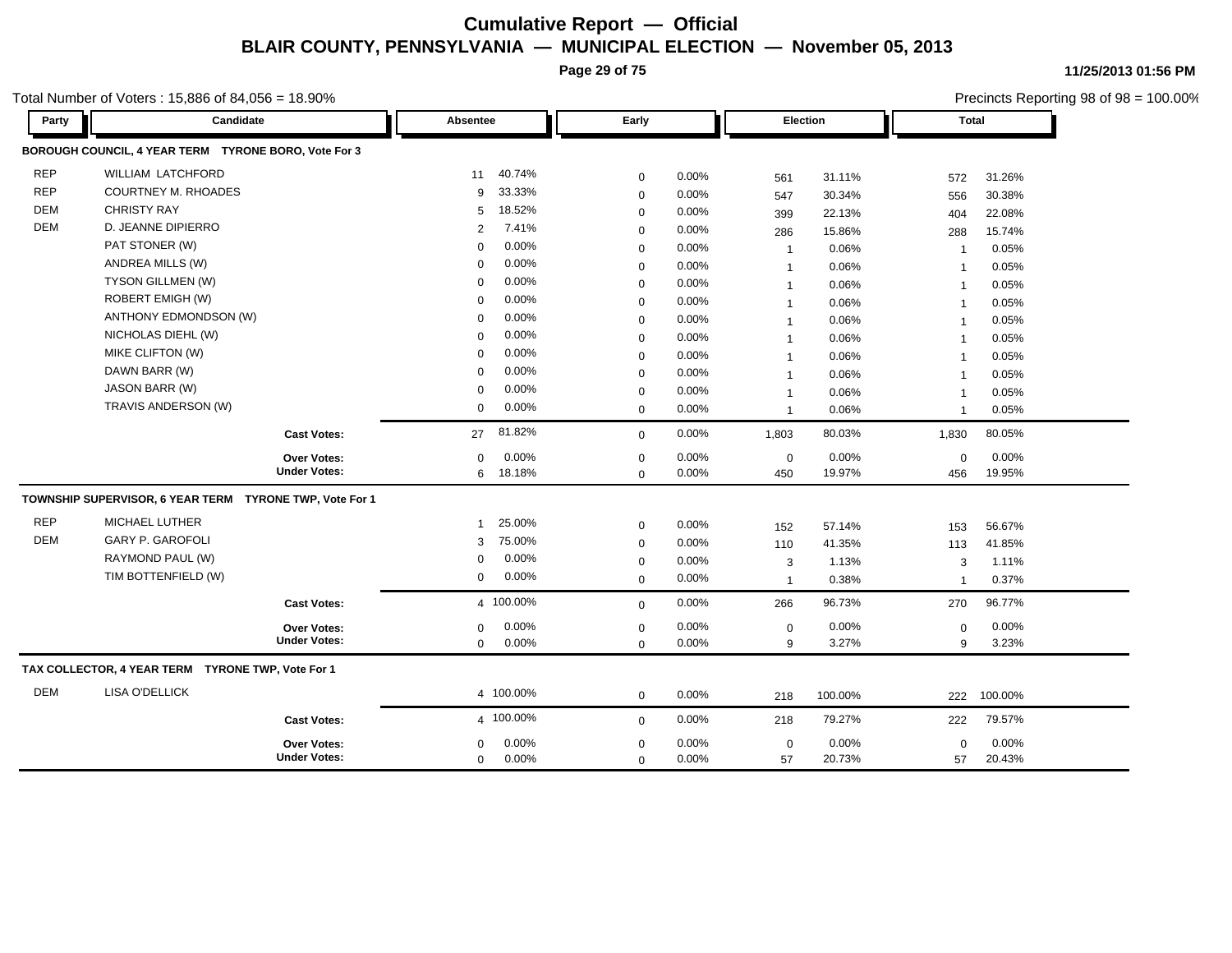**Page 30 of 75**

**11/25/2013 01:56 PM**

#### Total Number of Voters : 15,886 of 84,056 = 18.90%

| Party      | Candidate                                                  |                                    | Absentee                             | Early                      |          | Election          |         | <b>Total</b>      |         |
|------------|------------------------------------------------------------|------------------------------------|--------------------------------------|----------------------------|----------|-------------------|---------|-------------------|---------|
|            | AUDITOR, 6 YEAR TERM TYRONE TWP, Vote For 1                |                                    |                                      |                            |          |                   |         |                   |         |
|            | No Candidate Filed (W)                                     |                                    | 0.00%<br>$\mathbf 0$                 | $\mathbf 0$                | 0.00%    | $\mathbf 0$       | 0.00%   | 0                 | 0.00%   |
|            | LORRAINE YOUNG (W)                                         |                                    | 0.00%<br>$\mathbf 0$                 | $\mathbf 0$                | 0.00%    | 2                 | 12.50%  | 2                 | 12.50%  |
|            | TIM BOTTENFIELD (W)                                        |                                    | 0.00%<br>$\mathbf 0$                 | $\mathbf 0$                | 0.00%    | 5                 | 31.25%  | 5                 | 31.25%  |
|            | <b>BOB BLACK (W)</b>                                       |                                    | 0.00%<br>$\mathbf 0$                 | $\mathbf 0$                | 0.00%    | $\mathbf{1}$      | 6.25%   | -1                | 6.25%   |
|            | JOHN BLACK (W)                                             |                                    | 0.00%<br>$\mathbf 0$                 | $\mathbf 0$                | 0.00%    | $\overline{7}$    | 43.75%  | $\overline{7}$    | 43.75%  |
|            | LORRETTA YOUNG (W)                                         |                                    | 0.00%<br>$\mathbf 0$                 | $\mathbf{0}$               | 0.00%    | $\overline{1}$    | 6.25%   | $\overline{1}$    | 6.25%   |
|            |                                                            | <b>Cast Votes:</b>                 | 0.00%<br>$\Omega$                    | $\mathbf 0$                | 0.00%    | 16                | 5.82%   | 16                | 5.73%   |
|            |                                                            | Over Votes:                        | 0.00%<br>$\mathbf 0$                 | $\mathbf 0$                | 0.00%    | $\mathbf 0$       | 0.00%   | $\mathbf 0$       | 0.00%   |
|            |                                                            | <b>Under Votes:</b>                | 4 100.00%                            | $\mathbf 0$                | 0.00%    | 259               | 94.18%  | 263               | 94.27%  |
|            | AUDITOR, 2 YEAR UNEXPIRED TERM TYRONE TOWNSHIP, Vote For 1 |                                    |                                      |                            |          |                   |         |                   |         |
|            | No Candidate Filed (W)                                     |                                    | 0.00%<br>$\mathbf 0$                 | $\mathbf 0$                | 0.00%    | $\mathbf 0$       | 0.00%   | $\mathsf 0$       | 0.00%   |
|            | LORRAINE YOUNG (W)                                         |                                    | 0.00%<br>$\mathbf 0$                 | $\mathbf 0$                | 0.00%    | $\overline{7}$    | 100.00% | $\overline{7}$    | 100.00% |
|            |                                                            | <b>Cast Votes:</b>                 | 0.00%<br>$\mathbf 0$                 | $\mathbf 0$                | 0.00%    | $\overline{7}$    | 2.55%   | $\overline{7}$    | 2.51%   |
|            |                                                            | Over Votes:                        | 0.00%<br>$\mathbf 0$                 | $\mathbf 0$                | 0.00%    | $\mathbf 0$       | 0.00%   | $\mathbf 0$       | 0.00%   |
|            |                                                            | <b>Under Votes:</b>                | 4 100.00%                            | $\mathbf 0$                | 0.00%    | 268               | 97.45%  | 272               | 97.49%  |
|            | MAYOR, 4 YEAR TERM WILLIAMSBURG, Vote For 1                |                                    |                                      |                            |          |                   |         |                   |         |
| <b>REP</b> | THEODORE R. HYLE                                           |                                    | 3 100.00%                            | $\mathbf 0$                | 0.00%    | 95                | 98.96%  | 98                | 98.99%  |
|            | BRIAN DETWILER (W)                                         |                                    | 0.00%<br>$\mathbf 0$                 | $\mathbf 0$                | 0.00%    | $\overline{1}$    | 1.04%   | $\mathbf{1}$      | 1.01%   |
|            |                                                            | <b>Cast Votes:</b>                 | 3 100.00%                            | $\mathbf{0}$               | 0.00%    | 96                | 83.48%  | 99                | 83.90%  |
|            |                                                            |                                    | 0.00%                                |                            | 0.00%    |                   | 0.00%   |                   | 0.00%   |
|            |                                                            | Over Votes:<br><b>Under Votes:</b> | $\mathbf 0$<br>$\mathbf{0}$<br>0.00% | $\mathbf 0$<br>$\mathbf 0$ | 0.00%    | $\mathbf 0$<br>19 | 16.52%  | $\mathbf 0$<br>19 | 16.10%  |
|            | BOROUGH COUNCIL, 4 YEAR TERM WILLIAMSBURG, Vote For 3      |                                    |                                      |                            |          |                   |         |                   |         |
| <b>REP</b> | <b>JONATHAN DETWILER</b>                                   |                                    | 40.00%<br>2                          | $\mathbf 0$                | 0.00%    | 80                | 47.34%  | 82                | 47.13%  |
| <b>REP</b> | <b>MELISSA HARTMAN</b>                                     |                                    | 60.00%<br>3                          | $\mathbf 0$                | 0.00%    | 82                | 48.52%  | 85                | 48.85%  |
|            | WILLIA T WHITE (W)                                         |                                    | 0.00%<br>$\mathbf 0$                 | $\mathbf 0$                | $0.00\%$ | $\mathbf{1}$      | 0.59%   | $\overline{1}$    | 0.57%   |
|            | TIMOTHY TATE (W)                                           |                                    | 0.00%<br>$\mathbf 0$                 | $\mathbf 0$                | 0.00%    | $\mathbf{1}$      | 0.59%   | $\mathbf{1}$      | 0.57%   |
|            | CARLEE RANALLI (W)                                         |                                    | 0.00%<br>$\mathbf 0$                 | $\mathbf 0$                | $0.00\%$ | $\mathbf{1}$      | 0.59%   | 1                 | 0.57%   |
|            | ED PATTERSON (W)                                           |                                    | 0.00%<br>$\mathbf 0$                 | $\mathbf 0$                | 0.00%    | $\overline{1}$    | 0.59%   | $\overline{1}$    | 0.57%   |
|            | HARRY MULLINS (W)                                          |                                    | 0.00%<br>$\mathbf 0$                 | $\mathbf 0$                | $0.00\%$ | 1                 | 0.59%   | 1                 | 0.57%   |
|            | <b>ERNEST HETRICK (W)</b>                                  |                                    | 0.00%<br>$\mathbf 0$                 | $\mathbf 0$                | 0.00%    | $\mathbf{1}$      | 0.59%   | $\overline{1}$    | 0.57%   |
|            | DIANA BARRONER (W)                                         |                                    | 0.00%<br>$\mathbf 0$                 | $\mathbf 0$                | $0.00\%$ | $\mathbf{1}$      | 0.59%   | $\overline{1}$    | 0.57%   |
|            |                                                            | <b>Cast Votes:</b>                 | 55.56%<br>5                          | $\mathbf 0$                | 0.00%    | 169               | 48.99%  | 174               | 49.15%  |
|            |                                                            | <b>Over Votes:</b>                 | 0.00%<br>$\mathbf 0$                 | $\mathbf 0$                | 0.00%    | $\mathbf 0$       | 0.00%   | $\mathbf 0$       | 0.00%   |
|            |                                                            | <b>Under Votes:</b>                | 44.44%<br>$\overline{4}$             | $\Omega$                   | 0.00%    | 176               | 51.01%  | 180               | 50.85%  |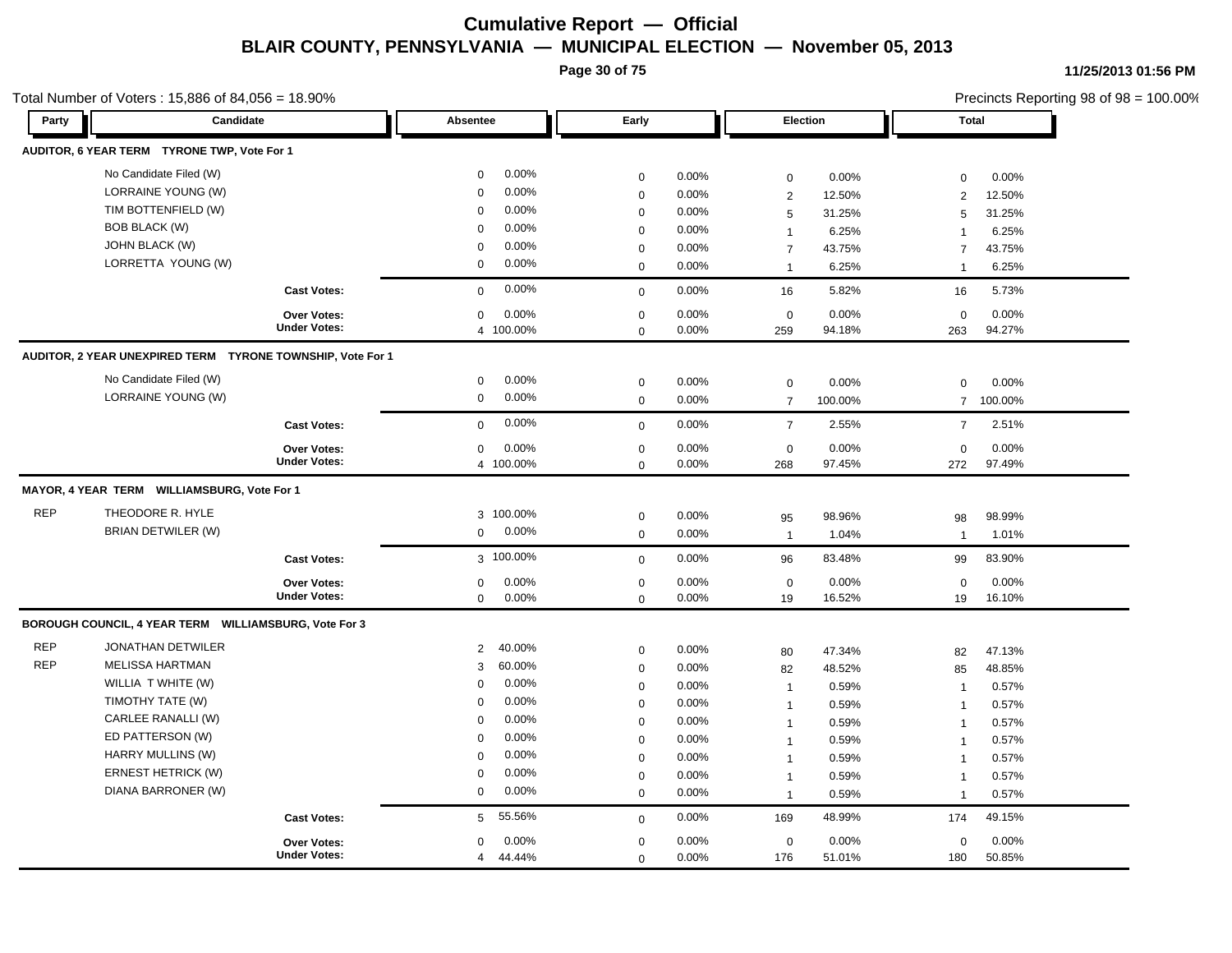**Page 31 of 75**

Total Number of Voters : 15,886 of 84,056 = 18.90%

| Party      | Candidate                                                       |                                           | Absentee                          | Early                      |                | Election           |                 | <b>Total</b>       |                 |
|------------|-----------------------------------------------------------------|-------------------------------------------|-----------------------------------|----------------------------|----------------|--------------------|-----------------|--------------------|-----------------|
|            | BOROUGH COUNCIL, 2 YEAR UNEXPIRED TERM WILLIAMSBURG, Vote For 1 |                                           |                                   |                            |                |                    |                 |                    |                 |
|            | No Candidate Filed (W)                                          |                                           | 0.00%<br>$\mathbf 0$              | $\mathbf 0$                | 0.00%          | $\mathbf 0$        | 0.00%           | 0                  | 0.00%           |
|            | JOE ZEHNER (W)                                                  |                                           | 0.00%<br>$\mathbf 0$              | $\mathbf 0$                | 0.00%          | $\overline{2}$     | 28.57%          | $\mathbf{2}$       | 28.57%          |
|            | LUGENE SHELLY (W)                                               |                                           | 0.00%<br>$\mathbf 0$              | $\mathbf 0$                | 0.00%          | $\mathbf{1}$       | 14.29%          | $\mathbf 1$        | 14.29%          |
|            | ED PATTERSON (W)                                                |                                           | 0.00%<br>$\mathbf 0$              | $\mathbf 0$                | 0.00%          | $\overline{1}$     | 14.29%          | $\mathbf{1}$       | 14.29%          |
|            | ERNEST D HETRICK (W)                                            |                                           | 0.00%<br>$\mathbf 0$              | $\mathbf 0$                | 0.00%          | $\overline{2}$     | 28.57%          | $\overline{2}$     | 28.57%          |
|            | ERIC BUMGARDNER (W)                                             |                                           | $\mathbf 0$<br>0.00%              | $\mathbf 0$                | 0.00%          | $\overline{1}$     | 14.29%          | $\mathbf{1}$       | 14.29%          |
|            |                                                                 | <b>Cast Votes:</b>                        | 0.00%<br>$\Omega$                 | $\mathbf 0$                | 0.00%          | $\overline{7}$     | 6.09%           | $\overline{7}$     | 5.93%           |
|            |                                                                 |                                           | 0.00%                             |                            | 0.00%          |                    | 0.00%           |                    | $0.00\%$        |
|            |                                                                 | <b>Over Votes:</b><br><b>Under Votes:</b> | $\mathbf 0$<br>3 100.00%          | $\mathbf 0$<br>$\mathbf 0$ | 0.00%          | $\mathbf 0$<br>108 | 93.91%          | $\mathbf 0$<br>111 | 94.07%          |
|            | TAX COLLECTOR, 4 YEAR TERM WILLIAMSBURG, Vote For 1             |                                           |                                   |                            |                |                    |                 |                    |                 |
| <b>REP</b> | DONNA J. SHOWALTER                                              |                                           |                                   |                            |                |                    |                 |                    |                 |
|            |                                                                 |                                           | 3 100.00%<br>0.00%                | $\mathbf 0$                | 0.00%          | 92                 | 93.88%          | 95                 | 94.06%          |
|            | REBECCA MINGLE (W)                                              |                                           | $\mathbf 0$                       | $\mathbf 0$                | 0.00%          | 6                  | 6.12%           | 6                  | 5.94%           |
|            |                                                                 | <b>Cast Votes:</b>                        | 3 100.00%                         | $\mathbf 0$                | 0.00%          | 98                 | 85.22%          | 101                | 85.59%          |
|            |                                                                 | Over Votes:                               | 0.00%<br>$\mathbf 0$              | $\mathbf 0$                | 0.00%          | $\mathbf 0$        | 0.00%           | $\mathbf 0$        | 0.00%           |
|            |                                                                 | <b>Under Votes:</b>                       | $\mathbf 0$<br>0.00%              | $\mathbf 0$                | 0.00%          | 17                 | 14.78%          | 17                 | 14.41%          |
|            | AUDITOR, 6 YEAR TERM WILLIAMSBURG, Vote For 1                   |                                           |                                   |                            |                |                    |                 |                    |                 |
|            | No Candidate Filed (W)                                          |                                           | 0.00%<br>0                        | $\mathbf 0$                | 0.00%          | $\mathbf 0$        | 0.00%           | $\mathbf 0$        | 0.00%           |
|            | <b>GLADYS HOFFNER (W)</b>                                       |                                           | 0.00%<br>$\mathbf 0$              | $\mathbf 0$                | 0.00%          | $\mathbf{1}$       | 100.00%         | $\mathbf{1}$       | 100.00%         |
|            |                                                                 | <b>Cast Votes:</b>                        | 0.00%<br>$\mathbf{0}$             | $\mathbf 0$                | 0.00%          | $\mathbf{1}$       | 0.87%           | $\mathbf{1}$       | 0.85%           |
|            |                                                                 |                                           |                                   |                            |                |                    |                 |                    |                 |
|            |                                                                 | Over Votes:<br><b>Under Votes:</b>        | 0.00%<br>$\mathbf 0$<br>3 100.00% | $\mathbf 0$<br>$\mathbf 0$ | 0.00%<br>0.00% | $\mathbf 0$<br>114 | 0.00%<br>99.13% | $\mathbf 0$<br>117 | 0.00%<br>99.15% |
|            | AUDITOR, 4 YEAR UNEXPIRED TERM WILLIAMSBURG, Vote For 1         |                                           |                                   |                            |                |                    |                 |                    |                 |
|            |                                                                 |                                           |                                   |                            |                |                    |                 |                    |                 |
|            | No Candidate Filed (W)                                          |                                           | 0.00%<br>$\mathbf 0$              | $\mathbf 0$                | 0.00%          | $\mathbf 0$        | 0.00%           | $\mathbf 0$        | 0.00%           |
|            | MARYANN OVER (W)                                                |                                           | 0.00%<br>$\mathbf 0$              | $\mathbf 0$                | 0.00%          | $\overline{1}$     | 100.00%         | $\mathbf{1}$       | 100.00%         |
|            |                                                                 | <b>Cast Votes:</b>                        | 0.00%<br>$\mathbf 0$              | $\mathbf 0$                | 0.00%          | $\overline{1}$     | 0.87%           | $\mathbf{1}$       | 0.85%           |
|            |                                                                 | Over Votes:                               | 0.00%<br>$\mathbf 0$              | $\mathbf 0$                | 0.00%          | $\mathbf 0$        | 0.00%           | $\mathbf 0$        | 0.00%           |
|            |                                                                 | <b>Under Votes:</b>                       | 3 100.00%                         | $\Omega$                   | 0.00%          | 114                | 99.13%          | 117                | 99.15%          |
|            | AUDITOR, 2 YEAR UNEXPIRED TERM WILLIAMSBURG, Vote For 1         |                                           |                                   |                            |                |                    |                 |                    |                 |
|            | No Candidate Filed (W)                                          |                                           | 0.00%<br>$\mathbf 0$              | $\mathbf 0$                | 0.00%          | $\mathbf 0$        | 0.00%           | $\mathsf 0$        | 0.00%           |
|            | <b>ERNIE HETRICK (W)</b>                                        |                                           | 0.00%<br>$\mathbf 0$              | $\mathbf 0$                | 0.00%          | $\overline{1}$     | 100.00%         | $\mathbf{1}$       | 100.00%         |
|            |                                                                 |                                           | 0.00%                             |                            |                |                    |                 |                    |                 |
|            |                                                                 | <b>Cast Votes:</b>                        | $\mathbf 0$                       | $\mathbf 0$                | 0.00%          | $\overline{1}$     | 0.87%           | $\mathbf{1}$       | 0.85%           |
|            |                                                                 | <b>Over Votes:</b>                        | 0.00%<br>$\mathbf 0$              | $\mathbf{0}$               | 0.00%          | $\mathbf 0$        | 0.00%           | $\mathbf 0$        | 0.00%           |
|            |                                                                 | <b>Under Votes:</b>                       | 3 100.00%                         | $\mathbf 0$                | 0.00%          | 114                | 99.13%          | 117                | 99.15%          |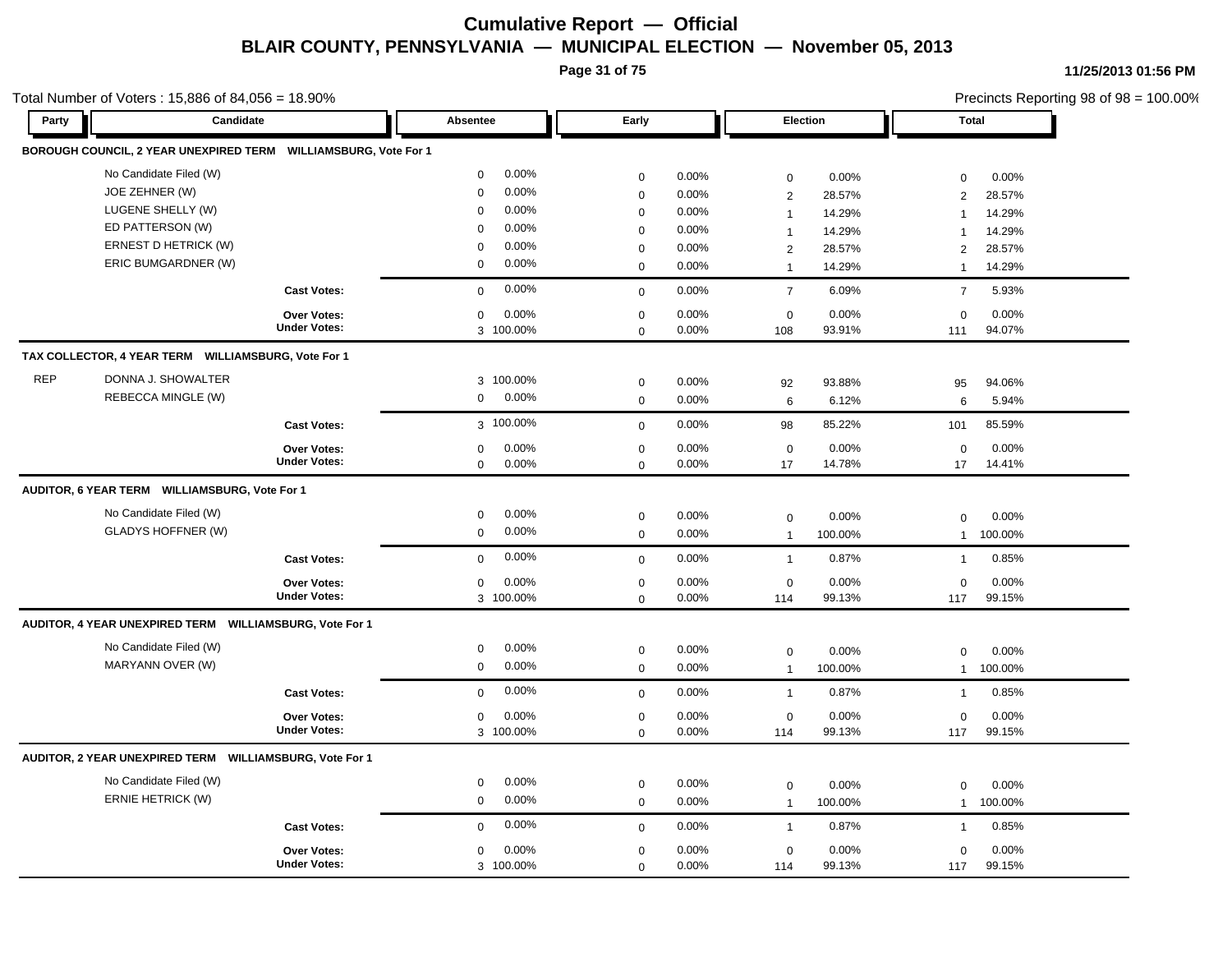**Page 32 of 75**

|            | Total Number of Voters: $15,886$ of $84,056 = 18.90\%$ |                     |              |          |             |          |                |          |          |              | Precincts Reporting 98 of 98 = 100.00% |
|------------|--------------------------------------------------------|---------------------|--------------|----------|-------------|----------|----------------|----------|----------|--------------|----------------------------------------|
| Party      | Candidate                                              |                     | Absentee     |          | Early       |          | Election       |          |          | <b>Total</b> |                                        |
|            | TOWNSHIP SUPERVISOR, 6 YEAR TERM WOODBURY, Vote For 1  |                     |              |          |             |          |                |          |          |              |                                        |
| <b>REP</b> | <b>CRAIG L. HAMILTON</b>                               |                     | $\mathbf 0$  | 0.00%    | $\mathbf 0$ | $0.00\%$ | 98             | 73.68%   | 98       | 73.68%       |                                        |
|            | PAUL HARCLERODE (W)                                    |                     | $\mathbf 0$  | 0.00%    | $\mathbf 0$ | $0.00\%$ | 35             | 26.32%   | 35       | 26.32%       |                                        |
|            |                                                        | <b>Cast Votes:</b>  | $\mathbf 0$  | 0.00%    | $\mathbf 0$ | 0.00%    | 133            | 95.00%   | 133      | 95.00%       |                                        |
|            |                                                        | Over Votes:         | 0            | 0.00%    | 0           | $0.00\%$ | 0              | 0.00%    | $\Omega$ | 0.00%        |                                        |
|            |                                                        | <b>Under Votes:</b> | $\mathbf{0}$ | $0.00\%$ | $\mathbf 0$ | $0.00\%$ | $\overline{7}$ | 5.00%    |          | 5.00%        |                                        |
|            | TAX COLLECTOR, 4 YEAR TERM WOODBURY, Vote For 1        |                     |              |          |             |          |                |          |          |              |                                        |
| <b>REP</b> | <b>LINDA KAY HOSTLER</b>                               |                     | $\mathbf 0$  | $0.00\%$ | $\mathbf 0$ | $0.00\%$ | 132            | 100.00%  | 132      | 100.00%      |                                        |
|            |                                                        | <b>Cast Votes:</b>  | $\Omega$     | 0.00%    | $\mathbf 0$ | 0.00%    | 132            | 94.29%   | 132      | 94.29%       |                                        |
|            |                                                        | Over Votes:         | $\mathbf 0$  | 0.00%    | 0           | $0.00\%$ | 0              | $0.00\%$ | $\Omega$ | 0.00%        |                                        |
|            |                                                        | <b>Under Votes:</b> | $\mathbf{0}$ | 0.00%    | $\mathbf 0$ | $0.00\%$ | 8              | 5.71%    | 8        | 5.71%        |                                        |
|            | AUDITOR, 6 YEAR TERM WOODBURY, Vote For 1              |                     |              |          |             |          |                |          |          |              |                                        |
|            | No Candidate Filed (W)                                 |                     | $\mathbf 0$  | 0.00%    | $\mathbf 0$ | $0.00\%$ | 0              | 0.00%    | $\Omega$ | 0.00%        |                                        |
|            | PAULHARCLERODE (W)                                     |                     | 0            | 0.00%    | 0           | $0.00\%$ | -1             | 12.50%   |          | 12.50%       |                                        |
|            | LORI HARCLERODE (W)                                    |                     | $\mathbf 0$  | 0.00%    | 0           | 0.00%    | 3              | 37.50%   | 3        | 37.50%       |                                        |
|            | <b>JUDY HAMILTON (W)</b>                               |                     | 0            | $0.00\%$ | $\mathbf 0$ | $0.00\%$ | -1             | 12.50%   |          | 12.50%       |                                        |
|            | DEBORAH APPLEMAN (W)                                   |                     | 0            | 0.00%    | 0           | 0.00%    | 3              | 37.50%   | 3        | 37.50%       |                                        |
|            |                                                        | <b>Cast Votes:</b>  | 0            | 0.00%    | $\mathbf 0$ | $0.00\%$ | 8              | 5.71%    | 8        | 5.71%        |                                        |
|            |                                                        | <b>Over Votes:</b>  | $\Omega$     | 0.00%    | 0           | $0.00\%$ | 0              | 0.00%    | $\Omega$ | 0.00%        |                                        |
|            |                                                        | <b>Under Votes:</b> | 0            | 0.00%    | $\mathbf 0$ | 0.00%    | 132            | 94.29%   | 132      | 94.29%       |                                        |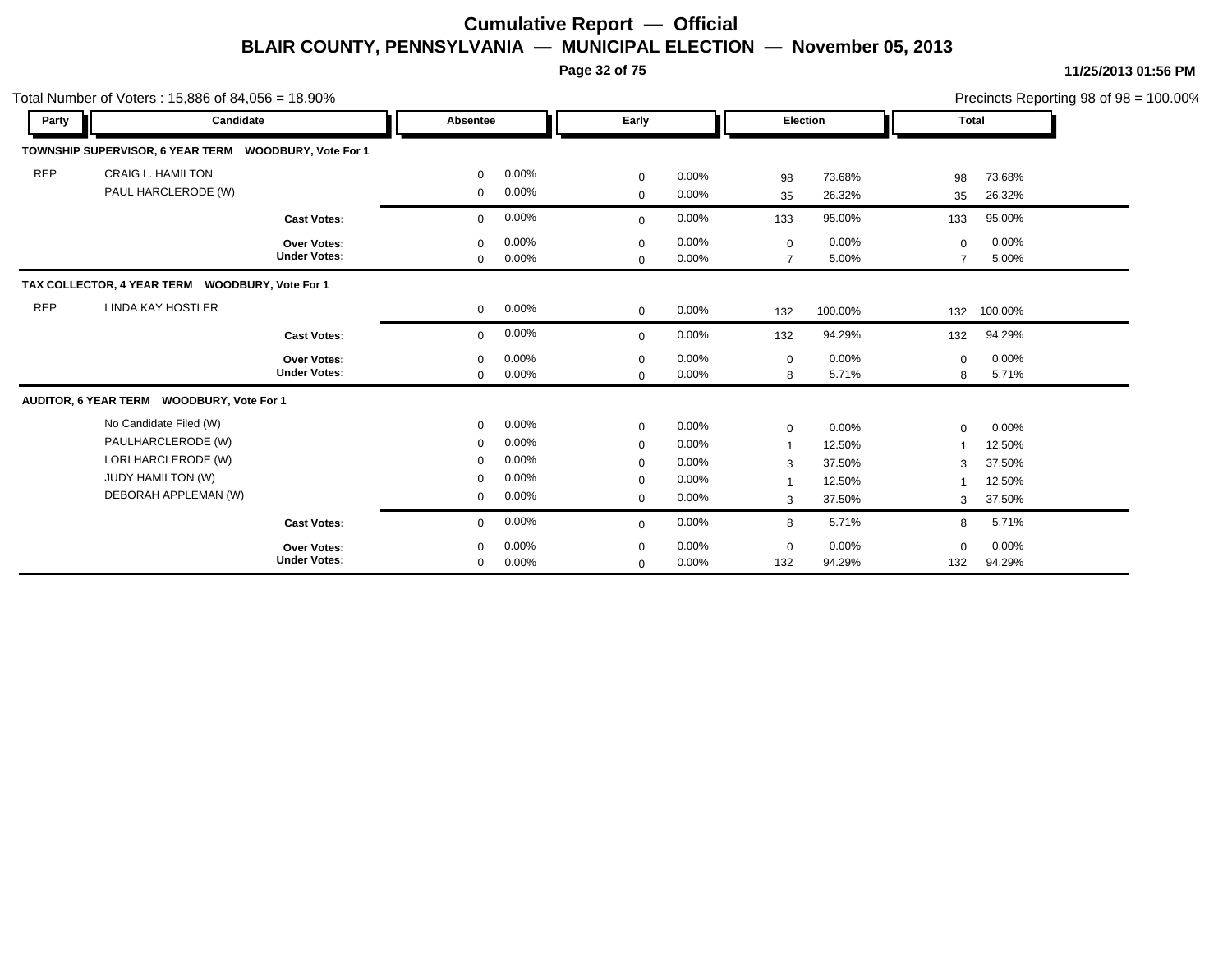**Page 33 of 75**

**11/25/2013 01:56 PM**

|                    | otal Number of Voters: 15,886 of 84,056 = 18.90%      |             |          |             |       |                |          |                | Precincts Reporting 98 of 98 = 100.00% |  |  |
|--------------------|-------------------------------------------------------|-------------|----------|-------------|-------|----------------|----------|----------------|----------------------------------------|--|--|
| Candidate<br>Party |                                                       |             | Absentee |             | Early |                | Election |                | <b>Total</b>                           |  |  |
|                    | SCHOOL DIRECTOR, 4 YEAR TERM ALTOONA AREA, Vote For 4 |             |          |             |       |                |          |                |                                        |  |  |
|                    | JOHN P. KLINGEMAN                                     | 120         | 22.86%   | $\mathbf 0$ | 0.00% | 5,018          | 23.84%   | 5,138          | 23.81%                                 |  |  |
|                    | JUDITH A. BERRYMAN                                    | 126         | 24.00%   | $\mathbf 0$ | 0.00% | 4,354          | 20.68%   | 4,480          | 20.76%                                 |  |  |
|                    | JOHN DONLEY                                           | 123         | 23.43%   | $\mathbf 0$ | 0.00% | 5,059          | 24.03%   | 5,182          | 24.02%                                 |  |  |
| <b>REP</b>         | RICHARD L. LOCKARD                                    | 80          | 15.24%   | $\mathbf 0$ | 0.00% | 3,307          | 15.71%   | 3,387          | 15.70%                                 |  |  |
| <b>DEM</b>         | ELIZABETH CHAPMAN                                     | 75          | 14.29%   | 0           | 0.00% | 3,267          | 15.52%   | 3,342          | 15.49%                                 |  |  |
|                    | JIM WOOMER (W)                                        | $\mathbf 0$ | 0.00%    | $\mathbf 0$ | 0.00% | $\overline{1}$ | 0.00%    | -1             | 0.00%                                  |  |  |
|                    | JAMES WALSTROM (W)                                    | $\mathbf 0$ | 0.00%    | 0           | 0.00% | $\overline{1}$ | 0.00%    | -1             | 0.00%                                  |  |  |
|                    | DREW SWOPE (W)                                        | $\mathbf 0$ | 0.00%    | $\mathbf 0$ | 0.00% | $\overline{1}$ | 0.00%    | $\overline{1}$ | 0.00%                                  |  |  |
|                    | DONALD SWANGER (W)                                    | $\mathbf 0$ | 0.00%    | 0           | 0.00% | $\mathbf{1}$   | 0.00%    | $\overline{1}$ | 0.00%                                  |  |  |
|                    | DOUGLAS SINGER (W)                                    | $\mathbf 0$ | 0.00%    | $\mathbf 0$ | 0.00% | $\mathbf{1}$   | 0.00%    | $\overline{1}$ | 0.00%                                  |  |  |
|                    | WILSON SAGUBAN (W)                                    | 0           | 0.00%    | $\mathbf 0$ | 0.00% | $\mathbf{1}$   | 0.00%    | $\overline{1}$ | 0.00%                                  |  |  |
|                    | WILLIAM ROBERTS (W)                                   | 0           | 0.00%    | $\mathbf 0$ | 0.00% | $\mathbf{1}$   | 0.00%    | $\overline{1}$ | 0.00%                                  |  |  |
|                    | RANDY PROBST (W)                                      | 0           | 0.00%    | $\mathbf 0$ | 0.00% | $\mathbf{1}$   | 0.00%    | $\overline{1}$ | 0.00%                                  |  |  |
|                    | JOHN MCGINNIS (W)                                     | 0           | 0.00%    | $\mathbf 0$ | 0.00% | $\mathbf{1}$   | 0.00%    | $\overline{1}$ | 0.00%                                  |  |  |
|                    | PATRICIA LABRIOLA (W)                                 | 0           | 0.00%    | $\mathbf 0$ | 0.00% | $\overline{2}$ | 0.01%    | 2              | 0.01%                                  |  |  |
|                    | EDITH KYLE (W)                                        | 0           | 0.00%    | 0           | 0.00% | $\mathbf{1}$   | 0.00%    | $\overline{1}$ | 0.00%                                  |  |  |
|                    | LEISA KYLE (W)                                        | $\mathbf 0$ | 0.00%    | $\mathbf 0$ | 0.00% | $\overline{1}$ | 0.00%    | $\overline{1}$ | 0.00%                                  |  |  |
|                    | <b>JUSTIN KLEINOSKY (W)</b>                           | 0           | 0.00%    | 0           | 0.00% | $\overline{1}$ | 0.00%    | $\overline{1}$ | 0.00%                                  |  |  |
|                    | LISA KLEINOSKY (W)                                    | $\Omega$    | 0.00%    | $\mathbf 0$ | 0.00% | $\mathbf{1}$   | 0.00%    | $\overline{1}$ | 0.00%                                  |  |  |
|                    | JESSE ICKES (W)                                       | -1          | 0.19%    | $\mathbf 0$ | 0.00% | 22             | 0.10%    | 23             | 0.11%                                  |  |  |
|                    | JAMES HAGERTY (W)                                     | $\mathbf 0$ | 0.00%    | $\mathbf 0$ | 0.00% | $\overline{1}$ | 0.00%    | $\overline{1}$ | 0.00%                                  |  |  |
|                    | PAUL GOOD (W)                                         | $\mathbf 0$ | 0.00%    | $\mathbf 0$ | 0.00% | $\overline{1}$ | 0.00%    | $\overline{1}$ | 0.00%                                  |  |  |
|                    | LARRY FOCHT (W)                                       | $\mathbf 0$ | 0.00%    | $\mathbf 0$ | 0.00% | $\mathbf{1}$   | 0.00%    | $\overline{1}$ | 0.00%                                  |  |  |
|                    | MIKE COON (W)                                         | 0           | 0.00%    | $\mathbf 0$ | 0.00% | $\overline{1}$ | 0.00%    | $\overline{1}$ | 0.00%                                  |  |  |
|                    | IAN COHN (W)                                          | $\mathbf 0$ | 0.00%    | $\mathbf 0$ | 0.00% | $\overline{1}$ | 0.00%    | $\overline{1}$ | 0.00%                                  |  |  |
|                    | RYAN BEERS (W)                                        | $\mathbf 0$ | 0.00%    | $\mathbf 0$ | 0.00% | $\overline{2}$ | 0.01%    | 2              | 0.01%                                  |  |  |
|                    | CAROL L ADAMS (W)                                     | 0           | 0.00%    | 0           | 0.00% | $\overline{1}$ | 0.00%    | $\overline{1}$ | 0.00%                                  |  |  |
|                    | DAVID ADAMS (W)                                       | $\Omega$    | 0.00%    | $\mathbf 0$ | 0.00% | $\overline{2}$ | 0.01%    | $\overline{2}$ | 0.01%                                  |  |  |
|                    | DOUGLAS ADAMS (W)                                     | 0           | 0.00%    | $\mathbf 0$ | 0.00% | $\overline{1}$ | 0.00%    | $\overline{1}$ | $0.00\%$                               |  |  |
|                    | <b>Cast Votes:</b>                                    | 525         | 73.74%   | $\mathbf 0$ | 0.00% | 21,053         | 81.16%   | 21,578         | 80.96%                                 |  |  |
|                    | <b>Over Votes:</b>                                    | $\mathbf 0$ | $0.00\%$ | $\mathbf 0$ | 0.00% | $\mathbf 0$    | 0.00%    | $\mathbf 0$    | 0.00%                                  |  |  |
|                    | <b>Under Votes:</b>                                   | 187         | 26.26%   | $\mathbf 0$ | 0.00% | 4,887          | 18.84%   | 5,074          | 19.04%                                 |  |  |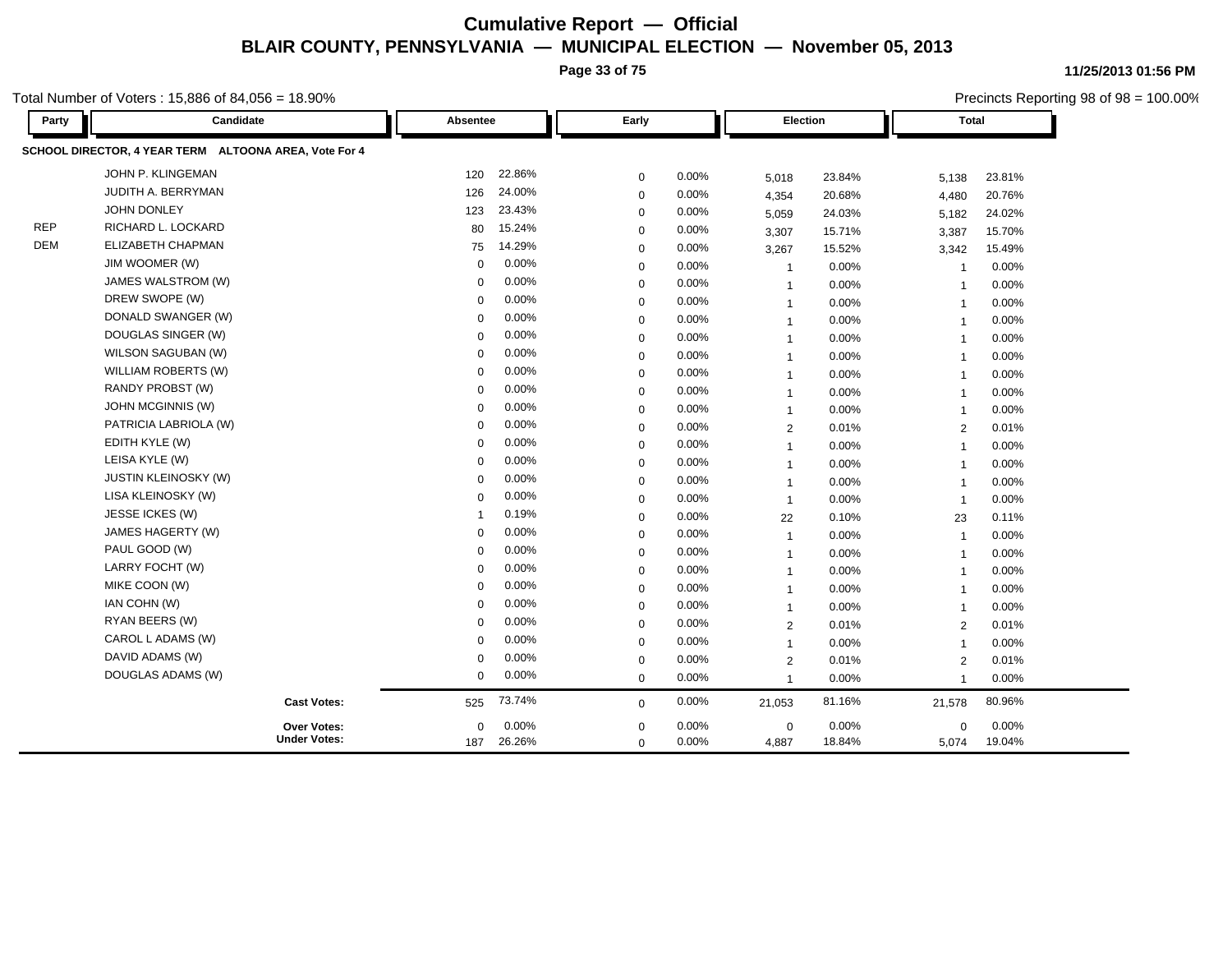**Page 34 of 75**

Total Number of Voters : 15,886 of 84,056 = 18.90%

**11/25/2013 01:56 PM**

| Party      | Candidate                                                         |                     | Absentee             |                | Early       |       | Election            |        | Total                   |        |
|------------|-------------------------------------------------------------------|---------------------|----------------------|----------------|-------------|-------|---------------------|--------|-------------------------|--------|
|            | SCHOOL DIRECTOR, 4 YEAR TERM BELLWOOD-ANTIS, Vote For 4           |                     |                      |                |             |       |                     |        |                         |        |
|            | <b>ROBERT W. FISHER</b>                                           |                     | 18                   | 30.00%         | $\mathbf 0$ | 0.00% | 792                 | 18.17% | 810                     | 18.33% |
|            | LISA K. KOVAC                                                     |                     | 12                   | 20.00%         | $\mathbf 0$ | 0.00% |                     | 14.23% | 632                     | 14.31% |
| <b>REP</b> | C. SCOTT BOYER                                                    |                     | 9                    | 15.00%         | $\mathbf 0$ | 0.00% | 620                 | 12.12% |                         | 12.15% |
| <b>REP</b> | <b>CHRISTOPHER RIDDLE</b>                                         |                     | 8                    | 13.33%         | $\mathbf 0$ | 0.00% | 528<br>412          | 9.45%  | 537                     | 9.51%  |
|            | JEFF NYCUM (W)                                                    |                     | 5                    | 8.33%          | $\mathbf 0$ | 0.00% |                     | 16.48% | 420                     | 16.36% |
|            | CHRIS MCCARTNEY (W)                                               |                     | $\overline{4}$       | 6.67%          | $\mathbf 0$ | 0.00% | 718                 | 15.31% | 723                     | 15.19% |
|            | <b>KEVIN LUENSMANN (W)</b>                                        |                     | 3                    | 5.00%          | $\mathbf 0$ | 0.00% | 667                 | 13.77% | 671                     | 13.65% |
|            | STEVE WINTERSTIEN (W)                                             |                     | $\Omega$             | 0.00%          | $\mathbf 0$ | 0.00% | 600                 | 0.02%  | 603                     | 0.02%  |
|            | JAIME WEIGAND (W)                                                 |                     | $\Omega$             | 0.00%          | $\mathbf 0$ | 0.00% | $\overline{1}$      |        | -1                      |        |
|            | DOUG SLOEY (W)                                                    |                     | $\Omega$             | 0.00%          | $\mathbf 0$ | 0.00% | $\mathbf{1}$        | 0.02%  | $\overline{1}$          | 0.02%  |
|            | DAVID SHILDT (W)                                                  |                     | $\Omega$             | 0.00%          |             | 0.00% | $\mathbf{1}$        | 0.02%  | $\overline{1}$          | 0.02%  |
|            | MELANIE SHILDT (W)                                                |                     | $\Omega$             | 0.00%          | $\mathbf 0$ | 0.00% | $\mathbf{1}$        | 0.02%  | $\overline{1}$          | 0.02%  |
|            | SHAWN SHAULIS (W)                                                 |                     | $\Omega$             | 0.00%          | $\mathbf 0$ |       | $\mathbf{1}$        | 0.02%  | $\overline{1}$          | 0.02%  |
|            | NORMAN SAYLOR (W)                                                 |                     | 1                    | 1.67%          | $\mathbf 0$ | 0.00% | 2                   | 0.05%  | 2                       | 0.05%  |
|            | CHRISTOPHER RIDDLE (W)                                            |                     | $\Omega$             | 0.00%          | $\Omega$    | 0.00% | $\mathsf{O}\xspace$ | 0.00%  | $\overline{1}$          | 0.02%  |
|            | C RICHARD NELSON (W)                                              |                     | $\Omega$             | 0.00%          | $\mathbf 0$ | 0.00% | $\mathbf{1}$        | 0.02%  | $\overline{1}$          | 0.02%  |
|            | <b>JASON LYNN (W)</b>                                             |                     | $\Omega$             | 0.00%          | $\mathbf 0$ | 0.00% | $\mathbf{1}$        | 0.02%  | $\overline{1}$          | 0.02%  |
|            | JEFF LYCUMAN (W)                                                  |                     | $\Omega$             | 0.00%          | $\mathbf 0$ | 0.00% | $\mathbf{1}$        | 0.02%  | $\overline{1}$          | 0.02%  |
|            | JACK LEUNSMAN (W)                                                 |                     | $\mathbf 0$          | 0.00%          | $\Omega$    | 0.00% | $\mathbf{1}$        | 0.02%  | $\overline{\mathbf{1}}$ | 0.02%  |
|            | CHRIS HUBER (W)                                                   |                     |                      | 0.00%          | $\mathbf 0$ | 0.00% | $\mathbf{1}$        | 0.02%  | $\overline{1}$          | 0.02%  |
|            | KATHY DIETZEL (W)                                                 |                     | $\Omega$<br>$\Omega$ | 0.00%          | $\mathbf 0$ | 0.00% | $\mathbf{1}$        | 0.02%  | $\overline{1}$          | 0.02%  |
|            | DONNA DETWILLER (W)                                               |                     | $\Omega$             | 0.00%          | $\mathbf 0$ | 0.00% | $\mathbf{1}$        | 0.02%  | $\overline{1}$          | 0.02%  |
|            | SEAN CLAPPER (W)                                                  |                     |                      | 0.00%          | $\mathbf 0$ | 0.00% | $\mathbf{1}$        | 0.02%  | $\overline{1}$          | 0.02%  |
|            | LINDA CHERRY (W)                                                  |                     | $\Omega$<br>$\Omega$ | 0.00%          | $\mathbf 0$ | 0.00% | $\mathbf{1}$        | 0.02%  | $\overline{1}$          | 0.02%  |
|            | PAM CELMO (W)                                                     |                     | $\Omega$             | 0.00%          | $\mathbf 0$ | 0.00% | $\mathbf{1}$        | 0.02%  | $\overline{1}$          | 0.02%  |
|            | KATHRYN BURCHFIELD (W)                                            |                     |                      | 0.00%          | $\mathbf 0$ | 0.00% | $\mathbf{1}$        | 0.02%  | -1                      | 0.02%  |
|            |                                                                   |                     | $\Omega$             |                | $\mathbf 0$ | 0.00% | $\mathbf{1}$        | 0.02%  | $\overline{1}$          | 0.02%  |
|            | ELIZABETH ARMSTRONG (W)                                           |                     | $\Omega$             | 0.00%<br>0.00% | $\mathbf 0$ | 0.00% | $\mathbf{1}$        | 0.02%  | $\overline{1}$          | 0.02%  |
|            | BILL ABBOTT (W)                                                   |                     | $\Omega$             |                | $\mathbf 0$ | 0.00% | $\mathbf{1}$        | 0.02%  | $\mathbf 1$             | 0.02%  |
|            |                                                                   | <b>Cast Votes:</b>  | 60                   | 75.00%         | $\mathbf 0$ | 0.00% | 4,358               | 85.32% | 4,418                   | 85.16% |
|            |                                                                   | Over Votes:         | 0                    | 0.00%          | $\mathbf 0$ | 0.00% | $\mathbf 0$         | 0.00%  | $\mathbf 0$             | 0.00%  |
|            |                                                                   | <b>Under Votes:</b> | 20                   | 25.00%         | $\mathbf 0$ | 0.00% | 750                 | 14.68% | 770                     | 14.84% |
|            | SCHOOL DIRECTOR, 4 YEAR TERM CLAYSBURG-KIMMEL(GRNFD1), Vote For 1 |                     |                      |                |             |       |                     |        |                         |        |
|            | <b>MONA ECKLEY</b>                                                |                     |                      | 3 100.00%      | $\mathbf 0$ | 0.00% | 228                 | 99.56% | 231                     | 99.57% |
|            | JEREMY KNOTT (W)                                                  |                     | $\mathbf 0$          | 0.00%          | $\mathbf 0$ | 0.00% | $\overline{1}$      | 0.44%  | $\overline{1}$          | 0.43%  |
|            |                                                                   | <b>Cast Votes:</b>  |                      | 3 100.00%      | $\mathbf 0$ | 0.00% | 229                 | 90.87% | 232                     | 90.98% |
|            |                                                                   | <b>Over Votes:</b>  | $\mathbf 0$          | 0.00%          | $\mathbf 0$ | 0.00% | $\mathbf 0$         | 0.00%  | $\mathbf 0$             | 0.00%  |
|            |                                                                   | <b>Under Votes:</b> | $\mathbf 0$          | 0.00%          | $\mathbf 0$ | 0.00% | 23                  | 9.13%  | 23                      | 9.02%  |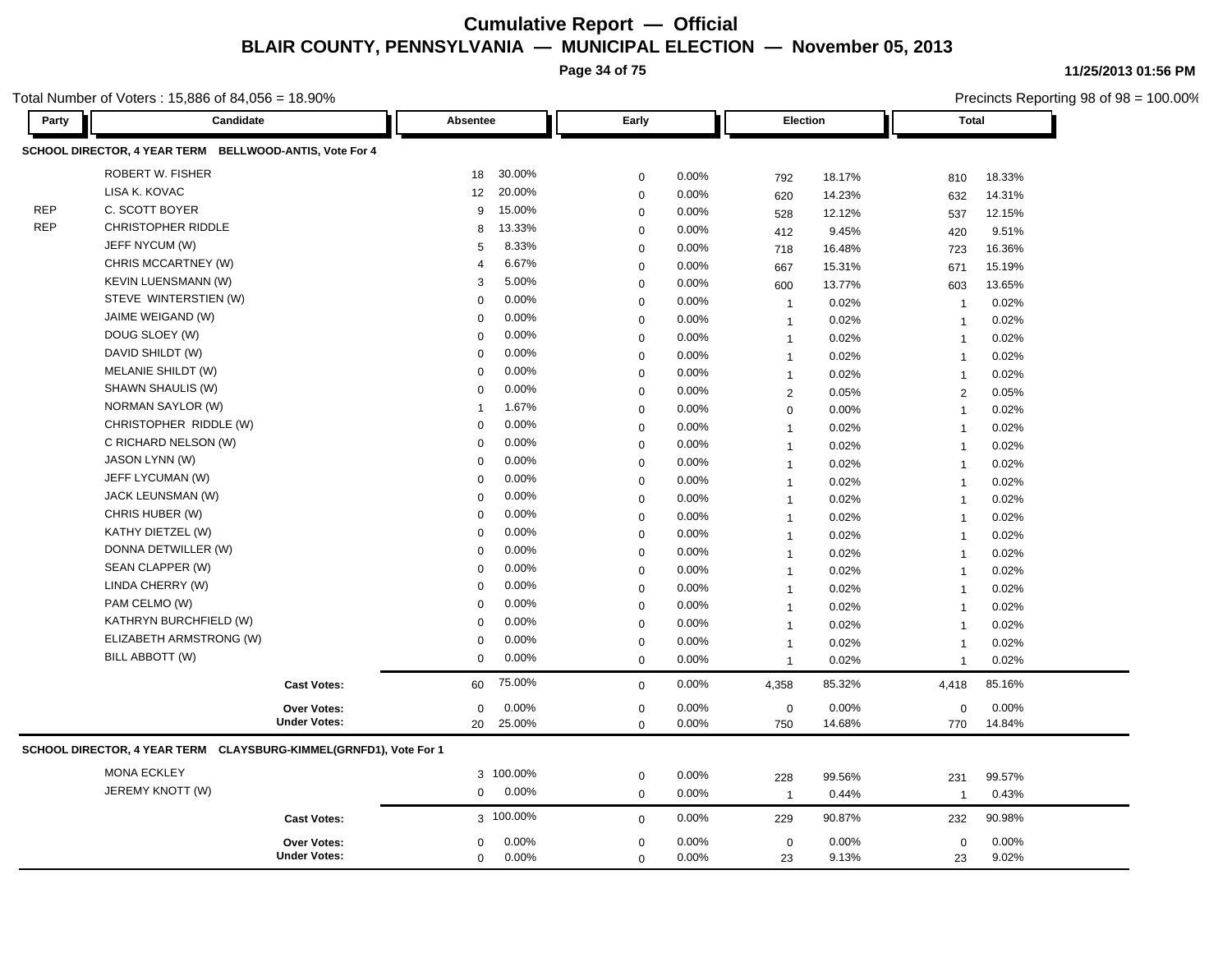**Page 35 of 75**

**11/25/2013 01:56 PM** Precincts Reporting 98 of 98 = 100.00%

|            | Total Number of Voters: $15,886$ of $84,056 = 18.90\%$               | Precincts Reporting 98 of $98 = 100.00\%$ |                         |                         |                   |
|------------|----------------------------------------------------------------------|-------------------------------------------|-------------------------|-------------------------|-------------------|
| Party      | Candidate                                                            | Absentee                                  | Early                   | <b>Election</b>         | Total             |
|            | SCHOOL DIRECTOR, 4 YEAR TERM CLAYSBURG-KIMMEL GRNFLD 2-3, Vote For 2 |                                           |                         |                         |                   |
|            | JOSEPH F. MUSSELMAN                                                  | 66.67%                                    | $0.00\%$<br>$\mathbf 0$ | 50.92%<br>249           | 51.02%<br>251     |
| <b>REP</b> | CATHY BARNES                                                         | 33.33%                                    | $0.00\%$<br>$\mathbf 0$ | 48.06%<br>235           | 47.97%<br>236     |
|            | MONA YECKLEY (W)                                                     | $0.00\%$<br>$\mathbf{0}$                  | $0.00\%$<br>$\mathbf 0$ | 0.61%<br>3              | 0.61%<br>3        |
|            | DERICK MUSSELMAN (W)                                                 | 0.00%<br>$\mathbf 0$                      | $0.00\%$<br>$\Omega$    | 0.20%                   | 0.20%             |
|            | CHRIS LESLEY (W)                                                     | $0.00\%$<br>$\mathbf{0}$                  | $0.00\%$<br>$\mathbf 0$ | 0.20%                   | 0.20%             |
|            | <b>Cast Votes:</b>                                                   | 75.00%<br>3                               | 0.00%<br>$\Omega$       | 75.23%<br>489           | 75.23%<br>492     |
|            | <b>Over Votes:</b>                                                   | $0.00\%$<br>$\Omega$                      | $0.00\%$<br>$\Omega$    | $0.00\%$<br>$\mathbf 0$ | 0.00%<br>$\Omega$ |
|            | <b>Under Votes:</b>                                                  | 25.00%                                    | $0.00\%$<br>$\Omega$    | 24.77%<br>161           | 24.77%<br>162     |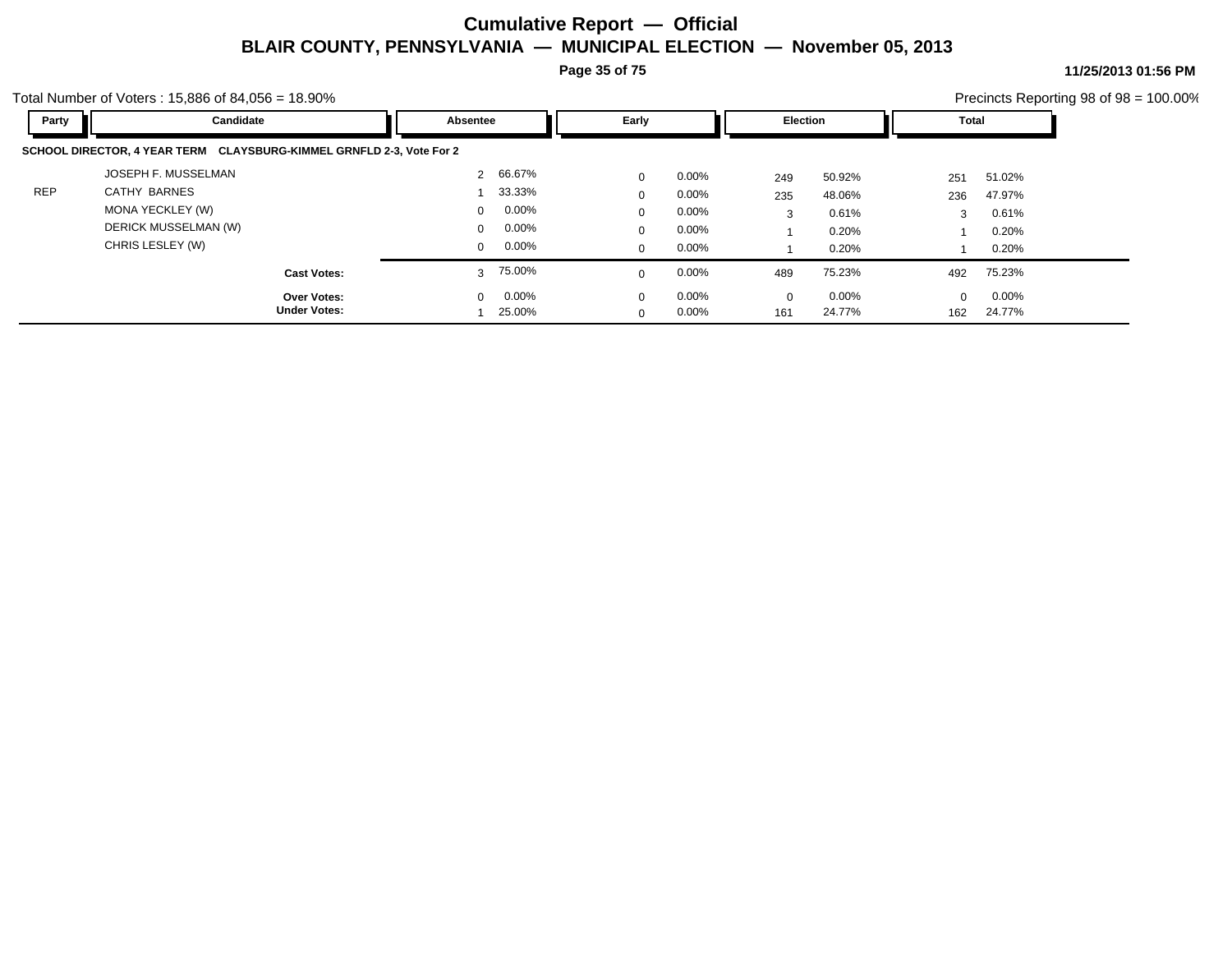**Page 36 of 75**

**11/25/2013 01:56 PM** Precincts Reporting 98 of 98 = 100.00%

Total Number of Voters : 15,886 of 84,056 = 18.90%

| Party      | Candidate                                                   | Absentee    |          | Early       |          | Election       |        | <b>Total</b>   |        |
|------------|-------------------------------------------------------------|-------------|----------|-------------|----------|----------------|--------|----------------|--------|
|            | SCHOOL DIRECTOR, 4 YEAR TERM HOLLIDAYSBURG AREA, Vote For 4 |             |          |             |          |                |        |                |        |
|            | <b>SCOTT S. BRENNEMAN</b>                                   | 101         | 24.94%   | 0           | 0.00%    | 3,348          | 25.21% | 3,449          | 25.20% |
| <b>REP</b> | ANDREW SWOPE                                                | 71          | 17.53%   | 0           | 0.00%    | 2,299          | 17.31% | 2,370          | 17.32% |
|            | RONALD P. SOMMER                                            | 94          | 23.21%   | 0           | 0.00%    | 3,099          | 23.34% | 3,193          | 23.33% |
|            | PATRICK M. MCCLAIN                                          | 92          | 22.72%   | 0           | 0.00%    | 2,849          | 21.45% | 2,941          | 21.49% |
| <b>DEM</b> | <b>DEAN ROSSI</b>                                           | 47          | 11.60%   | 0           | 0.00%    | 1,654          | 12.46% | 1,701          | 12.43% |
|            | STEPHANIE WERTZ (W)                                         | $\mathbf 0$ | 0.00%    | 0           | 0.00%    | $\overline{1}$ | 0.01%  | $\overline{1}$ | 0.01%  |
|            | DENNY WALLS (W)                                             | $\Omega$    | $0.00\%$ | $\mathbf 0$ | 0.00%    | $\mathbf 1$    | 0.01%  | -1             | 0.01%  |
|            | LEE THOMAS (W)                                              | $\mathbf 0$ | 0.00%    | $\mathbf 0$ | 0.00%    | $\mathbf{1}$   | 0.01%  | $\overline{1}$ | 0.01%  |
|            | JAN SROCK (W)                                               | $\Omega$    | 0.00%    | $\mathbf 0$ | 0.00%    | $\overline{1}$ | 0.01%  | $\overline{1}$ | 0.01%  |
|            | RICHARD IMLER JR (W)                                        | $\Omega$    | 0.00%    | $\mathbf 0$ | 0.00%    | $\mathbf{1}$   | 0.01%  | $\overline{1}$ | 0.01%  |
|            | JAN SROCK (W)                                               | $\Omega$    | 0.00%    | $\mathbf 0$ | $0.00\%$ | $\overline{1}$ | 0.01%  | $\overline{1}$ | 0.01%  |
|            | J MARK SHOEMAKER (W)                                        | $\mathbf 0$ | 0.00%    | $\mathbf 0$ | 0.00%    | $\mathbf{1}$   | 0.01%  | $\overline{1}$ | 0.01%  |
|            | <b>JUDY ROSSI (W)</b>                                       | $\Omega$    | 0.00%    | $\mathbf 0$ | $0.00\%$ | $\overline{1}$ | 0.01%  | $\overline{1}$ | 0.01%  |
|            | STU ROBERTS (W)                                             | $\Omega$    | 0.00%    | $\mathbf 0$ | 0.00%    | $\mathbf{1}$   | 0.01%  | $\overline{1}$ | 0.01%  |
|            | AZURE MONTAIG (W)                                           | $\Omega$    | 0.00%    | $\mathbf 0$ | $0.00\%$ | $\mathbf{1}$   | 0.01%  | $\overline{1}$ | 0.01%  |
|            | <b>GREG MIELNIK (W)</b>                                     | $\Omega$    | 0.00%    | $\mathbf 0$ | 0.00%    | $\mathbf{1}$   | 0.01%  | $\overline{1}$ | 0.01%  |
|            | PAUL LUTHER (W)                                             | $\Omega$    | 0.00%    | $\mathbf 0$ | 0.00%    | $\mathbf{1}$   | 0.01%  | $\overline{1}$ | 0.01%  |
|            | <b>KERRY LEYDIG (W)</b>                                     | $\mathbf 0$ | 0.00%    | $\mathbf 0$ | 0.00%    | $\mathbf{1}$   | 0.01%  | $\overline{1}$ | 0.01%  |
|            | BRADY LEAHEY (W)                                            | $\Omega$    | 0.00%    | 0           | 0.00%    | $\overline{4}$ | 0.03%  | $\overline{4}$ | 0.03%  |
|            | BYRON LASSER (W)                                            | $\Omega$    | 0.00%    | 0           | 0.00%    | $\mathbf{1}$   | 0.01%  | $\overline{1}$ | 0.01%  |
|            | FRED IMLER (W)                                              | $\Omega$    | 0.00%    | 0           | 0.00%    | $\overline{1}$ | 0.01%  | $\overline{1}$ | 0.01%  |
|            | DAVID HENDERSON (W)                                         | $\Omega$    | 0.00%    | 0           | 0.00%    | $\mathbf{1}$   | 0.01%  | $\overline{1}$ | 0.01%  |
|            | KIRK DODSON (W)                                             | $\Omega$    | 0.00%    | 0           | 0.00%    | $\overline{1}$ | 0.01%  | $\overline{1}$ | 0.01%  |
|            | MARK DELLINGER (W)                                          | $\Omega$    | 0.00%    | 0           | 0.00%    | $\overline{1}$ | 0.01%  | $\overline{1}$ | 0.01%  |
|            | GARY DAVIS (W)                                              | $\Omega$    | 0.00%    | 0           | 0.00%    | $\overline{1}$ | 0.01%  | $\overline{1}$ | 0.01%  |
|            | JACK COLLINS (W)                                            | $\Omega$    | 0.00%    | $\mathbf 0$ | 0.00%    | $\mathbf{1}$   | 0.01%  | $\overline{1}$ | 0.01%  |
|            | TYLER D BURCHFIELD (W)                                      | $\Omega$    | 0.00%    | $\mathbf 0$ | 0.00%    | 3              | 0.02%  | 3              | 0.02%  |
|            | ERIK BROWN (W)                                              | $\mathbf 0$ | 0.00%    | $\mathbf 0$ | 0.00%    | $\mathbf{1}$   | 0.01%  | $\overline{1}$ | 0.01%  |
|            | BILL BIGSBY (W)                                             | 0           | 0.00%    | $\mathbf 0$ | 0.00%    | $\overline{1}$ | 0.01%  | $\overline{1}$ | 0.01%  |
|            | JOHN BEYER (W)                                              | 0           | 0.00%    | $\mathbf 0$ | 0.00%    | $\mathbf{1}$   | 0.01%  | $\overline{1}$ | 0.01%  |
|            | <b>Cast Votes:</b>                                          | 405         | 81.00%   | $\mathbf 0$ | 0.00%    | 13,279         | 81.39% | 13,684         | 81.37% |
|            | <b>Over Votes:</b>                                          | $\Omega$    | 0.00%    | $\mathbf 0$ | 0.00%    | $\mathbf 0$    | 0.00%  | $\mathbf 0$    | 0.00%  |
|            | <b>Under Votes:</b>                                         | 95          | 19.00%   | $\mathbf 0$ | 0.00%    | 3,037          | 18.61% | 3,132          | 18.63% |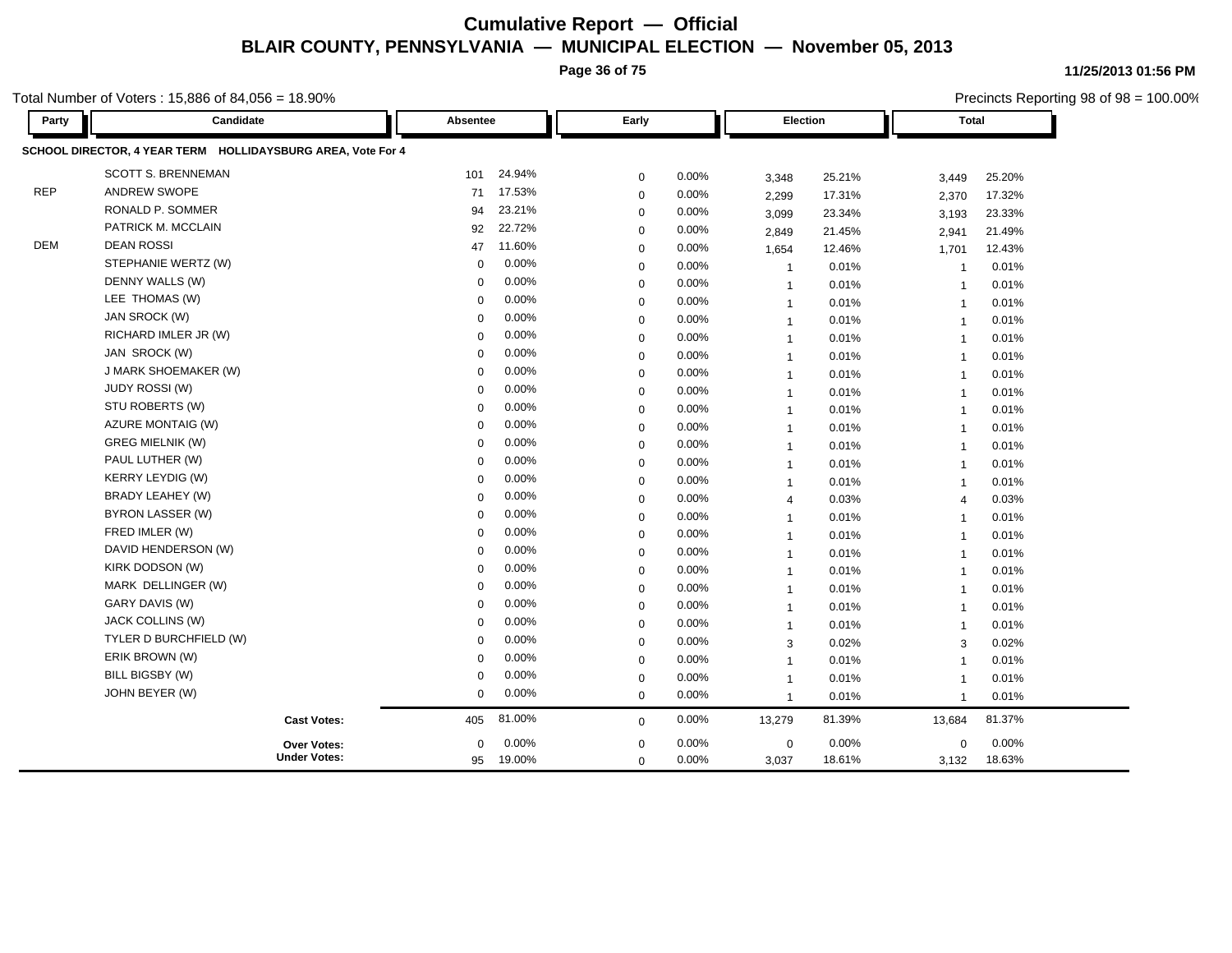**Page 37 of 75**

Total Number of Voters : 15,886 of 84,056 = 18.90%

**11/25/2013 01:56 PM**

Precincts Reporting 98 of 98 = 100.00%

#### **Party Candidate Absentee Early Election Total SCHOOL DIRECTOR, 4 YEAR TERM SPRING COVE, Vote For 4** JULIE G. MILLS 40 23.12% 0 0.00% 1,222 26.44% 1,262 26.32% JAMES D. SMITH 46 26.59% 0 0.00% 1,105 23.91% 1,151 24.01% KEVIN R. WARNER 42 24.28% 0 0.00% 1,174 25.41% 1,216 25.37% MARY A. SMITH 44 25.43% 0 0.00% 1,092 23.63% 1,136 23.70% THOMAS THOMPSON (W) 0 0.00% 0 0.00% 1 0.02% 1 0.02% SUSAN SPECK (W) 0 0.00% 0 0.00% 1 0.02% 1 0.02% PAUL RHULE (W) 0 0.00% 0 0.00% 12 0.26% 12 0.25% JAMES MUSSELMAN (W) 0 0.00% 0 0.00% 3 0.06% 3 0.06% JEFFREY A LAFFERTY (W) 0 0.00% 0 0.00% 1 0.02% 1 0.02% STANLEY KENNEDY (W) 0 0.00% 0 0.00% 1 0.02% 1 0.02% JAMES BUTLER (W) 0 0.00% 0 0.00% 2 0.04% 2 0.04% GAIL HELSEL (W) 0 0.00% 0 0.00% 1 0.02% 1 0.02% BRENDA J FLUKE GARBER (W) 0 0.00% 0 0.00% 1 0.02% 1 0.02% DOUGLAS Z GARBER (W) 0 0.00% 0 0.00% 1 0.02% 1 0.02% WAYNE BUSH (W) 0 0.00% 0 0.00% 1 0.02% 1 0.02% HAROLD BRENNECKE (W) 0 0.00% 0 0.00% 1 0.02% 1 0.02% JEFF BRENNECKE (W) 1 0.58% 0 0.00% 1 0.02% 2 0.04% ANDY BLATTENBERGER (W) 0 0.00% 0 0.00% 1 0.02% 1 0.02% **Cast Votes:** 173 83.17% 0 0.00% 4,621 76.30% 4,794 76.53% 1,470 23.47% 23.70% 0 0.00% 1,435 0.00% 0 0.00% **Under Votes: Over Votes:** 16.83% 35  $0.00\%$  0.00% 0.00% 0.00% 0.00% 0.00%  $0.00\%$  $0.00\%$ 0 0.00% 1,435 **SCHOOL DIRECTOR, 2 YEAR UNEXPIRED TERM SPRING COVE, Vote For 1** JAMES H. BUTLER 48 100.00% 0 0.00% 1,320 99.40% 1,368 99.42% RHODES WILLIAM (W) 0 0.00% 0 0.00% 1 0.08% 1 0.07% JAMES D SMITH (W) 0 0.00% 0 0.00% 1 0.08% 1 0.07% MARY A SMITH (W) 0 0.00% 0 0.00% 2 0.15% 2 0.15% PAUL RHULE (W) 0 0.00% 0 0.00% 1 0.08% 1 0.07% HAROLD BRENNECKE (W) 0 0.00% 0 0.00% 1 0.08% 1 0.07% LLOY BLATTENBERGER (W) 0 0.00% 0 0.00% 1 0.08% 1 0.07% LINDA BELLOCK (W) 0 0.00% 0 0.00% 1 0.08% 1 0.07% **Cast Votes:** 48 92.31% 0 0.00% 1,328 87.71% 1,376 87.87% 190 12.13% 12.29% 0 0.00% 186 0.00% 0 0.00% **Under Votes: Over Votes:** 0.00%  $0.00\%$  0.00% 0.00% 0.00% 0.00% 0.00% 0 0.00% 4 7.69% 0 0.00%  $\Omega$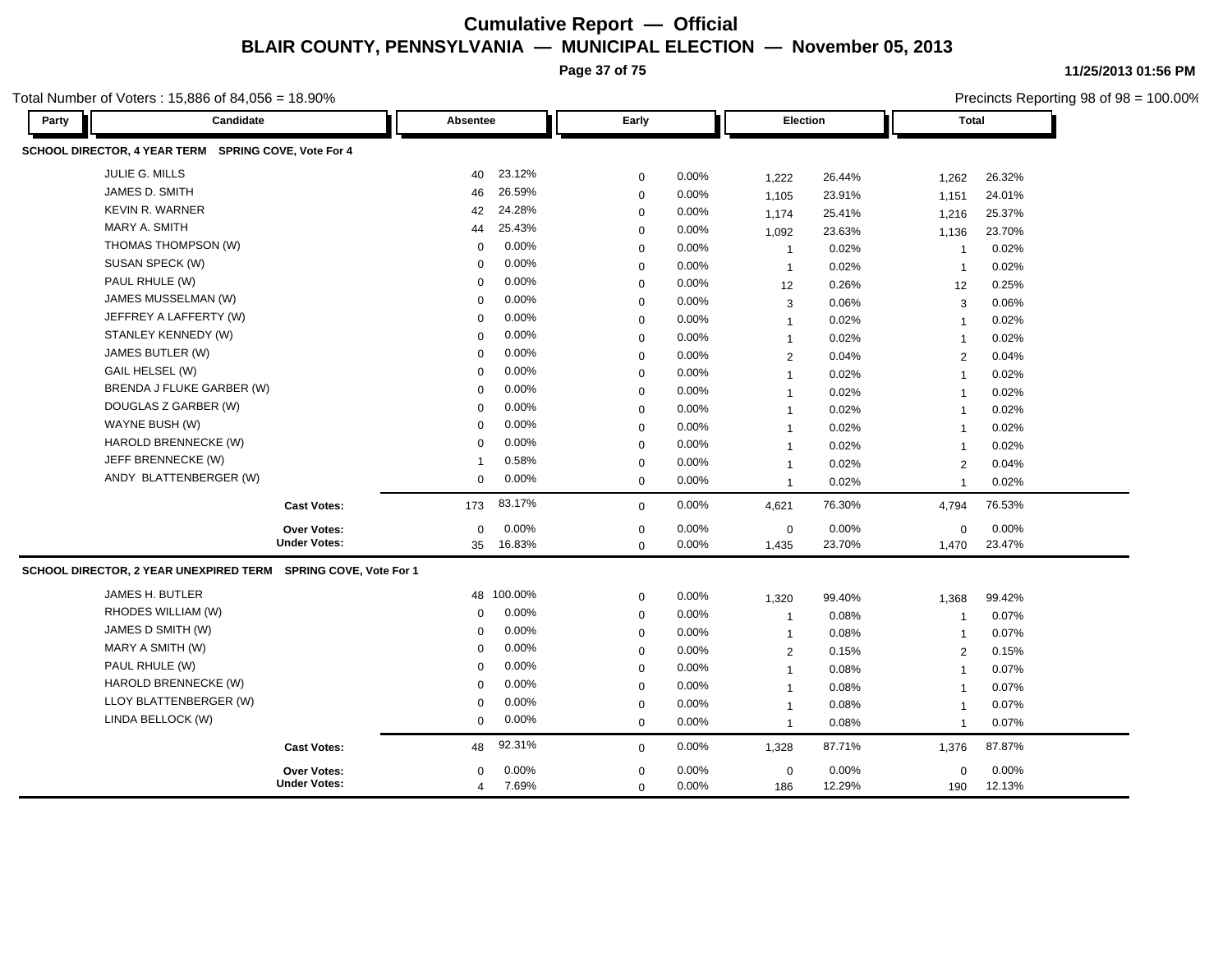**Page 38 of 75**

**11/25/2013 01:56 PM**

| Total Number of Voters : 15,886 of 84,056 = 18.90%   |                                                                     |                          |                            |                |                      |                 |                              | Precincts Reporting 98 of 98 = 100.00% |
|------------------------------------------------------|---------------------------------------------------------------------|--------------------------|----------------------------|----------------|----------------------|-----------------|------------------------------|----------------------------------------|
| Party                                                | Candidate                                                           | Absentee                 | Early                      |                | <b>Election</b>      |                 | <b>Total</b>                 |                                        |
| SCHOOL DIRECTOR, 4 YEAR TERM TYRONE AREA, Vote For 4 |                                                                     |                          |                            |                |                      |                 |                              |                                        |
| ROSE A. BLACK                                        |                                                                     | 22.97%<br>17             | $\mathbf 0$                | 0.00%          | 973                  | 25.94%          | 990                          | 25.88%                                 |
| JAMES B. CRAWFORD                                    |                                                                     | 28.38%<br>21             | $\mathbf 0$                | 0.00%          | 956                  | 25.49%          | 977                          | 25.54%                                 |
| <b>BRIAN LEE BRESSLER</b>                            |                                                                     | 21.62%<br>16             | $\mathbf 0$                | 0.00%          | 920                  | 24.53%          | 936                          | 24.47%                                 |
| <b>WILLIAM P. HARTSOCK</b>                           |                                                                     | 22.97%<br>17             | $\mathbf 0$                | 0.00%          | 895                  | 23.86%          | 912                          | 23.84%                                 |
| AMY STEVER (W)                                       |                                                                     | 1.35%<br>-1              | $\mathbf 0$                | 0.00%          | $\mathbf 0$          | 0.00%           | $\overline{1}$               | 0.03%                                  |
| STEVE SHERRY (W)                                     |                                                                     | 0.00%<br>0               | $\mathbf 0$                | 0.00%          | $\mathbf 1$          | 0.03%           | $\overline{1}$               | 0.03%                                  |
| ANDREA MILLS (W)                                     |                                                                     | 0.00%<br>0               | 0                          | 0.00%          | $\mathbf 1$          | 0.03%           | $\mathbf{1}$                 | 0.03%                                  |
| RICHARD HOYNE (W)                                    |                                                                     | 0.00%<br>0               | 0                          | 0.00%          | $\mathbf 1$          | 0.03%           | $\mathbf{1}$                 | 0.03%                                  |
| <b>ROBERT EMIGH (W)</b>                              |                                                                     | 0.00%<br>0               | 0                          | 0.00%          | $\mathbf 1$          | 0.03%           | $\mathbf{1}$                 | 0.03%                                  |
| ANTHONY EDMONDSON (W)                                |                                                                     | 0.00%<br>0               | $\mathbf 0$                | 0.00%          | -1                   | 0.03%           | -1                           | 0.03%                                  |
| JASON BARR (W)                                       |                                                                     | 0.00%<br>0               | $\mathbf 0$                | 0.00%          | -1                   | 0.03%           | -1                           | 0.03%                                  |
| DREW BAKER (W)                                       |                                                                     | 1.35%                    | $\mathbf 0$                | 0.00%          | $\mathbf 1$          | 0.03%           | 2                            | 0.05%                                  |
| CAROL ANDERSON (W)                                   |                                                                     | 1.35%<br>1               | $\mathbf 0$                | 0.00%          | $\mathbf 0$          | 0.00%           | $\overline{1}$               | 0.03%                                  |
|                                                      | <b>Cast Votes:</b>                                                  | 84.09%<br>74             | $\mathbf 0$                | 0.00%          | 3,751                | 79.61%          | 3,825                        | 79.69%                                 |
|                                                      | <b>Over Votes:</b>                                                  | 0.00%<br>$\mathbf 0$     | 0                          | 0.00%          | $\mathbf 0$          | 0.00%           | $\mathbf 0$                  | 0.00%                                  |
|                                                      | <b>Under Votes:</b>                                                 | 14 15.91%                | $\mathbf 0$                | 0.00%          | 961                  | 20.39%          | 975                          | 20.31%                                 |
|                                                      | SCHOOL DIRECTOR, 4 YEAR TERM WILLIAMSBURG (CATH TWP), Vote For 2    |                          |                            |                |                      |                 |                              |                                        |
| <b>BENJAMIN POSTLES</b>                              |                                                                     | 50.00%<br>-1             | 0                          | 0.00%          | 89                   | 52.05%          | 90                           | 52.02%                                 |
| <b>KRISTINA SUE BRATTON</b>                          |                                                                     | 50.00%<br>-1             | $\mathbf 0$                | 0.00%          | 82                   | 47.95%          | 83                           | 47.98%                                 |
|                                                      | <b>Cast Votes:</b>                                                  | 2 100.00%                | $\mathbf 0$                | 0.00%          | 171                  | 79.91%          | 173                          | 80.09%                                 |
|                                                      | <b>Over Votes:</b>                                                  | 0.00%<br>0               | $\mathbf 0$                | 0.00%          | $\mathbf 0$          | 0.00%           | 0                            | 0.00%                                  |
|                                                      | <b>Under Votes:</b>                                                 | 0.00%<br>0               | $\mathbf 0$                | 0.00%          | 43                   | 20.09%          | 43                           | 19.91%                                 |
|                                                      | SCHOOL DIRECTOR, 4 YEAR TERM WILLIAMSBURG (WMSBG), Vote For 1       |                          |                            |                |                      |                 |                              |                                        |
| MARION PHEASANT, JR.                                 |                                                                     | 3 100.00%                | $\mathbf 0$                | 0.00%          |                      | 96.91%          | 97                           | 97.00%                                 |
| MICHAEL MINGLE (W)                                   |                                                                     | 0.00%<br>0               | $\mathbf 0$                | 0.00%          | 94<br>$\overline{1}$ | 1.03%           | $\overline{1}$               | 1.00%                                  |
| <b>BRIAN DETWILER (W)</b>                            |                                                                     | 0.00%<br>0               | $\mathbf 0$                | 0.00%          | $\mathbf 1$          | 1.03%           |                              | 1.00%                                  |
| JONATHAN DETWILER (W)                                |                                                                     | 0.00%<br>0               | $\mathbf 0$                | 0.00%          | $\overline{1}$       | 1.03%           | $\mathbf{1}$<br>$\mathbf{1}$ | 1.00%                                  |
|                                                      |                                                                     |                          |                            |                |                      |                 |                              |                                        |
|                                                      | <b>Cast Votes:</b>                                                  | 3 100.00%                | $\mathbf 0$                | 0.00%          | 97                   | 84.35%          | 100                          | 84.75%                                 |
|                                                      | Over Votes:                                                         | 0.00%<br>0               | 0                          | 0.00%          | $\mathbf 0$          | 0.00%           | 0                            | 0.00%                                  |
|                                                      | <b>Under Votes:</b>                                                 | 0.00%<br>0               | $\mathbf 0$                | 0.00%          | 18                   | 15.65%          | 18                           | 15.25%                                 |
|                                                      | SCHOOL DIRECTOR, 4 YEAR TERM    WILLIAMSBURG (WOODBURY), Vote For 1 |                          |                            |                |                      |                 |                              |                                        |
| No Candidate Filed (W)                               |                                                                     | 0.00%<br>$\Omega$        | $\mathbf 0$                | 0.00%          | $\mathsf 0$          | 0.00%           | $\mathbf 0$                  | 0.00%                                  |
| PAUL HARCLERODE (W)                                  |                                                                     | 0.00%<br>$\Omega$        | $\mathbf 0$                | 0.00%          | $\overline{2}$       | 28.57%          | $\overline{2}$               | 28.57%                                 |
| DANNIEL MCCALL (W)                                   |                                                                     | 0.00%<br>$\Omega$        | $\mathbf 0$                | 0.00%          | $\overline{1}$       | 14.29%          | $\mathbf{1}$                 | 14.29%                                 |
| NICHOLE EASTEP (W)                                   |                                                                     | 0.00%<br>0               | $\mathbf 0$                | 0.00%          | $\overline{4}$       | 57.14%          | 4                            | 57.14%                                 |
|                                                      | <b>Cast Votes:</b>                                                  | 0.00%<br>0               | $\mathbf 0$                | 0.00%          | $\overline{7}$       | 5.00%           | $\overline{7}$               | 5.00%                                  |
|                                                      |                                                                     |                          |                            |                |                      |                 |                              |                                        |
|                                                      | Over Votes:<br><b>Under Votes:</b>                                  | 0.00%<br>0<br>0<br>0.00% | $\mathbf 0$<br>$\mathbf 0$ | 0.00%<br>0.00% | $\mathbf 0$<br>133   | 0.00%<br>95.00% | $\mathbf 0$<br>133           | 0.00%<br>95.00%                        |
|                                                      |                                                                     |                          |                            |                |                      |                 |                              |                                        |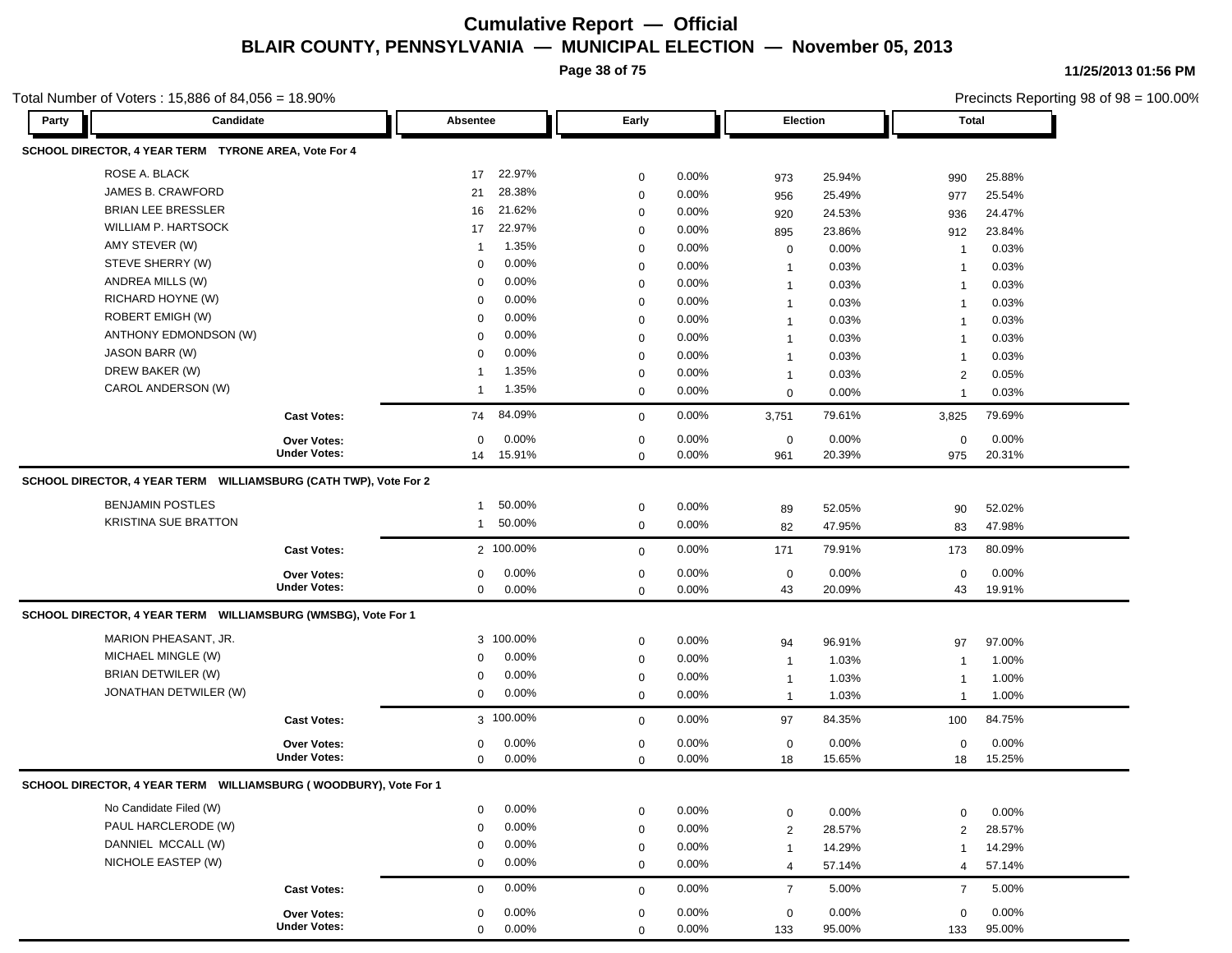**Page 39 of 75**

|            | Total Number of Voters: 15,886 of 84,056 = 18.90%        |                     |                          |             |       |                |         |                | Precincts Reporting 98 of 98 = 100.00% |
|------------|----------------------------------------------------------|---------------------|--------------------------|-------------|-------|----------------|---------|----------------|----------------------------------------|
| Party      | Candidate                                                |                     | Absentee                 | Early       |       | Election       |         | <b>Total</b>   |                                        |
|            | MAYOR, 4 YEAR TERM ALLEGHENY 4 THB, Vote For 1           |                     |                          |             |       |                |         |                |                                        |
| <b>DEM</b> | LE ANN HRITZ                                             |                     | 0.00%<br>$\mathbf 0$     | $\mathbf 0$ | 0.00% | 4              | 100.00% | $\overline{4}$ | 100.00%                                |
|            |                                                          | <b>Cast Votes:</b>  | 0.00%<br>$\mathbf 0$     | $\mathbf 0$ | 0.00% | $\overline{4}$ | 57.14%  | 4              | 50.00%                                 |
|            |                                                          | <b>Over Votes:</b>  | 0.00%<br>$\mathbf 0$     | $\mathbf 0$ | 0.00% | $\mathbf 0$    | 0.00%   | 0              | 0.00%                                  |
|            |                                                          | <b>Under Votes:</b> | 1 100.00%                | $\mathbf 0$ | 0.00% | 3              | 42.86%  | $\overline{4}$ | 50.00%                                 |
|            | BOROUGH COUNCIL, 4 YEAR TERM ALLEGHENY 4 THB, Vote For 3 |                     |                          |             |       |                |         |                |                                        |
| DEM        | MICHAEL B. TADDEI                                        |                     | 0.00%<br>$\mathbf 0$     | $\mathbf 0$ | 0.00% | 6              | 54.55%  | 6              | 54.55%                                 |
| <b>DEM</b> | <b>THOMAS KROZEL</b>                                     |                     | 0.00%<br>$\mathbf 0$     | $\mathbf 0$ | 0.00% | 5              | 45.45%  | 5              | 45.45%                                 |
|            |                                                          | <b>Cast Votes:</b>  | 0.00%<br>$\mathbf 0$     | $\mathbf 0$ | 0.00% | 11             | 52.38%  | 11             | 45.83%                                 |
|            |                                                          | <b>Over Votes:</b>  | 0.00%<br>$\mathbf 0$     | $\mathbf 0$ | 0.00% | $\mathbf 0$    | 0.00%   | 0              | 0.00%                                  |
|            |                                                          | <b>Under Votes:</b> | 3 100.00%                | $\mathbf 0$ | 0.00% | 10             | 47.62%  | 13             | 54.17%                                 |
|            | BOROUGH COUNCIL, 2 YEAR TERM ALLEGHENY 4 THB, Vote For 2 |                     |                          |             |       |                |         |                |                                        |
| <b>DEM</b> | <b>JIM WOLESLAGLE</b>                                    |                     | $\mathbf 0$<br>0.00%     | $\mathbf 0$ | 0.00% | 6              | 100.00% | 6              | 100.00%                                |
|            |                                                          | <b>Cast Votes:</b>  | 0.00%<br>$\mathbf 0$     | $\mathbf 0$ | 0.00% | 6              | 42.86%  | 6              | 37.50%                                 |
|            |                                                          | Over Votes:         | 0.00%<br>$\mathbf 0$     | $\mathbf 0$ | 0.00% | $\mathbf 0$    | 0.00%   | $\Omega$       | 0.00%                                  |
|            |                                                          | <b>Under Votes:</b> | 2 100.00%                | $\mathbf 0$ | 0.00% | 8              | 57.14%  | 10             | 62.50%                                 |
|            | TAX COLECTOR, 4 YEAR TERM ALLEGHENY 4 THB, Vote For 1    |                     |                          |             |       |                |         |                |                                        |
| <b>DEM</b> | PHYLLIS T. RESCH                                         |                     | 0.00%<br>0               | $\mathbf 0$ | 0.00% | 6              | 100.00% | 6              | 100.00%                                |
|            |                                                          | <b>Cast Votes:</b>  | 0.00%<br>$\mathbf{0}$    | $\mathbf 0$ | 0.00% | 6              | 85.71%  | 6              | 75.00%                                 |
|            |                                                          | Over Votes:         | 0.00%<br>$\mathbf 0$     | $\mathbf 0$ | 0.00% | 0              | 0.00%   | $\mathbf 0$    | 0.00%                                  |
|            |                                                          | <b>Under Votes:</b> | 1 100.00%                | $\mathbf 0$ | 0.00% | $\mathbf{1}$   | 14.29%  | $\overline{2}$ | 25.00%                                 |
|            | SCHOOL DIRECTOR, 4 YEAR TERM PENN CAMBRIA, Vote For 4    |                     |                          |             |       |                |         |                |                                        |
|            | PATRICIA M. PYO (Cresson Twp)                            |                     | 50.00%<br>$\mathbf{1}$   | $\mathbf 0$ | 0.00% | $\overline{7}$ | 26.92%  | 8              | 28.57%                                 |
|            | TERRY M. KRUG (Allegheny Twp)                            |                     | 0.00%<br>0               | $\mathbf 0$ | 0.00% | 6              | 23.08%  | 6              | 21.43%                                 |
|            | HENRY D. NILESKI (Cresson Twp)                           |                     | 50.00%<br>$\mathbf{1}$   | 0           | 0.00% | 6              | 23.08%  | 7              | 25.00%                                 |
|            | PATRICK ALBRIGHT (Cresson Boro)                          |                     | 0.00%<br>0               | $\mathbf 0$ | 0.00% | $\overline{7}$ | 26.92%  | $\overline{7}$ | 25.00%                                 |
|            |                                                          | <b>Cast Votes:</b>  | 50.00%<br>$\overline{2}$ | $\mathbf 0$ | 0.00% | 26             | 92.86%  | 28             | 87.50%                                 |
|            |                                                          | <b>Over Votes:</b>  | 0.00%<br>$\mathbf 0$     | $\mathbf 0$ | 0.00% | $\mathbf 0$    | 0.00%   | 0              | 0.00%                                  |
|            |                                                          | <b>Under Votes:</b> | 50.00%<br>$\overline{2}$ | $\mathbf 0$ | 0.00% | 2              | 7.14%   | $\overline{4}$ | 12.50%                                 |
|            | JUDGE OF ELECTION, 4 YEAR TERM ALTOONA 1-1, Vote For 1   |                     |                          |             |       |                |         |                |                                        |
|            | No Candidate Filed (W)                                   |                     | 0.00%<br>$\mathbf 0$     | $\mathbf 0$ | 0.00% | $\mathbf 0$    | 0.00%   | $\mathbf 0$    | 0.00%                                  |
|            | DAVID KORMAN (W)                                         |                     | 1 100.00%                | $\mathbf 0$ | 0.00% | $\mathbf 0$    | 0.00%   | $\mathbf{1}$   | 33.33%                                 |
|            | CORINDA M ERMIN (W)                                      |                     | 0.00%<br>$\mathbf 0$     | $\mathbf 0$ | 0.00% | $\overline{2}$ | 100.00% | $\overline{2}$ | 66.67%                                 |
|            |                                                          | <b>Cast Votes:</b>  | 12.50%<br>$\mathbf{1}$   | $\mathbf 0$ | 0.00% | 2              | 3.08%   | 3              | 4.11%                                  |
|            |                                                          | Over Votes:         | 0.00%<br>$\mathbf 0$     | $\mathbf 0$ | 0.00% | $\mathbf 0$    | 0.00%   | $\mathbf 0$    | 0.00%                                  |
|            |                                                          | <b>Under Votes:</b> | 7 87.50%                 | $\Omega$    | 0.00% | 63             | 96.92%  | 70             | 95.89%                                 |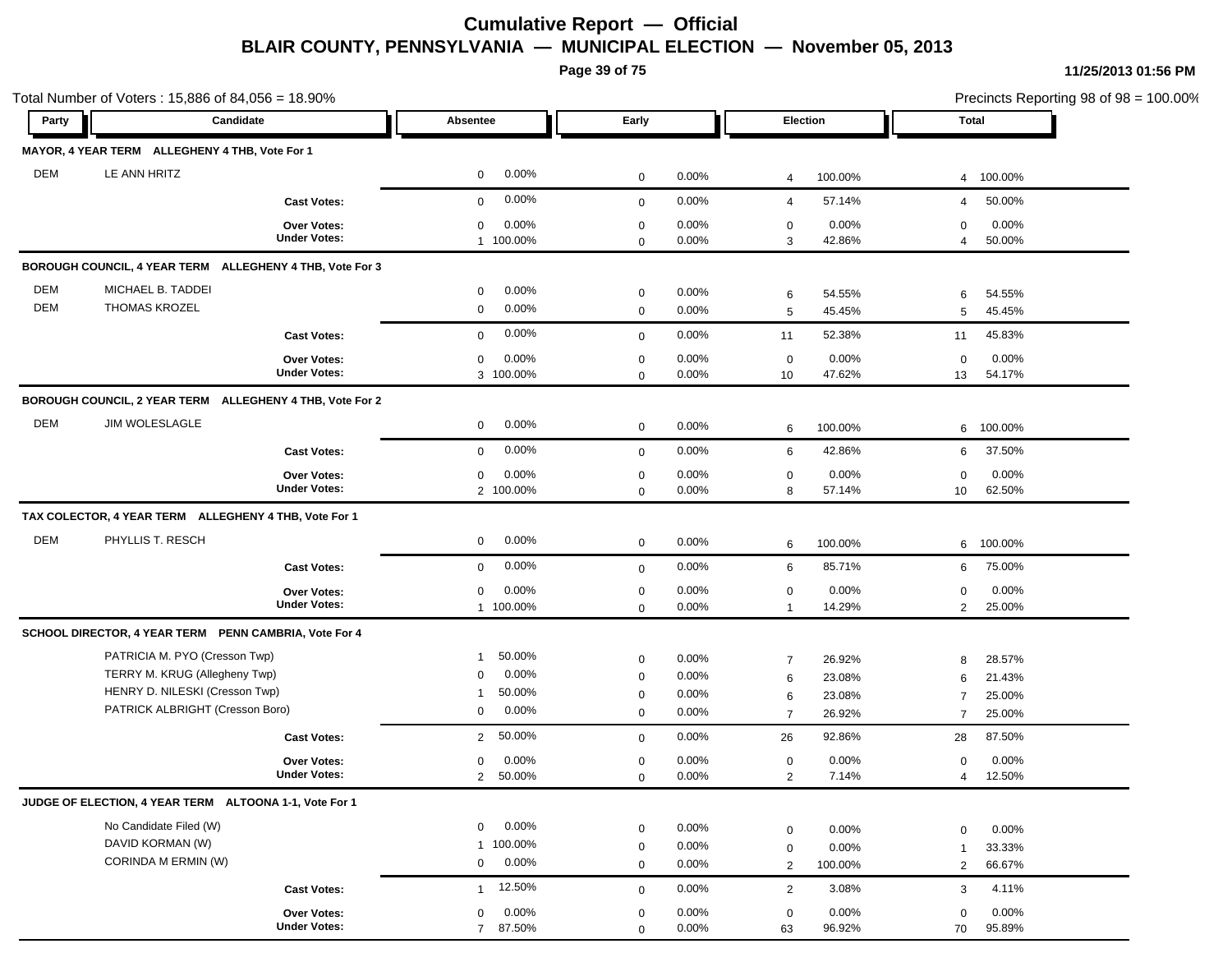**Page 40 of 75**

|            | Total Number of Voters: 15,886 of 84,056 = 18.90%      |                                    |                                      |                            |          |                         |          |                   | Precincts Reporting 98 of 98 = 100.00% |
|------------|--------------------------------------------------------|------------------------------------|--------------------------------------|----------------------------|----------|-------------------------|----------|-------------------|----------------------------------------|
| Party      | Candidate                                              |                                    | Absentee                             | Early                      |          | Election                |          | Total             |                                        |
|            | JUDGE OF ELECTION, 4 YEAR TERM ALTOONA 1-2, Vote For 1 |                                    |                                      |                            |          |                         |          |                   |                                        |
|            | No Candidate Filed (W)                                 |                                    | $0.00\%$<br>$\mathbf 0$              | 0                          | 0.00%    | 0                       | 0.00%    | $\mathbf 0$       | 0.00%                                  |
|            |                                                        | <b>Cast Votes:</b>                 | 0.00%<br>$\mathbf{0}$                | $\mathbf 0$                | 0.00%    | 0                       | 0.00%    | $\mathbf 0$       | 0.00%                                  |
|            |                                                        | Over Votes:                        | 0.00%<br>0                           | 0                          | 0.00%    | 0                       | 0.00%    | $\mathbf 0$       | 0.00%                                  |
|            |                                                        | <b>Under Votes:</b>                | 4 100.00%                            | $\mathbf 0$                | 0.00%    | 35                      | 100.00%  | 39                | 100.00%                                |
|            | JUDGE OF ELECTION, 4 YEAR TERM ALTOONA 2-1, Vote For 1 |                                    |                                      |                            |          |                         |          |                   |                                        |
| DEM        | WANDA WEAKLAND                                         |                                    | 1 100.00%                            | $\mathbf 0$                | 0.00%    | 30                      | 100.00%  | 31                | 100.00%                                |
|            |                                                        | <b>Cast Votes:</b>                 | 1 100.00%                            | $\mathbf 0$                | $0.00\%$ | 30                      | 90.91%   | 31                | 91.18%                                 |
|            |                                                        | Over Votes:                        | 0.00%<br>0                           | $\mathbf 0$                | 0.00%    | $\mathbf 0$             | 0.00%    | $\mathbf 0$       | 0.00%                                  |
|            |                                                        | <b>Under Votes:</b>                | $0.00\%$<br>$\mathbf 0$              | $\mathbf 0$                | $0.00\%$ | 3                       | 9.09%    | 3                 | 8.82%                                  |
|            | JUDGE OF ELECTION, 4 YEAR TERM ALTOONA 2-2, Vote For 1 |                                    |                                      |                            |          |                         |          |                   |                                        |
|            | No Candidate Filed (W)                                 |                                    | 0.00%<br>$\mathbf 0$                 | $\mathbf 0$                | 0.00%    | 0                       | 0.00%    | $\mathbf 0$       | 0.00%                                  |
|            | JOLENE KOPRIVA (W)                                     |                                    | 0.00%<br>$\Omega$                    | $\mathbf 0$                | 0.00%    | $\overline{1}$          | 33.33%   | $\mathbf 1$       | 33.33%                                 |
|            | MICHAEL CONNER (W)                                     |                                    | $0.00\%$<br>0                        | 0                          | 0.00%    | $\overline{1}$          | 33.33%   | $\mathbf 1$       | 33.33%                                 |
|            | MARYANN PROBST (W)                                     |                                    | $0.00\%$<br>0                        | $\mathbf 0$                | $0.00\%$ | $\overline{\mathbf{1}}$ | 33.33%   | $\mathbf{1}$      | 33.33%                                 |
|            |                                                        | <b>Cast Votes:</b>                 | 0.00%<br>$\mathbf 0$                 | $\mathbf 0$                | $0.00\%$ | 3                       | 2.33%    | 3                 | 2.31%                                  |
|            |                                                        | Over Votes:                        | 0.00%<br>0                           | $\mathbf 0$                | $0.00\%$ | $\mathbf 0$             | 0.00%    | $\mathbf 0$       | 0.00%                                  |
|            |                                                        | <b>Under Votes:</b>                | 1 100.00%                            | 0                          | 0.00%    | 126                     | 97.67%   | 127               | 97.69%                                 |
|            | JUDGE OF ELECTION, 4 YEAR TERM ALTOONA 3-1, Vote For 1 |                                    |                                      |                            |          |                         |          |                   |                                        |
|            | No Candidate Filed (W)                                 |                                    | $0.00\%$<br>$\mathbf 0$              | $\mathbf 0$                | 0.00%    | 0                       | 0.00%    | $\mathbf 0$       | 0.00%                                  |
|            | TOM FAHR (W)                                           |                                    | $0.00\%$<br>0                        | 0                          | 0.00%    | $\overline{1}$          | 50.00%   | $\mathbf 1$       | 50.00%                                 |
|            | JEFF HALL (W)                                          |                                    | $0.00\%$<br>0                        | $\mathbf 0$                | 0.00%    | $\overline{1}$          | 50.00%   | $\mathbf{1}$      | 50.00%                                 |
|            |                                                        | <b>Cast Votes:</b>                 | 0.00%<br>0                           | $\mathbf 0$                | $0.00\%$ | $\overline{2}$          | 2.90%    | $\overline{2}$    | 2.86%                                  |
|            |                                                        | <b>Over Votes:</b>                 | 0.00%<br>0                           | 0                          | $0.00\%$ | 0                       | 0.00%    | $\mathbf 0$       | 0.00%                                  |
|            |                                                        | <b>Under Votes:</b>                | 1 100.00%                            | $\mathbf 0$                | $0.00\%$ | 67                      | 97.10%   | 68                | 97.14%                                 |
|            | JUDGE OF ELECTION, 4 YEAR TERM ALTOONA 3-2, Vote For 1 |                                    |                                      |                            |          |                         |          |                   |                                        |
| <b>REP</b> | VIRGINIA G. SEIDEL                                     |                                    | 4 100.00%                            | $\mathbf 0$                | $0.00\%$ | 126                     | 100.00%  | 130               | 100.00%                                |
|            |                                                        | <b>Cast Votes:</b>                 | 4 100.00%                            | $\mathbf 0$                | 0.00%    | 126                     | 79.75%   | 130               | 80.25%                                 |
|            |                                                        | Over Votes:                        | 0.00%<br>$\mathbf{0}$                | 0                          | 0.00%    | 0                       | 0.00%    | $\overline{0}$    | 0.00%                                  |
|            |                                                        | <b>Under Votes:</b>                | $0.00\%$<br>0                        | 0                          | 0.00%    | 32                      | 20.25%   | 32                | 19.75%                                 |
|            | JUDGE OF ELECTION, 4 YEAR TERM ALTOONA 4-1, Vote For 1 |                                    |                                      |                            |          |                         |          |                   |                                        |
|            | No Candidate Filed (W)                                 |                                    | $0.00\%$<br>$\mathbf 0$              | $\mathbf 0$                | 0.00%    | $\mathsf 0$             | 0.00%    | $\mathbf 0$       | 0.00%                                  |
|            | CAITLIN KELLER (W)                                     |                                    | $0.00\%$<br>$\mathbf 0$              | $\mathbf 0$                | 0.00%    | $\overline{7}$          | 100.00%  | $\overline{7}$    | 100.00%                                |
|            |                                                        | <b>Cast Votes:</b>                 | 0.00%<br>$\mathbf 0$                 | $\mathbf 0$                | 0.00%    | $\overline{7}$          | 7.78%    | $\overline{7}$    | 7.69%                                  |
|            |                                                        |                                    |                                      |                            | $0.00\%$ |                         | $0.00\%$ |                   | 0.00%                                  |
|            |                                                        | Over Votes:<br><b>Under Votes:</b> | $0.00\%$<br>$\mathbf 0$<br>1 100.00% | $\mathbf 0$<br>$\mathbf 0$ | $0.00\%$ | $\mathbf 0$<br>83       | 92.22%   | $\mathbf 0$<br>84 | 92.31%                                 |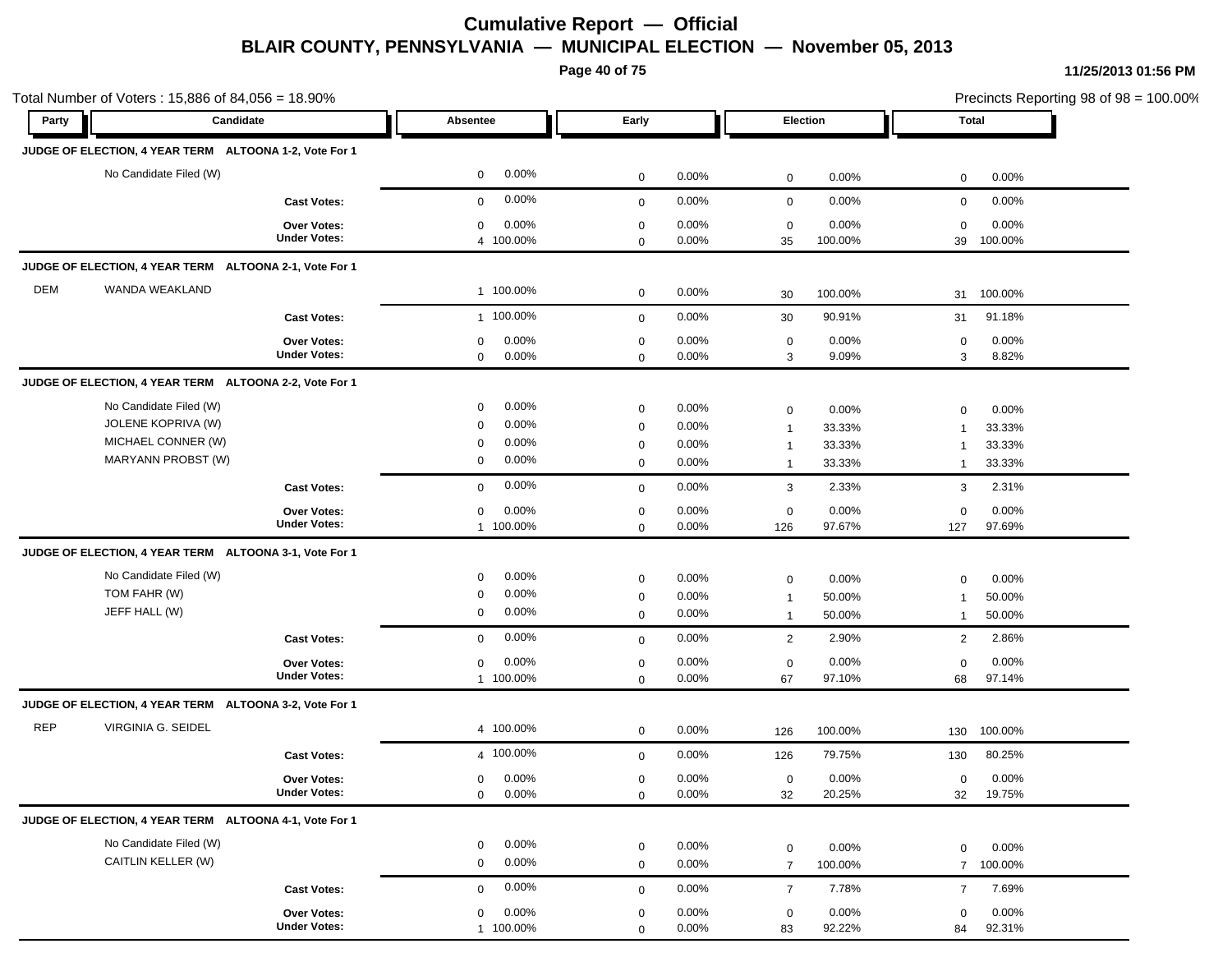**Page 41 of 75**

|            | Total Number of Voters: 15,886 of 84,056 = 18.90%      |                                           |                                   |                            |                |                   |                  |                | Precincts Reporting 98 of 98 = 100.00% |  |
|------------|--------------------------------------------------------|-------------------------------------------|-----------------------------------|----------------------------|----------------|-------------------|------------------|----------------|----------------------------------------|--|
| Party      | Candidate                                              |                                           | Absentee                          | Early                      |                |                   | Election         | <b>Total</b>   |                                        |  |
|            | JUDGE OF ELECTION, 4 YEAR TERM ALTOONA 4-2, Vote For 1 |                                           |                                   |                            |                |                   |                  |                |                                        |  |
| <b>DEM</b> | MARY MARGARET BEIRLAIR                                 |                                           | 66.67%<br>$\overline{2}$          | $\mathbf 0$                | 0.00%          | 116               | 99.15%           | 118            | 98.33%                                 |  |
|            | DOROTHY A GRABOSKY (W)                                 |                                           | 33.33%<br>$\mathbf{1}$            | $\mathbf 0$                | 0.00%          | $\mathbf 0$       | 0.00%            | $\overline{1}$ | 0.83%                                  |  |
|            | JOE LETCHER (W)                                        |                                           | 0.00%<br>$\mathbf 0$              | $\mathbf 0$                | 0.00%          | $\overline{1}$    | 0.85%            | $\overline{1}$ | 0.83%                                  |  |
|            |                                                        | <b>Cast Votes:</b>                        | 75.00%<br>3                       | $\mathbf{0}$               | 0.00%          | 117               | 72.67%           | 120            | 72.73%                                 |  |
|            |                                                        | <b>Over Votes:</b><br><b>Under Votes:</b> | 0.00%<br>$\mathbf 0$<br>25.00%    | $\mathbf 0$                | 0.00%          | $\mathbf 0$<br>44 | 0.00%<br>27.33%  | 0              | 0.00%                                  |  |
|            | JUDGE OF ELECTION, 4 YEAR TERM ALTOONA 5-1, Vote For 1 |                                           | $\mathbf{1}$                      | $\mathbf 0$                | 0.00%          |                   |                  | 45             | 27.27%                                 |  |
|            | No Candidate Filed (W)                                 |                                           | 0.00%<br>$\mathbf 0$              | $\mathbf 0$                | 0.00%          | $\mathbf 0$       | 0.00%            | $\mathbf 0$    | 0.00%                                  |  |
|            |                                                        | <b>Cast Votes:</b>                        | 0.00%<br>$\mathbf 0$              | $\mathbf{0}$               | 0.00%          | $\mathbf 0$       | 0.00%            | $\mathbf 0$    | 0.00%                                  |  |
|            |                                                        |                                           |                                   |                            |                |                   |                  |                |                                        |  |
|            |                                                        | Over Votes:<br><b>Under Votes:</b>        | 0.00%<br>$\mathbf 0$<br>1 100.00% | $\mathbf 0$<br>$\mathbf 0$ | 0.00%<br>0.00% | $\mathbf 0$<br>16 | 0.00%<br>100.00% | $\mathbf 0$    | 0.00%<br>17 100.00%                    |  |
|            | JUDGE OF ELECTION, 4 YEAR TERM ALTOONA 5-2, Vote For 1 |                                           |                                   |                            |                |                   |                  |                |                                        |  |
| <b>DEM</b> | PATRICIA L. FLANAGAN                                   |                                           | 7 100.00%                         | $\mathbf 0$                | 0.00%          | 85                | 100.00%          |                | 92 100.00%                             |  |
|            |                                                        | <b>Cast Votes:</b>                        | 7 100.00%                         | $\mathbf{0}$               | 0.00%          | 85                | 75.89%           | 92             | 77.31%                                 |  |
|            |                                                        | Over Votes:                               | 0.00%<br>$\mathbf 0$              | $\mathbf 0$                | 0.00%          | $\mathbf 0$       | 0.00%            | $\mathbf 0$    | 0.00%                                  |  |
|            |                                                        | <b>Under Votes:</b>                       | 0.00%<br>$\mathbf 0$              | $\mathbf 0$                | 0.00%          | 27                | 24.11%           | 27             | 22.69%                                 |  |
|            | JUDGE OF ELECTION, 4 YEAR TERM ALTOONA 5-3, Vote For 1 |                                           |                                   |                            |                |                   |                  |                |                                        |  |
|            | No Candidate Filed (W)                                 |                                           | 0.00%<br>$\mathbf 0$              | $\mathbf 0$                | 0.00%          | $\mathbf 0$       | 0.00%            | 0              | 0.00%                                  |  |
|            | ROB LYNN (W)                                           |                                           | 0.00%<br>$\Omega$                 | $\mathbf 0$                | 0.00%          | $\mathbf 1$       | 33.33%           | $\overline{1}$ | 33.33%                                 |  |
|            | MICHAEL RILEY (W)                                      |                                           | 0.00%<br>$\Omega$                 | $\mathsf 0$                | 0.00%          | $\mathbf{1}$      | 33.33%           | $\overline{1}$ | 33.33%                                 |  |
|            | DONALD C ROSSMAN JR (W)                                |                                           | 0.00%<br>$\mathbf 0$              | $\mathbf 0$                | 0.00%          | $\overline{1}$    | 33.33%           | $\mathbf{1}$   | 33.33%                                 |  |
|            |                                                        | <b>Cast Votes:</b>                        | 0.00%<br>$\mathbf 0$              | $\mathbf 0$                | 0.00%          | 3                 | 3.13%            | 3              | 3.13%                                  |  |
|            |                                                        | Over Votes:                               | 0.00%<br>0                        | $\pmb{0}$                  | 0.00%          | $\pmb{0}$         | 0.00%            | 0              | 0.00%                                  |  |
|            |                                                        | <b>Under Votes:</b>                       | 0.00%<br>$\mathbf 0$              | $\mathbf 0$                | 0.00%          | 93                | 96.88%           | 93             | 96.88%                                 |  |
|            | JUDGE OF ELECTION, 4 YEAR TERM ALTOONA 6-1, Vote For 1 |                                           |                                   |                            |                |                   |                  |                |                                        |  |
|            | No Candidate Filed (W)                                 |                                           | 0.00%<br>$\mathbf 0$              | $\mathbf 0$                | 0.00%          | $\mathbf 0$       | 0.00%            | $\mathbf 0$    | 0.00%                                  |  |
|            | LEWIS M POORMAN (W)                                    |                                           | 0.00%<br>$\mathbf 0$              | $\mathbf 0$                | 0.00%          | $\overline{1}$    | 50.00%           | $\mathbf{1}$   | 50.00%                                 |  |
|            | DENNIS JAMES MCGEARY (W)                               |                                           | 0.00%<br>$\mathbf 0$              | $\mathbf 0$                | 0.00%          | $\overline{1}$    | 50.00%           | $\mathbf{1}$   | 50.00%                                 |  |
|            |                                                        | <b>Cast Votes:</b>                        | 0.00%<br>$\mathbf 0$              | $\mathbf 0$                | 0.00%          | 2                 | 2.15%            | 2              | 1.96%                                  |  |
|            |                                                        | Over Votes:                               | 0.00%<br>$\mathbf 0$              | $\mathbf 0$                | 0.00%          | $\mathbf 0$       | 0.00%            | $\mathbf 0$    | 0.00%                                  |  |
|            |                                                        | <b>Under Votes:</b>                       | 9 100.00%                         | $\mathbf 0$                | 0.00%          | 91                | 97.85%           | 100            | 98.04%                                 |  |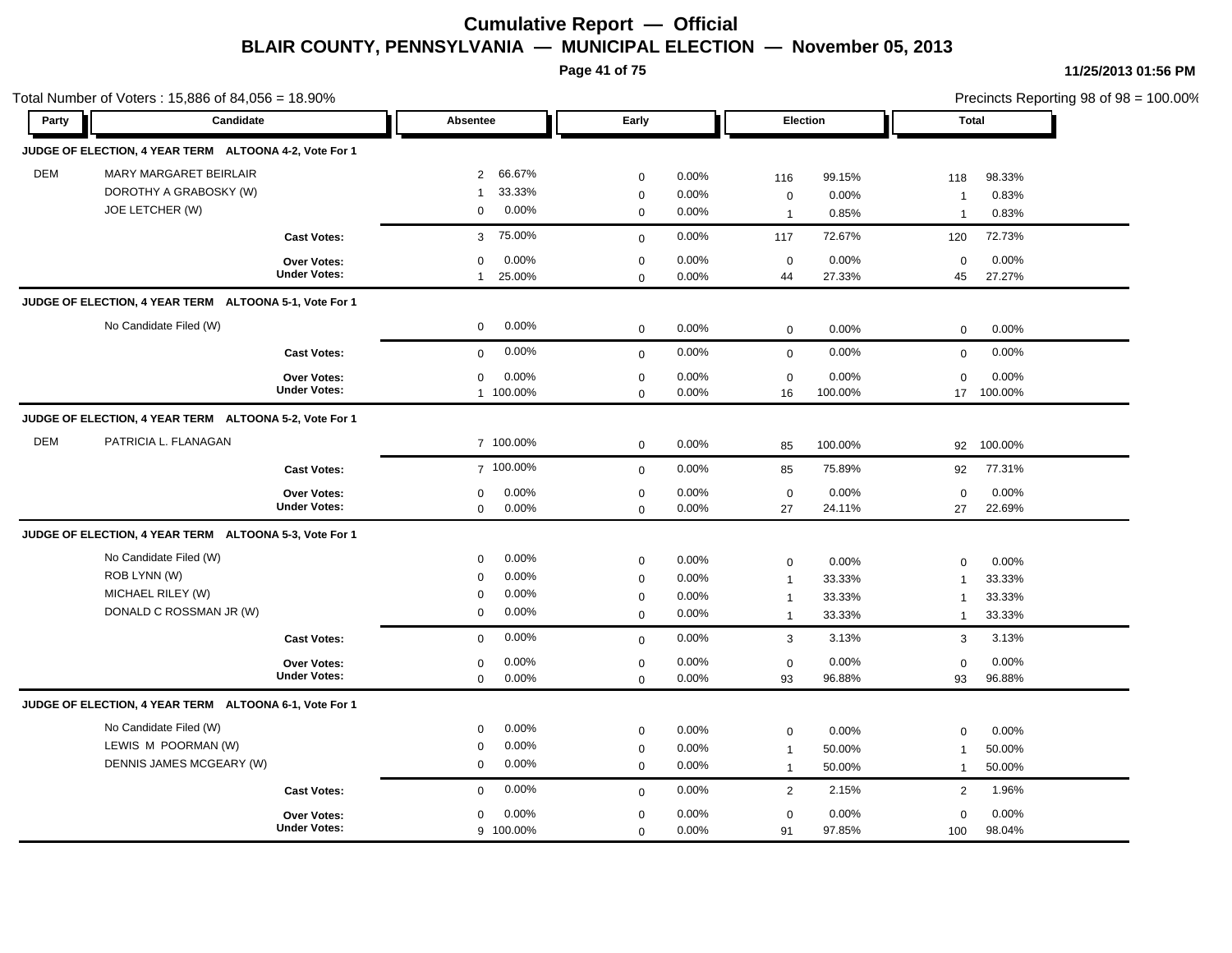**Page 42 of 75**

|            | Total Number of Voters: 15,886 of 84,056 = 18.90%      |                     |                          |              |          |                         |         | Precincts Reporting 98 of 98 = 100.00% |         |
|------------|--------------------------------------------------------|---------------------|--------------------------|--------------|----------|-------------------------|---------|----------------------------------------|---------|
| Party      | Candidate                                              |                     | Absentee                 | Early        |          | Election                |         |                                        | Total   |
|            | JUDGE OF ELECTION, 4 YEAR TERM ALTOONA 6-2, Vote For 1 |                     |                          |              |          |                         |         |                                        |         |
| <b>REP</b> | PAUL HEAD                                              |                     | 1 100.00%                | $\mathbf 0$  | 0.00%    | 74                      | 100.00% | 75                                     | 100.00% |
|            |                                                        | <b>Cast Votes:</b>  | 50.00%<br>$\mathbf{1}$   | $\mathbf 0$  | 0.00%    | 74                      | 81.32%  | 75                                     | 80.65%  |
|            |                                                        | Over Votes:         | 0.00%<br>0               | 0            | 0.00%    | 0                       | 0.00%   | $\mathbf 0$                            | 0.00%   |
|            |                                                        | <b>Under Votes:</b> | 50.00%<br>$\mathbf{1}$   | $\mathbf 0$  | $0.00\%$ | 17                      | 18.68%  | 18                                     | 19.35%  |
|            | JUDGE OF ELECTION, 4 YEAR TERM ALTOONA 6-3, Vote For 1 |                     |                          |              |          |                         |         |                                        |         |
| <b>REP</b> | DONNA BAILEY-WAGNER                                    |                     | $0.00\%$<br>0            | $\mathbf 0$  | $0.00\%$ | 128                     | 99.22%  | 128                                    | 99.22%  |
|            | DENNIS CLAAR (W)                                       |                     | $0.00\%$<br>0            | $\mathbf 0$  | 0.00%    | $\overline{1}$          | 0.78%   | $\overline{1}$                         | 0.78%   |
|            |                                                        | <b>Cast Votes:</b>  | 0.00%<br>$\mathbf 0$     | $\mathbf 0$  | $0.00\%$ | 129                     | 77.25%  | 129                                    | 77.25%  |
|            |                                                        | <b>Over Votes:</b>  | 0.00%<br>0               | $\mathbf 0$  | 0.00%    | $\mathbf 0$             | 0.00%   | $\mathbf 0$                            | 0.00%   |
|            |                                                        | <b>Under Votes:</b> | 0.00%<br>$\mathbf 0$     | 0            | 0.00%    | 38                      | 22.75%  | 38                                     | 22.75%  |
|            | JUDGE OF ELECTION, 4 YEAR TERM ALTOONA 6-4, Vote For 1 |                     |                          |              |          |                         |         |                                        |         |
| DEM        | PAMELA KELLEY                                          |                     | 2 100.00%                | $\mathbf 0$  | 0.00%    | 95                      | 100.00% | 97                                     | 100.00% |
|            |                                                        | <b>Cast Votes:</b>  | 40.00%<br>$\overline{2}$ | $\mathbf 0$  | 0.00%    | 95                      | 63.76%  | 97                                     | 62.99%  |
|            |                                                        | <b>Over Votes:</b>  | $0.00\%$<br>0            | 0            | 0.00%    | $\mathbf 0$             | 0.00%   | $\mathbf 0$                            | 0.00%   |
|            |                                                        | <b>Under Votes:</b> | 3 60.00%                 | 0            | $0.00\%$ | 54                      | 36.24%  | 57                                     | 37.01%  |
|            | JUDGE OF ELECTION, 4 YEAR TERM ALTOONA 6-5, Vote For 1 |                     |                          |              |          |                         |         |                                        |         |
|            | No Candidate Filed (W)                                 |                     | 0.00%<br>$\mathbf 0$     | $\mathbf 0$  | 0.00%    | 0                       | 0.00%   | $\mathbf 0$                            | 0.00%   |
|            | ANTOINETTE WHITE (W)                                   |                     | $0.00\%$<br>0            | 0            | 0.00%    | $\overline{\mathbf{1}}$ | 50.00%  | $\mathbf 1$                            | 50.00%  |
|            | DOTTIE GRABOSKY (W)                                    |                     | $0.00\%$<br>0            | $\mathbf 0$  | 0.00%    | $\overline{1}$          | 50.00%  | $\mathbf{1}$                           | 50.00%  |
|            |                                                        | <b>Cast Votes:</b>  | $0.00\%$<br>0            | $\mathbf 0$  | 0.00%    | $\overline{2}$          | 1.18%   | $\overline{2}$                         | 1.13%   |
|            |                                                        | <b>Over Votes:</b>  | 0.00%<br>$\mathbf 0$     | 0            | 0.00%    | 0                       | 0.00%   | $\mathbf 0$                            | 0.00%   |
|            |                                                        | <b>Under Votes:</b> | 7 100.00%                | 0            | $0.00\%$ | 168                     | 98.82%  | 175                                    | 98.87%  |
|            | JUDGE OF ELECTION, 4 YEAR TERM ALTOONA 7, Vote For 1   |                     |                          |              |          |                         |         |                                        |         |
| <b>DEM</b> | <b>BONNIE BAUMGARDNER</b>                              |                     | 1 100.00%                | $\mathbf 0$  | $0.00\%$ | 79                      | 100.00% | 80                                     | 100.00% |
|            |                                                        | <b>Cast Votes:</b>  | 1 100.00%                | $\mathbf{0}$ | 0.00%    | 79                      | 82.29%  | 80                                     | 82.47%  |
|            |                                                        | Over Votes:         | 0.00%<br>0               | $\mathbf 0$  | 0.00%    | 0                       | 0.00%   | $\mathbf 0$                            | 0.00%   |
|            |                                                        | <b>Under Votes:</b> | 0.00%<br>0               | $\mathbf 0$  | 0.00%    | 17                      | 17.71%  | 17                                     | 17.53%  |
|            | JUDGE OF ELECTION, 4 YEAR TERM ALTOONA 8-1, Vote For 1 |                     |                          |              |          |                         |         |                                        |         |
|            | No Candidate Filed (W)                                 |                     | $0.00\%$<br>$\mathbf 0$  | $\mathbf 0$  | 0.00%    | $\mathbf 0$             | 0.00%   | $\mathbf 0$                            | 0.00%   |
|            | <b>ESTHER BROOKS (W)</b>                               |                     | $0.00\%$<br>0            | $\mathbf 0$  | 0.00%    | 11                      | 84.62%  | 11                                     | 84.62%  |
|            | VALKO TERRANCE (W)                                     |                     | $0.00\%$<br>$\mathbf{0}$ | $\mathbf 0$  | 0.00%    | $\overline{1}$          | 7.69%   | $\overline{1}$                         | 7.69%   |
|            | ERIK MENTZER (W)                                       |                     | $0.00\%$<br>$\mathbf 0$  | $\mathbf 0$  | 0.00%    | $\overline{1}$          | 7.69%   | $\overline{1}$                         | 7.69%   |
|            |                                                        | <b>Cast Votes:</b>  | 0.00%<br>$\mathbf{0}$    | $\mathbf 0$  | $0.00\%$ | 13                      | 15.48%  | 13                                     | 14.94%  |
|            |                                                        | Over Votes:         | 0.00%<br>$\mathbf 0$     | $\mathbf 0$  | $0.00\%$ | $\mathbf 0$             | 0.00%   | $\mathbf 0$                            | 0.00%   |
|            |                                                        | <b>Under Votes:</b> | 3 100.00%                | $\Omega$     | 0.00%    | 71                      | 84.52%  | 74                                     | 85.06%  |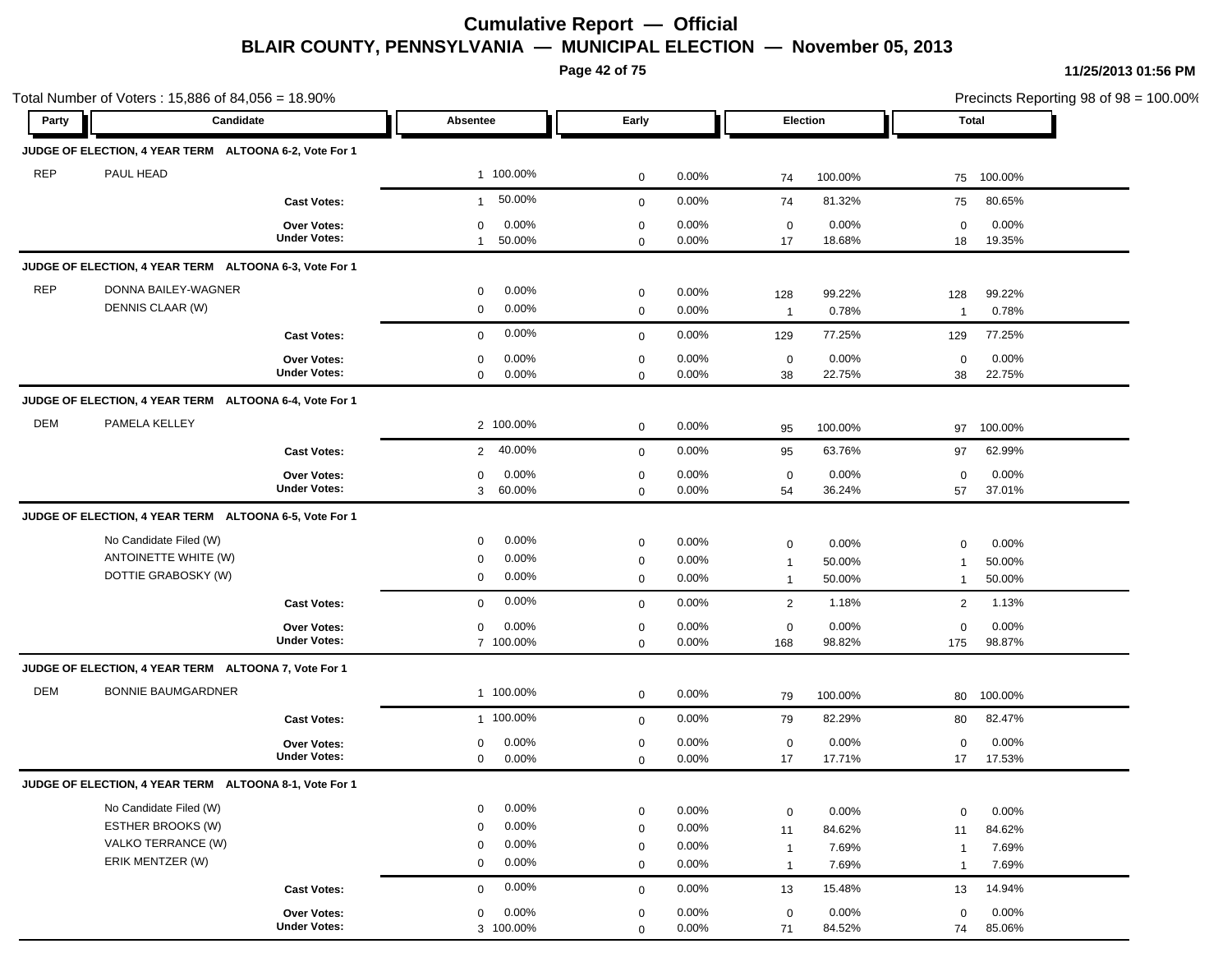**Page 43 of 75**

|            | Total Number of Voters: 15,886 of 84,056 = 18.90%       |                     |                          |             |       |                |          |                | Precincts Reporting 98 of 98 = 100.00% |
|------------|---------------------------------------------------------|---------------------|--------------------------|-------------|-------|----------------|----------|----------------|----------------------------------------|
| Party      | Candidate                                               |                     | Absentee                 | Early       |       |                | Election |                | Total                                  |
|            | JUDGE OF ELECTION, 4 YEAR TERM ALTOONA 8-2, Vote For 1  |                     |                          |             |       |                |          |                |                                        |
|            | No Candidate Filed (W)                                  |                     | 0.00%<br>$\mathbf 0$     | $\mathbf 0$ | 0.00% | $\mathbf 0$    | 0.00%    | $\mathbf 0$    | 0.00%                                  |
|            | RICHARD LOCKHARTT (W)                                   |                     | 0.00%<br>$\mathbf 0$     | $\mathbf 0$ | 0.00% | $\overline{1}$ | 100.00%  | $\mathbf{1}$   | 100.00%                                |
|            |                                                         | <b>Cast Votes:</b>  | 0.00%<br>$\mathbf 0$     | $\mathbf 0$ | 0.00% | $\overline{1}$ | 0.97%    | $\mathbf{1}$   | 0.91%                                  |
|            |                                                         | <b>Over Votes:</b>  | 0.00%<br>$\mathbf 0$     | $\mathsf 0$ | 0.00% | $\mathbf 0$    | 0.00%    | $\mathbf 0$    | 0.00%                                  |
|            |                                                         | <b>Under Votes:</b> | 7 100.00%                | $\mathbf 0$ | 0.00% | 102            | 99.03%   | 109            | 99.09%                                 |
|            | JUDGE OF ELECTION, 4 YEAR TERM ALTOONA 9, Vote For 1    |                     |                          |             |       |                |          |                |                                        |
|            | No Candidate Filed (W)                                  |                     | 0.00%<br>$\mathbf 0$     | $\mathbf 0$ | 0.00% | $\mathbf 0$    | 0.00%    | $\mathbf 0$    | 0.00%                                  |
|            | JAMES B. SWAN (W)                                       |                     | 50.00%<br>$\mathbf{1}$   | $\mathbf 0$ | 0.00% | $\mathbf 0$    | 0.00%    | $\overline{1}$ | 16.67%                                 |
|            | <b>GALEN GRIMES (W)</b>                                 |                     | 50.00%<br>$\mathbf{1}$   | $\pmb{0}$   | 0.00% | 0              | 0.00%    | $\overline{1}$ | 16.67%                                 |
|            | NANCY CASSIDY (W)                                       |                     | 0.00%<br>0               | $\mathbf 0$ | 0.00% | $\overline{4}$ | 100.00%  | $\overline{4}$ | 66.67%                                 |
|            |                                                         | <b>Cast Votes:</b>  | 7.14%<br>2               | $\mathbf 0$ | 0.00% | $\overline{4}$ | 4.00%    | 6              | 4.69%                                  |
|            |                                                         | Over Votes:         | 0.00%<br>$\mathbf 0$     | $\mathbf 0$ | 0.00% | $\mathbf 0$    | 0.00%    | $\mathbf 0$    | 0.00%                                  |
|            |                                                         | <b>Under Votes:</b> | 92.86%<br>26             | $\mathsf 0$ | 0.00% | 96             | 96.00%   | 122            | 95.31%                                 |
|            | JUDGE OF ELECTION, 4 YEAR TERM ALTOONA 10-1, Vote For 1 |                     |                          |             |       |                |          |                |                                        |
| <b>DEM</b> | MARY C. WESNER                                          |                     | 2 100.00%                | $\mathbf 0$ | 0.00% | 39             | 97.50%   | 41             | 97.62%                                 |
|            | DON BOWERS (W)                                          |                     | 0.00%<br>$\mathbf 0$     | $\mathbf 0$ | 0.00% | $\overline{1}$ | 2.50%    | $\mathbf{1}$   | 2.38%                                  |
|            |                                                         | <b>Cast Votes:</b>  | 66.67%<br>$\overline{2}$ | $\mathbf 0$ | 0.00% | 40             | 76.92%   | 42             | 76.36%                                 |
|            |                                                         | Over Votes:         | $\mathbf 0$<br>0.00%     | $\mathbf 0$ | 0.00% | $\mathbf 0$    | 0.00%    | $\mathbf 0$    | 0.00%                                  |
|            |                                                         | <b>Under Votes:</b> | 33.33%<br>$\mathbf{1}$   | $\mathbf 0$ | 0.00% | 12             | 23.08%   | 13             | 23.64%                                 |
|            | JUDGE OF ELECTION, 4 YEAR TERM ALTOONA 10-2, Vote For 1 |                     |                          |             |       |                |          |                |                                        |
|            | No Candidate Filed (W)                                  |                     | 0.00%<br>$\mathbf 0$     | $\mathbf 0$ | 0.00% | $\mathbf 0$    | 0.00%    | $\mathbf 0$    | 0.00%                                  |
|            | STEVEN KISER (W)                                        |                     | 0.00%<br>0               | $\mathbf 0$ | 0.00% | $\overline{1}$ | 50.00%   | $\overline{1}$ | 50.00%                                 |
|            | LINDA HARCHAK (W)                                       |                     | 0.00%<br>$\mathbf 0$     | $\mathbf 0$ | 0.00% | $\mathbf{1}$   | 50.00%   | $\mathbf{1}$   | 50.00%                                 |
|            |                                                         | <b>Cast Votes:</b>  | 0.00%<br>$\mathbf 0$     | $\mathbf 0$ | 0.00% | $\overline{2}$ | 3.08%    | 2              | 3.08%                                  |
|            |                                                         | <b>Over Votes:</b>  | 0.00%<br>$\mathbf 0$     | $\mathbf 0$ | 0.00% | $\mathbf 0$    | 0.00%    | $\mathbf 0$    | 0.00%                                  |
|            |                                                         | <b>Under Votes:</b> | $\mathbf 0$<br>0.00%     | $\mathbf 0$ | 0.00% | 63             | 96.92%   | 63             | 96.92%                                 |
|            | JUDGE OF ELECTION, 4 YEAR TERM ALTOONA 10-3, Vote For 1 |                     |                          |             |       |                |          |                |                                        |
| <b>REP</b> | ROSE-ELLEN M. BALASCO                                   |                     | 1 100.00%                | $\mathbf 0$ | 0.00% | 67             | 100.00%  | 68             | 100.00%                                |
|            |                                                         | <b>Cast Votes:</b>  | 1 100.00%                | $\mathbf 0$ | 0.00% | 67             | 78.82%   | 68             | 79.07%                                 |
|            |                                                         | Over Votes:         | 0.00%<br>$\mathbf 0$     | $\mathbf 0$ | 0.00% | $\mathbf 0$    | 0.00%    | $\mathbf 0$    | 0.00%                                  |
|            |                                                         | <b>Under Votes:</b> | 0.00%<br>$\mathbf 0$     | $\mathbf 0$ | 0.00% | 18             | 21.18%   | 18             | 20.93%                                 |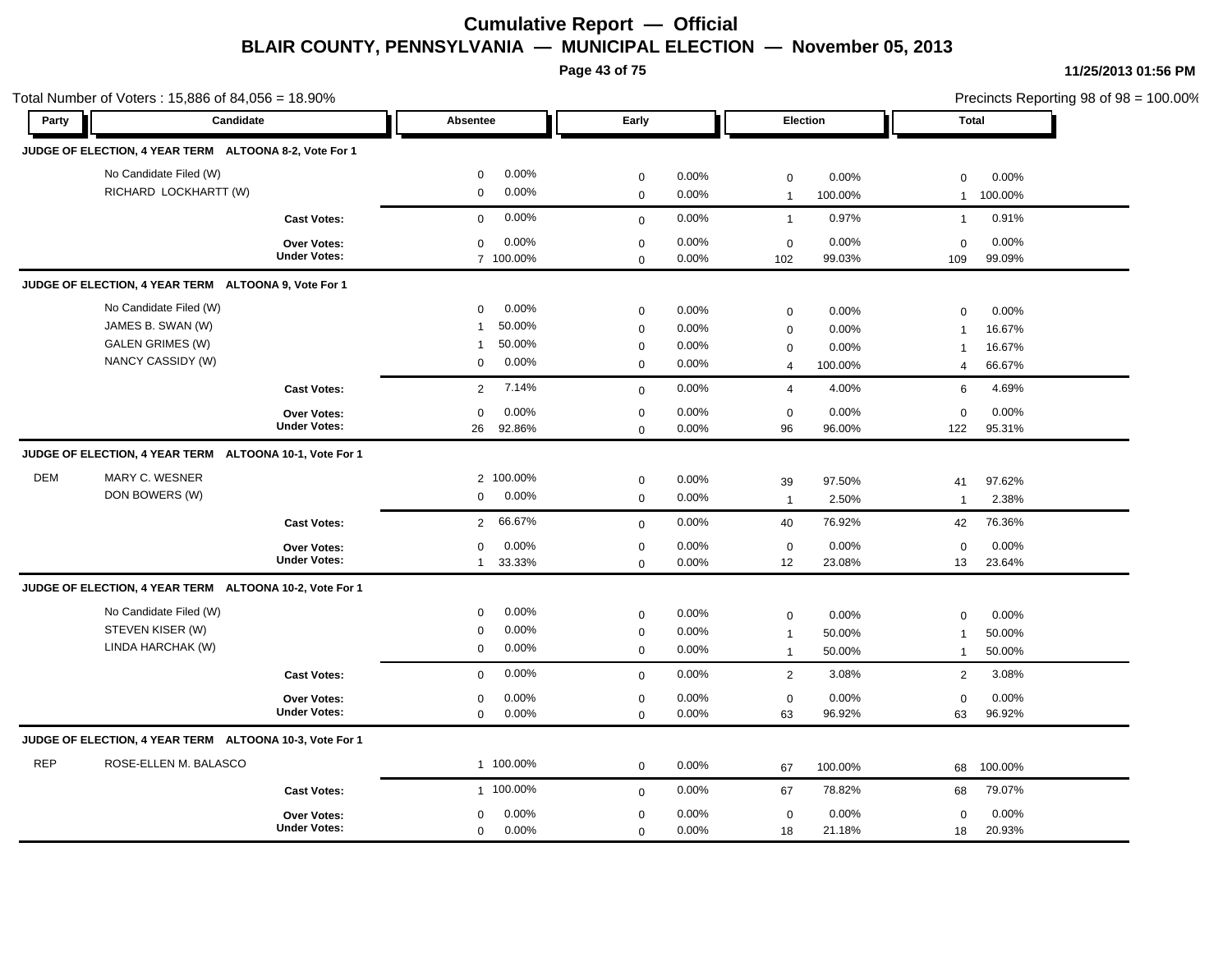**Page 44 of 75**

|            | Total Number of Voters: 15,886 of 84,056 = 18.90%       |                                           |                                              |                            |                |                   |                 |                   | Precincts Reporting 98 of $98 = 100.00\%$ |
|------------|---------------------------------------------------------|-------------------------------------------|----------------------------------------------|----------------------------|----------------|-------------------|-----------------|-------------------|-------------------------------------------|
| Party      | Candidate                                               |                                           | Absentee                                     | Early                      |                |                   | Election        |                   | Total                                     |
|            | JUDGE OF ELECTION, 4 YEAR TERM ALTOONA 10-4, Vote For 1 |                                           |                                              |                            |                |                   |                 |                   |                                           |
| <b>DEM</b> | <b>LOUISE BERRY</b>                                     |                                           | 3 100.00%                                    | $\mathbf 0$                | 0.00%          | 136               | 98.55%          | 139               | 98.58%                                    |
|            | JASON T SMITH (W)                                       |                                           | 0.00%<br>$\mathbf 0$                         | $\mathbf 0$                | 0.00%          | $\overline{1}$    | 0.72%           | -1                | 0.71%                                     |
|            | LARRY J FOCHT (W)                                       |                                           | 0.00%<br>0                                   | $\mathbf 0$                | 0.00%          | $\overline{1}$    | 0.72%           | -1                | 0.71%                                     |
|            |                                                         | <b>Cast Votes:</b>                        | 3 100.00%                                    | $\mathbf 0$                | 0.00%          | 138               | 65.71%          | 141               | 66.20%                                    |
|            |                                                         | <b>Over Votes:</b><br><b>Under Votes:</b> | 0.00%<br>$\mathbf 0$<br>0.00%<br>$\mathbf 0$ | $\mathbf 0$<br>$\mathbf 0$ | 0.00%<br>0.00% | $\mathbf 0$<br>72 | 0.00%<br>34.29% | $\mathbf 0$<br>72 | 0.00%<br>33.80%                           |
|            | JUDGE OF ELECTION, 4 YEAR TERM ALTOONA 11-1, Vote For 1 |                                           |                                              |                            |                |                   |                 |                   |                                           |
|            | No Candidate Filed (W)                                  |                                           | 0.00%<br>0                                   | $\mathbf 0$                | 0.00%          | $\mathbf 0$       | 0.00%           | 0                 | 0.00%                                     |
|            | CRAIG MCLOSKEY (W)                                      |                                           | 0.00%<br>$\mathbf 0$                         | $\mathbf 0$                | 0.00%          | $\mathbf{1}$      | 33.33%          | $\overline{1}$    | 33.33%                                    |
|            | RANDAL DICKEN (W)                                       |                                           | 0.00%<br>$\mathbf 0$                         | $\mathbf 0$                | 0.00%          | $\mathbf{1}$      | 33.33%          | $\overline{1}$    | 33.33%                                    |
|            | JAMES BALDWIN (W)                                       |                                           | 0.00%<br>0                                   | $\mathbf 0$                | 0.00%          | $\overline{1}$    | 33.33%          | $\mathbf{1}$      | 33.33%                                    |
|            |                                                         | <b>Cast Votes:</b>                        | 0.00%<br>$\mathbf 0$                         | $\mathbf 0$                | 0.00%          | $\mathbf{3}$      | 1.61%           | 3                 | 1.59%                                     |
|            |                                                         | <b>Over Votes:</b>                        | 0.00%<br>0                                   | $\mathbf 0$                | 0.00%          | $\mathbf 0$       | 0.00%           | $\mathbf 0$       | 0.00%                                     |
|            |                                                         | <b>Under Votes:</b>                       | 3 100.00%                                    | $\mathbf 0$                | 0.00%          | 183               | 98.39%          | 186               | 98.41%                                    |
|            | JUDGE OF ELECTION, 4 YEAR TERM ALTOONA 11-2, Vote For 1 |                                           |                                              |                            |                |                   |                 |                   |                                           |
|            | No Candidate Filed (W)                                  |                                           | 0.00%<br>0                                   | $\mathbf 0$                | 0.00%          | $\mathbf 0$       | 0.00%           | 0                 | 0.00%                                     |
|            | ANN ZENOSKI (W)                                         |                                           | 0.00%<br>$\mathbf 0$                         | $\mathbf 0$                | 0.00%          | $\overline{1}$    | 100.00%         | $\mathbf{1}$      | 100.00%                                   |
|            |                                                         | <b>Cast Votes:</b>                        | 0.00%<br>$\mathbf 0$                         | $\mathbf 0$                | 0.00%          | $\overline{1}$    | 0.61%           | $\mathbf{1}$      | 0.61%                                     |
|            |                                                         | <b>Over Votes:</b>                        | 0.00%<br>0                                   | $\mathbf 0$                | 0.00%          | $\mathbf 0$       | 0.00%           | $\mathbf 0$       | 0.00%                                     |
|            |                                                         | <b>Under Votes:</b>                       | 2 100.00%                                    | $\mathbf 0$                | 0.00%          | 162               | 99.39%          | 164               | 99.39%                                    |
|            | JUDGE OF ELECTION, 4 YEAR TERM ALTOONA 11-3, Vote For 1 |                                           |                                              |                            |                |                   |                 |                   |                                           |
| <b>DEM</b> | PATRICIA A. GOOD                                        |                                           | 0.00%<br>$\mathbf 0$                         | $\mathbf 0$                | 0.00%          | 125               | 100.00%         | 125               | 100.00%                                   |
|            |                                                         | <b>Cast Votes:</b>                        | 0.00%<br>$\mathbf 0$                         | $\mathbf 0$                | 0.00%          | 125               | 74.85%          | 125               | 74.85%                                    |
|            |                                                         | <b>Over Votes:</b>                        | 0.00%<br>0                                   | $\mathbf 0$                | 0.00%          | $\mathbf 0$       | 0.00%           | $\mathbf 0$       | 0.00%                                     |
|            |                                                         | <b>Under Votes:</b>                       | 0.00%<br>$\mathbf 0$                         | $\mathbf 0$                | 0.00%          | 42                | 25.15%          | 42                | 25.15%                                    |
|            | JUDGE OF ELECTION, 4 YEAR TERM ALTOONA 12-1, Vote For 1 |                                           |                                              |                            |                |                   |                 |                   |                                           |
| <b>DEM</b> | MARJORIE M. ANDREWS                                     |                                           | 1 100.00%                                    | 0                          | 0.00%          | 37                | 100.00%         | 38                | 100.00%                                   |
|            |                                                         | <b>Cast Votes:</b>                        | 1 100.00%                                    | $\mathbf 0$                | 0.00%          | 37                | 75.51%          | 38                | 76.00%                                    |
|            |                                                         | Over Votes:                               | 0.00%<br>$\mathbf 0$                         | $\mathbf 0$                | 0.00%          | $\mathbf 0$       | 0.00%           | 0                 | 0.00%                                     |
|            |                                                         | <b>Under Votes:</b>                       | 0.00%<br>$\mathbf 0$                         | $\mathbf 0$                | 0.00%          | 12                | 24.49%          | 12                | 24.00%                                    |
|            | JUDGE OF ELECTION, 4 YEAR TERM ALTOONA 12-2, Vote For 1 |                                           |                                              |                            |                |                   |                 |                   |                                           |
|            | No Candidate Filed (W)                                  |                                           | 0.00%<br>$\mathbf 0$                         | $\mathbf 0$                | 0.00%          | $\mathbf 0$       | 0.00%           | $\mathbf 0$       | 0.00%                                     |
|            |                                                         | <b>Cast Votes:</b>                        | 0.00%<br>$\mathbf 0$                         | $\mathbf 0$                | 0.00%          | $\mathbf 0$       | 0.00%           | 0                 | 0.00%                                     |
|            |                                                         | Over Votes:                               | 0.00%<br>$\mathbf 0$                         | $\mathbf 0$                | 0.00%          | $\mathbf 0$       | 0.00%           | $\mathbf 0$       | 0.00%                                     |
|            |                                                         | <b>Under Votes:</b>                       | 4 100.00%                                    | $\Omega$                   | 0.00%          | 121               | 100.00%         |                   | 125 100.00%                               |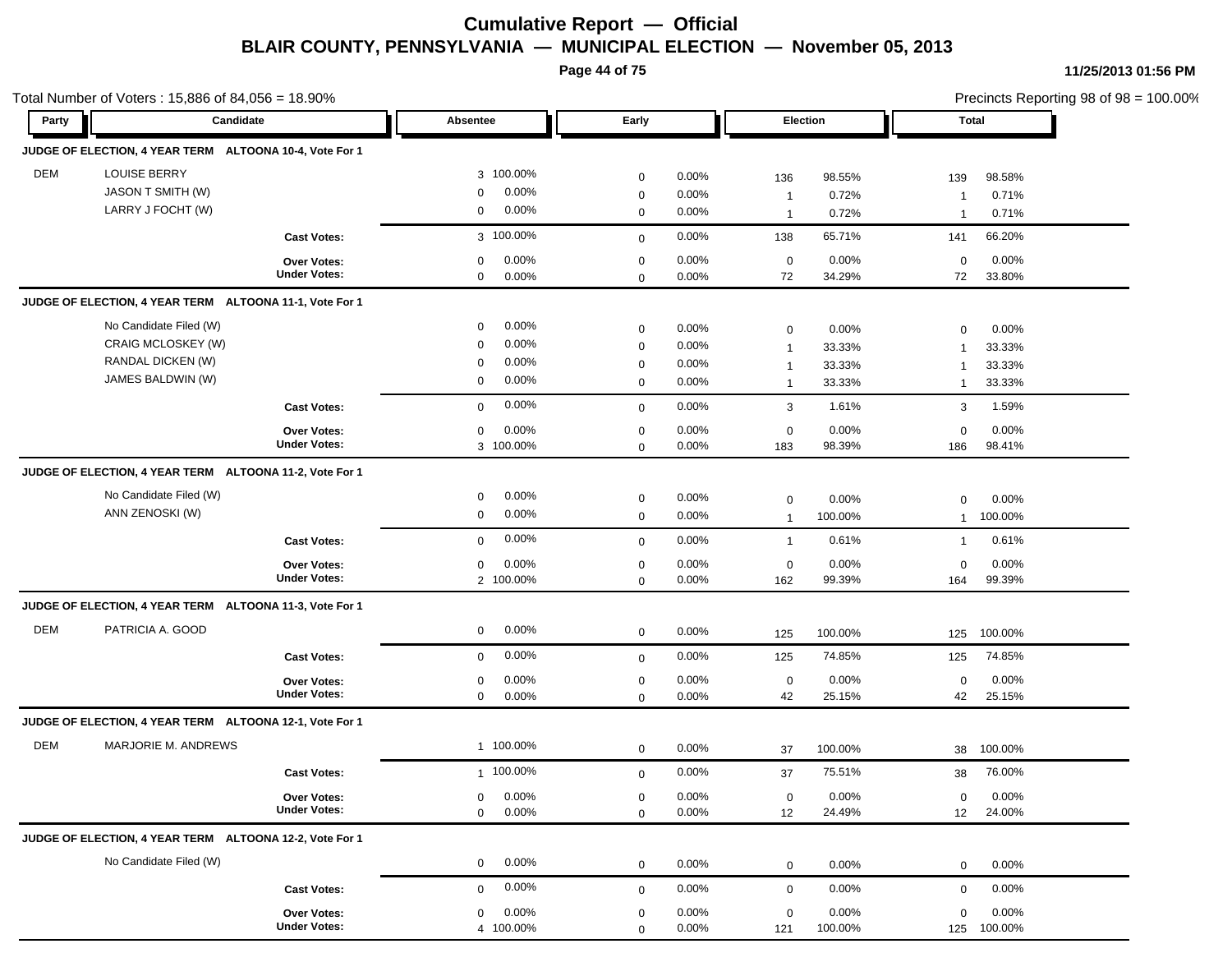**Page 45 of 75**

|            | Total Number of Voters: 15,886 of 84,056 = 18.90%             |                                           |                                                            |                                         |                         |                                               |                           | Precincts Reporting 98 of 98 = 100.00% |                           |
|------------|---------------------------------------------------------------|-------------------------------------------|------------------------------------------------------------|-----------------------------------------|-------------------------|-----------------------------------------------|---------------------------|----------------------------------------|---------------------------|
| Party      | Candidate                                                     |                                           | Absentee                                                   | Early                                   |                         | Election                                      |                           | <b>Total</b>                           |                           |
|            | JUDGE OF ELECTION, 4 YEAR TERM ALTOONA 12-3, Vote For 1       |                                           |                                                            |                                         |                         |                                               |                           |                                        |                           |
|            | No Candidate Filed (W)<br><b>JUSTIN KLEINOSKY (W)</b>         |                                           | 0.00%<br>$\mathbf 0$<br>0.00%<br>$\mathbf 0$               | $\pmb{0}$<br>$\mathsf 0$                | 0.00%<br>0.00%          | $\mathsf 0$<br>$\overline{1}$                 | 0.00%<br>100.00%          | $\mathbf 0$<br>$\mathbf{1}$            | 0.00%<br>100.00%          |
|            |                                                               | <b>Cast Votes:</b>                        | 0.00%<br>$\mathbf 0$                                       | $\mathbf 0$                             | 0.00%                   | $\mathbf{1}$                                  | 0.91%                     | $\mathbf{1}$                           | 0.88%                     |
|            |                                                               | Over Votes:<br><b>Under Votes:</b>        | 0.00%<br>$\mathbf 0$<br>4 100.00%                          | $\mathsf 0$<br>$\mathbf 0$              | 0.00%<br>0.00%          | $\mathbf 0$<br>109                            | 0.00%<br>99.09%           | $\mathbf 0$<br>113                     | 0.00%<br>99.12%           |
|            | JUDGE OF ELECTION, 4 YEAR TERM ALTOONA 12-4, Vote For 1       |                                           |                                                            |                                         |                         |                                               |                           |                                        |                           |
| <b>REP</b> | <b>BARBARA WEIGLEY</b>                                        |                                           | 5 100.00%                                                  | $\mathbf 0$                             | 0.00%                   | 108                                           | 100.00%                   | 113                                    | 100.00%                   |
|            |                                                               | <b>Cast Votes:</b>                        | 83.33%<br>5                                                | $\mathbf 0$                             | 0.00%                   | 108                                           | 73.97%                    | 113                                    | 74.34%                    |
|            |                                                               | Over Votes:<br><b>Under Votes:</b>        | 0.00%<br>$\mathbf 0$<br>16.67%<br>$\mathbf{1}$             | $\pmb{0}$<br>$\mathbf 0$                | 0.00%<br>0.00%          | $\mathbf 0$<br>38                             | 0.00%<br>26.03%           | $\mathbf 0$<br>39                      | 0.00%<br>25.66%           |
|            | JUDGE OF ELECTION, 4 YEAR TERM ALTOONA 12-5, Vote For 1       |                                           |                                                            |                                         |                         |                                               |                           |                                        |                           |
|            | No Candidate Filed (W)                                        |                                           | 0.00%<br>$\mathbf 0$                                       | $\mathbf 0$                             | 0.00%                   | $\mathbf 0$                                   | 0.00%                     | $\mathbf 0$                            | 0.00%                     |
|            |                                                               | <b>Cast Votes:</b>                        | 0.00%<br>$\mathbf 0$                                       | $\mathbf 0$                             | 0.00%                   | $\mathbf 0$                                   | 0.00%                     | $\mathbf 0$                            | 0.00%                     |
|            |                                                               | Over Votes:<br><b>Under Votes:</b>        | 0.00%<br>$\mathbf 0$<br>$\mathbf 0$<br>0.00%               | $\pmb{0}$<br>$\mathbf 0$                | 0.00%<br>0.00%          | $\mathbf 0$<br>63                             | 0.00%<br>100.00%          | $\mathbf 0$<br>63                      | 0.00%<br>100.00%          |
|            | JUDGE OF ELECTION, 4 YEAR TERM ALTOONA 13-1, Vote For 1       |                                           |                                                            |                                         |                         |                                               |                           |                                        |                           |
| <b>DEM</b> | VICKY J. PLUMMER                                              |                                           | 1 100.00%                                                  | $\mathbf 0$                             | 0.00%                   | 133                                           | 100.00%                   | 134                                    | 100.00%                   |
|            |                                                               | <b>Cast Votes:</b>                        | 1 100.00%                                                  | $\mathbf 0$                             | 0.00%                   | 133                                           | 71.51%                    | 134                                    | 71.66%                    |
|            |                                                               | Over Votes:<br><b>Under Votes:</b>        | 0.00%<br>$\mathbf 0$<br>$\mathbf 0$<br>0.00%               | $\pmb{0}$<br>$\mathbf 0$                | 0.00%<br>0.00%          | $\mathbf 0$<br>53                             | 0.00%<br>28.49%           | $\mathbf 0$<br>53                      | 0.00%<br>28.34%           |
|            | JUDGE OF ELECTION, 4 YEAR TERM ALTOONA 13-2, Vote For 1       |                                           |                                                            |                                         |                         |                                               |                           |                                        |                           |
|            | No Candidate Filed (W)<br>JEFF M BARR (W)<br>DENISE ADAMS (W) |                                           | 0.00%<br>0<br>0.00%<br>$\mathbf 0$<br>0.00%<br>$\mathbf 0$ | $\mathbf 0$<br>$\pmb{0}$<br>$\mathbf 0$ | 0.00%<br>0.00%<br>0.00% | $\mathbf 0$<br>$\mathbf{1}$<br>$\overline{1}$ | 0.00%<br>50.00%<br>50.00% | 0<br>$\overline{1}$<br>$\mathbf{1}$    | 0.00%<br>50.00%<br>50.00% |
|            |                                                               | <b>Cast Votes:</b>                        | 0.00%<br>$\mathbf 0$                                       | $\mathbf 0$                             | 0.00%                   | 2                                             | 1.46%                     | 2                                      | 1.45%                     |
|            |                                                               | Over Votes:<br><b>Under Votes:</b>        | 0.00%<br>$\mathbf 0$<br>1 100.00%                          | $\mathbf 0$<br>$\mathbf 0$              | 0.00%<br>0.00%          | $\mathbf 0$<br>135                            | 0.00%<br>98.54%           | $\mathbf 0$<br>136                     | 0.00%<br>98.55%           |
|            | JUDGE OF ELECTION, 4 YEAR TERM ALTOONA 13-3, Vote For 1       |                                           |                                                            |                                         |                         |                                               |                           |                                        |                           |
| <b>REP</b> | RONALD ADELMAN                                                |                                           | 1 100.00%                                                  | $\pmb{0}$                               | 0.00%                   | 127                                           | 100.00%                   | 128                                    | 100.00%                   |
|            |                                                               | <b>Cast Votes:</b>                        | 50.00%<br>$\mathbf{1}$                                     | $\mathbf 0$                             | 0.00%                   | 127                                           | 84.67%                    | 128                                    | 84.21%                    |
|            |                                                               | <b>Over Votes:</b><br><b>Under Votes:</b> | 0.00%<br>$\mathbf 0$<br>50.00%<br>$\mathbf{1}$             | $\mathbf 0$<br>$\mathbf 0$              | 0.00%<br>0.00%          | $\mathbf 0$<br>23                             | 0.00%<br>15.33%           | $\mathbf 0$<br>24                      | 0.00%<br>15.79%           |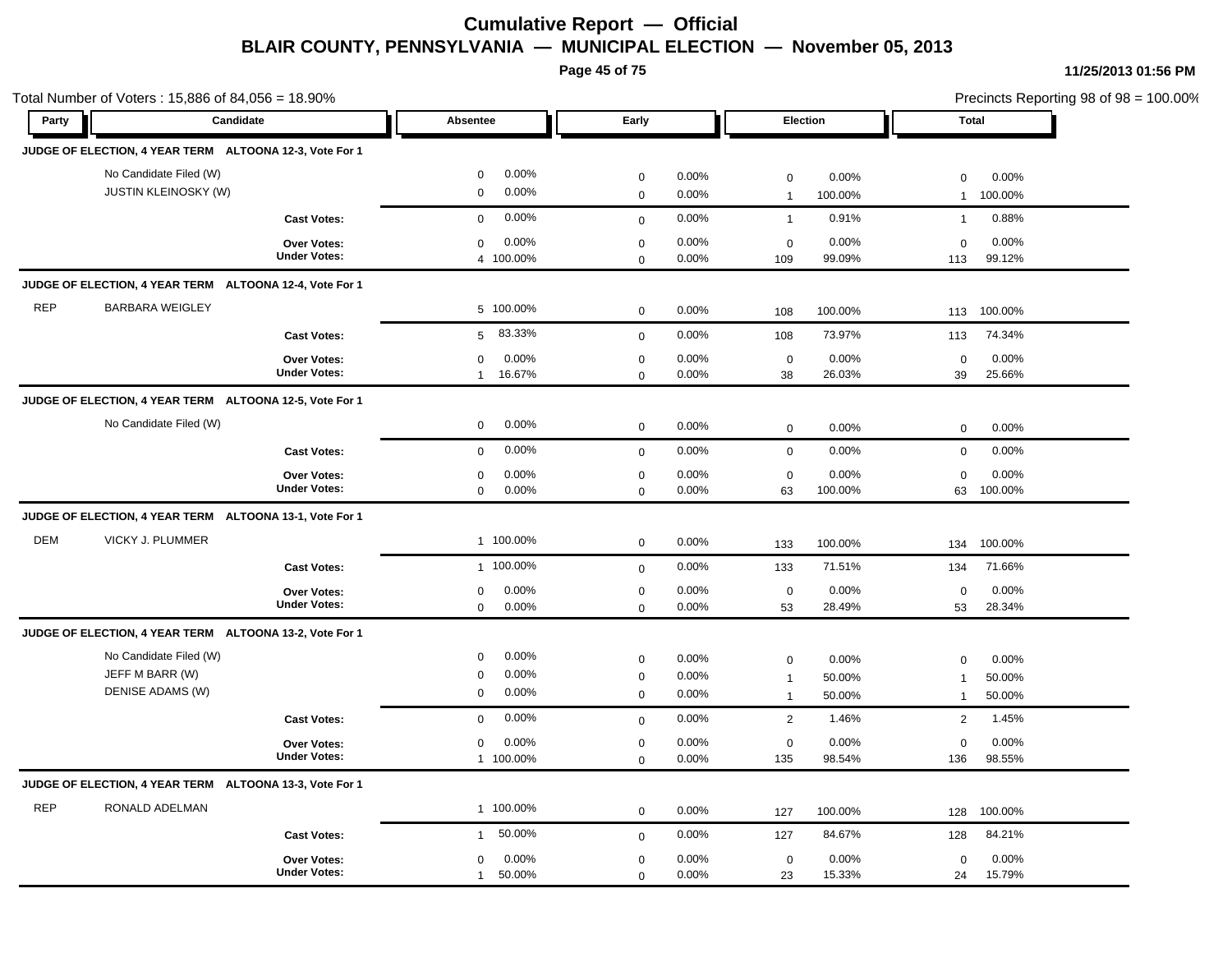**Page 46 of 75**

|            | Total Number of Voters: 15,886 of 84,056 = 18.90%                           |                                           |                                                  |                                           |                            |                                                 |                           |                                  | Precincts Reporting 98 of 98 = 100.00% |
|------------|-----------------------------------------------------------------------------|-------------------------------------------|--------------------------------------------------|-------------------------------------------|----------------------------|-------------------------------------------------|---------------------------|----------------------------------|----------------------------------------|
| Party      | Candidate                                                                   |                                           | Absentee                                         | Early                                     |                            |                                                 | Election                  |                                  | <b>Total</b>                           |
|            | JUDGE OF ELECTION, 4 YEAR TERM ALTOONA 13-4, Vote For 1                     |                                           |                                                  |                                           |                            |                                                 |                           |                                  |                                        |
|            | No Candidate Filed (W)<br><b>GEORGE F THOMPSON (W)</b><br>VINCENT FRANK (W) |                                           | 0.00%<br>$\mathbf 0$<br>1 100.00%<br>0.00%<br>0  | $\mathbf 0$<br>$\mathbf 0$<br>$\mathbf 0$ | 0.00%<br>0.00%<br>0.00%    | $\mathbf 0$<br>$\overline{1}$<br>$\overline{1}$ | 0.00%<br>50.00%<br>50.00% | $\mathbf 0$<br>2<br>$\mathbf{1}$ | 0.00%<br>66.67%<br>33.33%              |
|            |                                                                             | <b>Cast Votes:</b>                        | 33.33%<br>$\mathbf{1}$                           | $\mathbf 0$                               | 0.00%                      | $\overline{2}$                                  | 2.04%                     | 3                                | 2.97%                                  |
|            |                                                                             | <b>Over Votes:</b><br><b>Under Votes:</b> | 0.00%<br>$\mathbf 0$<br>66.67%<br>$\overline{2}$ | $\mathbf 0$<br>$\mathbf 0$                | 0.00%<br>0.00%             | $\mathbf 0$<br>96                               | 0.00%<br>97.96%           | $\mathbf 0$<br>98                | 0.00%<br>97.03%                        |
|            | JUDGE OF ELECTION, 4 YEAR TERM ALTOONA 14-1, Vote For 1                     |                                           |                                                  |                                           |                            |                                                 |                           |                                  |                                        |
|            | No Candidate Filed (W)                                                      |                                           | 0.00%<br>$\mathbf 0$                             | $\mathbf 0$                               | 0.00%                      | $\mathbf 0$                                     | 0.00%                     | $\mathbf 0$                      | 0.00%                                  |
|            |                                                                             | <b>Cast Votes:</b>                        | 0.00%<br>$\mathbf{0}$                            | $\mathbf{0}$                              | 0.00%                      | $\mathbf 0$                                     | 0.00%                     | $\mathbf 0$                      | 0.00%                                  |
|            |                                                                             | <b>Over Votes:</b><br><b>Under Votes:</b> | 0.00%<br>$\mathbf 0$<br>4 100.00%                | $\mathbf 0$<br>$\mathbf 0$                | 0.00%<br>0.00%             | 0<br>117                                        | 0.00%<br>100.00%          | $\mathbf 0$<br>121               | 0.00%<br>100.00%                       |
|            | JUDGE OF ELECTION, 4 YEAR TERM ALTOONA 14-2, Vote For 1                     |                                           |                                                  |                                           |                            |                                                 |                           |                                  |                                        |
|            | No Candidate Filed (W)<br><b>BOB HOUSEMAN (W)</b>                           |                                           | 0.00%<br>0<br>0.00%<br>$\mathbf 0$               | $\mathbf 0$<br>$\mathbf 0$                | 0.00%<br>0.00%             | $\mathbf 0$<br>$\overline{1}$                   | 0.00%<br>100.00%          | 0<br>$\mathbf{1}$                | 0.00%<br>100.00%                       |
|            |                                                                             | <b>Cast Votes:</b>                        | 0.00%<br>$\mathbf 0$                             | $\mathbf 0$                               | 0.00%                      | $\overline{1}$                                  | 0.33%                     | $\mathbf{1}$                     | 0.33%                                  |
|            |                                                                             | <b>Over Votes:</b><br><b>Under Votes:</b> | $\mathbf 0$<br>0.00%<br>5 100.00%                | $\mathbf 0$<br>$\mathbf 0$                | 0.00%<br>0.00%             | $\mathbf 0$<br>299                              | 0.00%<br>99.67%           | $\mathbf 0$<br>304               | 0.00%<br>99.67%                        |
|            | JUDGE OF ELECTION, 4 YEAR TERM ALTOONA 14-3, Vote For 1                     |                                           |                                                  |                                           |                            |                                                 |                           |                                  |                                        |
| DEM        | ROBERT F. HOUSEMAN<br>VIC RICKER (W)                                        |                                           | 1 100.00%<br>0.00%<br>0                          | $\mathbf 0$<br>$\mathbf 0$                | $0.00\%$<br>0.00%          | 114<br>$\overline{1}$                           | 99.13%<br>0.87%           | 115<br>$\overline{1}$            | 99.14%<br>0.86%                        |
|            |                                                                             | <b>Cast Votes:</b>                        | 1 100.00%                                        | $\mathbf 0$                               | 0.00%                      | 115                                             | 74.68%                    | 116                              | 74.84%                                 |
|            |                                                                             | Over Votes:<br><b>Under Votes:</b>        | 0.00%<br>$\mathbf 0$<br>$\mathbf 0$<br>0.00%     | $\mathbf 0$<br>$\mathbf 0$                | 0.00%<br>0.00%             | 0<br>39                                         | 0.00%<br>25.32%           | 0<br>39                          | 0.00%<br>25.16%                        |
|            | JUDGE OF ELECTION, 4 YEAR TERM ALTOONA 14-4, Vote For 1                     |                                           |                                                  |                                           |                            |                                                 |                           |                                  |                                        |
|            | No Candidate Filed (W)<br>STEVE BETTY (W)<br>TOM IRWIN SR (W)               |                                           | 0.00%<br>0<br>0.00%<br>0<br>0.00%<br>0           | $\mathbf 0$<br>0<br>0                     | 0.00%<br>$0.00\%$<br>0.00% | 0<br>$\mathbf{1}$<br>$\overline{1}$             | 0.00%<br>50.00%<br>50.00% | $\mathbf 0$<br>-1<br>-1          | 0.00%<br>50.00%<br>50.00%              |
|            |                                                                             | <b>Cast Votes:</b>                        | 0.00%<br>$\mathbf{0}$                            | $\mathbf 0$                               | 0.00%                      | 2                                               | 0.82%                     | 2                                | 0.81%                                  |
|            |                                                                             | Over Votes:<br><b>Under Votes:</b>        | 0.00%<br>$\mathbf 0$<br>5 100.00%                | $\mathbf 0$<br>$\mathbf 0$                | 0.00%<br>0.00%             | $\boldsymbol{0}$<br>241                         | 0.00%<br>99.18%           | $\mathbf 0$<br>246               | 0.00%<br>99.19%                        |
|            | JUDGE OF ELECTION, 4 YEAR TERM ALLEGHENY 1, Vote For 1                      |                                           |                                                  |                                           |                            |                                                 |                           |                                  |                                        |
| <b>REP</b> | DEBORAH OPPEL                                                               |                                           | 6 100.00%                                        | $\mathbf 0$                               | 0.00%                      | 251                                             | 100.00%                   | 257                              | 100.00%                                |
|            |                                                                             | <b>Cast Votes:</b>                        | 6 100.00%                                        | $\mathbf 0$                               | 0.00%                      | 251                                             | 83.11%                    | 257                              | 83.44%                                 |
|            |                                                                             | Over Votes:<br><b>Under Votes:</b>        | 0.00%<br>$\mathbf 0$<br>$\overline{0}$<br>0.00%  | $\mathbf 0$<br>$\Omega$                   | 0.00%<br>0.00%             | $\mathbf 0$<br>51                               | 0.00%<br>16.89%           | $\mathbf 0$<br>51                | $0.00\%$<br>16.56%                     |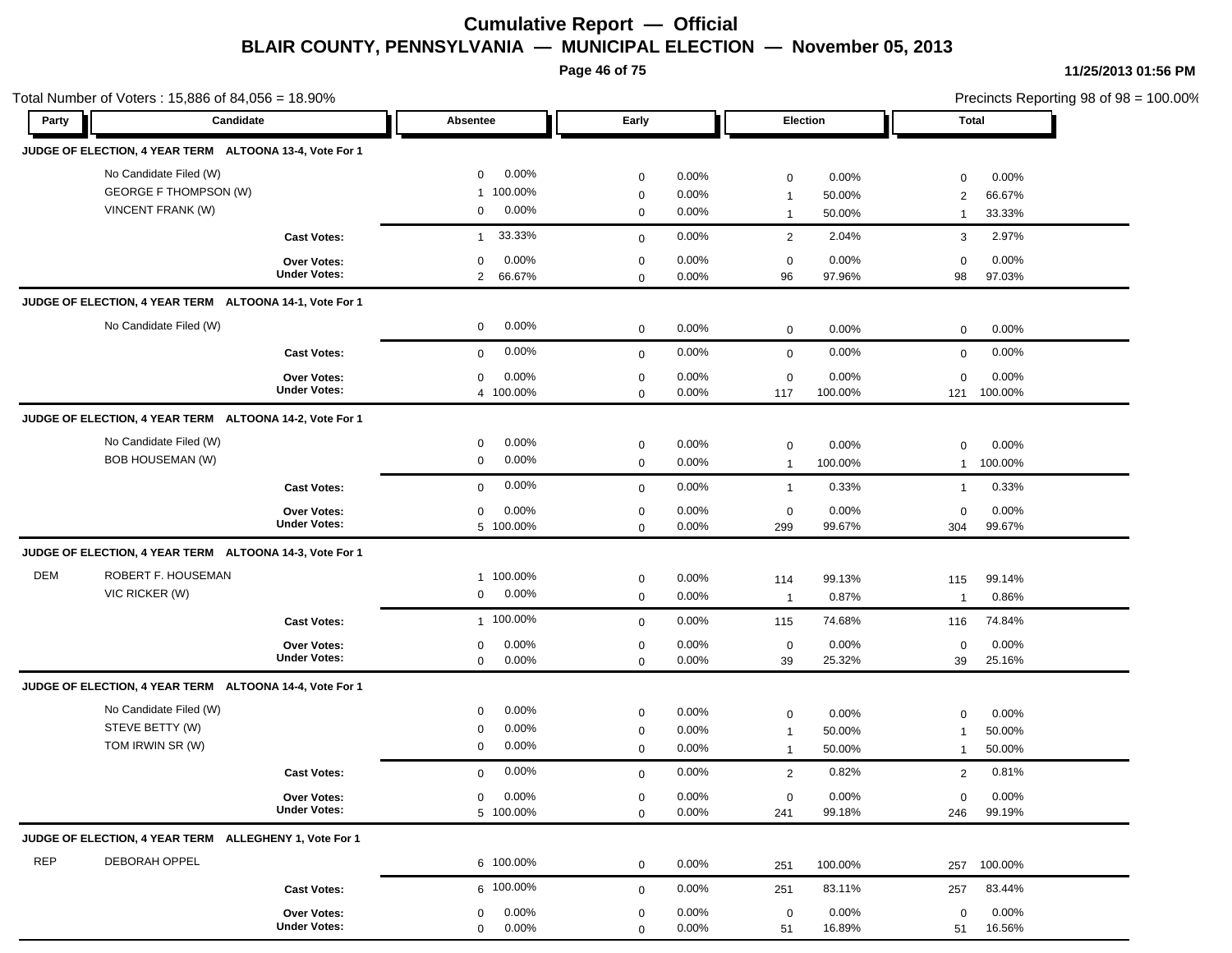**Page 47 of 75**

|            | Total Number of Voters: 15,886 of 84,056 = 18.90%      |                                           |                                                 |                            |                   |                                  |                  |                               | Precincts Reporting 98 of 98 = 100.00% |
|------------|--------------------------------------------------------|-------------------------------------------|-------------------------------------------------|----------------------------|-------------------|----------------------------------|------------------|-------------------------------|----------------------------------------|
| Party      | Candidate                                              |                                           | Absentee                                        | Early                      |                   |                                  | Election         |                               | Total                                  |
|            | JUDGE OF ELECTION, 4 YEAR TERM ALLEGHENY 2, Vote For 1 |                                           |                                                 |                            |                   |                                  |                  |                               |                                        |
| <b>REP</b> | APRYL D. SMITH                                         |                                           | 9 100.00%                                       | $\mathbf 0$                | 0.00%             | 220                              | 100.00%          | 229                           | 100.00%                                |
|            |                                                        | <b>Cast Votes:</b>                        | 9 81.82%                                        | $\mathbf 0$                | 0.00%             | 220                              | 80.00%           | 229                           | 80.07%                                 |
|            |                                                        | Over Votes:<br><b>Under Votes:</b>        | $\mathbf 0$<br>0.00%<br>2 18.18%                | $\mathbf 0$<br>$\mathbf 0$ | 0.00%<br>0.00%    | $\mathbf 0$<br>55                | 0.00%<br>20.00%  | $\mathbf 0$<br>57             | 0.00%<br>19.93%                        |
|            | JUDGE OF ELECTION, 4 YEAR TERM ALLEGHENY 3, Vote For 1 |                                           |                                                 |                            |                   |                                  |                  |                               |                                        |
|            | No Candidate Filed (W)<br>MARY ANN MUCKLOW (W)         |                                           | $0.00\%$<br>$\mathbf 0$<br>0.00%<br>$\mathbf 0$ | $\mathbf 0$<br>$\mathbf 0$ | 0.00%<br>0.00%    | 0<br>$\overline{7}$              | 0.00%<br>100.00% | $\mathbf 0$<br>$\overline{7}$ | 0.00%<br>100.00%                       |
|            |                                                        | <b>Cast Votes:</b>                        | 0.00%<br>$\mathbf 0$                            | $\mathbf 0$                | 0.00%             | $\overline{7}$                   | 15.56%           | $\overline{7}$                | 10.00%                                 |
|            |                                                        | Over Votes:<br><b>Under Votes:</b>        | 0.00%<br>$\mathbf 0$<br>25 100.00%              | $\mathbf 0$<br>$\mathbf 0$ | 0.00%<br>0.00%    | $\mathbf 0$<br>38                | 0.00%<br>84.44%  | $\Omega$<br>63                | 0.00%<br>90.00%                        |
|            | JUDGE OF ELECTION, 4 YEAR TERM ALLEGHENY 4, Vote For 1 |                                           |                                                 |                            |                   |                                  |                  |                               |                                        |
| <b>DEM</b> | PEARL A. MCKEE                                         |                                           | 5 100.00%                                       | $\mathbf 0$                | 0.00%             | 89                               | 100.00%          |                               | 94 100.00%                             |
|            |                                                        | <b>Cast Votes:</b>                        | 71.43%<br>5                                     | $\mathbf 0$                | 0.00%             | 89                               | 68.46%           | 94                            | 68.61%                                 |
|            |                                                        | Over Votes:<br><b>Under Votes:</b>        | 0.00%<br>0<br>28.57%<br>$\overline{2}$          | $\mathbf 0$<br>$\mathbf 0$ | 0.00%<br>0.00%    | $\mathbf 0$<br>41                | 0.00%<br>31.54%  | $\mathbf 0$<br>43             | 0.00%<br>31.39%                        |
|            | JUDGE OF ELECTION, 4 YEAR TERM ANTIS 1, Vote For 1     |                                           |                                                 |                            |                   |                                  |                  |                               |                                        |
|            | No Candidate Filed (W)<br>CAROL YEAGER (W)             |                                           | 0.00%<br>$\mathbf 0$<br>0.00%<br>$\mathbf 0$    | $\mathbf 0$<br>$\mathbf 0$ | 0.00%<br>0.00%    | 0<br>6                           | 0.00%<br>66.67%  | $\mathbf 0$<br>6              | 0.00%<br>66.67%                        |
|            | FRED MILLER (W)<br><b>KEVIN LUENSMANN (W)</b>          |                                           | 0.00%<br>$\mathbf 0$<br>0.00%<br>0              | $\mathbf 0$<br>$\mathbf 0$ | 0.00%<br>0.00%    | $\overline{1}$<br>$\overline{1}$ | 11.11%<br>11.11% | $\mathbf 1$<br>$\mathbf 1$    | 11.11%<br>11.11%                       |
|            | DAVID ANDREWS (W)                                      |                                           | 0.00%<br>0                                      | $\mathbf{0}$               | 0.00%             | $\overline{1}$                   | 11.11%           | $\mathbf{1}$                  | 11.11%                                 |
|            |                                                        | <b>Cast Votes:</b>                        | 0.00%<br>$\mathbf 0$                            | $\mathbf 0$                | 0.00%             | 9                                | 2.16%            | 9                             | 2.13%                                  |
|            |                                                        | <b>Over Votes:</b><br><b>Under Votes:</b> | 0.00%<br>$\mathbf 0$<br>5 100.00%               | 0<br>$\mathbf 0$           | 0.00%<br>$0.00\%$ | 0<br>408                         | 0.00%<br>97.84%  | $\mathbf 0$<br>413            | 0.00%<br>97.87%                        |
|            | JUDGE OF ELECTION, 4 YEAR TERM ANTIS 2, Vote For 1     |                                           |                                                 |                            |                   |                                  |                  |                               |                                        |
| <b>REP</b> | PAULINE OSTERHOUT                                      |                                           | 3 100.00%                                       | $\mathbf 0$                | 0.00%             | 218                              | 100.00%          | 221                           | 100.00%                                |
|            |                                                        | <b>Cast Votes:</b>                        | 75.00%<br>3 <sup>7</sup>                        | $\mathbf 0$                | 0.00%             | 218                              | 81.34%           | 221                           | 81.25%                                 |
|            |                                                        | <b>Over Votes:</b><br><b>Under Votes:</b> | 0.00%<br>$\mathbf{0}$<br>25.00%<br>$\mathbf{1}$ | 0<br>$\mathbf 0$           | 0.00%<br>0.00%    | $\mathbf 0$<br>50                | 0.00%<br>18.66%  | $\mathbf 0$<br>51             | 0.00%<br>18.75%                        |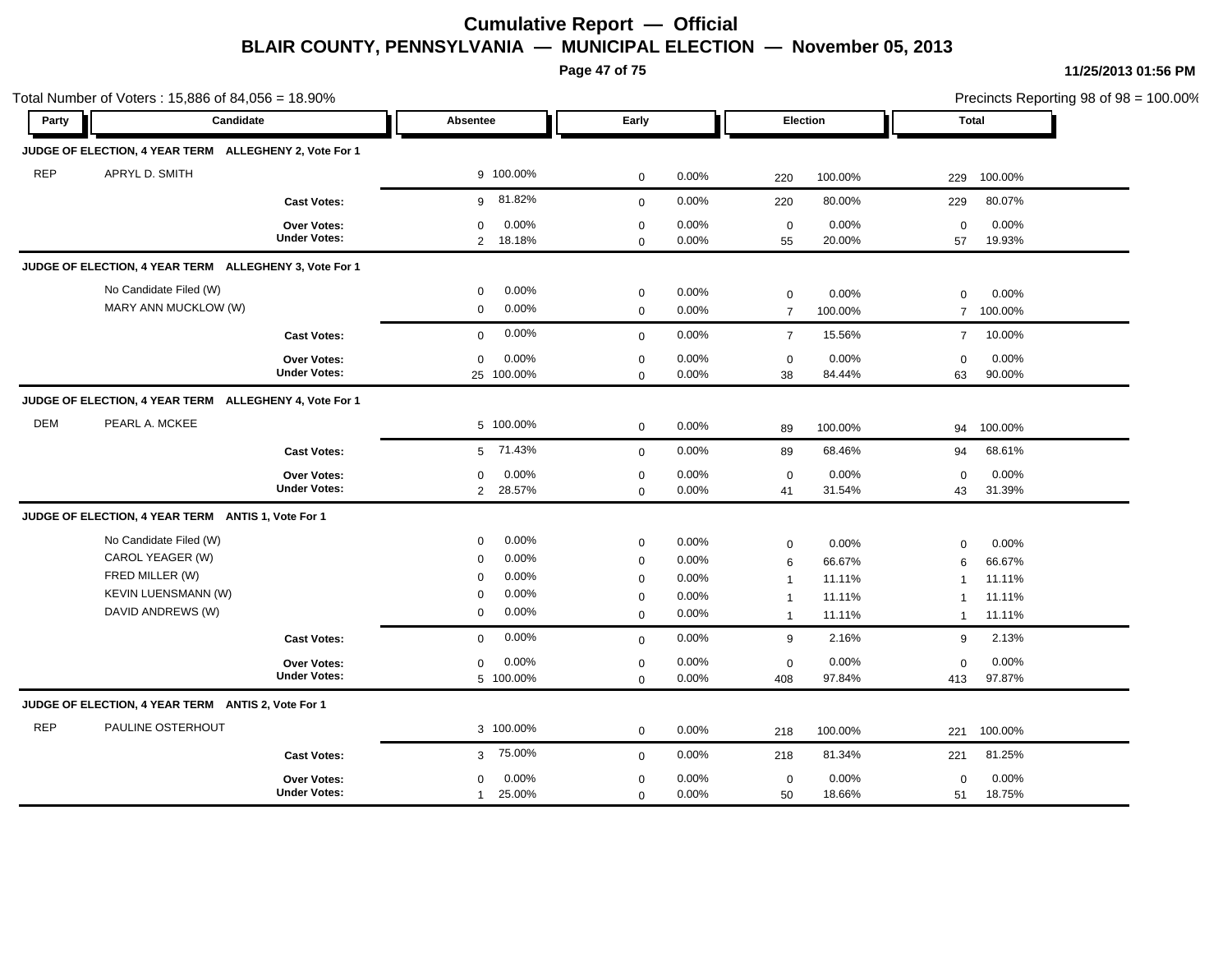**Page 48 of 75**

| Party      | Candidate                                                           |                     | Absentee                | Early       |       |                             | <b>Election</b> |                             | <b>Total</b> |  |
|------------|---------------------------------------------------------------------|---------------------|-------------------------|-------------|-------|-----------------------------|-----------------|-----------------------------|--------------|--|
|            |                                                                     |                     |                         |             |       |                             |                 |                             |              |  |
|            | JUDGE OF ELECTION, 4 YEAR TERM ANTIS 3, Vote For 1                  |                     |                         |             |       |                             |                 |                             |              |  |
|            | No Candidate Filed (W)                                              |                     | 0.00%<br>$\mathbf 0$    | $\mathbf 0$ | 0.00% | $\mathbf 0$                 | 0.00%           | $\mathbf 0$                 | 0.00%        |  |
|            | MARY SAYLOR (W)                                                     |                     | 100.00%<br>$\mathbf{1}$ | $\mathbf 0$ | 0.00% | $\mathbf 0$                 | 0.00%           | $\overline{1}$              | 20.00%       |  |
|            | JASON LYNN (W)                                                      |                     | 0.00%<br>0              | $\mathbf 0$ | 0.00% | $\mathbf{1}$                | 25.00%          | $\mathbf 1$                 | 20.00%       |  |
|            | JOHN LUKE JR (W)                                                    |                     | 0.00%<br>$\mathbf 0$    | 0           | 0.00% | $\mathbf{1}$                | 25.00%          |                             | 20.00%       |  |
|            | PAULA HALL (W)                                                      |                     | 0.00%<br>$\mathbf 0$    | 0           | 0.00% | $\overline{2}$              | 50.00%          | $\overline{2}$              | 40.00%       |  |
|            |                                                                     | <b>Cast Votes:</b>  | 14.29%<br>$\mathbf{1}$  | $\mathbf 0$ | 0.00% | $\overline{4}$              | 1.23%           | 5                           | 1.50%        |  |
|            |                                                                     | <b>Over Votes:</b>  | 0.00%<br>$\mathbf 0$    | $\pmb{0}$   | 0.00% | $\mathbf 0$                 | 0.00%           | $\mathbf 0$                 | 0.00%        |  |
|            |                                                                     | <b>Under Votes:</b> | 85.71%<br>6             | $\mathbf 0$ | 0.00% | 322                         | 98.77%          | 328                         | 98.50%       |  |
|            | JUDGE OF ELECTION, 4 YEAR TERM BELLWOOD, Vote For 1                 |                     |                         |             |       |                             |                 |                             |              |  |
|            | No Candidate Filed (W)                                              |                     | 0.00%<br>$\mathbf 0$    | $\mathbf 0$ | 0.00% | $\mathbf 0$                 | 0.00%           | $\mathbf 0$                 | 0.00%        |  |
|            | ANDY STOWELL (W)                                                    |                     | 0.00%<br>0              | $\mathbf 0$ | 0.00% | $\mathbf{1}$                | 25.00%          | $\overline{1}$              | 25.00%       |  |
|            | CHRIS BROWN (W)                                                     |                     | 0.00%<br>$\mathbf 0$    | $\mathbf 0$ | 0.00% | $\mathbf{1}$                | 25.00%          | $\overline{1}$              | 25.00%       |  |
|            | <b>KEN BEICHLER (W)</b>                                             |                     | 0.00%<br>0              | $\mathbf 0$ | 0.00% | $\mathbf{1}$                | 25.00%          |                             | 25.00%       |  |
|            | MAX BAER (W)                                                        |                     | 0.00%<br>0              | $\mathbf 0$ | 0.00% | $\mathbf{1}$                | 25.00%          | $\overline{1}$              | 25.00%       |  |
|            |                                                                     | <b>Cast Votes:</b>  | 0.00%<br>$\mathbf 0$    | $\mathbf 0$ | 0.00% | $\overline{4}$              | 1.50%           | $\overline{4}$              | 1.48%        |  |
|            |                                                                     | <b>Over Votes:</b>  | 0.00%<br>$\mathbf 0$    | $\mathbf 0$ | 0.00% | $\mathbf 0$                 | 0.00%           | $\mathbf 0$                 | 0.00%        |  |
|            |                                                                     | <b>Under Votes:</b> | 4 100.00%               | $\mathbf 0$ | 0.00% | 262                         | 98.50%          | 266                         | 98.52%       |  |
|            | JUDGE OF ELECTION, 4 YEAR TERM BLAIR-CATFISH DISTR, Vote For 1      |                     |                         |             |       |                             |                 |                             |              |  |
| <b>DEM</b> | DARL R. DICK                                                        |                     | 1 100.00%               | $\mathbf 0$ | 0.00% | 129                         | 100.00%         | 130                         | 100.00%      |  |
|            |                                                                     | <b>Cast Votes:</b>  | 33.33%<br>$\mathbf{1}$  | $\mathbf 0$ | 0.00% | 129                         | 65.15%          | 130                         | 64.68%       |  |
|            |                                                                     | <b>Over Votes:</b>  | 0.00%<br>$\mathbf 0$    | $\pmb{0}$   | 0.00% | $\mathbf 0$                 | 0.00%           | $\mathbf 0$                 | 0.00%        |  |
|            |                                                                     | <b>Under Votes:</b> | 2 66.67%                | $\mathbf 0$ | 0.00% | 69                          | 34.85%          | 71                          | 35.32%       |  |
|            | JUDGE OF ELECTION, 4 YEAR TERM BLAIR-EAST HOLLIDAYSBURG, Vote For 1 |                     |                         |             |       |                             |                 |                             |              |  |
| <b>DEM</b> | JOSEPH A. MELUSKY                                                   |                     | 9 100.00%               | $\pmb{0}$   | 0.00% | 319                         | 99.38%          | 328                         | 99.39%       |  |
|            | JOHN OCONNOR (W)                                                    |                     | 0.00%<br>$\mathbf 0$    | $\pmb{0}$   | 0.00% | $\mathbf{1}$                | 0.31%           | -1                          | 0.30%        |  |
|            | HIRAM CARPENTER (W)                                                 |                     | 0.00%<br>$\mathbf 0$    | $\mathbf 0$ | 0.00% | $\mathbf{1}$                | 0.31%           | $\mathbf 1$                 | 0.30%        |  |
|            |                                                                     | <b>Cast Votes:</b>  | 90.00%<br>9             | $\mathbf 0$ | 0.00% | 321                         | 66.88%          | 330                         | 67.35%       |  |
|            |                                                                     | <b>Over Votes:</b>  | 0.00%<br>$\mathbf 0$    | $\pmb{0}$   | 0.00% | $\mathbf 0$                 | 0.00%           | 0                           | 0.00%        |  |
|            |                                                                     | <b>Under Votes:</b> | 10.00%<br>$\mathbf{1}$  | $\mathbf 0$ | 0.00% | 159                         | 33.13%          | 160                         | 32.65%       |  |
|            | JUDGE OF ELECTION, 4 YEAR TERM CATHARINE, Vote For 1                |                     |                         |             |       |                             |                 |                             |              |  |
|            | No Candidate Filed (W)                                              |                     | 0.00%<br>0              | $\mathbf 0$ | 0.00% |                             | 0.00%           |                             | 0.00%        |  |
|            | <b>KRISTA MCDOWELL (W)</b>                                          |                     | 0.00%<br>0              | $\mathbf 0$ | 0.00% | $\mathbf 0$<br>$\mathbf{1}$ | 100.00%         | $\mathbf 0$<br>$\mathbf{1}$ | 100.00%      |  |
|            |                                                                     |                     |                         |             |       |                             |                 |                             |              |  |
|            |                                                                     | <b>Cast Votes:</b>  | 0.00%<br>$\mathbf 0$    | $\mathbf 0$ | 0.00% | $\mathbf{1}$                | 0.93%           | $\mathbf{1}$                | 0.93%        |  |
|            |                                                                     | Over Votes:         | 0.00%<br>$\mathbf 0$    | $\mathbf 0$ | 0.00% | $\mathbf 0$                 | 0.00%           | $\mathbf 0$                 | 0.00%        |  |
|            |                                                                     | <b>Under Votes:</b> | 1 100.00%               | $\Omega$    | 0.00% | 106                         | 99.07%          | 107                         | 99.07%       |  |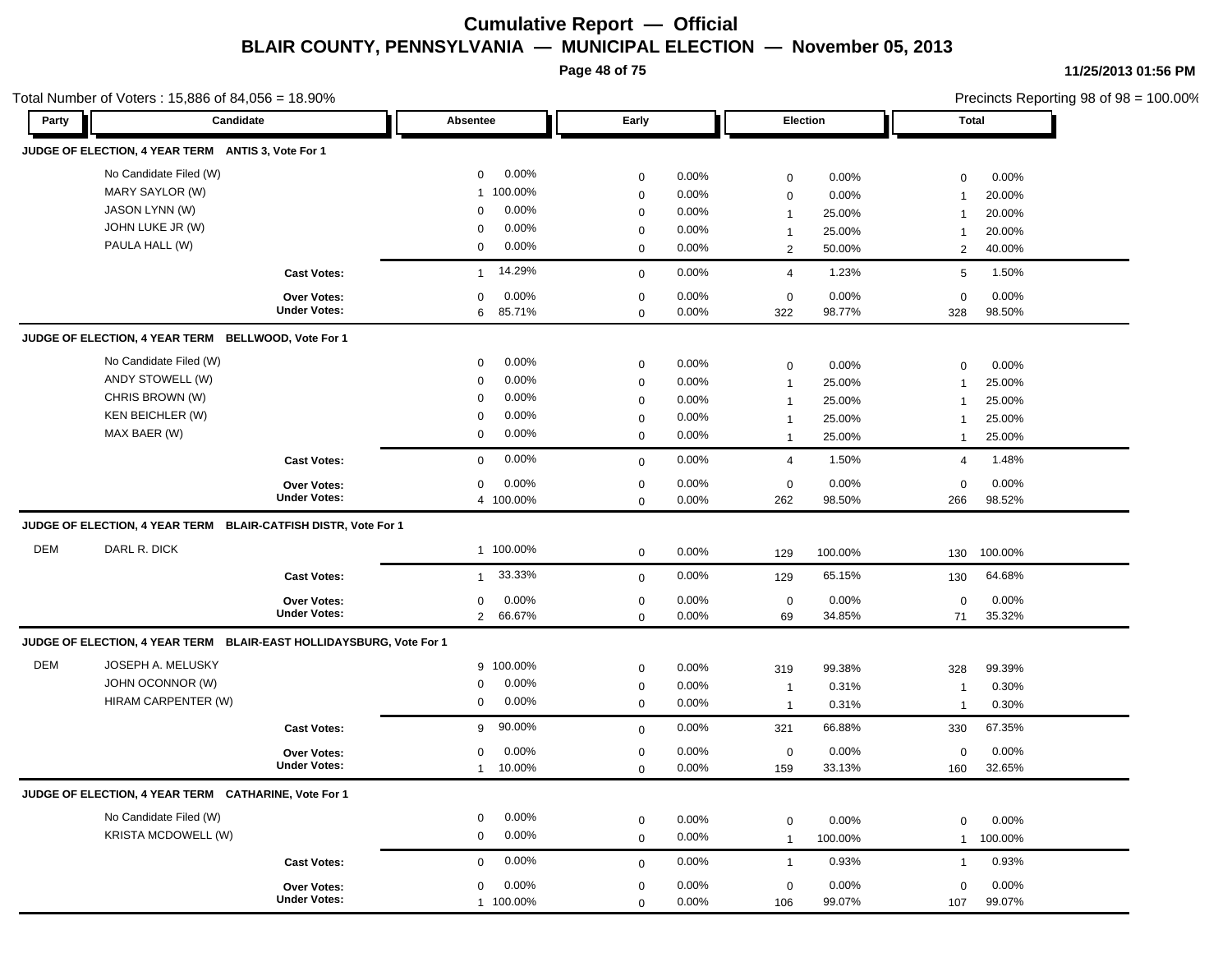**Page 49 of 75**

| Party      | Candidate                                                |                                    | Absentee                   | Early                       |          |                   | Election |                   | <b>Total</b> |
|------------|----------------------------------------------------------|------------------------------------|----------------------------|-----------------------------|----------|-------------------|----------|-------------------|--------------|
|            | JUDGE OF ELECTION, 4 YEAR TERM DUNCANSVILLE, Vote For 1  |                                    |                            |                             |          |                   |          |                   |              |
| <b>REP</b> | DEBORAH BLACKBURN                                        |                                    | 1 100.00%                  | $\mathbf 0$                 | 0.00%    | 134               | 100.00%  | 135               | 100.00%      |
|            |                                                          | <b>Cast Votes:</b>                 | 1 100.00%                  | $\mathbf 0$                 | 0.00%    | 134               | 81.21%   | 135               | 81.33%       |
|            |                                                          |                                    | 0.00%                      |                             | 0.00%    |                   | 0.00%    |                   | 0.00%        |
|            |                                                          | Over Votes:<br><b>Under Votes:</b> | 0<br>0.00%<br>$\mathbf{0}$ | $\mathbf 0$<br>$\mathbf{0}$ | 0.00%    | $\mathbf 0$<br>31 | 18.79%   | $\mathbf 0$<br>31 | 18.67%       |
|            | JUDGE OF ELECTION, 4 YEAR TERM FRANKSTOWN 1, Vote For 1  |                                    |                            |                             |          |                   |          |                   |              |
| <b>REP</b> | <b>HELEN PATTERSON</b>                                   |                                    | 1 100.00%                  | $\mathbf 0$                 | 0.00%    | 98                | 100.00%  | 99                | 100.00%      |
|            |                                                          | <b>Cast Votes:</b>                 | 1 100.00%                  | $\mathbf 0$                 | 0.00%    | 98                | 86.73%   | 99                | 86.84%       |
|            |                                                          | Over Votes:                        | 0.00%<br>0                 | $\mathbf 0$                 | 0.00%    | 0                 | 0.00%    | 0                 | 0.00%        |
|            |                                                          | <b>Under Votes:</b>                | 0.00%<br>$\mathbf 0$       | $\mathbf 0$                 | 0.00%    | 15                | 13.27%   | 15                | 13.16%       |
|            | JUDGE OF ELECTION, 4 YEAR TERM FRANKSTOWN 2, Vote For 1  |                                    |                            |                             |          |                   |          |                   |              |
|            | No Candidate Filed (W)                                   |                                    | 0.00%<br>0                 | $\mathbf 0$                 | 0.00%    | $\mathbf 0$       | 0.00%    | 0                 | 0.00%        |
|            | ELIZABETH WILLIAMS (W)                                   |                                    | 0.00%<br>0                 | $\mathbf 0$                 | 0.00%    | 8                 | 88.89%   | 8                 | 88.89%       |
|            | DAWN HILEMAN (W)                                         |                                    | 0.00%<br>0                 | 0                           | 0.00%    | $\mathbf{1}$      | 11.11%   | 1                 | 11.11%       |
|            |                                                          | <b>Cast Votes:</b>                 | 0.00%<br>$\mathbf 0$       | $\mathbf 0$                 | 0.00%    | 9                 | 1.48%    | 9                 | 1.45%        |
|            |                                                          | Over Votes:                        | 0.00%<br>$\mathbf 0$       | $\mathbf 0$                 | 0.00%    | $\mathbf 0$       | 0.00%    | $\mathbf 0$       | 0.00%        |
|            |                                                          | <b>Under Votes:</b>                | 10 100.00%                 | $\mathbf 0$                 | $0.00\%$ | 601               | 98.52%   | 611               | 98.55%       |
|            | JUDGE OF ELECTION, 4 YEAR TERM FRANKSTOWN 3, Vote For 1  |                                    |                            |                             |          |                   |          |                   |              |
| <b>REP</b> | <b>DEBBIE MEXTORF</b>                                    |                                    | 9 100.00%                  | $\mathbf 0$                 | 0.00%    | 485               | 99.79%   | 494               | 99.80%       |
|            | JOSH PATT (W)                                            |                                    | $0.00\%$<br>$\mathbf 0$    | $\mathbf 0$                 | 0.00%    | $\overline{1}$    | 0.21%    | $\overline{1}$    | 0.20%        |
|            |                                                          | <b>Cast Votes:</b>                 | 75.00%<br>9                | $\mathbf 0$                 | 0.00%    | 486               | 81.68%   | 495               | 81.55%       |
|            |                                                          | <b>Over Votes:</b>                 | 0.00%<br>0                 | $\mathbf 0$                 | 0.00%    | $\mathbf 0$       | 0.00%    | 0                 | 0.00%        |
|            |                                                          | <b>Under Votes:</b>                | 25.00%<br>3                | $\mathbf 0$                 | 0.00%    | 109               | 18.32%   | 112               | 18.45%       |
|            | JUDGE OF ELECTION, 4 YEAR TERM FREEDOM TWP 1, Vote For 1 |                                    |                            |                             |          |                   |          |                   |              |
|            | No Candidate Filed (W)                                   |                                    | 0.00%<br>0                 | $\mathbf 0$                 | 0.00%    | $\mathbf 0$       | 0.00%    | $\mathbf 0$       | 0.00%        |
|            | ALICE MOYER (W)                                          |                                    | 0.00%<br>$\mathbf 0$       | $\mathbf 0$                 | 0.00%    | 5                 | 100.00%  | 5                 | 100.00%      |
|            |                                                          | <b>Cast Votes:</b>                 | 0.00%<br>$\mathbf 0$       | $\mathbf 0$                 | 0.00%    | 5                 | 4.35%    | 5                 | 4.35%        |
|            |                                                          | <b>Over Votes:</b>                 | 0.00%<br>0                 | $\mathbf 0$                 | 0.00%    | 0                 | 0.00%    | 0                 | 0.00%        |
|            |                                                          | <b>Under Votes:</b>                | $0.00\%$<br>0              | 0                           | $0.00\%$ | 110               | 95.65%   | 110               | 95.65%       |
|            | JUDGE OF ELECTION, 4 YEAR TERM FREEDOM TWP 2, Vote For 1 |                                    |                            |                             |          |                   |          |                   |              |
|            | No Candidate Filed (W)                                   |                                    | 0.00%<br>0                 | $\mathbf 0$                 | 0.00%    | $\mathbf 0$       | 0.00%    | $\mathbf 0$       | 0.00%        |
|            | MARY R SHAW (W)                                          |                                    | 0.00%<br>$\mathbf 0$       | 0                           | 0.00%    | $\mathbf{1}$      | 100.00%  | $\mathbf{1}$      | 100.00%      |
|            |                                                          | <b>Cast Votes:</b>                 | 0.00%<br>$\mathbf 0$       | $\mathbf 0$                 | 0.00%    | $\mathbf{1}$      | 0.47%    | $\mathbf{1}$      | 0.47%        |
|            |                                                          | Over Votes:                        | 0.00%<br>$\mathbf 0$       | $\mathbf 0$                 | 0.00%    | $\mathbf 0$       | 0.00%    | $\mathbf 0$       | 0.00%        |
|            |                                                          | <b>Under Votes:</b>                | 1 100.00%                  | $\mathbf 0$                 | 0.00%    | 212               | 99.53%   | 213               | 99.53%       |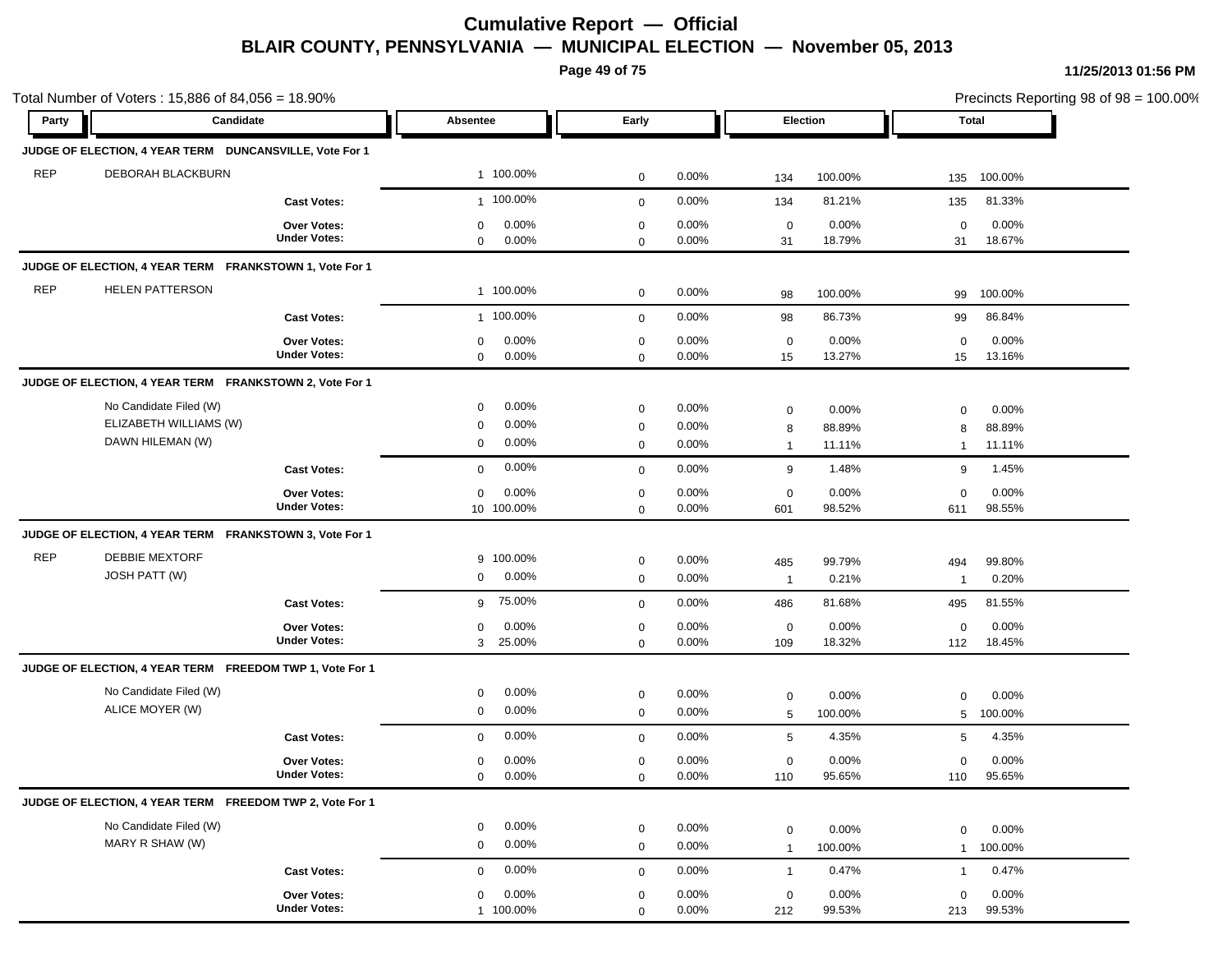**Page 50 of 75**

|            | Total Number of Voters: 15,886 of 84,056 = 18.90%                                      |                                           |                                                                                    |                            |                                  |                                                     | <b>Total</b>                        |                                                  |                                     | Precincts Reporting 98 of 98 = 100.00% |
|------------|----------------------------------------------------------------------------------------|-------------------------------------------|------------------------------------------------------------------------------------|----------------------------|----------------------------------|-----------------------------------------------------|-------------------------------------|--------------------------------------------------|-------------------------------------|----------------------------------------|
| Party      | Candidate                                                                              |                                           | Absentee                                                                           | Early                      |                                  |                                                     | Election                            |                                                  |                                     |                                        |
|            | JUDGE OF ELECTION, 4 YEAR TERM GREENFIELD TWP 1, Vote For 1                            |                                           |                                                                                    |                            |                                  |                                                     |                                     |                                                  |                                     |                                        |
| <b>REP</b> | LYNN A. CRIST                                                                          |                                           | 2 100.00%                                                                          | $\mathbf 0$                | 0.00%                            | 231                                                 | 100.00%                             | 233                                              | 100.00%                             |                                        |
|            |                                                                                        | <b>Cast Votes:</b>                        | 66.67%<br>$\overline{2}$                                                           | 0                          | 0.00%                            | 231                                                 | 91.67%                              | 233                                              | 91.37%                              |                                        |
|            |                                                                                        | Over Votes:<br><b>Under Votes:</b>        | 0.00%<br>0<br>33.33%<br>$\mathbf{1}$                                               | $\mathbf 0$<br>$\Omega$    | 0.00%<br>0.00%                   | $\mathbf 0$<br>21                                   | 0.00%<br>8.33%                      | $\mathbf 0$<br>22                                | 0.00%<br>8.63%                      |                                        |
|            | JUDGE OF ELECTION, 4 YEAR TERM GREENFIELD TWP 2, Vote For 1                            |                                           |                                                                                    |                            |                                  |                                                     |                                     |                                                  |                                     |                                        |
| <b>DEM</b> | DAVID E. ROUDABUSH                                                                     |                                           | $0.00\%$<br>$\mathbf 0$                                                            | $\mathbf 0$                | 0.00%                            | 33                                                  | 100.00%                             | 33                                               | 100.00%                             |                                        |
|            |                                                                                        | <b>Cast Votes:</b>                        | 0.00%<br>$\mathbf 0$                                                               | $\mathbf 0$                | 0.00%                            | 33                                                  | 84.62%                              | 33                                               | 84.62%                              |                                        |
|            |                                                                                        | Over Votes:<br><b>Under Votes:</b>        | 0.00%<br>0<br>$\mathbf 0$<br>$0.00\%$                                              | 0<br>0                     | 0.00%<br>0.00%                   | $\mathbf 0$<br>6                                    | $0.00\%$<br>15.38%                  | $\mathbf 0$<br>6                                 | 0.00%<br>15.38%                     |                                        |
|            | JUDGE OF ELECTION, 4 YEAR TERM GREENFIELD TWP 3, Vote For 1                            |                                           |                                                                                    |                            |                                  |                                                     |                                     |                                                  |                                     |                                        |
| <b>REP</b> | MARY LEE MUSSELMAN                                                                     |                                           | 2 100.00%                                                                          | $\mathbf 0$                | 0.00%                            | 254                                                 | 100.00%                             | 256                                              | 100.00%                             |                                        |
|            |                                                                                        | <b>Cast Votes:</b>                        | 2 100.00%                                                                          | $\mathbf 0$                | 0.00%                            | 254                                                 | 88.81%                              | 256                                              | 88.89%                              |                                        |
|            |                                                                                        | <b>Over Votes:</b><br><b>Under Votes:</b> | 0.00%<br>0<br>0.00%<br>$\mathbf 0$                                                 | 0<br>$\mathbf 0$           | 0.00%<br>0.00%                   | $\mathbf 0$<br>32                                   | 0.00%<br>11.19%                     | $\mathbf 0$<br>32                                | 0.00%<br>11.11%                     |                                        |
|            | JUDGE OF ELECTION, 4 YEAR TERM HOLLIDAYSBURG 1, Vote For 1                             |                                           |                                                                                    |                            |                                  |                                                     |                                     |                                                  |                                     |                                        |
|            | No Candidate Filed (W)                                                                 |                                           | 0.00%<br>$\mathbf 0$                                                               | $\mathbf 0$                | 0.00%                            | $\mathbf 0$                                         | 0.00%                               | $\mathbf 0$                                      | 0.00%                               |                                        |
|            |                                                                                        | <b>Cast Votes:</b>                        | 0.00%<br>$\mathbf 0$                                                               | $\mathbf{0}$               | 0.00%                            | $\mathbf 0$                                         | 0.00%                               | $\mathbf 0$                                      | 0.00%                               |                                        |
|            |                                                                                        | Over Votes:<br><b>Under Votes:</b>        | 0.00%<br>$\mathbf 0$<br>$\mathbf 0$<br>$0.00\%$                                    | 0<br>$\mathbf 0$           | 0.00%<br>0.00%                   | 0<br>85                                             | 0.00%<br>100.00%                    | $\mathbf 0$<br>85                                | 0.00%<br>100.00%                    |                                        |
|            | JUDGE OF ELECTION, 4 YEAR TERM HOLLIDAYSBURG 2, Vote For 1                             |                                           |                                                                                    |                            |                                  |                                                     |                                     |                                                  |                                     |                                        |
|            | No Candidate Filed (W)<br>AZURE MONTAIG (W)<br>SUZANNE MCCANDLES (W)<br>JOE DODSON (W) |                                           | 0.00%<br>0<br>0.00%<br>$\mathbf 0$<br>0.00%<br>$\mathbf 0$<br>0.00%<br>$\mathbf 0$ | 0<br>0<br>$\mathbf 0$<br>0 | 0.00%<br>0.00%<br>0.00%<br>0.00% | 0<br>$\mathbf{1}$<br>$\mathbf{1}$<br>$\overline{2}$ | 0.00%<br>25.00%<br>25.00%<br>50.00% | $\mathbf 0$<br>$\mathbf{1}$<br>$\mathbf{1}$<br>2 | 0.00%<br>25.00%<br>25.00%<br>50.00% |                                        |
|            |                                                                                        | <b>Cast Votes:</b>                        | $0.00\%$<br>0                                                                      | $\mathbf 0$                | 0.00%                            | $\overline{4}$                                      | 1.97%                               | $\overline{4}$                                   | 1.94%                               |                                        |
|            |                                                                                        | Over Votes:<br><b>Under Votes:</b>        | 0.00%<br>0<br>3 100.00%                                                            | 0<br>$\mathbf 0$           | 0.00%<br>0.00%                   | 0<br>199                                            | 0.00%<br>98.03%                     | $\mathbf 0$<br>202                               | 0.00%<br>98.06%                     |                                        |
|            | JUDGE OF ELECTION, 4 YEAR TERM HOLLIDAYSBURG 3, Vote For 1                             |                                           |                                                                                    |                            |                                  |                                                     |                                     |                                                  |                                     |                                        |
| <b>REP</b> | NANCY L. HERTEL                                                                        |                                           | 0.00%<br>$\mathbf 0$                                                               | $\mathbf 0$                | 0.00%                            | 33                                                  | 100.00%                             | 33                                               | 100.00%                             |                                        |
|            |                                                                                        | <b>Cast Votes:</b>                        | $0.00\%$<br>$\mathbf 0$                                                            | $\mathbf{0}$               | 0.00%                            | 33                                                  | 84.62%                              | 33                                               | 84.62%                              |                                        |
|            |                                                                                        | <b>Over Votes:</b><br><b>Under Votes:</b> | 0.00%<br>$\mathbf 0$<br>0.00%<br>$\mathbf 0$                                       | $\mathbf 0$<br>$\mathbf 0$ | 0.00%<br>0.00%                   | 0<br>6                                              | 0.00%<br>15.38%                     | $\mathbf 0$<br>6                                 | 0.00%<br>15.38%                     |                                        |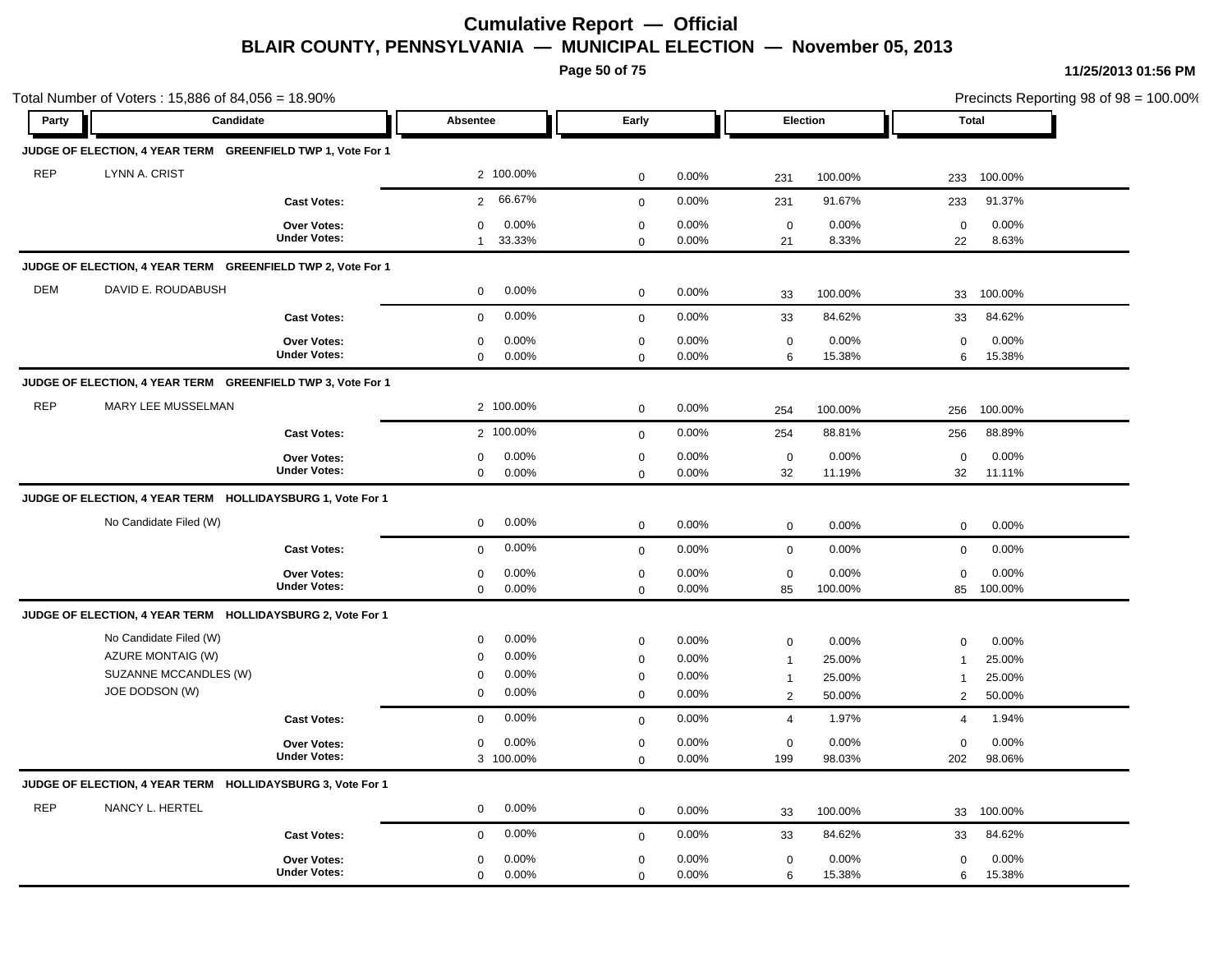**Page 51 of 75**

|            | Total Number of Voters: 15,886 of 84,056 = 18.90%              |                                           |                                                 |                                           |                   |                                    |                 |                       | Precincts Reporting 98 of 98 = 100.00% |  |
|------------|----------------------------------------------------------------|-------------------------------------------|-------------------------------------------------|-------------------------------------------|-------------------|------------------------------------|-----------------|-----------------------|----------------------------------------|--|
| Party      | Candidate                                                      |                                           | Absentee                                        | Early                                     |                   | Election                           |                 |                       | Total                                  |  |
|            | JUDGE OF ELECTION, 4 YEAR TERM HOLLIDAYSBURG 4, Vote For 1     |                                           |                                                 |                                           |                   |                                    |                 |                       |                                        |  |
| <b>REP</b> | <b>JANICE K. ALBRIGHT</b>                                      |                                           | 2 100.00%                                       | $\mathbf 0$                               | 0.00%             | 144                                | 100.00%         | 146                   | 100.00%                                |  |
|            |                                                                | <b>Cast Votes:</b>                        | 2 100.00%                                       | $\mathbf 0$                               | 0.00%             | 144                                | 84.21%          | 146                   | 84.39%                                 |  |
|            |                                                                | <b>Over Votes:</b><br><b>Under Votes:</b> | 0.00%<br>$\mathbf 0$<br>0.00%<br>$\mathbf 0$    | $\mathbf 0$<br>$\Omega$                   | 0.00%<br>0.00%    | $\mathbf 0$<br>27                  | 0.00%<br>15.79% | $\mathbf 0$<br>27     | 0.00%<br>15.61%                        |  |
|            | JUDGE OF ELECTION, 4 YEAR TERM HOLLIDAYSBURG 5, Vote For 1     |                                           |                                                 |                                           |                   |                                    |                 |                       |                                        |  |
| <b>DEM</b> | ROBERT P. BENDER<br><b>JOHN SMITH (W)</b><br>PENNY HALUSKA (W) |                                           | 7 100.00%<br>0.00%<br>0<br>0.00%<br>0           | $\mathbf 0$<br>$\mathbf 0$                | 0.00%<br>0.00%    | 98<br>$\mathbf{1}$                 | 98.00%<br>1.00% | 105<br>$\overline{1}$ | 98.13%<br>0.93%                        |  |
|            |                                                                | <b>Cast Votes:</b>                        | 7 100.00%                                       | $\mathbf 0$                               | 0.00%<br>0.00%    | $\mathbf{1}$                       | 1.00%<br>70.92% | $\mathbf{1}$<br>107   | 0.93%<br>72.30%                        |  |
|            |                                                                | <b>Over Votes:</b><br><b>Under Votes:</b> | $0.00\%$<br>$\mathbf 0$<br>0.00%<br>$\mathbf 0$ | $\mathbf 0$<br>$\mathbf 0$<br>$\mathbf 0$ | 0.00%<br>0.00%    | 100<br>$\mathbf 0$<br>41           | 0.00%<br>29.08% | $\mathbf 0$<br>41     | 0.00%<br>27.70%                        |  |
|            | JUDGE OF ELECTION, 4 YEAR TERM HOLLIDAYSBURG 6, Vote For 1     |                                           |                                                 |                                           |                   |                                    |                 |                       |                                        |  |
| <b>REP</b> | ROBERT E. OLSON                                                |                                           | 18 100.00%                                      | $\mathbf 0$                               | 0.00%             | 163                                | 100.00%         | 181                   | 100.00%                                |  |
|            |                                                                | <b>Cast Votes:</b>                        | 78.26%<br>18                                    | $\mathbf 0$                               | 0.00%             | 163                                | 78.37%          | 181                   | 78.35%                                 |  |
|            |                                                                | Over Votes:<br><b>Under Votes:</b>        | 0.00%<br>0<br>5 21.74%                          | $\mathbf 0$<br>$\mathbf 0$                | 0.00%<br>0.00%    | $\mathbf 0$<br>45                  | 0.00%<br>21.63% | $\mathbf 0$<br>50     | 0.00%<br>21.65%                        |  |
|            | JUDGE OF ELECTION, 4 YEAR TERM HOLLIDAYSBURG 7, Vote For 1     |                                           |                                                 |                                           |                   |                                    |                 |                       |                                        |  |
| <b>REP</b> | SHARLE J. KIRKHAM                                              |                                           | 1 100.00%                                       | $\mathbf 0$                               | 0.00%             | 130                                | 100.00%         | 131                   | 100.00%                                |  |
|            |                                                                | <b>Cast Votes:</b>                        | 1 100.00%                                       | $\mathbf 0$                               | 0.00%             | 130                                | 86.67%          | 131                   | 86.75%                                 |  |
|            |                                                                | Over Votes:<br><b>Under Votes:</b>        | $0.00\%$<br>0<br>0.00%<br>$\mathbf 0$           | $\mathbf 0$<br>$\Omega$                   | 0.00%<br>$0.00\%$ | $\mathbf 0$<br>20                  | 0.00%<br>13.33% | $\mathbf 0$<br>20     | 0.00%<br>13.25%                        |  |
|            | JUDGE OF ELECTION, 4 YEAR TERM HUSTON TWP, Vote For 1          |                                           |                                                 |                                           |                   |                                    |                 |                       |                                        |  |
| <b>REP</b> | LILLIE M. NEGLEY                                               |                                           | 6 100.00%                                       | $\mathbf 0$                               | 0.00%             | 95                                 | 100.00%         | 101                   | 100.00%                                |  |
|            |                                                                | <b>Cast Votes:</b>                        | 85.71%<br>6                                     | $\mathbf 0$                               | 0.00%             | 95                                 | 95.96%          | 101                   | 95.28%                                 |  |
|            |                                                                | Over Votes:<br><b>Under Votes:</b>        | 0.00%<br>$\mathbf 0$<br>14.29%<br>$\mathbf{1}$  | $\mathbf 0$<br>$\Omega$                   | 0.00%<br>0.00%    | $\boldsymbol{0}$<br>$\overline{4}$ | 0.00%<br>4.04%  | $\mathbf 0$<br>5      | 0.00%<br>4.72%                         |  |
|            | JUDGE OF ELECTION, 4 YEAR TERM JUNIATA TWP, Vote For 1         |                                           |                                                 |                                           |                   |                                    |                 |                       |                                        |  |
| <b>REP</b> | DONNA S. SNYDER                                                |                                           | 4 100.00%                                       | $\mathbf 0$                               | 0.00%             | 118                                | 100.00%         | 122                   | 100.00%                                |  |
|            |                                                                | <b>Cast Votes:</b>                        | 4 100.00%                                       | $\mathbf 0$                               | 0.00%             | 118                                | 90.08%          | 122                   | 90.37%                                 |  |
|            |                                                                | <b>Over Votes:</b><br><b>Under Votes:</b> | 0.00%<br>0<br>0.00%<br>0                        | $\mathbf 0$<br>$\mathbf 0$                | 0.00%<br>0.00%    | $\mathbf 0$<br>13                  | 0.00%<br>9.92%  | $\mathbf 0$<br>13     | 0.00%<br>9.63%                         |  |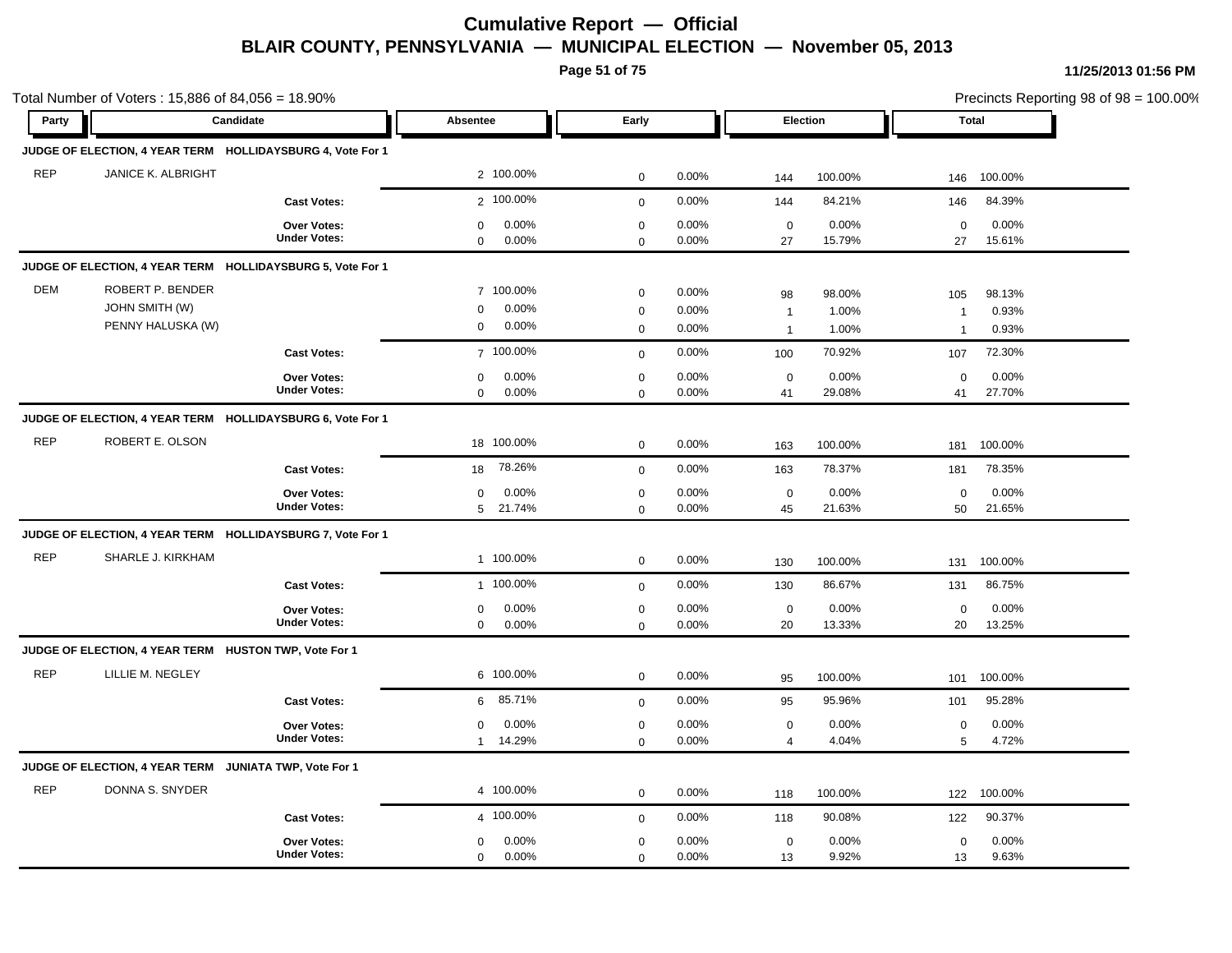**Page 52 of 75**

|            | Total Number of Voters: 15,886 of 84,056 = 18.90%                       |                                           |                                                 |                                           |                         |                                                  |                           |                                            |                           | Precincts Reporting 98 of 98 = 100.00% |
|------------|-------------------------------------------------------------------------|-------------------------------------------|-------------------------------------------------|-------------------------------------------|-------------------------|--------------------------------------------------|---------------------------|--------------------------------------------|---------------------------|----------------------------------------|
| Party      | Candidate                                                               |                                           | Absentee                                        | Early                                     |                         | Election                                         |                           |                                            | Total                     |                                        |
|            | JUDGE OF ELECTION, 4 YEAR TERM LOGAN TWP 1, Vote For 1                  |                                           |                                                 |                                           |                         |                                                  |                           |                                            |                           |                                        |
| <b>REP</b> | JOANNE D. ROTHROCK                                                      |                                           | 5 100.00%                                       | $\mathbf 0$                               | 0.00%                   | 218                                              | 100.00%                   | 223                                        | 100.00%                   |                                        |
|            |                                                                         | <b>Cast Votes:</b>                        | 5 100.00%                                       | $\mathbf 0$                               | 0.00%                   | 218                                              | 82.26%                    | 223                                        | 82.59%                    |                                        |
|            |                                                                         | <b>Over Votes:</b><br><b>Under Votes:</b> | 0.00%<br>$\mathbf 0$<br>0.00%<br>0              | $\mathbf 0$<br>$\mathbf 0$                | 0.00%<br>0.00%          | $\mathbf 0$<br>47                                | 0.00%<br>17.74%           | $\mathbf 0$<br>47                          | 0.00%<br>17.41%           |                                        |
|            | JUDGE OF ELECTION, 4 YEAR TERM LOGAN TWP 2, Vote For 1                  |                                           |                                                 |                                           |                         |                                                  |                           |                                            |                           |                                        |
| <b>REP</b> | SHARON L. MERRITTS                                                      |                                           | 7 100.00%                                       | $\mathbf 0$                               | 0.00%                   | 231                                              | 100.00%                   | 238                                        | 100.00%                   |                                        |
|            |                                                                         | <b>Cast Votes:</b>                        | 7 100.00%                                       | $\mathbf 0$                               | 0.00%                   | 231                                              | 79.93%                    | 238                                        | 80.41%                    |                                        |
|            |                                                                         | Over Votes:<br><b>Under Votes:</b>        | $0.00\%$<br>$\mathbf 0$<br>0.00%<br>0           | $\mathbf 0$<br>$\mathbf 0$                | 0.00%<br>0.00%          | $\mathbf 0$<br>58                                | 0.00%<br>20.07%           | $\mathbf 0$<br>58                          | 0.00%<br>19.59%           |                                        |
|            | JUDGE OF ELECTION, 4 YEAR TERM LOGAN TWP 3, Vote For 1                  |                                           |                                                 |                                           |                         |                                                  |                           |                                            |                           |                                        |
| <b>REP</b> | JOAN D. KAYLOR<br>DONALD SWANGER (W)                                    |                                           | 3 100.00%<br>0.00%<br>0                         | $\mathbf 0$<br>$\mathbf 0$                | 0.00%<br>0.00%          | 157<br>$\mathbf{1}$                              | 99.37%<br>0.63%           | 160<br>$\overline{1}$                      | 99.38%<br>0.62%           |                                        |
|            |                                                                         | <b>Cast Votes:</b>                        | 3 100.00%                                       | $\mathbf 0$                               | 0.00%                   | 158                                              | 84.04%                    | 161                                        | 84.29%                    |                                        |
|            |                                                                         | <b>Over Votes:</b><br><b>Under Votes:</b> | 0.00%<br>0<br>0.00%<br>0                        | $\mathbf 0$<br>$\mathbf 0$                | 0.00%<br>0.00%          | $\mathbf 0$<br>30                                | 0.00%<br>15.96%           | $\mathbf 0$<br>30                          | 0.00%<br>15.71%           |                                        |
|            | JUDGE OF ELECTION, 4 YEAR TERM LOGAN TWP 4, Vote For 1                  |                                           |                                                 |                                           |                         |                                                  |                           |                                            |                           |                                        |
|            | No Candidate Filed (W)<br>DON PEACHMAN (W)<br><b>BONNIE FURICCI (W)</b> |                                           | 0.00%<br>0<br>$0.00\%$<br>0<br>$0.00\%$<br>0    | $\mathbf 0$<br>$\mathbf 0$<br>$\mathbf 0$ | 0.00%<br>0.00%<br>0.00% | $\boldsymbol{0}$<br>$\mathbf{1}$<br>$\mathbf{1}$ | 0.00%<br>50.00%<br>50.00% | $\mathbf 0$<br>$\mathbf 1$<br>$\mathbf{1}$ | 0.00%<br>50.00%<br>50.00% |                                        |
|            |                                                                         | <b>Cast Votes:</b>                        | $0.00\%$<br>$\mathbf 0$                         | $\mathbf 0$                               | 0.00%                   | $\overline{2}$                                   | 1.02%                     | 2                                          | 0.98%                     |                                        |
|            |                                                                         | Over Votes:<br><b>Under Votes:</b>        | 0<br>0.00%<br>7 100.00%                         | $\mathbf 0$<br>$\mathbf 0$                | 0.00%<br>0.00%          | $\mathbf 0$<br>195                               | 0.00%<br>98.98%           | $\mathbf 0$<br>202                         | 0.00%<br>99.02%           |                                        |
|            | JUDGE OF ELECTION, 4 YEAR TERM LOGAN TWP 5, Vote For 1                  |                                           |                                                 |                                           |                         |                                                  |                           |                                            |                           |                                        |
| <b>DEM</b> | LINDA K. TANZI                                                          |                                           | 4 100.00%                                       | $\mathbf 0$                               | 0.00%                   | 146                                              | 100.00%                   | 150                                        | 100.00%                   |                                        |
|            |                                                                         | <b>Cast Votes:</b>                        | 4 100.00%                                       | $\mathbf 0$                               | 0.00%                   | 146                                              | 67.28%                    | 150                                        | 67.87%                    |                                        |
|            |                                                                         | Over Votes:<br><b>Under Votes:</b>        | $0.00\%$<br>$\mathbf 0$<br>$\mathbf 0$<br>0.00% | $\mathbf 0$<br>$\mathbf 0$                | 0.00%<br>0.00%          | $\mathbf 0$<br>71                                | 0.00%<br>32.72%           | $\mathbf 0$<br>71                          | 0.00%<br>32.13%           |                                        |
|            | JUDGE OF ELECTION, 4 YEAR TERM LOGAN TWP 6, Vote For 1                  |                                           |                                                 |                                           |                         |                                                  |                           |                                            |                           |                                        |
| <b>REP</b> | RICHARD LUCKNER                                                         |                                           | 6 100.00%                                       | $\mathbf 0$                               | 0.00%                   | 205                                              | 100.00%                   | 211                                        | 100.00%                   |                                        |
|            |                                                                         | <b>Cast Votes:</b>                        | 85.71%<br>6                                     | $\mathbf 0$                               | 0.00%                   | 205                                              | 85.42%                    | 211                                        | 85.43%                    |                                        |
|            |                                                                         | <b>Over Votes:</b><br><b>Under Votes:</b> | 0.00%<br>0<br>14.29%<br>$\mathbf{1}$            | $\mathbf 0$<br>$\mathbf 0$                | 0.00%<br>0.00%          | $\mathbf 0$<br>35                                | 0.00%<br>14.58%           | $\mathbf 0$<br>36                          | 0.00%<br>14.57%           |                                        |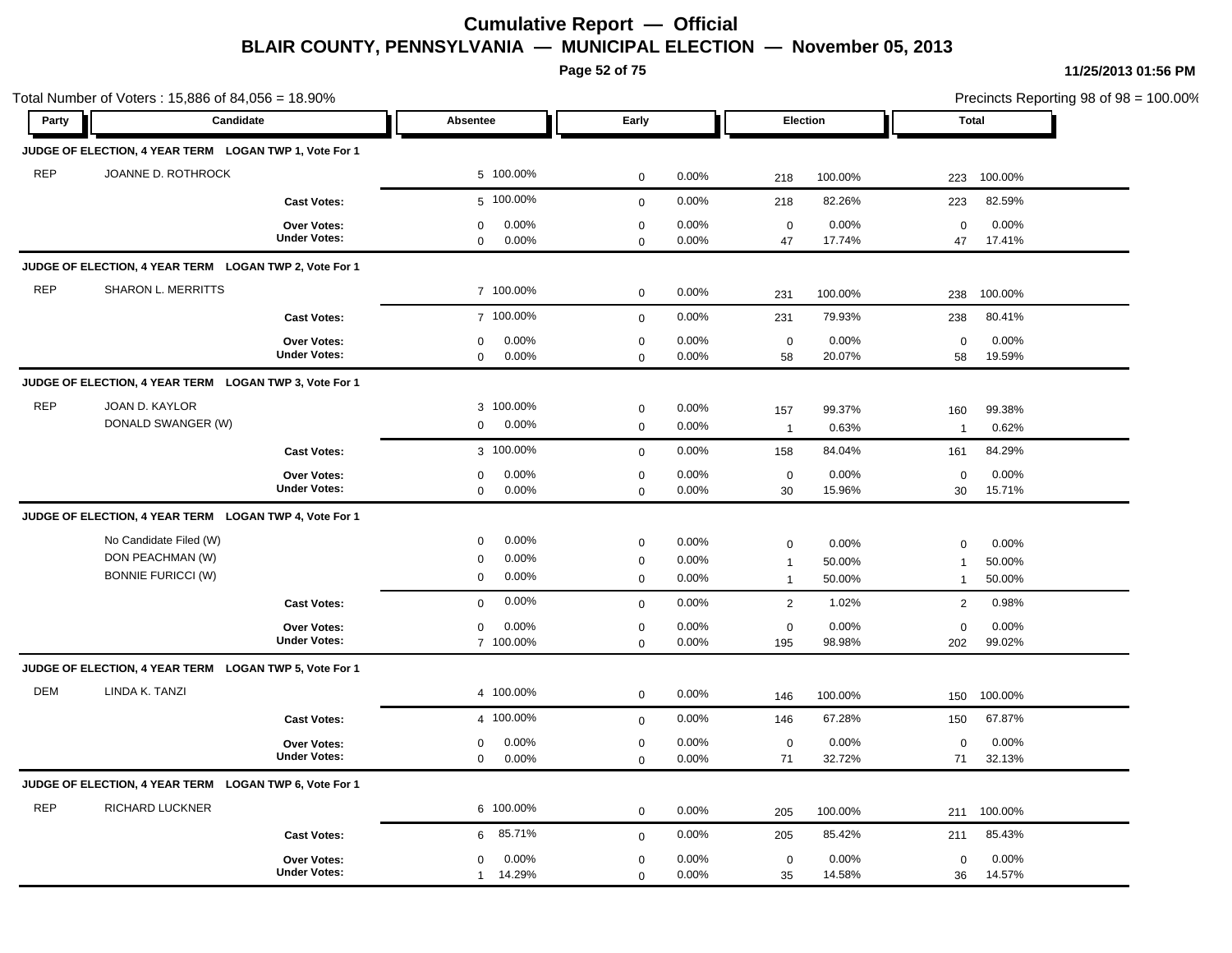**Page 53 of 75**

| Party      | Candidate                                                   |                                    | Absentee                                     | Early                      |                   |                       | Election        |                       | <b>Total</b>    |  |
|------------|-------------------------------------------------------------|------------------------------------|----------------------------------------------|----------------------------|-------------------|-----------------------|-----------------|-----------------------|-----------------|--|
|            |                                                             |                                    |                                              |                            |                   |                       |                 |                       |                 |  |
|            | JUDGE OF ELECTION, 4 YEAR TERM LOGAN TWP 7, Vote For 1      |                                    |                                              |                            |                   |                       |                 |                       |                 |  |
|            | No Candidate Filed (W)                                      |                                    | 0.00%<br>$\mathbf 0$                         | $\mathbf 0$                | 0.00%             | $\mathbf 0$           | 0.00%           | 0                     | 0.00%           |  |
|            | RAY BRASE (W)                                               |                                    | 0.00%<br>$\mathbf 0$                         | $\mathbf 0$                | 0.00%             | $\mathbf{1}$          | 100.00%         | $\mathbf{1}$          | 100.00%         |  |
|            |                                                             | <b>Cast Votes:</b>                 | 0.00%<br>$\mathbf 0$                         | $\mathbf 0$                | 0.00%             | $\mathbf{1}$          | 0.79%           | $\mathbf{1}$          | 0.79%           |  |
|            |                                                             | Over Votes:                        | 0.00%<br>$\mathbf 0$                         | $\mathbf 0$                | 0.00%             | $\mathbf 0$           | 0.00%           | $\mathbf 0$           | 0.00%           |  |
|            |                                                             | <b>Under Votes:</b>                | 1 100.00%                                    | $\mathbf 0$                | 0.00%             | 125                   | 99.21%          | 126                   | 99.21%          |  |
|            | JUDGE OF ELECTION, 4 YEAR TERM MARTINSBURG 1, Vote For 1    |                                    |                                              |                            |                   |                       |                 |                       |                 |  |
| <b>REP</b> | JANET E. BLATTENBERGER                                      |                                    | 3 100.00%                                    | $\mathbf 0$                | 0.00%             | 109                   | 100.00%         | 112                   | 100.00%         |  |
|            |                                                             | <b>Cast Votes:</b>                 | 3 100.00%                                    | $\mathbf 0$                | 0.00%             | 109                   | 81.34%          | 112                   | 81.75%          |  |
|            |                                                             | <b>Over Votes:</b>                 | 0.00%<br>$\mathbf 0$                         | $\mathbf 0$                | 0.00%             | $\mathbf 0$           | 0.00%           | $\mathbf 0$           | 0.00%           |  |
|            |                                                             | <b>Under Votes:</b>                | $\mathbf 0$<br>0.00%                         | $\mathbf 0$                | 0.00%             | 25                    | 18.66%          | 25                    | 18.25%          |  |
|            | JUDGE OF ELECTION, 4 YEAR TERM MARTINSBURG 2, Vote For 1    |                                    |                                              |                            |                   |                       |                 |                       |                 |  |
| <b>REP</b> | PHYLLIS I. KEIM                                             |                                    | 3 100.00%                                    |                            | 0.00%             |                       |                 |                       |                 |  |
|            | SUZANNE MCNALLY (W)                                         |                                    | 0.00%<br>$\mathbf 0$                         | $\mathbf 0$<br>$\mathbf 0$ | 0.00%             | 124<br>$\overline{1}$ | 99.20%<br>0.80% | 127<br>$\overline{1}$ | 99.22%<br>0.78% |  |
|            |                                                             | <b>Cast Votes:</b>                 | 3 100.00%                                    | $\mathbf 0$                | 0.00%             | 125                   | 84.46%          | 128                   | 84.77%          |  |
|            |                                                             |                                    |                                              |                            |                   |                       |                 |                       |                 |  |
|            |                                                             | Over Votes:<br><b>Under Votes:</b> | 0.00%<br>$\mathbf 0$<br>0.00%<br>$\mathbf 0$ | $\mathbf 0$<br>$\mathbf 0$ | 0.00%<br>$0.00\%$ | $\mathbf 0$<br>23     | 0.00%<br>15.54% | $\mathbf 0$<br>23     | 0.00%<br>15.23% |  |
|            | JUDGE OF ELECTION, 4 YEAR TERM NEWRY BORO, Vote For 1       |                                    |                                              |                            |                   |                       |                 |                       |                 |  |
| <b>DEM</b> | AUDREY J. GLASS                                             |                                    |                                              |                            |                   |                       |                 |                       |                 |  |
|            |                                                             |                                    | 0.00%<br>$\mathbf 0$                         | $\mathbf 0$                | 0.00%             | 37                    | 100.00%         | 37                    | 100.00%         |  |
|            |                                                             | <b>Cast Votes:</b>                 | 0.00%<br>$\mathbf 0$                         | $\mathbf 0$                | 0.00%             | 37                    | 82.22%          | 37                    | 82.22%          |  |
|            |                                                             | <b>Over Votes:</b>                 | 0.00%<br>$\mathbf 0$                         | $\mathbf 0$                | 0.00%             | $\mathbf 0$           | 0.00%           | 0                     | 0.00%           |  |
|            |                                                             | <b>Under Votes:</b>                | 0.00%<br>$\mathbf 0$                         | $\mathbf 0$                | 0.00%             | 8                     | 17.78%          | 8                     | 17.78%          |  |
|            | JUDGE OF ELECTION, 4 YEAR TERM NORTH WOODBURY, Vote For 1   |                                    |                                              |                            |                   |                       |                 |                       |                 |  |
| <b>REP</b> | ELIZABETH B. PHEASANT                                       |                                    | 17 100.00%                                   | $\mathbf 0$                | $0.00\%$          | 233                   | 99.15%          | 250                   | 99.21%          |  |
|            | LADDY SMITH (W)                                             |                                    | 0.00%<br>0                                   | $\mathbf 0$                | 0.00%             | $\overline{1}$        | 0.43%           | -1                    | 0.40%           |  |
|            | BETTY BLATTENBER (W)                                        |                                    | 0.00%<br>0                                   | $\mathbf 0$                | 0.00%             | $\mathbf{1}$          | 0.43%           | -1                    | 0.40%           |  |
|            |                                                             | <b>Cast Votes:</b>                 | 80.95%<br>17                                 | $\mathbf 0$                | 0.00%             | 235                   | 91.09%          | 252                   | 90.32%          |  |
|            |                                                             | <b>Over Votes:</b>                 | 0.00%<br>0                                   | $\mathbf 0$                | $0.00\%$          | $\mathbf 0$           | 0.00%           | $\mathbf 0$           | 0.00%           |  |
|            |                                                             | <b>Under Votes:</b>                | 19.05%<br>$\overline{4}$                     | 0                          | $0.00\%$          | 23                    | 8.91%           | 27                    | 9.68%           |  |
|            | JUDGE OF ELECTION, 4 YEAR TERM ROARING SPRING 1, Vote For 1 |                                    |                                              |                            |                   |                       |                 |                       |                 |  |
|            | No Candidate Filed (W)                                      |                                    | 0.00%<br>0                                   | $\mathbf 0$                | 0.00%             | $\mathbf 0$           | 0.00%           | 0                     | 0.00%           |  |
|            | SUSAN MOCK (W)                                              |                                    | 0.00%<br>$\mathbf 0$                         | $\mathbf 0$                | 0.00%             | $\mathbf{1}$          | 100.00%         | $\mathbf{1}$          | 100.00%         |  |
|            |                                                             | <b>Cast Votes:</b>                 | 0.00%<br>$\mathbf 0$                         | $\mathbf 0$                | 0.00%             | $\overline{1}$        | 1.85%           | $\mathbf{1}$          | 1.79%           |  |
|            |                                                             | Over Votes:                        | 0.00%<br>$\mathbf 0$                         | $\mathbf 0$                | 0.00%             | $\mathbf 0$           | 0.00%           | $\mathbf 0$           | 0.00%           |  |
|            |                                                             | <b>Under Votes:</b>                | 2 100.00%                                    | $\mathbf 0$                | 0.00%             | 53                    | 98.15%          | 55                    | 98.21%          |  |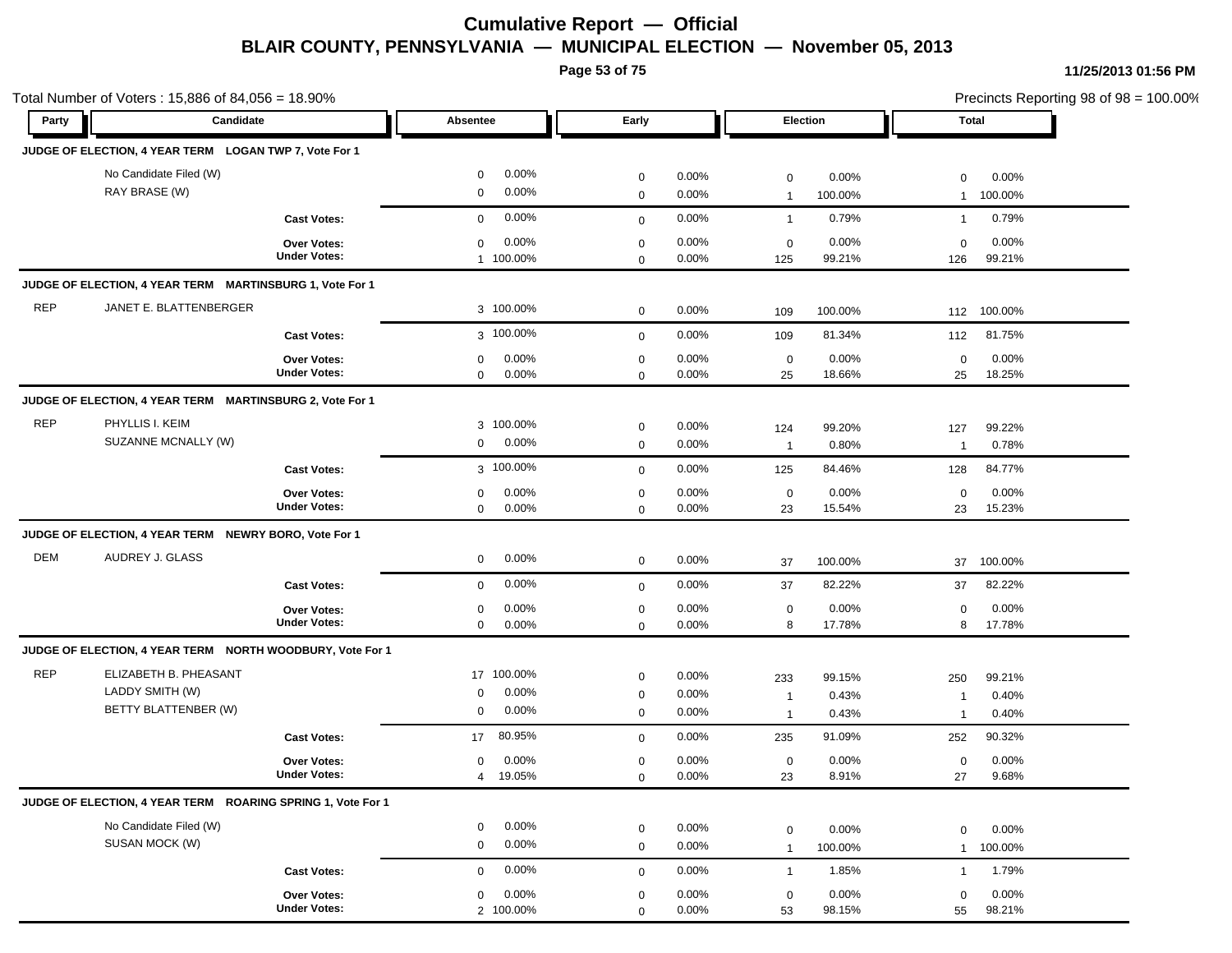**Page 54 of 75**

|            | Total Number of Voters: 15,886 of 84,056 = 18.90%           |                                           |                                                 |                            |                   |                   |                 |                   | Precincts Reporting 98 of 98 = 100.00% |
|------------|-------------------------------------------------------------|-------------------------------------------|-------------------------------------------------|----------------------------|-------------------|-------------------|-----------------|-------------------|----------------------------------------|
| Party      | Candidate                                                   |                                           | Absentee                                        | Early                      |                   |                   | Election        | Total             |                                        |
|            | JUDGE OF ELECTION, 4 YEAR TERM ROARING SPRING 2, Vote For 1 |                                           |                                                 |                            |                   |                   |                 |                   |                                        |
| <b>REP</b> | <b>CAROLINE HOOVER</b>                                      |                                           | 4 100.00%                                       | $\mathbf 0$                | 0.00%             | 101               | 100.00%         | 105               | 100.00%                                |
|            |                                                             | <b>Cast Votes:</b>                        | 4 100.00%                                       | $\mathbf 0$                | 0.00%             | 101               | 82.79%          | 105               | 83.33%                                 |
|            |                                                             | Over Votes:<br><b>Under Votes:</b>        | 0.00%<br>$\mathbf 0$<br>0.00%<br>$\mathbf 0$    | $\mathbf 0$<br>$\mathbf 0$ | 0.00%<br>0.00%    | $\mathbf 0$<br>21 | 0.00%<br>17.21% | $\mathbf 0$<br>21 | 0.00%<br>16.67%                        |
|            | JUDGE OF ELECTION, 4 YEAR TERM ROARING SPRING 3, Vote For 1 |                                           |                                                 |                            |                   |                   |                 |                   |                                        |
| <b>DEM</b> | SANDRA K. KNISELY                                           |                                           | 2 100.00%                                       | $\mathbf 0$                | 0.00%             | 74                | 100.00%         | 76                | 100.00%                                |
|            |                                                             | <b>Cast Votes:</b>                        | 2 100.00%                                       | $\mathbf 0$                | 0.00%             | 74                | 73.27%          | 76                | 73.79%                                 |
|            |                                                             | Over Votes:<br><b>Under Votes:</b>        | 0.00%<br>$\mathbf 0$<br>$\mathbf 0$<br>$0.00\%$ | $\mathbf 0$<br>$\mathbf 0$ | 0.00%<br>0.00%    | $\mathbf 0$<br>27 | 0.00%<br>26.73% | $\mathbf 0$<br>27 | 0.00%<br>26.21%                        |
|            | JUDGE OF ELECTION, 4 YEAR TERM SNYDER TWP 1, Vote For 1     |                                           |                                                 |                            |                   |                   |                 |                   |                                        |
| <b>REP</b> | DORIS WILSON                                                |                                           | 3 100.00%                                       | $\mathbf 0$                | 0.00%             | 115               | 100.00%         | 118               | 100.00%                                |
|            |                                                             | <b>Cast Votes:</b>                        | 75.00%<br>3                                     | $\mathbf 0$                | 0.00%             | 115               | 86.47%          | 118               | 86.13%                                 |
|            |                                                             | <b>Over Votes:</b><br><b>Under Votes:</b> | 0.00%<br>0<br>25.00%<br>$\mathbf{1}$            | $\mathbf 0$<br>$\mathbf 0$ | 0.00%<br>0.00%    | $\mathbf 0$<br>18 | 0.00%<br>13.53% | $\mathbf 0$<br>19 | 0.00%<br>13.87%                        |
|            | JUDGE OF ELECTION, 4 YEAR TERM SNYDER TWP 2, Vote For 1     |                                           |                                                 |                            |                   |                   |                 |                   |                                        |
| <b>REP</b> | MARY E. FRIDAY                                              |                                           | 1 100.00%                                       | $\mathbf 0$                | 0.00%             | 148               | 100.00%         | 149               | 100.00%                                |
|            |                                                             | <b>Cast Votes:</b>                        | 25.00%<br>$\mathbf{1}$                          | $\mathbf 0$                | 0.00%             | 148               | 90.80%          | 149               | 89.22%                                 |
|            |                                                             | <b>Over Votes:</b><br><b>Under Votes:</b> | 0.00%<br>0<br>3 75.00%                          | $\mathbf 0$<br>$\mathbf 0$ | 0.00%<br>$0.00\%$ | $\mathsf 0$<br>15 | 0.00%<br>9.20%  | $\mathbf 0$<br>18 | 0.00%<br>10.78%                        |
|            | JUDGE OF ELECTION, 4 YEAR TERM TAYLOR TWP, Vote For 1       |                                           |                                                 |                            |                   |                   |                 |                   |                                        |
| <b>REP</b> | TIFFANY M. FREEMAN                                          |                                           | 8 100.00%                                       | $\mathbf 0$                | 0.00%             | 246               | 100.00%         | 254               | 100.00%                                |
|            |                                                             | <b>Cast Votes:</b>                        | 88.89%<br>8                                     | $\mathbf 0$                | 0.00%             | 246               | 91.11%          | 254               | 91.04%                                 |
|            |                                                             | Over Votes:<br><b>Under Votes:</b>        | 0.00%<br>0<br>11.11%<br>$\mathbf{1}$            | $\mathbf 0$<br>$\mathbf 0$ | 0.00%<br>0.00%    | $\mathbf 0$<br>24 | 0.00%<br>8.89%  | $\mathbf 0$<br>25 | 0.00%<br>8.96%                         |
|            | JUDGE OF ELECTION, 4 YEAR TERM TYRONE TWP 1, Vote For 1     |                                           |                                                 |                            |                   |                   |                 |                   |                                        |
| <b>REP</b> | RACHEL K. DETWILER                                          |                                           | 3 100.00%                                       | $\mathbf 0$                | 0.00%             | 115               | 100.00%         | 118               | 100.00%                                |
|            |                                                             | <b>Cast Votes:</b>                        | 3 100.00%                                       | $\mathbf 0$                | 0.00%             | 115               | 87.79%          | 118               | 88.06%                                 |
|            |                                                             | <b>Over Votes:</b><br><b>Under Votes:</b> | 0.00%<br>0<br>0.00%<br>$\mathbf 0$              | $\mathbf 0$<br>0           | 0.00%<br>0.00%    | $\mathbf 0$<br>16 | 0.00%<br>12.21% | $\mathbf 0$<br>16 | 0.00%<br>11.94%                        |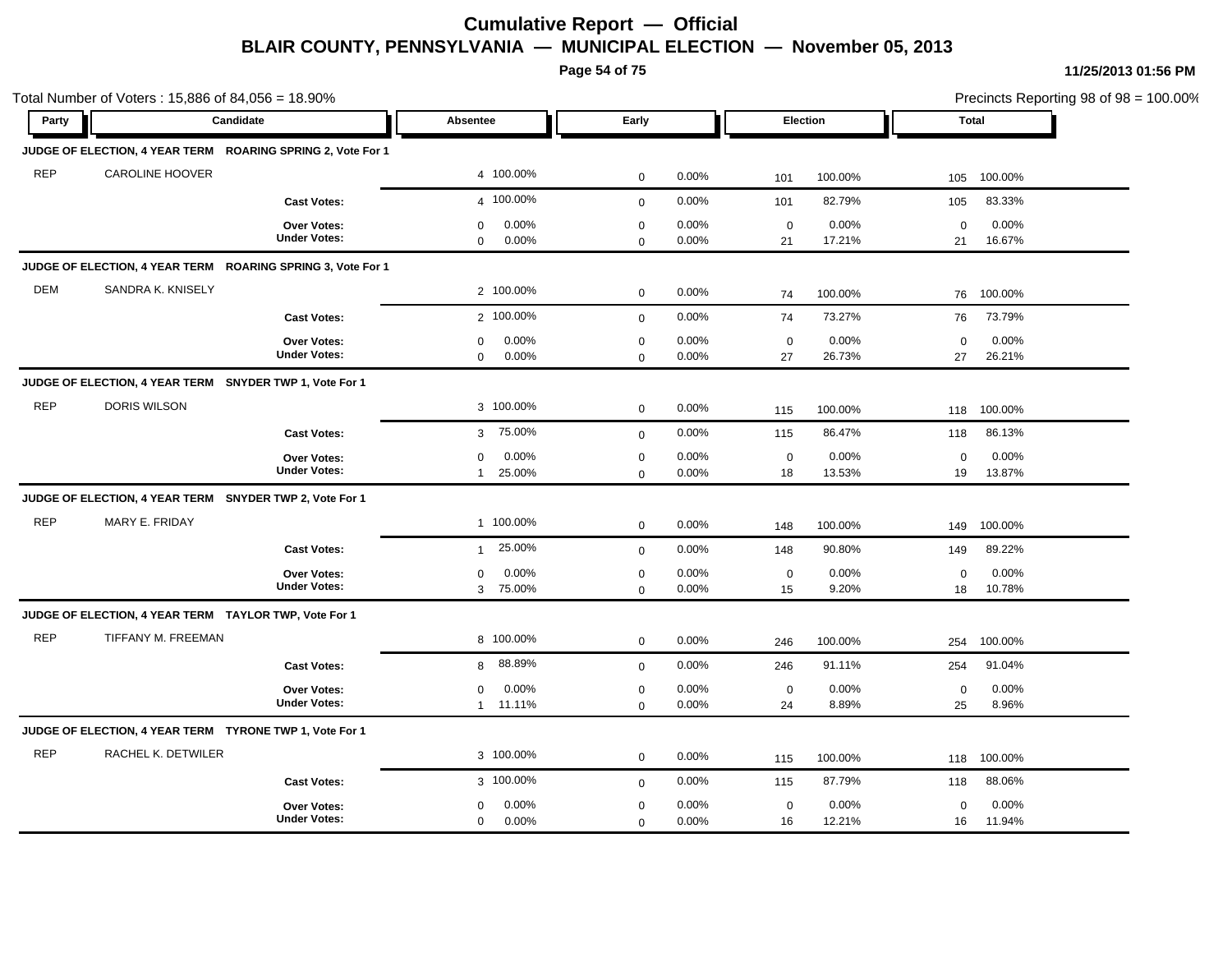**Page 55 of 75**

|            | Total Number of Voters: 15,886 of 84,056 = 18.90%                                     |                                           |                                                                                              |                                                          |                                                                                                     |                                     |                                         | Precincts Reporting 98 of 98 = 100.00% |
|------------|---------------------------------------------------------------------------------------|-------------------------------------------|----------------------------------------------------------------------------------------------|----------------------------------------------------------|-----------------------------------------------------------------------------------------------------|-------------------------------------|-----------------------------------------|----------------------------------------|
| Party      | Candidate                                                                             |                                           | Absentee                                                                                     | Early                                                    |                                                                                                     | Election                            | <b>Total</b>                            |                                        |
|            | JUDGE OF ELECTION, 4 YEAR TERM TYRONE TWP 2, Vote For 1                               |                                           |                                                                                              |                                                          |                                                                                                     |                                     |                                         |                                        |
|            | No Candidate Filed (W)<br>AIMEE LANGENSIEPEN (W)<br>TIM BOTTENFIELD (W)               |                                           | 0.00%<br>$\mathbf 0$<br>0.00%<br>$\Omega$<br>0.00%<br>$\mathbf 0$                            | $\pmb{0}$<br>$\mathbf 0$<br>$\mathbf 0$                  | 0.00%<br>$\mathbf 0$<br>0.00%<br>$\overline{2}$<br>0.00%<br>$\mathbf{1}$                            | 0.00%<br>66.67%<br>33.33%           | 0<br>2<br>$\mathbf{1}$                  | 0.00%<br>66.67%<br>33.33%              |
|            |                                                                                       | <b>Cast Votes:</b>                        | 0.00%<br>$\mathbf 0$                                                                         | $\mathbf 0$                                              | 0.00%<br>$\mathbf{3}$                                                                               | 2.08%                               | 3                                       | 2.07%                                  |
|            |                                                                                       | Over Votes:<br><b>Under Votes:</b>        | 0.00%<br>$\mathbf 0$<br>1 100.00%                                                            | $\mathbf 0$<br>$\mathbf 0$                               | 0.00%<br>$\mathbf 0$<br>0.00%<br>141                                                                | 0.00%<br>97.92%                     | $\mathbf 0$<br>142                      | 0.00%<br>97.93%                        |
|            | JUDGE OF ELECTION, 4 YEAR TERM TYRONE BORO 1, Vote For 1                              |                                           |                                                                                              |                                                          |                                                                                                     |                                     |                                         |                                        |
| <b>REP</b> | ANDREW J. SMITH<br>ANDREA MILLS (W)                                                   |                                           | 3 100.00%<br>0.00%<br>$\mathbf 0$                                                            | $\mathbf 0$<br>$\mathbf 0$                               | 0.00%<br>126<br>0.00%<br>$\overline{1}$                                                             | 99.21%<br>0.79%                     | 129<br>$\overline{1}$                   | 99.23%<br>0.77%                        |
|            |                                                                                       | <b>Cast Votes:</b>                        | 3 100.00%                                                                                    | $\mathbf 0$                                              | 0.00%<br>127                                                                                        | 83.01%                              | 130                                     | 83.33%                                 |
|            |                                                                                       | Over Votes:<br><b>Under Votes:</b>        | 0.00%<br>0<br>$\mathbf 0$<br>0.00%                                                           | $\mathbf 0$<br>$\mathbf 0$                               | 0.00%<br>$\mathbf 0$<br>0.00%<br>26                                                                 | 0.00%<br>16.99%                     | 0<br>26                                 | 0.00%<br>16.67%                        |
|            | JUDGE OF ELECTION, 4 YEAR TERM TYRONE BORO 2, Vote For 1                              |                                           |                                                                                              |                                                          |                                                                                                     |                                     |                                         |                                        |
|            | No Candidate Filed (W)<br>BETSY SIMPSON (W)<br>FRED MILLER (W)<br>SARA CASTAGNOLA (W) |                                           | 0.00%<br>$\mathbf 0$<br>0.00%<br>$\mathbf 0$<br>0.00%<br>$\mathbf 0$<br>0.00%<br>$\mathbf 0$ | $\mathbf 0$<br>$\mathbf 0$<br>$\mathbf 0$<br>$\mathbf 0$ | 0.00%<br>$\mathbf 0$<br>0.00%<br>$\overline{1}$<br>0.00%<br>$\mathbf{1}$<br>0.00%<br>$\overline{2}$ | 0.00%<br>25.00%<br>25.00%<br>50.00% | $\mathbf 0$<br>$\overline{1}$<br>1<br>2 | 0.00%<br>25.00%<br>25.00%<br>50.00%    |
|            |                                                                                       | <b>Cast Votes:</b>                        | 0.00%<br>$\mathbf 0$                                                                         | $\mathbf{0}$                                             | 0.00%<br>$\overline{4}$                                                                             | 4.44%                               | $\overline{4}$                          | 4.44%                                  |
|            |                                                                                       | <b>Over Votes:</b><br><b>Under Votes:</b> | 0.00%<br>$\mathbf 0$<br>$\mathbf 0$<br>0.00%                                                 | $\mathbf 0$<br>$\mathbf 0$                               | 0.00%<br>$\mathbf 0$<br>0.00%<br>86                                                                 | 0.00%<br>95.56%                     | $\mathbf 0$<br>86                       | 0.00%<br>95.56%                        |
|            | JUDGE OF ELECTION, 4 YEAR TERM TYRONE BORO 3, Vote For 1                              |                                           |                                                                                              |                                                          |                                                                                                     |                                     |                                         |                                        |
| <b>DEM</b> | NANCY A. WEAKLAND                                                                     |                                           | 1 100.00%                                                                                    | $\mathbf 0$                                              | 0.00%<br>49                                                                                         | 100.00%                             | 50                                      | 100.00%                                |
|            |                                                                                       | <b>Cast Votes:</b>                        | 1 100.00%                                                                                    | $\mathbf 0$                                              | 0.00%<br>49                                                                                         | 66.22%                              | 50                                      | 66.67%                                 |
|            |                                                                                       | Over Votes:<br><b>Under Votes:</b>        | 0.00%<br>0<br>0.00%<br>$\mathbf 0$                                                           | $\mathbf 0$<br>$\mathbf 0$                               | 0.00%<br>$\mathbf 0$<br>0.00%<br>25                                                                 | 0.00%<br>33.78%                     | 0<br>25                                 | 0.00%<br>33.33%                        |
|            | JUDGE OF ELECTION, 4 YEAR TERM TYRONE BORO 4, Vote For 1                              |                                           |                                                                                              |                                                          |                                                                                                     |                                     |                                         |                                        |
|            | No Candidate Filed (W)                                                                |                                           | 0.00%<br>$\mathbf 0$                                                                         | $\mathbf 0$                                              | 0.00%<br>$\mathbf 0$                                                                                | 0.00%                               | 0                                       | $0.00\%$                               |
|            |                                                                                       | <b>Cast Votes:</b>                        | 0.00%<br>$\mathbf 0$                                                                         | $\mathbf 0$                                              | 0.00%<br>$\mathbf 0$                                                                                | 0.00%                               | 0                                       | 0.00%                                  |
|            |                                                                                       | <b>Over Votes:</b><br><b>Under Votes:</b> | 0.00%<br>$\mathbf 0$<br>1 100.00%                                                            | $\mathbf 0$<br>$\mathbf 0$                               | 0.00%<br>$\mathbf 0$<br>0.00%<br>49                                                                 | 0.00%<br>100.00%                    | $\mathbf 0$<br>50                       | 0.00%<br>100.00%                       |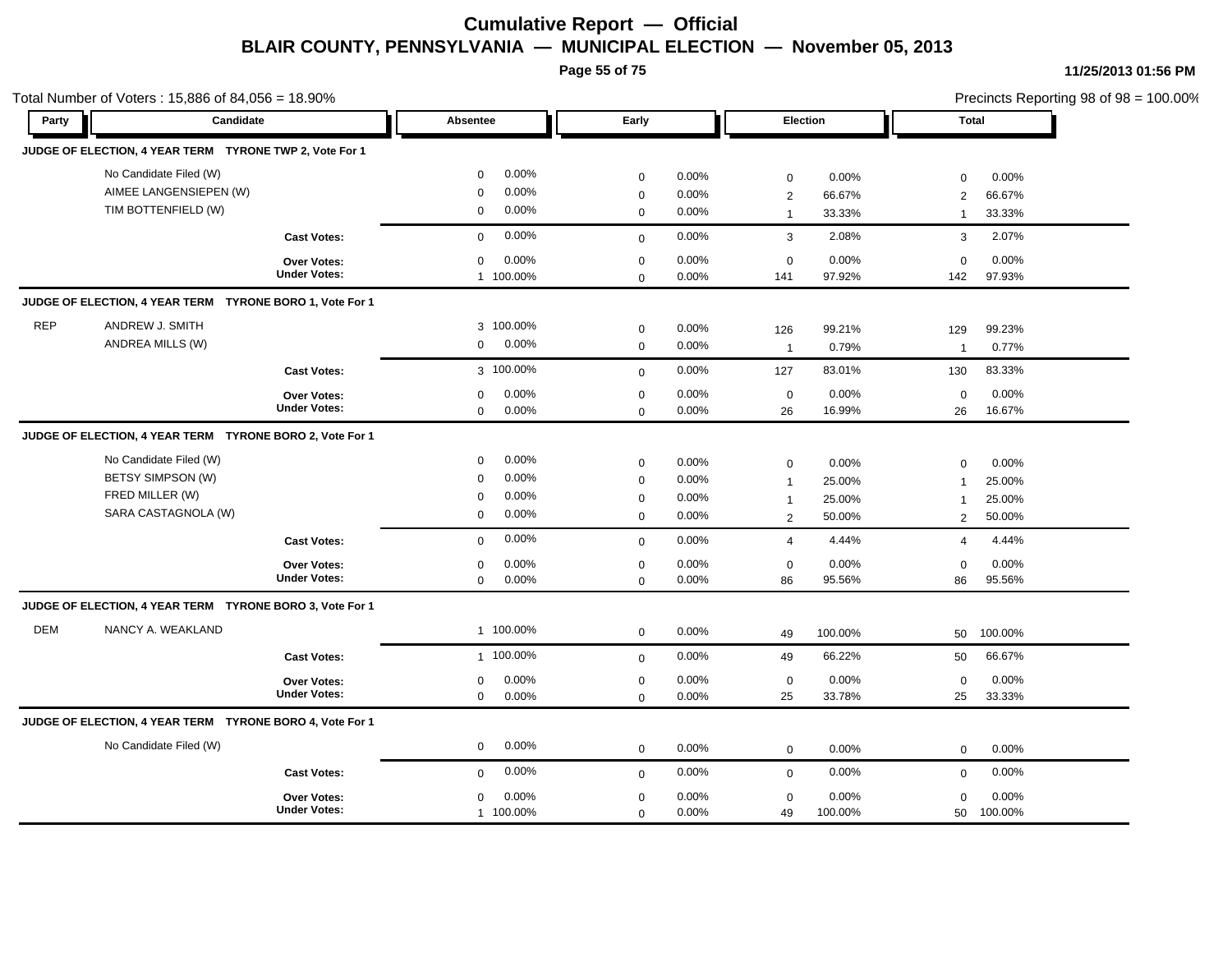**Page 56 of 75**

| Party      | Candidate                                                  |                     | Absentee                 | Early       |          |                | Election | Total          |         | Precincts Reporting 98 of 98 = 100.00% |
|------------|------------------------------------------------------------|---------------------|--------------------------|-------------|----------|----------------|----------|----------------|---------|----------------------------------------|
|            |                                                            |                     |                          |             |          |                |          |                |         |                                        |
|            | JUDGE OF ELECTION, 4 YEAR TERM TYRONE BORO 5, Vote For 1   |                     |                          |             |          |                |          |                |         |                                        |
| DEM        | <b>THOMAS COOPER</b>                                       |                     | 1 100.00%                | $\mathbf 0$ | 0.00%    | 62             | 98.41%   | 63             | 98.44%  |                                        |
|            | FRED MILLER (W)                                            |                     | 0.00%<br>$\mathbf 0$     | $\mathbf 0$ | 0.00%    | $\overline{1}$ | 1.59%    | $\mathbf{1}$   | 1.56%   |                                        |
|            |                                                            | <b>Cast Votes:</b>  | 1 100.00%                | $\mathbf 0$ | 0.00%    | 63             | 79.75%   | 64             | 80.00%  |                                        |
|            |                                                            | Over Votes:         | 0.00%<br>0               | $\mathbf 0$ | 0.00%    | $\mathbf 0$    | 0.00%    | 0              | 0.00%   |                                        |
|            |                                                            | <b>Under Votes:</b> | 0.00%<br>$\mathbf 0$     | $\mathbf 0$ | 0.00%    | 16             | 20.25%   | 16             | 20.00%  |                                        |
|            | JUDGE OF ELECTION, 4 YEAR TERM TYRONE BORO 6, Vote For 1   |                     |                          |             |          |                |          |                |         |                                        |
| DEM        | CYNTHIA L. CALVIN-VANDERGLAS                               |                     | 4 100.00%                | $\mathbf 0$ | 0.00%    | 114            | 100.00%  | 118            | 100.00% |                                        |
|            |                                                            | <b>Cast Votes:</b>  | 80.00%<br>$\overline{4}$ | $\mathbf 0$ | 0.00%    | 114            | 59.69%   | 118            | 60.20%  |                                        |
|            |                                                            | Over Votes:         | 0.00%<br>$\mathbf 0$     | $\pmb{0}$   | 0.00%    | $\mathbf 0$    | 0.00%    | $\mathbf 0$    | 0.00%   |                                        |
|            |                                                            | <b>Under Votes:</b> | 20.00%<br>$\mathbf{1}$   | $\mathbf 0$ | 0.00%    | 77             | 40.31%   | 78             | 39.80%  |                                        |
|            | JUDGE OF ELECTION, 4 YEAR TERM TYRONE BORO 7, Vote For 1   |                     |                          |             |          |                |          |                |         |                                        |
| DEM        | <b>CONSTANCE E. MUIR</b>                                   |                     | 0.00%<br>0               | $\pmb{0}$   | 0.00%    | 80             | 98.77%   | 80             | 98.77%  |                                        |
|            | DAVE EVANS (W)                                             |                     | 0.00%<br>0               | $\mathbf 0$ | $0.00\%$ | $\overline{1}$ | 1.23%    | $\mathbf{1}$   | 1.23%   |                                        |
|            |                                                            | <b>Cast Votes:</b>  | 0.00%<br>$\mathbf 0$     | $\mathbf 0$ | 0.00%    | 81             | 70.43%   | 81             | 70.43%  |                                        |
|            |                                                            | <b>Over Votes:</b>  | 0.00%<br>0               | $\mathbf 0$ | 0.00%    | $\mathbf 0$    | 0.00%    | $\mathbf 0$    | 0.00%   |                                        |
|            |                                                            | <b>Under Votes:</b> | 0.00%<br>$\mathbf 0$     | $\mathbf 0$ | $0.00\%$ | 34             | 29.57%   | 34             | 29.57%  |                                        |
|            | JUDGE OF ELECTION, 4 YEAR TERM WILLIAMSBURG, Vote For 1    |                     |                          |             |          |                |          |                |         |                                        |
| <b>REP</b> | <b>MARY ANN OVER</b>                                       |                     | 3 100.00%                | $\mathbf 0$ | 0.00%    | 100            | 100.00%  | 103            | 100.00% |                                        |
|            |                                                            | <b>Cast Votes:</b>  | 3 100.00%                | $\mathbf 0$ | 0.00%    | 100            | 86.96%   | 103            | 87.29%  |                                        |
|            |                                                            | <b>Over Votes:</b>  | 0.00%<br>0               | $\mathbf 0$ | 0.00%    | $\mathbf 0$    | 0.00%    | 0              | 0.00%   |                                        |
|            |                                                            | <b>Under Votes:</b> | 0.00%<br>$\mathbf 0$     | $\mathbf 0$ | 0.00%    | 15             | 13.04%   | 15             | 12.71%  |                                        |
|            | JUDGE OF ELECTION, 4 YEAR TERM WOODBURY TWP, Vote For 1    |                     |                          |             |          |                |          |                |         |                                        |
| <b>REP</b> | ROSANNE R. SPAGNOLA                                        |                     | 0.00%<br>$\mathbf 0$     | $\mathbf 0$ | 0.00%    | 126            | 100.00%  | 126            | 100.00% |                                        |
|            |                                                            | <b>Cast Votes:</b>  | 0.00%<br>$\mathbf 0$     | $\mathbf 0$ | 0.00%    | 126            | 90.00%   | 126            | 90.00%  |                                        |
|            |                                                            | <b>Over Votes:</b>  | 0.00%<br>0               | $\mathbf 0$ | 0.00%    | $\mathbf 0$    | 0.00%    | $\mathbf 0$    | 0.00%   |                                        |
|            |                                                            | <b>Under Votes:</b> | $\mathbf 0$<br>0.00%     | $\mathbf 0$ | $0.00\%$ | 14             | 10.00%   | 14             | 10.00%  |                                        |
|            | INSPECTOR OF ELECTION, 4 YEAR TERM ALTOONA 1-1, Vote For 1 |                     |                          |             |          |                |          |                |         |                                        |
|            | No Candidate Filed (W)                                     |                     | 0.00%<br>$\mathbf 0$     | $\mathbf 0$ | 0.00%    | $\mathbf 0$    | 0.00%    | $\mathbf 0$    | 0.00%   |                                        |
|            | DAVID KORMAN (W)                                           |                     | 1 100.00%                | $\mathbf 0$ | 0.00%    | 0              | 0.00%    | -1             | 50.00%  |                                        |
|            | BERTHA ANTHONY (W)                                         |                     | 0.00%<br>0               | $\mathbf 0$ | 0.00%    | $\mathbf{1}$   | 100.00%  | $\mathbf{1}$   | 50.00%  |                                        |
|            |                                                            | <b>Cast Votes:</b>  | 12.50%<br>1              | $\mathbf 0$ | 0.00%    | $\mathbf{1}$   | 1.54%    | $\overline{2}$ | 2.74%   |                                        |
|            |                                                            | Over Votes:         | 0.00%<br>0               | $\mathbf 0$ | 0.00%    | $\mathbf 0$    | 0.00%    | $\mathbf 0$    | 0.00%   |                                        |
|            |                                                            | <b>Under Votes:</b> | 7 87.50%                 | $\mathbf 0$ | 0.00%    | 64             | 98.46%   | 71             | 97.26%  |                                        |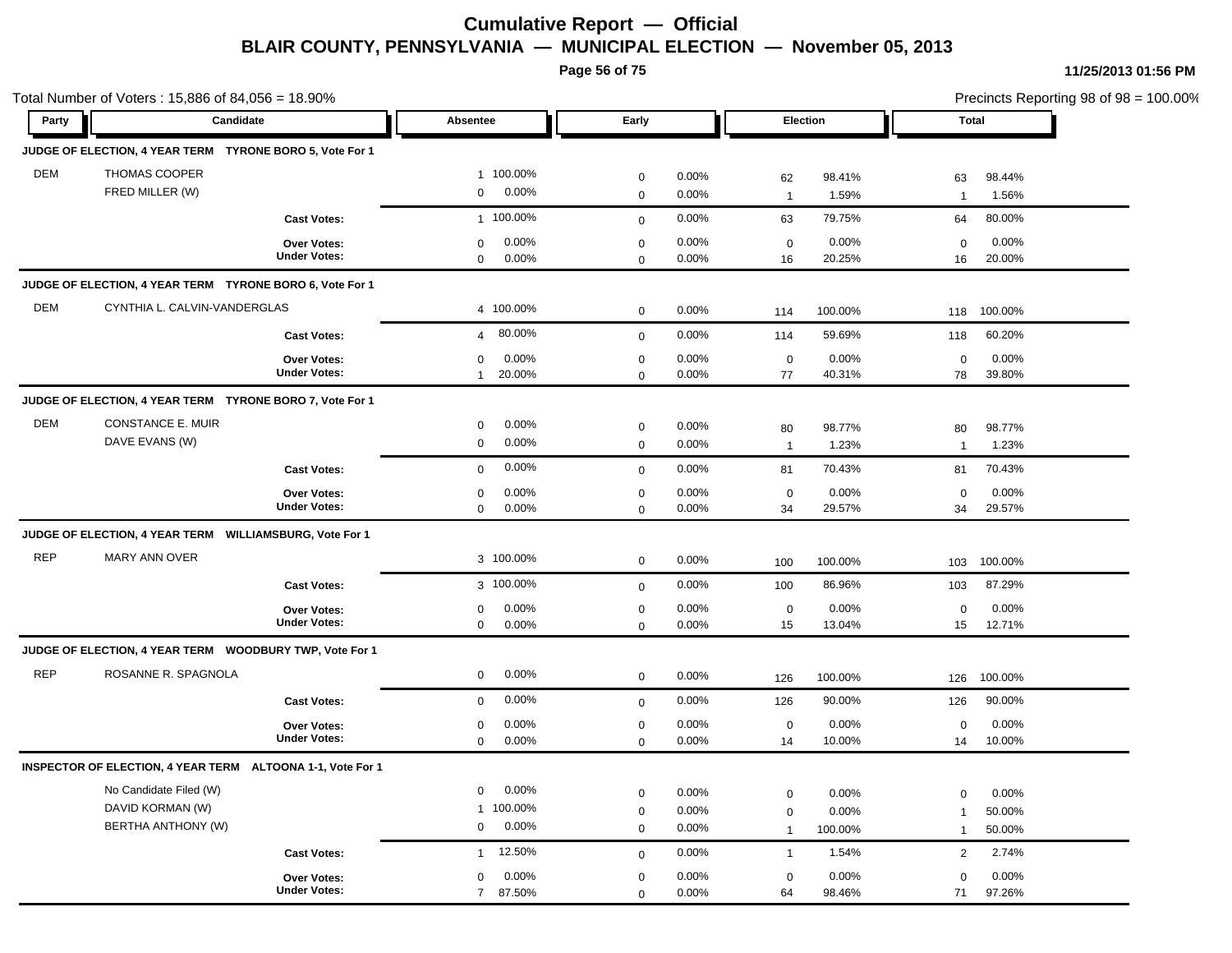**Page 57 of 75**

| Party      | Candidate                                                  |                     | Absentee              | Early        |          | Election       |         | Total        |         |
|------------|------------------------------------------------------------|---------------------|-----------------------|--------------|----------|----------------|---------|--------------|---------|
|            |                                                            |                     |                       |              |          |                |         |              |         |
|            | INSPECTOR OF ELECTION, 4 YEAR TERM ALTOONA 1-2, Vote For 1 |                     |                       |              |          |                |         |              |         |
|            | No Candidate Filed (W)                                     |                     | 0.00%<br>$\mathbf 0$  | $\mathbf 0$  | 0.00%    | $\mathbf 0$    | 0.00%   | 0            | 0.00%   |
|            |                                                            | <b>Cast Votes:</b>  | 0.00%<br>$\mathbf 0$  | $\mathbf 0$  | 0.00%    | $\mathbf 0$    | 0.00%   | $\mathbf 0$  | 0.00%   |
|            |                                                            | Over Votes:         | 0.00%<br>$\mathbf 0$  | $\mathbf 0$  | 0.00%    | $\mathbf 0$    | 0.00%   | $\mathbf 0$  | 0.00%   |
|            |                                                            | <b>Under Votes:</b> | 4 100.00%             | $\mathbf 0$  | 0.00%    | 35             | 100.00% | 39           | 100.00% |
|            | INSPECTOR OF ELECTION, 4 YEAR TERM ALTOONA 2-1, Vote For 1 |                     |                       |              |          |                |         |              |         |
| <b>REP</b> | KAREN L. COX                                               |                     | 1 100.00%             | 0            | 0.00%    | 27             | 100.00% | 28           | 100.00% |
|            |                                                            | <b>Cast Votes:</b>  | 1 100.00%             | $\mathbf 0$  | $0.00\%$ | 27             | 81.82%  | 28           | 82.35%  |
|            |                                                            | Over Votes:         | 0.00%<br>0            | $\mathbf 0$  | 0.00%    | $\mathbf 0$    | 0.00%   | $\mathbf 0$  | 0.00%   |
|            |                                                            | <b>Under Votes:</b> | $\mathbf 0$<br>0.00%  | $\mathbf 0$  | $0.00\%$ | 6              | 18.18%  | 6            | 17.65%  |
|            | INSPECTOR OF ELECTION, 4 YEAR TERM ALTOONA 2-2, Vote For 1 |                     |                       |              |          |                |         |              |         |
|            | No Candidate Filed (W)                                     |                     | 0.00%<br>$\mathbf 0$  | $\mathbf 0$  | 0.00%    | 0              | 0.00%   | 0            | 0.00%   |
|            | CAROL NEWMAN (W)                                           |                     | 0.00%<br>0            | $\mathbf 0$  | $0.00\%$ | $\overline{1}$ | 33.33%  | $\mathbf{1}$ | 33.33%  |
|            | <b>GERALD EVANS (W)</b>                                    |                     | 0.00%<br>0            | 0            | 0.00%    | $\overline{c}$ | 66.67%  | 2            | 66.67%  |
|            |                                                            | <b>Cast Votes:</b>  | 0.00%<br>$\mathbf 0$  | $\mathbf 0$  | 0.00%    | 3              | 2.33%   | 3            | 2.31%   |
|            |                                                            | Over Votes:         | 0.00%<br>$\mathbf 0$  | $\mathbf 0$  | $0.00\%$ | 0              | 0.00%   | $\mathbf 0$  | 0.00%   |
|            |                                                            | <b>Under Votes:</b> | 1 100.00%             | $\mathbf 0$  | $0.00\%$ | 126            | 97.67%  | 127          | 97.69%  |
|            | INSPECTOR OF ELECTION, 4 YEAR TERM ALTOONA 3-1, Vote For 1 |                     |                       |              |          |                |         |              |         |
|            | No Candidate Filed (W)                                     |                     | 0.00%<br>0            | $\mathbf 0$  | 0.00%    | 0              | 0.00%   | $\mathbf 0$  | 0.00%   |
|            | TOM FAHR (W)                                               |                     | 0.00%<br>$\mathbf 0$  | $\mathbf 0$  | 0.00%    | $\overline{1}$ | 100.00% | $\mathbf{1}$ | 100.00% |
|            |                                                            | <b>Cast Votes:</b>  | 0.00%<br>$\mathbf 0$  | $\mathbf{0}$ | 0.00%    | $\overline{1}$ | 1.45%   | $\mathbf{1}$ | 1.43%   |
|            |                                                            | Over Votes:         | 0.00%<br>$\mathbf 0$  | $\mathbf 0$  | 0.00%    | $\mathbf 0$    | 0.00%   | $\mathbf 0$  | 0.00%   |
|            |                                                            | <b>Under Votes:</b> | 1 100.00%             | $\mathbf 0$  | 0.00%    | 68             | 98.55%  | 69           | 98.57%  |
|            | INSPECTOR OF ELECTION, 4 YEAR TERM ALTOONA 3-2, Vote For 1 |                     |                       |              |          |                |         |              |         |
| <b>REP</b> | DAVID W. SEIDEL                                            |                     | 4 100.00%             | $\mathbf 0$  | 0.00%    | 126            | 98.44%  | 130          | 98.48%  |
|            | DOROTHY VINGLAS (W)                                        |                     | 0.00%<br>$\mathbf{0}$ | $\mathbf 0$  | 0.00%    | $\overline{c}$ | 1.56%   | 2            | 1.52%   |
|            |                                                            | <b>Cast Votes:</b>  | 4 100.00%             | $\mathbf 0$  | 0.00%    | 128            | 81.01%  | 132          | 81.48%  |
|            |                                                            | Over Votes:         | 0.00%<br>$\mathbf 0$  | $\mathbf 0$  | $0.00\%$ | $\mathbf 0$    | 0.00%   | $\mathbf 0$  | 0.00%   |
|            |                                                            | <b>Under Votes:</b> | 0.00%<br>$\mathbf{0}$ | 0            | 0.00%    | 30             | 18.99%  | 30           | 18.52%  |
|            | INSPECTOR OF ELECTION, 4 YEAR TERM ALTOONA 4-1, Vote For 1 |                     |                       |              |          |                |         |              |         |
|            | No Candidate Filed (W)                                     |                     | 0.00%<br>$\mathbf 0$  | $\mathbf 0$  | 0.00%    | $\mathbf 0$    | 0.00%   | $\mathbf 0$  | 0.00%   |
|            | ERIN KELLER (W)                                            |                     | 0.00%<br>$\mathbf 0$  | $\mathbf 0$  | 0.00%    | $\mathbf{1}$   | 16.67%  | $\mathbf{1}$ | 16.67%  |
|            | LORI KELLER (W)                                            |                     | 0.00%<br>$\mathbf 0$  | $\mathbf 0$  | 0.00%    | 5              | 83.33%  | 5            | 83.33%  |
|            |                                                            | <b>Cast Votes:</b>  | 0.00%<br>$\mathbf 0$  | $\mathbf 0$  | 0.00%    | 6              | 6.67%   | 6            | 6.59%   |
|            |                                                            | <b>Over Votes:</b>  | 0.00%<br>$\mathbf 0$  | $\mathbf 0$  | $0.00\%$ | $\mathbf 0$    | 0.00%   | $\mathbf 0$  | 0.00%   |
|            |                                                            | <b>Under Votes:</b> | 1 100.00%             | $\Omega$     | 0.00%    | 84             | 93.33%  | 85           | 93.41%  |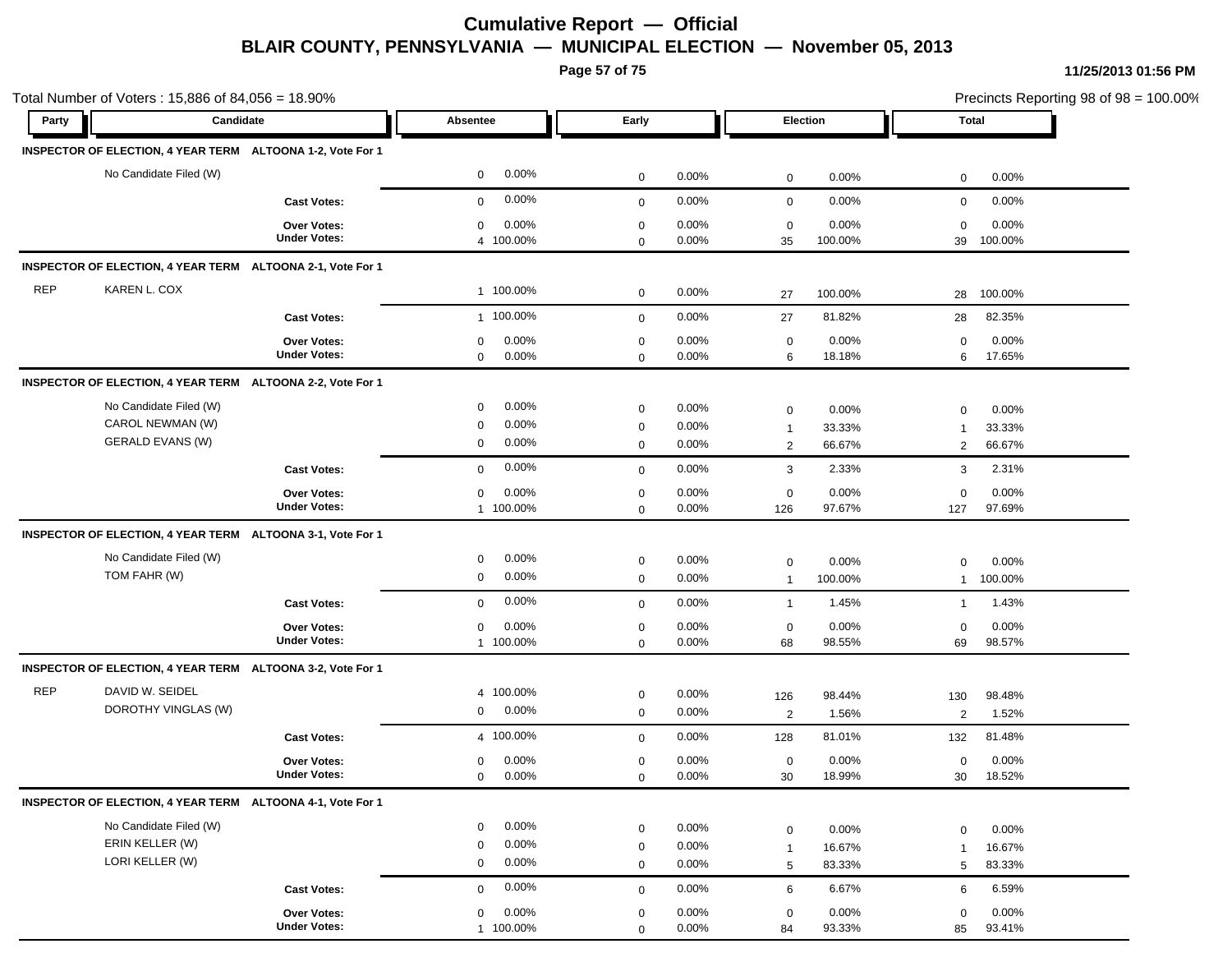**Page 58 of 75**

|                          | Total Number of Voters: 15,886 of 84,056 = 18.90%          |                                           |                                                  |                            |                   |                     |                  |                               | Precincts Reporting 98 of 98 = 100.00% |
|--------------------------|------------------------------------------------------------|-------------------------------------------|--------------------------------------------------|----------------------------|-------------------|---------------------|------------------|-------------------------------|----------------------------------------|
| Party                    | Candidate                                                  |                                           | Absentee                                         | Early                      |                   | Election            |                  |                               | Total                                  |
|                          | INSPECTOR OF ELECTION, 4 YEAR TERM ALTOONA 4-2, Vote For 1 |                                           |                                                  |                            |                   |                     |                  |                               |                                        |
| <b>DEM</b>               | ROBERT BEIRLAIR<br>RAY AMADA (W)                           |                                           | 3 100.00%<br>0.00%<br>$\mathbf 0$                | $\mathbf 0$<br>$\mathbf 0$ | 0.00%<br>0.00%    | 116<br>$\mathbf{1}$ | 99.15%<br>0.85%  | 119<br>$\overline{1}$         | 99.17%<br>0.83%                        |
|                          |                                                            | <b>Cast Votes:</b>                        | 75.00%<br>3                                      | $\mathbf 0$                | 0.00%             | 117                 | 72.67%           | 120                           | 72.73%                                 |
|                          |                                                            | <b>Over Votes:</b><br><b>Under Votes:</b> | 0.00%<br>$\mathbf 0$<br>25.00%<br>$\overline{1}$ | $\mathbf 0$<br>$\mathbf 0$ | 0.00%<br>0.00%    | $\mathbf 0$<br>44   | 0.00%<br>27.33%  | $\mathbf 0$<br>45             | 0.00%<br>27.27%                        |
|                          | INSPECTOR OF ELECTION, 4 YEAR TERM ALTOONA 5-1, Vote For 1 |                                           |                                                  |                            |                   |                     |                  |                               |                                        |
|                          | No Candidate Filed (W)                                     |                                           | 0.00%<br>0                                       | $\mathbf 0$                | 0.00%             | $\mathbf 0$         | 0.00%            | $\mathbf 0$                   | 0.00%                                  |
|                          |                                                            | <b>Cast Votes:</b>                        | 0.00%<br>$\mathbf 0$                             | $\mathbf 0$                | 0.00%             | $\mathbf 0$         | 0.00%            | $\mathbf 0$                   | 0.00%                                  |
|                          |                                                            | Over Votes:<br><b>Under Votes:</b>        | $0.00\%$<br>$\mathbf 0$<br>1 100.00%             | $\mathbf 0$<br>$\mathbf 0$ | 0.00%<br>0.00%    | $\mathbf 0$<br>16   | 0.00%<br>100.00% | $\mathbf 0$                   | 0.00%<br>17 100.00%                    |
|                          | INSPECTOR OF ELECTION, 4 YEAR TERM ALTOONA 5-2, Vote For 1 |                                           |                                                  |                            |                   |                     |                  |                               |                                        |
| <b>REP</b><br><b>DEM</b> | <b>HEIDI FILIPIAK</b><br><b>DELELLIS MILLIRON</b>          |                                           | 66.67%<br>4<br>33.33%<br>$\overline{2}$          | $\mathbf 0$<br>$\mathbf 0$ | 0.00%<br>0.00%    | 39<br>62            | 38.61%<br>61.39% | 43<br>64                      | 40.19%<br>59.81%                       |
|                          |                                                            | <b>Cast Votes:</b>                        | 85.71%<br>6                                      | $\mathbf 0$                | 0.00%             | 101                 | 90.18%           | 107                           | 89.92%                                 |
|                          |                                                            | Over Votes:<br><b>Under Votes:</b>        | 0.00%<br>0<br>14.29%<br>1                        | $\mathbf 0$<br>$\mathbf 0$ | 0.00%<br>$0.00\%$ | $\mathbf 0$<br>11   | 0.00%<br>9.82%   | $\mathbf 0$<br>12             | 0.00%<br>10.08%                        |
|                          | INSPECTOR OF ELECTION, 4 YEAR TERM ALTOONA 5-3, Vote For 1 |                                           |                                                  |                            |                   |                     |                  |                               |                                        |
| <b>DEM</b>               | ELLEN A. KELLY                                             |                                           | $0.00\%$<br>$\mathbf 0$                          | $\mathbf 0$                | 0.00%             | 68                  | 100.00%          |                               | 68 100.00%                             |
|                          |                                                            | <b>Cast Votes:</b>                        | 0.00%<br>$\mathbf 0$                             | $\mathbf 0$                | 0.00%             | 68                  | 70.83%           | 68                            | 70.83%                                 |
|                          |                                                            | <b>Over Votes:</b><br><b>Under Votes:</b> | 0.00%<br>$\mathbf 0$<br>0.00%<br>$\mathbf 0$     | $\mathbf 0$<br>$\mathbf 0$ | 0.00%<br>0.00%    | $\mathbf 0$<br>28   | 0.00%<br>29.17%  | $\mathbf 0$<br>28             | 0.00%<br>29.17%                        |
|                          | INSPECTOR OF ELECTION, 4 YEAR TERM ALTOONA 6-1, Vote For 1 |                                           |                                                  |                            |                   |                     |                  |                               |                                        |
| <b>REP</b><br><b>DEM</b> | KAREN L. COX<br><b>DEBRA S. PICANO</b>                     |                                           | 75.00%<br>6<br>25.00%<br>$\overline{2}$          | $\mathbf 0$<br>$\mathbf 0$ | 0.00%<br>$0.00\%$ | 36<br>51            | 41.38%<br>58.62% | 42<br>53                      | 44.21%<br>55.79%                       |
|                          |                                                            | <b>Cast Votes:</b>                        | 88.89%<br>8                                      | $\mathbf 0$                | 0.00%             | 87                  | 93.55%           | 95                            | 93.14%                                 |
|                          |                                                            | <b>Over Votes:</b><br><b>Under Votes:</b> | $0.00\%$<br>$\mathbf 0$<br>1 11.11%              | $\mathbf 0$<br>$\mathbf 0$ | 0.00%<br>0.00%    | $\mathbf 0$<br>6    | 0.00%<br>6.45%   | $\mathbf 0$<br>$\overline{7}$ | 0.00%<br>6.86%                         |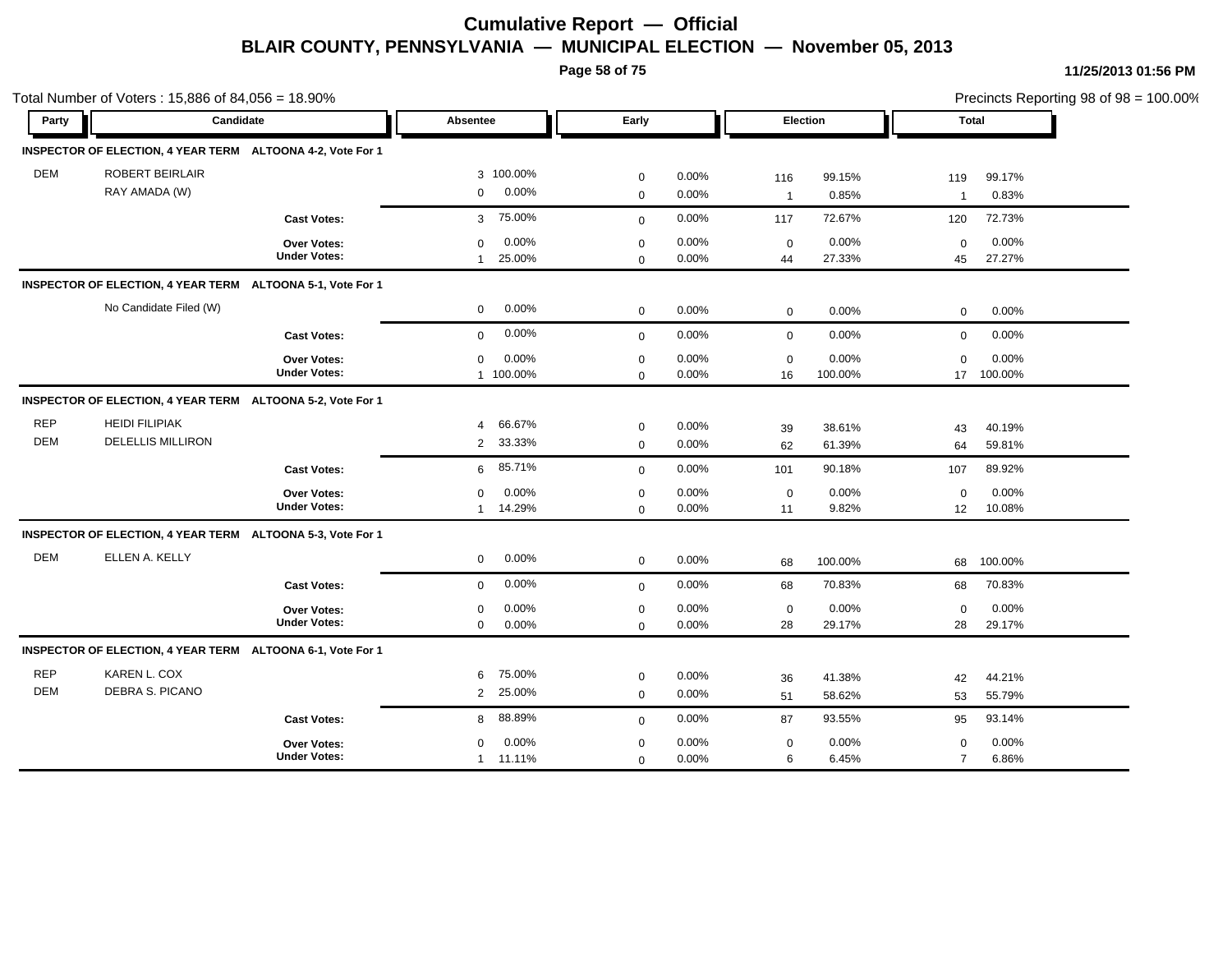**Page 59 of 75**

Total Number of Voters : 15,886 of 84,056 = 18.90%

**11/25/2013 01:56 PM**

Precincts Reporting 98 of 98 = 100.00%

19 19.59% 19.79%

19 0.00%

0.00%

0

| Party      | Candidate                                                  |                     | <b>Absentee</b>          | Early        |          | <b>Election</b> |         |                | <b>Total</b> |
|------------|------------------------------------------------------------|---------------------|--------------------------|--------------|----------|-----------------|---------|----------------|--------------|
|            | INSPECTOR OF ELECTION, 4 YEAR TERM ALTOONA 6-2, Vote For 1 |                     |                          |              |          |                 |         |                |              |
|            | No Candidate Filed (W)                                     |                     | 0.00%<br>$\mathbf 0$     | $\mathsf 0$  | 0.00%    | $\mathbf 0$     | 0.00%   | $\mathbf 0$    | 0.00%        |
|            | CRAIG WAGNER (W)                                           |                     | 0.00%<br>$\mathbf 0$     | 0            | 0.00%    | $\mathbf{1}$    | 25.00%  | $\overline{1}$ | 25.00%       |
|            | WILLIAM GORDON (W)                                         |                     | 0.00%<br>$\mathbf 0$     | $\pmb{0}$    | 0.00%    | $\overline{1}$  | 25.00%  | $\overline{1}$ | 25.00%       |
|            | JIM JOHNS (W)                                              |                     | 0.00%<br>$\mathbf 0$     | 0            | 0.00%    | $\mathbf{1}$    | 25.00%  | $\overline{1}$ | 25.00%       |
|            | <b>JUDY RHINE (W)</b>                                      |                     | 0.00%<br>0               | $\mathbf 0$  | 0.00%    | $\mathbf{1}$    | 25.00%  | $\mathbf{1}$   | 25.00%       |
|            |                                                            | <b>Cast Votes:</b>  | 0.00%<br>$\mathbf 0$     | $\mathbf{0}$ | 0.00%    | $\overline{4}$  | 4.40%   | 4              | 4.30%        |
|            |                                                            | Over Votes:         | 0.00%<br>$\mathbf 0$     | $\mathsf 0$  | 0.00%    | $\mathbf 0$     | 0.00%   | 0              | 0.00%        |
|            |                                                            | <b>Under Votes:</b> | 2 100.00%                | $\mathsf 0$  | 0.00%    | 87              | 95.60%  | 89             | 95.70%       |
|            | INSPECTOR OF ELECTION, 4 YEAR TERM ALTOONA 6-3, Vote For 1 |                     |                          |              |          |                 |         |                |              |
|            | No Candidate Filed (W)                                     |                     | 0.00%<br>0               | $\pmb{0}$    | 0.00%    | $\mathbf 0$     | 0.00%   | 0              | 0.00%        |
|            | DENNIS CLAAR (W)                                           |                     | 0.00%<br>$\mathbf 0$     | $\pmb{0}$    | 0.00%    | $\mathbf{1}$    | 20.00%  | $\overline{1}$ | 20.00%       |
|            | MICHAEL L COMPTON (W)                                      |                     | 0.00%<br>$\mathbf 0$     | $\pmb{0}$    | 0.00%    | $\mathbf{1}$    | 20.00%  | $\overline{1}$ | 20.00%       |
|            | RALPH GROVE (W)                                            |                     | 0.00%<br>$\mathbf 0$     | $\mathsf 0$  | 0.00%    | 1               | 20.00%  | $\overline{1}$ | 20.00%       |
|            | KENNETH ARTHURS JR (W)                                     |                     | 0.00%<br>0               | $\pmb{0}$    | 0.00%    | $\overline{1}$  | 20.00%  | $\overline{1}$ | 20.00%       |
|            | <b>HEATHER KASPICK (W)</b>                                 |                     | 0.00%<br>$\mathbf 0$     | 0            | 0.00%    | $\mathbf{1}$    | 20.00%  | $\mathbf{1}$   | 20.00%       |
|            |                                                            | <b>Cast Votes:</b>  | 0.00%<br>$\mathbf 0$     | $\mathbf 0$  | 0.00%    | 5               | 2.99%   | 5              | 2.99%        |
|            |                                                            | Over Votes:         | 0.00%<br>0               | 0            | $0.00\%$ | $\mathbf 0$     | 0.00%   | 0              | 0.00%        |
|            |                                                            | <b>Under Votes:</b> | 0.00%<br>$\mathbf 0$     | $\mathbf{0}$ | 0.00%    | 162             | 97.01%  | 162            | 97.01%       |
|            | INSPECTOR OF ELECTION, 4 YEAR TERM ALTOONA 6-4, Vote For 1 |                     |                          |              |          |                 |         |                |              |
| DEM        | RITA M. MCCONVILLE                                         |                     | 1 100.00%                | 0            | 0.00%    | 104             | 100.00% | 105            | 100.00%      |
|            |                                                            | <b>Cast Votes:</b>  | 20.00%<br>$\mathbf{1}$   | $\mathbf{0}$ | 0.00%    | 104             | 69.80%  | 105            | 68.18%       |
|            |                                                            | Over Votes:         | 0.00%<br>$\mathbf 0$     | $\mathsf 0$  | 0.00%    | $\mathbf 0$     | 0.00%   | 0              | 0.00%        |
|            |                                                            | <b>Under Votes:</b> | 80.00%<br>$\overline{4}$ | $\mathbf 0$  | 0.00%    | 45              | 30.20%  | 49             | 31.82%       |
|            | INSPECTOR OF ELECTION, 4 YEAR TERM ALTOONA 6-5, Vote For 1 |                     |                          |              |          |                 |         |                |              |
|            | No Candidate Filed (W)                                     |                     | 0.00%<br>$\mathbf 0$     | $\pmb{0}$    | 0.00%    | $\mathbf 0$     | 0.00%   | 0              | 0.00%        |
|            | ANTOINETTE WHITE (W)                                       |                     | 0.00%<br>$\mathbf 0$     | $\mathbf 0$  | 0.00%    | $\mathbf{1}$    | 100.00% | $\mathbf{1}$   | 100.00%      |
|            |                                                            | <b>Cast Votes:</b>  | 0.00%<br>$\mathbf 0$     | $\mathbf 0$  | 0.00%    | $\mathbf{1}$    | 0.59%   | $\overline{1}$ | 0.56%        |
|            |                                                            | Over Votes:         | 0.00%<br>$\mathbf 0$     | 0            | 0.00%    | $\mathbf 0$     | 0.00%   | 0              | 0.00%        |
|            |                                                            | <b>Under Votes:</b> | 7 100.00%                | $\mathbf{0}$ | 0.00%    | 169             | 99.41%  | 176            | 99.44%       |
|            | INSPECTOR OF ELECTION, 4 YEAR TERM ALTOONA 7, Vote For 1   |                     |                          |              |          |                 |         |                |              |
| <b>REP</b> | <b>HARRIETT BROOKS</b>                                     |                     | 1 100.00%                | 0            | 0.00%    | 77              | 100.00% | 78             | 100.00%      |
|            |                                                            | <b>Cast Votes:</b>  | 1 100.00%                | $\mathbf 0$  | 0.00%    | 77              | 80.21%  | 78             | 80.41%       |
|            |                                                            | <b>Over Votes:</b>  | 0.00%<br>$\mathbf{0}$    | 0            | 0.00%    | 0               | 0.00%   | 0              | 0.00%        |
|            |                                                            | <b>Under Votes:</b> | 0.00%<br>$\cap$          | $\Omega$     | 0.00%    | 10              | 19 79%  | 10             | 1959%        |

0 0.00%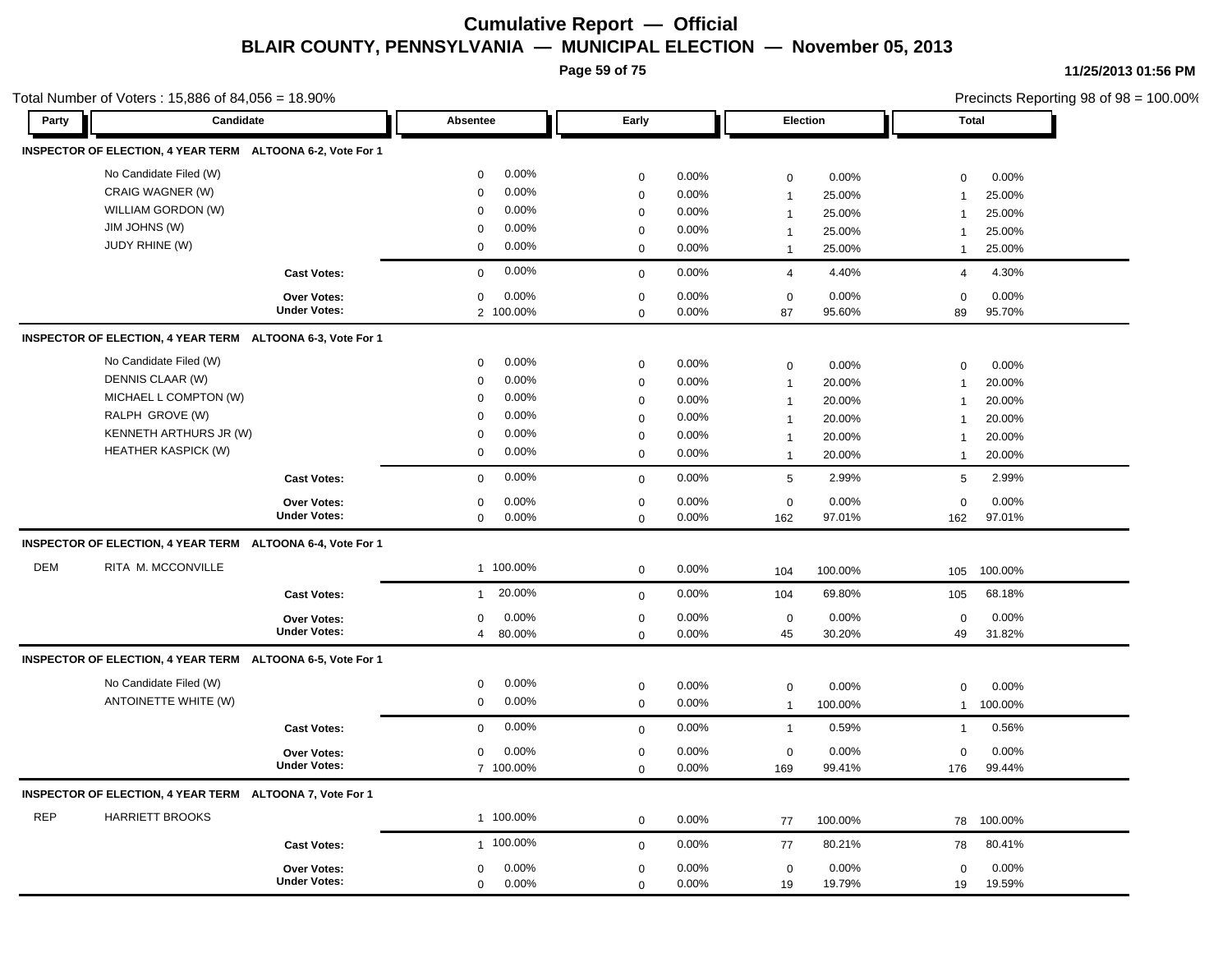**Page 60 of 75**

|            | Total Number of Voters: 15,886 of 84,056 = 18.90%           |                     |                         |              |       |                |         |                |             | Precincts Reporting 98 of 98 = 100.00% |
|------------|-------------------------------------------------------------|---------------------|-------------------------|--------------|-------|----------------|---------|----------------|-------------|----------------------------------------|
| Party      | Candidate                                                   |                     | Absentee                | Early        |       | Election       |         | <b>Total</b>   |             |                                        |
|            | INSPECTOR OF ELECTION, 4 YEAR TERM ALTOONA 8-1, Vote For 1  |                     |                         |              |       |                |         |                |             |                                        |
| <b>DEM</b> | VIRGINA E. LATCHFORD                                        |                     | 1 100.00%               | $\mathbf 0$  | 0.00% | 60             | 98.36%  | 61             | 98.39%      |                                        |
|            | ESTHER BROOKS (W)                                           |                     | 0.00%<br>0              | $\mathbf 0$  | 0.00% | $\overline{1}$ | 1.64%   | $\overline{1}$ | 1.61%       |                                        |
|            |                                                             | <b>Cast Votes:</b>  | 33.33%<br>$\mathbf{1}$  | $\mathbf{0}$ | 0.00% | 61             | 72.62%  | 62             | 71.26%      |                                        |
|            |                                                             | Over Votes:         | 0.00%<br>$\mathbf 0$    | $\mathbf 0$  | 0.00% | $\mathbf 0$    | 0.00%   | $\mathbf 0$    | 0.00%       |                                        |
|            |                                                             | <b>Under Votes:</b> | $2^{\circ}$<br>66.67%   | $\mathbf 0$  | 0.00% | 23             | 27.38%  | 25             | 28.74%      |                                        |
|            | INSPECTOR OF ELECTION, 4 YEAR TERM ALTOONA 8-2, Vote For 1  |                     |                         |              |       |                |         |                |             |                                        |
|            | No Candidate Filed (W)                                      |                     | 0.00%<br>$\mathbf 0$    | $\mathbf 0$  | 0.00% | $\mathbf 0$    | 0.00%   | 0              | 0.00%       |                                        |
|            |                                                             | <b>Cast Votes:</b>  | 0.00%<br>$\mathbf 0$    | $\mathbf 0$  | 0.00% | $\mathbf 0$    | 0.00%   | 0              | 0.00%       |                                        |
|            |                                                             | Over Votes:         | 0.00%<br>$\mathbf 0$    | $\pmb{0}$    | 0.00% | $\mathbf 0$    | 0.00%   | $\mathbf 0$    | 0.00%       |                                        |
|            |                                                             | <b>Under Votes:</b> | 7 100.00%               | $\mathbf 0$  | 0.00% | 103            | 100.00% |                | 110 100.00% |                                        |
|            | INSPECTOR OF ELECTION, 4 YEAR TERM ALTOONA 9, Vote For 1    |                     |                         |              |       |                |         |                |             |                                        |
|            | No Candidate Filed (W)                                      |                     | 0.00%<br>$\mathbf 0$    | $\mathbf 0$  | 0.00% | $\mathbf 0$    | 0.00%   | 0              | 0.00%       |                                        |
|            | <b>GALEN GRIMES (W)</b>                                     |                     | 50.00%<br>$\mathbf{1}$  | $\mathbf 0$  | 0.00% | $\mathbf 0$    | 0.00%   | 1              | 50.00%      |                                        |
|            | JONATHON L. SWAN (W)                                        |                     | 50.00%<br>$\mathbf{1}$  | $\pmb{0}$    | 0.00% | $\mathbf 0$    | 0.00%   | $\mathbf{1}$   | 50.00%      |                                        |
|            |                                                             | <b>Cast Votes:</b>  | 7.14%<br>$\overline{2}$ | $\mathbf 0$  | 0.00% | $\mathbf 0$    | 0.00%   | $\overline{2}$ | 1.56%       |                                        |
|            |                                                             | <b>Over Votes:</b>  | 0.00%<br>$\mathbf 0$    | $\mathbf 0$  | 0.00% | $\mathbf 0$    | 0.00%   | $\mathbf 0$    | 0.00%       |                                        |
|            |                                                             | <b>Under Votes:</b> | 92.86%<br>26            | $\mathbf 0$  | 0.00% | 100            | 100.00% | 126            | 98.44%      |                                        |
|            | INSPECTOR OF ELECTION, 4 YEAR TERM ALTOONA 10-1, Vote For 1 |                     |                         |              |       |                |         |                |             |                                        |
| <b>DEM</b> | MARGARET MOSCHELLA                                          |                     | 3 100.00%               | $\mathbf 0$  | 0.00% | 42             | 95.45%  | 45             | 95.74%      |                                        |
|            | SAMUEL BERGER (W)                                           |                     | 0.00%<br>$\mathbf 0$    | $\mathbf 0$  | 0.00% | $\overline{1}$ | 2.27%   | $\overline{1}$ | 2.13%       |                                        |
|            | DON BOWERS (W)                                              |                     | 0.00%<br>$\mathbf 0$    | $\mathbf 0$  | 0.00% | $\overline{1}$ | 2.27%   | $\mathbf{1}$   | 2.13%       |                                        |
|            |                                                             | <b>Cast Votes:</b>  | 3 100.00%               | $\mathbf 0$  | 0.00% | 44             | 84.62%  | 47             | 85.45%      |                                        |
|            |                                                             | <b>Over Votes:</b>  | 0.00%<br>$\mathbf 0$    | $\mathbf 0$  | 0.00% | $\mathbf 0$    | 0.00%   | $\mathbf 0$    | 0.00%       |                                        |
|            |                                                             | <b>Under Votes:</b> | 0.00%<br>$\mathbf 0$    | $\mathbf 0$  | 0.00% | 8              | 15.38%  | 8              | 14.55%      |                                        |
|            | INSPECTOR OF ELECTION, 4 YEAR TERM ALTOONA 10-2, Vote For 1 |                     |                         |              |       |                |         |                |             |                                        |
|            | No Candidate Filed (W)                                      |                     | 0.00%<br>$\mathbf 0$    | $\mathbf 0$  | 0.00% | $\mathbf 0$    | 0.00%   | 0              | 0.00%       |                                        |
|            | IDA MERCER (W)                                              |                     | 0.00%<br>$\mathbf 0$    | $\mathbf 0$  | 0.00% | $\mathbf{1}$   | 100.00% | $\mathbf{1}$   | 100.00%     |                                        |
|            |                                                             | <b>Cast Votes:</b>  | 0.00%<br>$\mathbf 0$    | $\mathbf 0$  | 0.00% | $\mathbf{1}$   | 1.54%   | $\mathbf{1}$   | 1.54%       |                                        |
|            |                                                             | <b>Over Votes:</b>  | 0.00%<br>0              | $\pmb{0}$    | 0.00% | $\mathbf 0$    | 0.00%   | $\mathbf 0$    | 0.00%       |                                        |
|            |                                                             | <b>Under Votes:</b> | $\mathbf 0$<br>0.00%    | $\mathbf 0$  | 0.00% | 64             | 98.46%  | 64             | 98.46%      |                                        |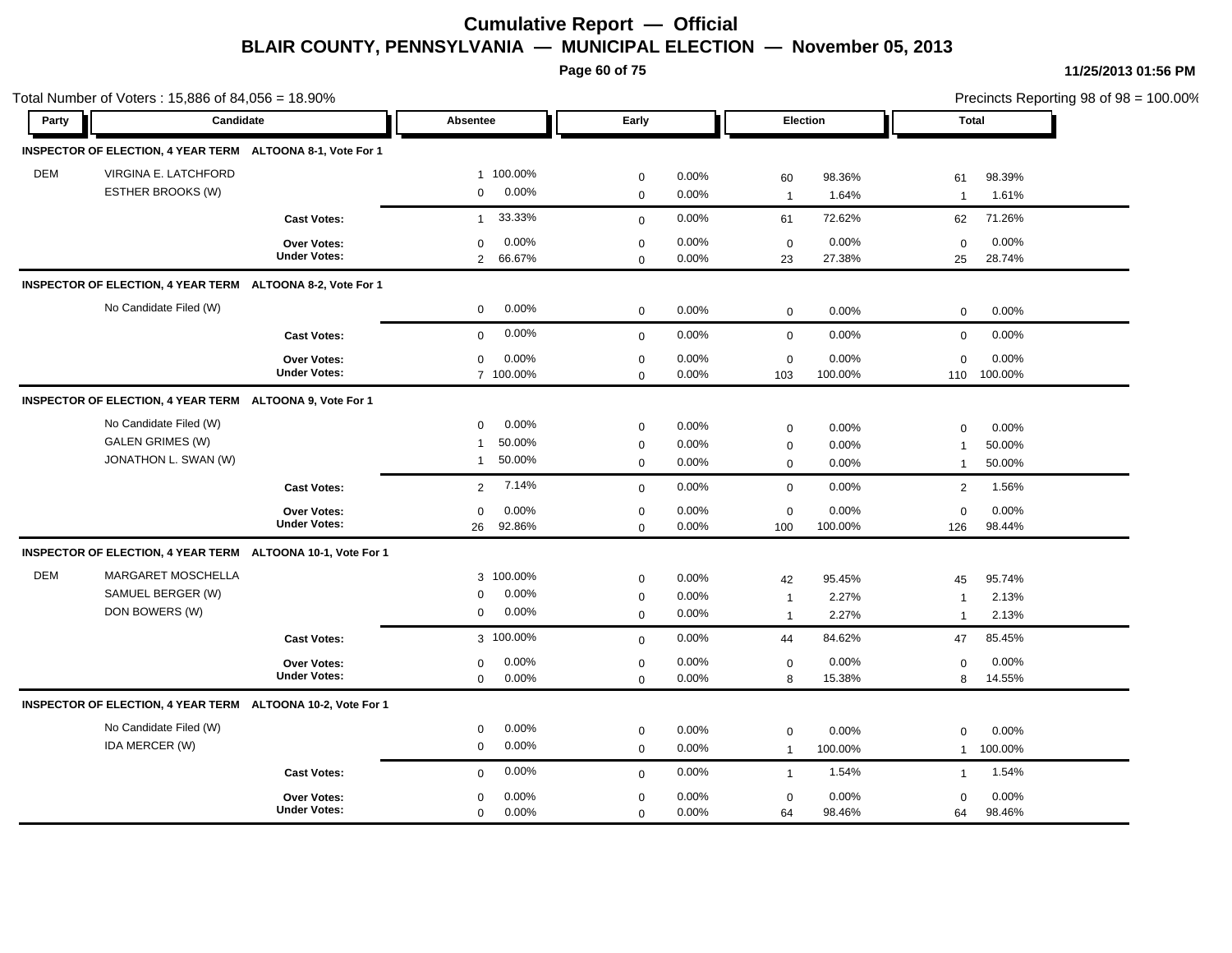**Page 61 of 75**

|            | Total Number of Voters: 15,886 of 84,056 = 18.90%           |                     |                          |              |       |                |          |                | Precincts Reporting 98 of 98 = 100.00% |
|------------|-------------------------------------------------------------|---------------------|--------------------------|--------------|-------|----------------|----------|----------------|----------------------------------------|
| Party      | Candidate                                                   |                     | Absentee                 | Early        |       |                | Election | <b>Total</b>   |                                        |
|            | INSPECTOR OF ELECTION, 4 YEAR TERM ALTOONA 10-3, Vote For 1 |                     |                          |              |       |                |          |                |                                        |
| <b>REP</b> | THOMAS P. DREXLER                                           |                     | 0.00%<br>$\mathbf 0$     | $\mathbf 0$  | 0.00% | 42             | 56.00%   | 42             | 55.26%                                 |
| <b>DEM</b> | MICHELLE A. AUKER                                           |                     | 1 100.00%                | $\mathbf 0$  | 0.00% | 33             | 44.00%   | 34             | 44.74%                                 |
|            |                                                             | <b>Cast Votes:</b>  | 1 100.00%                | $\mathbf{0}$ | 0.00% | 75             | 88.24%   | 76             | 88.37%                                 |
|            |                                                             | Over Votes:         | 0.00%<br>$\mathbf 0$     | $\mathbf 0$  | 0.00% | $\mathbf 0$    | 0.00%    | 0              | 0.00%                                  |
|            |                                                             | <b>Under Votes:</b> | 0.00%<br>$\mathbf 0$     | $\mathbf 0$  | 0.00% | 10             | 11.76%   | 10             | 11.63%                                 |
|            | INSPECTOR OF ELECTION, 4 YEAR TERM ALTOONA 10-4, Vote For 1 |                     |                          |              |       |                |          |                |                                        |
| <b>REP</b> | <b>ELAINE HAUPT</b>                                         |                     | 66.67%<br>$\overline{2}$ | $\mathbf 0$  | 0.00% | 121            | 62.69%   | 123            | 62.76%                                 |
| <b>DEM</b> | <b>JUDY HARDING</b>                                         |                     | 33.33%<br>1              | $\mathbf 0$  | 0.00% | 72             | 37.31%   | 73             | 37.24%                                 |
|            |                                                             | <b>Cast Votes:</b>  | 3 100.00%                | $\mathbf 0$  | 0.00% | 193            | 91.90%   | 196            | 92.02%                                 |
|            |                                                             | Over Votes:         | 0.00%<br>$\mathbf 0$     | $\mathbf 0$  | 0.00% | $\mathbf 0$    | 0.00%    | $\mathbf 0$    | 0.00%                                  |
|            |                                                             | <b>Under Votes:</b> | $\mathbf 0$<br>0.00%     | $\mathbf 0$  | 0.00% | 17             | 8.10%    | 17             | 7.98%                                  |
|            | INSPECTOR OF ELECTION, 4 YEAR TERM ALTOONA 11-1, Vote For 1 |                     |                          |              |       |                |          |                |                                        |
|            | No Candidate Filed (W)                                      |                     | 0.00%<br>$\mathbf 0$     | $\mathbf 0$  | 0.00% | $\mathbf 0$    | 0.00%    | $\mathbf 0$    | 0.00%                                  |
|            | MEGHAN BALDWIN (W)                                          |                     | 0.00%<br>$\mathbf 0$     | $\mathbf 0$  | 0.00% | $\overline{1}$ | 33.33%   | $\overline{1}$ | 33.33%                                 |
|            | RANDAL DICKEN (W)                                           |                     | 0.00%<br>$\mathbf 0$     | $\pmb{0}$    | 0.00% | $\mathbf{1}$   | 33.33%   | $\overline{1}$ | 33.33%                                 |
|            | RONALD SHOENFELT (W)                                        |                     | 0.00%<br>$\mathbf 0$     | $\mathsf 0$  | 0.00% | $\mathbf{1}$   | 33.33%   | $\mathbf{1}$   | 33.33%                                 |
|            |                                                             | <b>Cast Votes:</b>  | 0.00%<br>$\mathbf 0$     | $\mathbf 0$  | 0.00% | 3              | 1.61%    | 3              | 1.59%                                  |
|            |                                                             | Over Votes:         | 0.00%<br>0               | $\mathbf 0$  | 0.00% | $\mathbf 0$    | 0.00%    | $\mathbf 0$    | 0.00%                                  |
|            |                                                             | <b>Under Votes:</b> | 3 100.00%                | $\mathbf 0$  | 0.00% | 183            | 98.39%   | 186            | 98.41%                                 |
|            | INSPECTOR OF ELECTION, 4 YEAR TERM ALTOONA 11-2, Vote For 1 |                     |                          |              |       |                |          |                |                                        |
|            | No Candidate Filed (W)                                      |                     | 0.00%<br>0               | $\mathbf 0$  | 0.00% | $\mathsf 0$    | 0.00%    | 0              | 0.00%                                  |
|            | DORIS GRIMM (W)                                             |                     | 0.00%<br>$\mathbf 0$     | $\pmb{0}$    | 0.00% | $\overline{1}$ | 100.00%  | $\mathbf{1}$   | 100.00%                                |
|            |                                                             | <b>Cast Votes:</b>  | 0.00%<br>$\mathbf 0$     | $\mathbf 0$  | 0.00% | $\mathbf{1}$   | 0.61%    | $\mathbf{1}$   | 0.61%                                  |
|            |                                                             | <b>Over Votes:</b>  | 0.00%<br>$\mathbf 0$     | $\mathbf 0$  | 0.00% | $\mathbf 0$    | 0.00%    | $\mathbf 0$    | 0.00%                                  |
|            |                                                             | <b>Under Votes:</b> | 2 100.00%                | $\mathbf 0$  | 0.00% | 162            | 99.39%   | 164            | 99.39%                                 |
|            | INSPECTOR OF ELECTION, 4 YEAR TERM ALTOONA 11-3, Vote For 1 |                     |                          |              |       |                |          |                |                                        |
| <b>DEM</b> | MARIE E. MCALEER                                            |                     | 0.00%<br>$\mathbf 0$     | $\mathbf 0$  | 0.00% | 125            | 99.21%   | 125            | 99.21%                                 |
|            | BETTY M TITTLER (W)                                         |                     | $\mathbf 0$<br>0.00%     | $\mathbf 0$  | 0.00% | $\overline{1}$ | 0.79%    | $\overline{1}$ | 0.79%                                  |
|            |                                                             | <b>Cast Votes:</b>  | 0.00%<br>$\mathbf 0$     | $\mathbf 0$  | 0.00% | 126            | 75.45%   | 126            | 75.45%                                 |
|            |                                                             | Over Votes:         | 0.00%<br>$\mathbf 0$     | $\mathbf 0$  | 0.00% | $\mathbf 0$    | 0.00%    | $\mathbf 0$    | 0.00%                                  |
|            |                                                             | <b>Under Votes:</b> | 0.00%<br>$\mathbf 0$     | $\mathbf 0$  | 0.00% | 41             | 24.55%   | 41             | 24.55%                                 |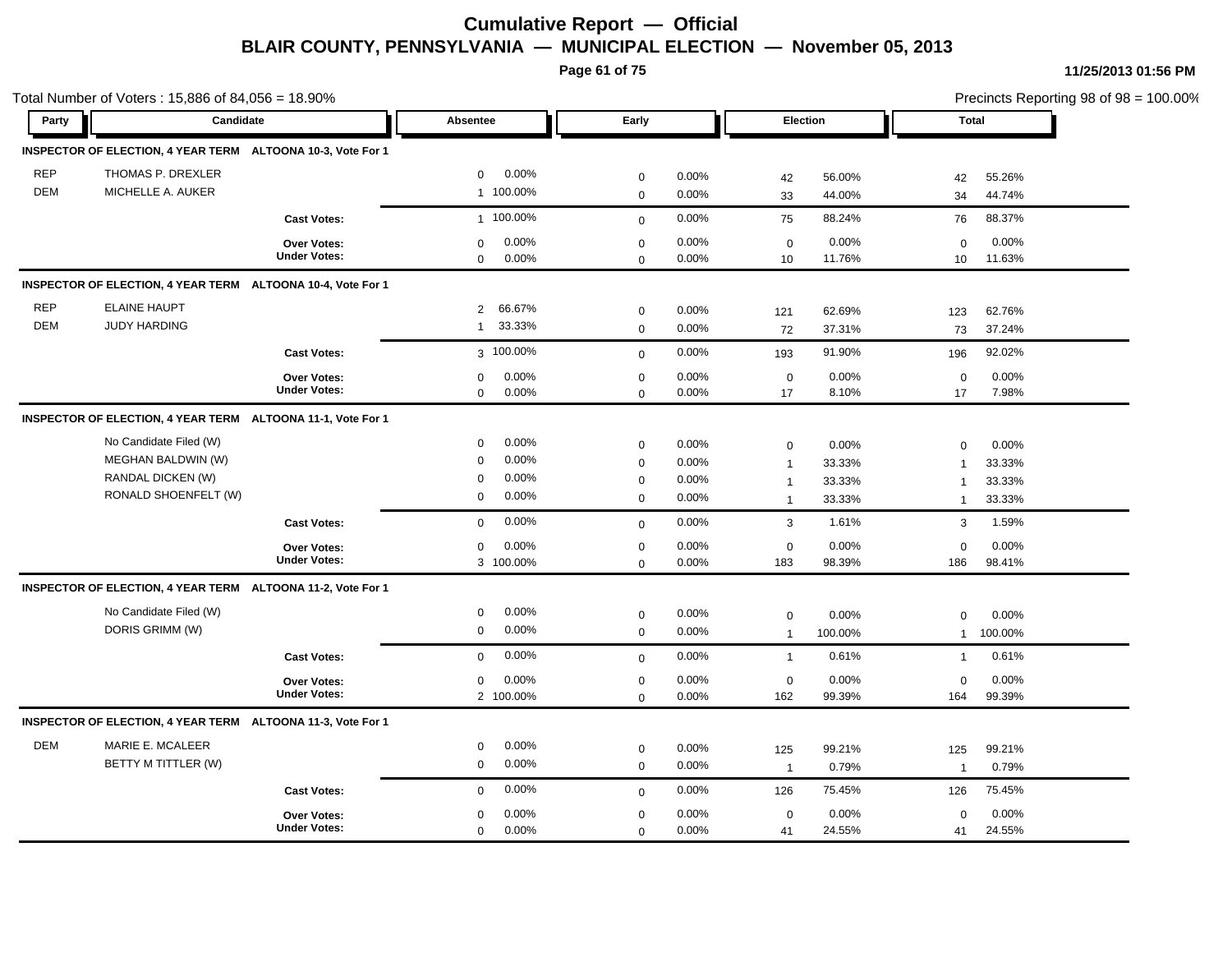**Page 62 of 75**

| Party      | Candidate                                                   | Absentee                 | Early        |       | Election       |         | <b>Total</b>   |         | Precincts Reporting 98 of 98 = 100.00% |
|------------|-------------------------------------------------------------|--------------------------|--------------|-------|----------------|---------|----------------|---------|----------------------------------------|
|            |                                                             |                          |              |       |                |         |                |         |                                        |
|            | INSPECTOR OF ELECTION, 4 YEAR TERM ALTOONA 12-1, Vote For 1 |                          |              |       |                |         |                |         |                                        |
| <b>REP</b> | MARY MARGARET KLESIUS                                       | 1 100.00%                | $\mathbf 0$  | 0.00% | 26             | 54.17%  | 27             | 55.10%  |                                        |
| <b>DEM</b> | MARGORIE ANN ANDREWS                                        | 0.00%<br>$\mathbf 0$     | $\mathbf 0$  | 0.00% | 22             | 45.83%  | 22             | 44.90%  |                                        |
|            | <b>Cast Votes:</b>                                          | 1 100.00%                | $\mathbf{0}$ | 0.00% | 48             | 97.96%  | 49             | 98.00%  |                                        |
|            | Over Votes:                                                 | 0.00%<br>$\mathbf 0$     | $\pmb{0}$    | 0.00% | $\mathbf 0$    | 0.00%   | $\mathbf 0$    | 0.00%   |                                        |
|            | <b>Under Votes:</b>                                         | $\mathbf 0$<br>0.00%     | $\mathbf 0$  | 0.00% | $\overline{1}$ | 2.04%   | $\overline{1}$ | 2.00%   |                                        |
|            | INSPECTOR OF ELECTION, 4 YEAR TERM ALTOONA 12-2, Vote For 1 |                          |              |       |                |         |                |         |                                        |
|            | No Candidate Filed (W)                                      | 0.00%<br>$\mathbf 0$     | $\mathbf 0$  | 0.00% | $\mathbf 0$    | 0.00%   | $\mathbf 0$    | 0.00%   |                                        |
|            | <b>Cast Votes:</b>                                          | 0.00%<br>$\mathbf 0$     | $\mathbf 0$  | 0.00% | $\mathbf 0$    | 0.00%   | $\mathbf 0$    | 0.00%   |                                        |
|            | Over Votes:                                                 | 0.00%<br>$\mathbf 0$     | $\mathbf 0$  | 0.00% | $\mathbf 0$    | 0.00%   | $\Omega$       | 0.00%   |                                        |
|            | <b>Under Votes:</b>                                         | 4 100.00%                | $\mathbf 0$  | 0.00% | 121            | 100.00% | 125            | 100.00% |                                        |
|            | INSPECTOR OF ELECTION, 4 YEAR TERM ALTOONA 12-3, Vote For 1 |                          |              |       |                |         |                |         |                                        |
|            | No Candidate Filed (W)                                      | 0.00%<br>$\mathbf 0$     | $\mathbf 0$  | 0.00% | $\mathbf 0$    | 0.00%   | $\Omega$       | 0.00%   |                                        |
|            | <b>JUSTIN KLEINOSKY (W)</b>                                 | 0.00%<br>$\mathbf 0$     | $\mathbf 0$  | 0.00% | $\overline{1}$ | 100.00% | $\mathbf{1}$   | 100.00% |                                        |
|            | <b>Cast Votes:</b>                                          | 0.00%<br>$\mathbf 0$     | $\mathbf{0}$ | 0.00% | $\overline{1}$ | 0.91%   | $\mathbf{1}$   | 0.88%   |                                        |
|            | Over Votes:                                                 | 0.00%<br>$\mathbf 0$     | $\mathbf 0$  | 0.00% | $\mathbf 0$    | 0.00%   | $\mathbf 0$    | 0.00%   |                                        |
|            | <b>Under Votes:</b>                                         | 4 100.00%                | $\mathbf 0$  | 0.00% | 109            | 99.09%  | 113            | 99.12%  |                                        |
|            | INSPECTOR OF ELECTION, 4 YEAR TERM ALTOONA 12-4, Vote For 1 |                          |              |       |                |         |                |         |                                        |
| <b>REP</b> | <b>BETH ANN SANDERS</b>                                     | 5 100.00%                | $\mathbf 0$  | 0.00% | 109            | 100.00% | 114            | 100.00% |                                        |
|            | <b>Cast Votes:</b>                                          | 83.33%<br>5 <sup>5</sup> | $\mathbf 0$  | 0.00% | 109            | 74.66%  | 114            | 75.00%  |                                        |
|            | <b>Over Votes:</b>                                          | 0.00%<br>$\mathbf 0$     | $\pmb{0}$    | 0.00% | $\mathbf 0$    | 0.00%   | 0              | 0.00%   |                                        |
|            | <b>Under Votes:</b>                                         | 16.67%<br>$\mathbf{1}$   | $\mathbf 0$  | 0.00% | 37             | 25.34%  | 38             | 25.00%  |                                        |
|            | INSPECTOR OF ELECTION, 4 YEAR TERM ALTOONA 12-5, Vote For 1 |                          |              |       |                |         |                |         |                                        |
|            | No Candidate Filed (W)                                      | 0.00%<br>$\mathbf 0$     | $\mathbf 0$  | 0.00% | $\mathbf 0$    | 0.00%   | $\mathbf 0$    | 0.00%   |                                        |
|            | <b>Cast Votes:</b>                                          | 0.00%<br>$\mathbf 0$     | $\mathbf 0$  | 0.00% | $\mathbf 0$    | 0.00%   | $\mathbf 0$    | 0.00%   |                                        |
|            | Over Votes:                                                 | 0.00%<br>0               | $\mathbf 0$  | 0.00% | $\mathbf 0$    | 0.00%   | $\Omega$       | 0.00%   |                                        |
|            | <b>Under Votes:</b>                                         | $\mathbf 0$<br>0.00%     | $\mathbf 0$  | 0.00% | 63             | 100.00% | 63             | 100.00% |                                        |
|            | INSPECTOR OF ELECTION, 4 YEAR TERM ALTOONA 13-1, Vote For 1 |                          |              |       |                |         |                |         |                                        |
| <b>REP</b> | <b>MARY MITCHELL</b>                                        | 0.00%<br>$\mathbf 0$     | $\mathbf 0$  | 0.00% | 109            | 61.58%  | 109            | 61.24%  |                                        |
| <b>DEM</b> | APRIL D. BURKET                                             | 1 100.00%                | $\pmb{0}$    | 0.00% | 68             | 38.42%  | 69             | 38.76%  |                                        |
|            | <b>Cast Votes:</b>                                          | 1 100.00%                | $\mathbf 0$  | 0.00% | 177            | 95.16%  | 178            | 95.19%  |                                        |
|            | Over Votes:                                                 | 0.00%<br>$\mathbf 0$     | $\mathbf 0$  | 0.00% | $\mathbf 0$    | 0.00%   | $\mathsf 0$    | 0.00%   |                                        |
|            | <b>Under Votes:</b>                                         | $\mathbf 0$<br>0.00%     | $\mathbf 0$  | 0.00% | 9              | 4.84%   | 9              | 4.81%   |                                        |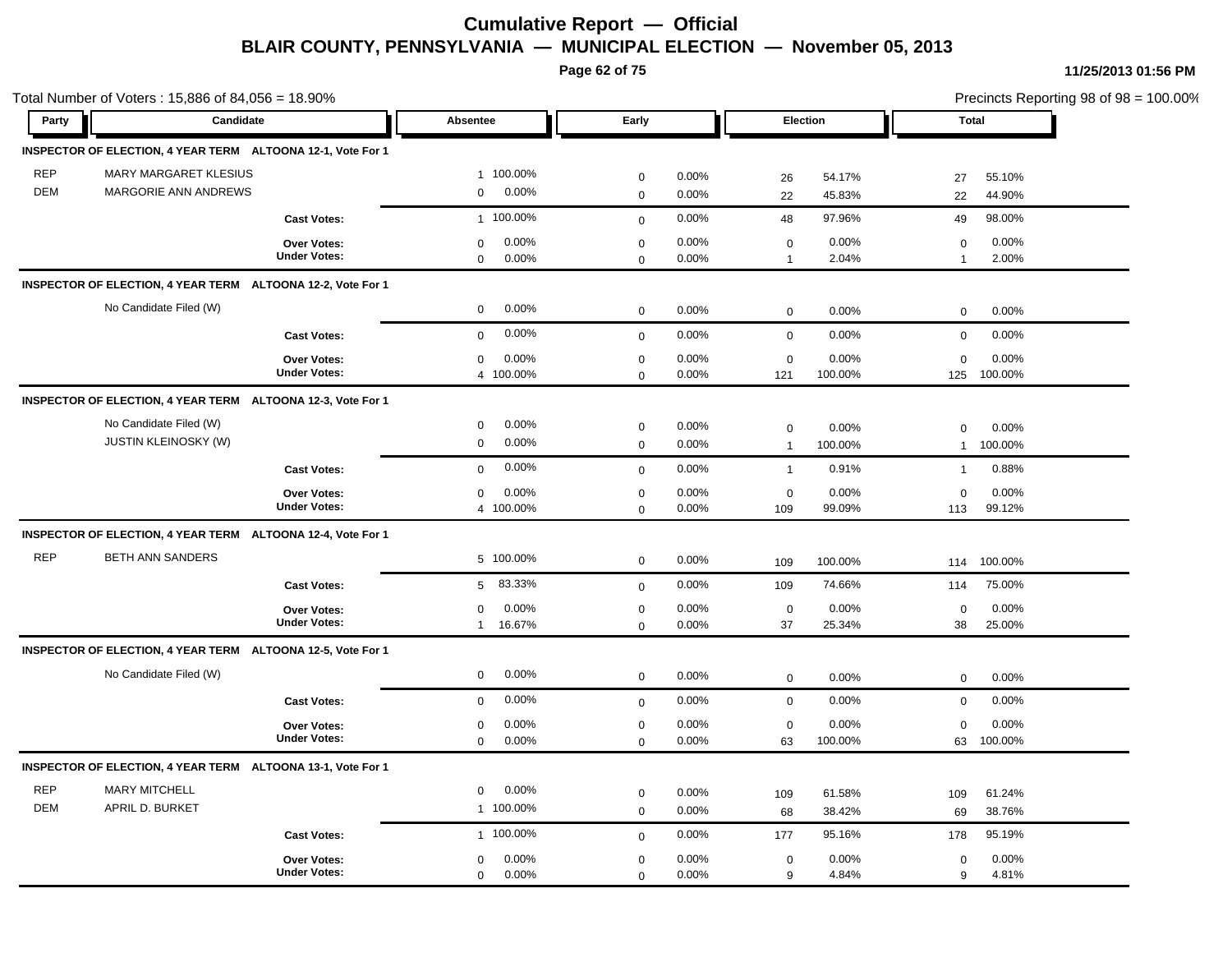**Page 63 of 75**

|            | Total Number of Voters: 15,886 of 84,056 = 18.90%           |                     |                          |             |       |                |         |                |         | Precincts Reporting 98 of 98 = 100.00% |
|------------|-------------------------------------------------------------|---------------------|--------------------------|-------------|-------|----------------|---------|----------------|---------|----------------------------------------|
| Party      | Candidate                                                   |                     | Absentee                 | Early       |       | Election       |         | Total          |         |                                        |
|            | INSPECTOR OF ELECTION, 4 YEAR TERM ALTOONA 13-2, Vote For 1 |                     |                          |             |       |                |         |                |         |                                        |
|            | No Candidate Filed (W)                                      |                     | 0.00%<br>$\mathbf 0$     | $\mathbf 0$ | 0.00% | $\mathbf 0$    | 0.00%   | 0              | 0.00%   |                                        |
|            | CARL ADAMS (W)                                              |                     | 0.00%<br>$\mathbf 0$     | $\pmb{0}$   | 0.00% | $\overline{1}$ | 50.00%  | $\overline{1}$ | 50.00%  |                                        |
|            | JEFF M BARR (W)                                             |                     | 0.00%<br>$\mathbf 0$     | $\mathbf 0$ | 0.00% | $\overline{1}$ | 50.00%  | $\mathbf{1}$   | 50.00%  |                                        |
|            |                                                             | <b>Cast Votes:</b>  | 0.00%<br>$\mathbf 0$     | $\mathbf 0$ | 0.00% | 2              | 1.46%   | 2              | 1.45%   |                                        |
|            |                                                             | Over Votes:         | 0.00%<br>$\mathbf 0$     | $\mathbf 0$ | 0.00% | $\mathbf 0$    | 0.00%   | $\mathbf 0$    | 0.00%   |                                        |
|            |                                                             | <b>Under Votes:</b> | 1 100.00%                | $\mathbf 0$ | 0.00% | 135            | 98.54%  | 136            | 98.55%  |                                        |
|            | INSPECTOR OF ELECTION, 4 YEAR TERM ALTOONA 13-3, Vote For 1 |                     |                          |             |       |                |         |                |         |                                        |
| <b>REP</b> | SHERRI R. MCGREGOR                                          |                     | 2 100.00%                | $\mathbf 0$ | 0.00% | 127            | 100.00% | 129            | 100.00% |                                        |
|            |                                                             | <b>Cast Votes:</b>  | 2 100.00%                | $\mathbf 0$ | 0.00% | 127            | 84.67%  | 129            | 84.87%  |                                        |
|            |                                                             | <b>Over Votes:</b>  | 0.00%<br>$\mathbf 0$     | $\mathbf 0$ | 0.00% | $\mathbf 0$    | 0.00%   | $\mathbf 0$    | 0.00%   |                                        |
|            |                                                             | <b>Under Votes:</b> | 0.00%<br>$\mathbf 0$     | $\mathbf 0$ | 0.00% | 23             | 15.33%  | 23             | 15.13%  |                                        |
|            | INSPECTOR OF ELECTION, 4 YEAR TERM ALTOONA 13-4, Vote For 1 |                     |                          |             |       |                |         |                |         |                                        |
|            | No Candidate Filed (W)                                      |                     | 0.00%<br>$\mathbf 0$     | $\mathbf 0$ | 0.00% | $\mathbf 0$    | 0.00%   | $\mathbf 0$    | 0.00%   |                                        |
|            |                                                             | <b>Cast Votes:</b>  | 0.00%<br>$\mathbf 0$     | $\mathbf 0$ | 0.00% | $\mathbf 0$    | 0.00%   | $\mathbf 0$    | 0.00%   |                                        |
|            |                                                             | Over Votes:         | 0.00%<br>$\mathbf 0$     | $\mathbf 0$ | 0.00% | $\mathbf 0$    | 0.00%   | $\mathbf 0$    | 0.00%   |                                        |
|            |                                                             | <b>Under Votes:</b> | 3 100.00%                | $\mathbf 0$ | 0.00% | 98             | 100.00% | 101            | 100.00% |                                        |
|            | INSPECTOR OF ELECTION, 4 YEAR TERM ALTOONA 14-1, Vote For 1 |                     |                          |             |       |                |         |                |         |                                        |
|            | No Candidate Filed (W)                                      |                     | 0.00%<br>$\mathbf 0$     | $\mathbf 0$ | 0.00% | $\mathbf 0$    | 0.00%   | $\mathbf 0$    | 0.00%   |                                        |
|            | ANN ZELNOSKI (W)                                            |                     | 0.00%<br>$\mathbf 0$     | $\mathbf 0$ | 0.00% | $\overline{1}$ | 100.00% | $\mathbf{1}$   | 100.00% |                                        |
|            |                                                             | <b>Cast Votes:</b>  | 0.00%<br>$\mathbf 0$     | $\mathbf 0$ | 0.00% | $\overline{1}$ | 0.85%   | $\mathbf{1}$   | 0.83%   |                                        |
|            |                                                             | Over Votes:         | 0.00%<br>$\mathbf 0$     | $\mathbf 0$ | 0.00% | $\mathbf 0$    | 0.00%   | 0              | 0.00%   |                                        |
|            |                                                             | <b>Under Votes:</b> | 4 100.00%                | $\mathbf 0$ | 0.00% | 116            | 99.15%  | 120            | 99.17%  |                                        |
|            | INSPECTOR OF ELECTION, 4 YEAR TERM ALTOONA 14-2, Vote For 1 |                     |                          |             |       |                |         |                |         |                                        |
| <b>REP</b> | <b>SUSAN CAROTHERS</b>                                      |                     | 80.00%<br>$\overline{4}$ | $\mathbf 0$ | 0.00% | 198            | 68.99%  | 202            | 69.18%  |                                        |
| <b>DEM</b> | ELIZABETH L. LLOYD                                          |                     | 20.00%<br>$\mathbf{1}$   | $\mathbf 0$ | 0.00% | 89             | 31.01%  | 90             | 30.82%  |                                        |
|            |                                                             | <b>Cast Votes:</b>  | 5 100.00%                | $\mathbf 0$ | 0.00% | 287            | 95.67%  | 292            | 95.74%  |                                        |
|            |                                                             | Over Votes:         | 0.00%<br>$\mathbf 0$     | $\mathbf 0$ | 0.00% | $\mathbf 0$    | 0.00%   | $\mathbf 0$    | 0.00%   |                                        |
|            |                                                             | <b>Under Votes:</b> | 0.00%<br>$\mathbf 0$     | $\mathbf 0$ | 0.00% | 13             | 4.33%   | 13             | 4.26%   |                                        |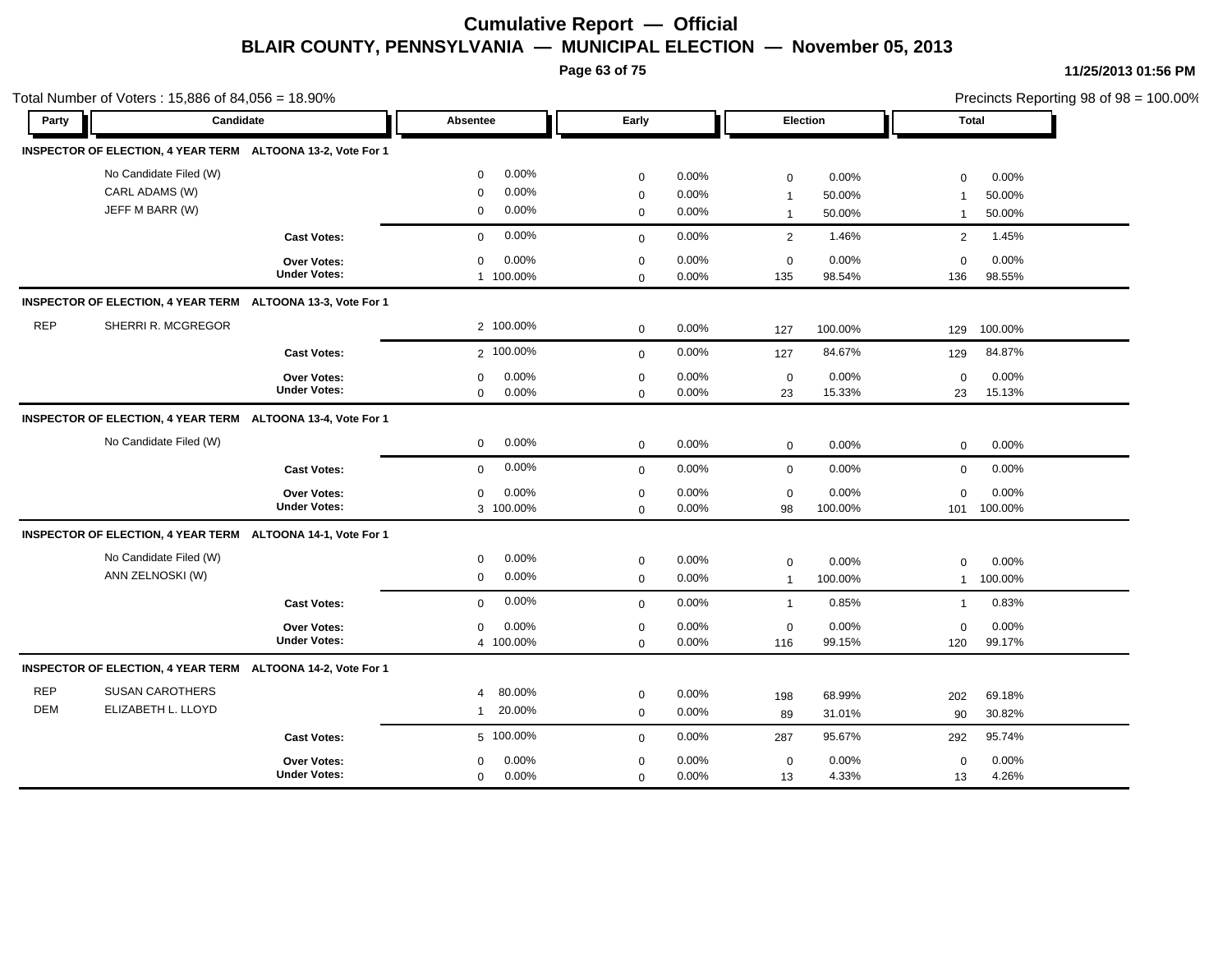**Page 64 of 75**

|            | Total Number of Voters: 15,886 of 84,056 = 18.90%           |                                           |                          |             |          |                |        |                | Precincts Reporting 98 of 98 = 100.00% |
|------------|-------------------------------------------------------------|-------------------------------------------|--------------------------|-------------|----------|----------------|--------|----------------|----------------------------------------|
| Party      | Candidate                                                   |                                           | Absentee                 | Early       |          | Election       |        | <b>Total</b>   |                                        |
|            | INSPECTOR OF ELECTION, 4 YEAR TERM ALTOONA 14-3, Vote For 1 |                                           |                          |             |          |                |        |                |                                        |
|            | No Candidate Filed (W)                                      |                                           | 0.00%<br>$\mathbf 0$     | $\mathbf 0$ | 0.00%    | $\mathbf 0$    | 0.00%  | $\mathbf 0$    | 0.00%                                  |
|            | <b>JOHN ANTHONY (W)</b>                                     |                                           | 0.00%<br>$\mathbf 0$     | $\mathbf 0$ | 0.00%    | $\mathbf{1}$   | 14.29% | -1             | 14.29%                                 |
|            | JAMES M DIXON (W)                                           |                                           | 0.00%<br>0               | $\mathbf 0$ | 0.00%    | 5              | 71.43% | 5              | 71.43%                                 |
|            | VIC RICKER (W)                                              |                                           | 0.00%<br>0               | $\mathbf 0$ | 0.00%    | $\mathbf{1}$   | 14.29% | $\mathbf{1}$   | 14.29%                                 |
|            |                                                             | <b>Cast Votes:</b>                        | 0.00%<br>$\mathbf 0$     | $\mathbf 0$ | 0.00%    | $\overline{7}$ | 4.55%  | $\overline{7}$ | 4.52%                                  |
|            |                                                             | <b>Over Votes:</b>                        | $\mathbf 0$<br>0.00%     | $\mathbf 0$ | 0.00%    | $\mathbf 0$    | 0.00%  | 0              | 0.00%                                  |
|            |                                                             | <b>Under Votes:</b>                       | 1 100.00%                | $\mathbf 0$ | $0.00\%$ | 147            | 95.45% | 148            | 95.48%                                 |
|            | INSPECTOR OF ELECTION, 4 YEAR TERM ALTOONA 14-4, Vote For 1 |                                           |                          |             |          |                |        |                |                                        |
|            | No Candidate Filed (W)                                      |                                           | 0.00%<br>$\mathbf 0$     | $\mathbf 0$ | 0.00%    | $\mathbf 0$    | 0.00%  | 0              | 0.00%                                  |
|            | TOM IRWIN SR (W)                                            |                                           | 0.00%<br>$\mathbf 0$     | $\mathbf 0$ | 0.00%    | $\overline{1}$ | 33.33% | $\mathbf{1}$   | 25.00%                                 |
|            | AC STINE (W)                                                |                                           | 0.00%<br>0               | $\mathbf 0$ | 0.00%    | $\mathbf{1}$   | 33.33% | $\mathbf{1}$   | 25.00%                                 |
|            | VICTORIA A. WOOMER (W)                                      |                                           | 1 100.00%                | $\mathbf 0$ | 0.00%    | $\overline{1}$ | 33.33% | $\overline{2}$ | 50.00%                                 |
|            |                                                             | <b>Cast Votes:</b>                        | 20.00%<br>$\mathbf{1}$   |             | 0.00%    | $\mathbf{3}$   | 1.23%  | $\overline{4}$ | 1.61%                                  |
|            |                                                             |                                           |                          | $\mathbf 0$ |          |                |        |                |                                        |
|            |                                                             | <b>Over Votes:</b><br><b>Under Votes:</b> | 0.00%<br>0               | $\mathbf 0$ | 0.00%    | $\mathbf 0$    | 0.00%  | $\mathbf 0$    | 0.00%                                  |
|            |                                                             |                                           | 80.00%<br>4              | $\mathbf 0$ | 0.00%    | 240            | 98.77% | 244            | 98.39%                                 |
|            | INSPECTOR OF ELECTION, 4 YEAR TERM ALLEGHENY 1, Vote For 1  |                                           |                          |             |          |                |        |                |                                        |
| <b>REP</b> | CAROLE S. JOHNSON                                           |                                           | 83.33%<br>5              | $\mathbf 0$ | 0.00%    | 186            | 65.72% | 191            | 66.09%                                 |
| DEM        | <b>LORETTA WILT</b>                                         |                                           | 16.67%<br>$\mathbf{1}$   | $\mathbf 0$ | 0.00%    | 97             | 34.28% | 98             | 33.91%                                 |
|            |                                                             | <b>Cast Votes:</b>                        | 6 100.00%                | $\mathbf 0$ | 0.00%    | 283            | 93.71% | 289            | 93.83%                                 |
|            |                                                             | Over Votes:                               | 0.00%<br>0               | $\mathbf 0$ | 0.00%    | $\mathbf 0$    | 0.00%  | $\mathbf 0$    | 0.00%                                  |
|            |                                                             | <b>Under Votes:</b>                       | 0.00%<br>$\mathbf{0}$    | $\mathbf 0$ | $0.00\%$ | 19             | 6.29%  | 19             | 6.17%                                  |
|            | INSPECTOR OF ELECTION, 4 YEAR TERM ALLEGHENY 2, Vote For 1  |                                           |                          |             |          |                |        |                |                                        |
| <b>REP</b> | <b>KENNETH P. SMITH</b>                                     |                                           | 63.64%<br>$\overline{7}$ | $\mathbf 0$ | 0.00%    | 181            | 71.83% | 188            | 71.48%                                 |
| <b>DEM</b> | MARY ANN CHAMBERLAIN                                        |                                           | 36.36%<br>4              | $\mathbf 0$ | 0.00%    | 70             | 27.78% | 74             | 28.14%                                 |
|            | <b>MARTY BARRONER (W)</b>                                   |                                           | 0.00%<br>0               | $\mathbf 0$ | $0.00\%$ | $\overline{1}$ | 0.40%  | $\overline{1}$ | 0.38%                                  |
|            |                                                             | <b>Cast Votes:</b>                        | 11 100.00%               | $\mathbf 0$ | $0.00\%$ | 252            | 91.64% | 263            | 91.96%                                 |
|            |                                                             | <b>Over Votes:</b>                        | 0.00%<br>0               | $\mathbf 0$ | 0.00%    | $\mathbf 0$    | 0.00%  | $\mathbf 0$    | 0.00%                                  |
|            |                                                             | <b>Under Votes:</b>                       | 0.00%<br>$\mathbf{0}$    | $\mathbf 0$ | 0.00%    | 23             | 8.36%  | 23             | 8.04%                                  |
|            | INSPECTOR OF ELECTION, 4 YEAR TERM ALLEGHENY 3, Vote For 1  |                                           |                          |             |          |                |        |                |                                        |
|            | No Candidate Filed (W)                                      |                                           | 0.00%<br>$\mathbf 0$     |             |          |                |        |                |                                        |
|            | BECKY HALL (W)                                              |                                           | 0.00%<br>$\mathbf 0$     | $\mathbf 0$ | 0.00%    | 0              | 0.00%  | $\mathbf 0$    | 0.00%                                  |
|            | JANE BYRNE (W)                                              |                                           |                          | $\mathbf 0$ | 0.00%    | 3              | 37.50% | 3              | 37.50%                                 |
|            |                                                             |                                           | 0.00%<br>0               | $\mathbf 0$ | 0.00%    | $\overline{4}$ | 50.00% | $\overline{4}$ | 50.00%                                 |
|            | MITCH SAUPP (W)                                             |                                           | 0.00%<br>$\mathbf 0$     | $\mathbf 0$ | 0.00%    | -1             | 12.50% | $\mathbf{1}$   | 12.50%                                 |
|            |                                                             | <b>Cast Votes:</b>                        | 0.00%<br>$\mathbf 0$     | $\mathbf 0$ | 0.00%    | 8              | 17.78% | 8              | 11.43%                                 |
|            |                                                             | Over Votes:                               | 0.00%<br>$\mathbf 0$     | $\mathbf 0$ | 0.00%    | $\mathbf 0$    | 0.00%  | $\mathbf 0$    | 0.00%                                  |
|            |                                                             | <b>Under Votes:</b>                       | 25 100.00%               | $\Omega$    | 0.00%    | 37             | 82.22% | 62             | 88.57%                                 |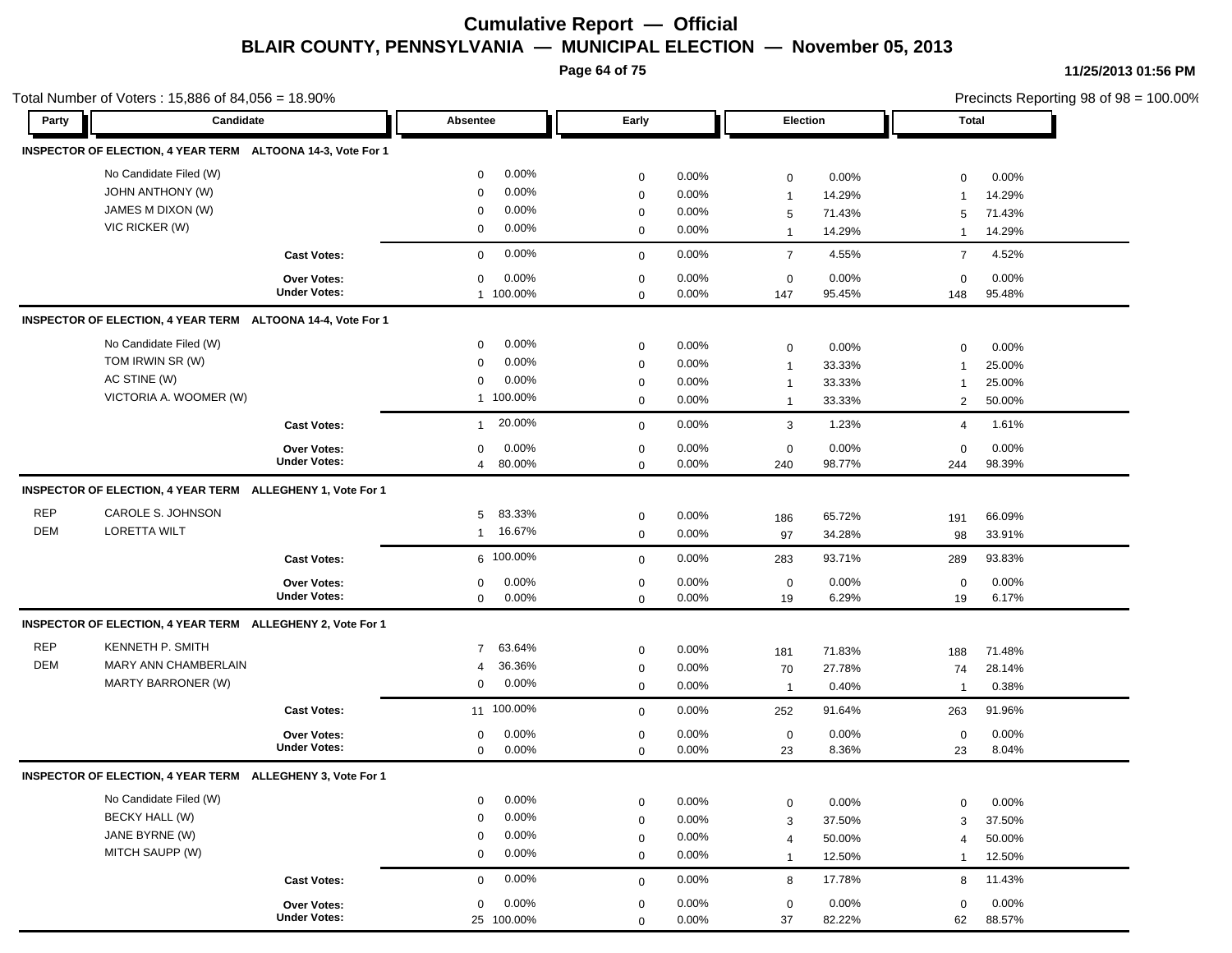**Page 65 of 75**

|            | Total Number of Voters: 15,886 of 84,056 = 18.90%            |                     |                          |             |          |                     |          | Precincts Reporting 98 of 98 = 100.00%<br><b>Total</b> |         |  |
|------------|--------------------------------------------------------------|---------------------|--------------------------|-------------|----------|---------------------|----------|--------------------------------------------------------|---------|--|
| Party      | Candidate                                                    |                     | Absentee                 | Early       |          |                     | Election |                                                        |         |  |
|            | INSPECTOR OF ELECTION, 4 YEAR TERM ALLEGHENY 4, Vote For 1   |                     |                          |             |          |                     |          |                                                        |         |  |
| <b>DEM</b> | <b>LESLIE RUPP</b>                                           |                     | 5 100.00%                | $\mathbf 0$ | 0.00%    | 85                  | 100.00%  | 90                                                     | 100.00% |  |
|            |                                                              | <b>Cast Votes:</b>  | 71.43%<br>5              | $\mathbf 0$ | 0.00%    | 85                  | 65.38%   | 90                                                     | 65.69%  |  |
|            |                                                              | Over Votes:         | 0.00%<br>$\mathbf 0$     | $\mathbf 0$ | 0.00%    | $\,0\,$             | 0.00%    | $\mathbf 0$                                            | 0.00%   |  |
|            |                                                              | <b>Under Votes:</b> | 28.57%<br>$\overline{2}$ | 0           | 0.00%    | 45                  | 34.62%   | 47                                                     | 34.31%  |  |
|            | INSPECTOR OF ELECTION, 4 YEAR TERM ANTIS TWP 1, Vote For 1   |                     |                          |             |          |                     |          |                                                        |         |  |
|            | No Candidate Filed (W)                                       |                     | 0.00%<br>$\mathbf 0$     | 0           | 0.00%    | 0                   | 0.00%    | $\mathbf 0$                                            | 0.00%   |  |
|            | ROY AMRHEIN (W)                                              |                     | 0.00%<br>$\mathbf 0$     | $\mathbf 0$ | 0.00%    | $\mathbf{1}$        | 16.67%   | $\overline{1}$                                         | 16.67%  |  |
|            | CHRIS MCCARTNEY (W)                                          |                     | 0.00%<br>$\mathbf 0$     | 0           | 0.00%    | $\mathbf{1}$        | 16.67%   | $\overline{1}$                                         | 16.67%  |  |
|            | IVA WALTER (W)                                               |                     | 0.00%<br>0               | 0           | 0.00%    | $\overline{2}$      | 33.33%   | $\overline{2}$                                         | 33.33%  |  |
|            | MARIE WALTER (W)                                             |                     | 0.00%<br>$\mathbf 0$     | $\mathbf 0$ | 0.00%    | $\overline{2}$      | 33.33%   | 2                                                      | 33.33%  |  |
|            |                                                              | <b>Cast Votes:</b>  | 0.00%<br>$\mathbf 0$     | $\mathbf 0$ | 0.00%    | 6                   | 1.44%    | 6                                                      | 1.42%   |  |
|            |                                                              | <b>Over Votes:</b>  | 0.00%<br>$\mathbf 0$     | $\mathbf 0$ | 0.00%    | $\mathbf 0$         | 0.00%    | $\mathbf 0$                                            | 0.00%   |  |
|            |                                                              | <b>Under Votes:</b> | 5 100.00%                | 0           | 0.00%    | 411                 | 98.56%   | 416                                                    | 98.58%  |  |
|            | INSPECTOR OF ELECTION, 4 YEAR TERM ANTIS TWP 2, Vote For 1   |                     |                          |             |          |                     |          |                                                        |         |  |
| <b>DEM</b> | DIANE L. IRWIN                                               |                     | 3 100.00%                | $\mathbf 0$ | $0.00\%$ | 162                 | 100.00%  | 165                                                    | 100.00% |  |
|            |                                                              | <b>Cast Votes:</b>  | 75.00%<br>3              | $\mathbf 0$ | 0.00%    | 162                 | 60.45%   | 165                                                    | 60.66%  |  |
|            |                                                              | Over Votes:         | 0.00%<br>0               | $\mathsf 0$ | 0.00%    | $\mathsf 0$         | 0.00%    | $\mathbf 0$                                            | 0.00%   |  |
|            |                                                              | <b>Under Votes:</b> | 25.00%<br>$\mathbf{1}$   | $\mathbf 0$ | $0.00\%$ | 106                 | 39.55%   | 107                                                    | 39.34%  |  |
|            | INSPECTOR OF ELECTION, 4 YEAR TERM ANTIS TWP 3, Vote For 1   |                     |                          |             |          |                     |          |                                                        |         |  |
|            | No Candidate Filed (W)                                       |                     | 0.00%<br>$\mathbf 0$     | $\mathsf 0$ | 0.00%    | 0                   | 0.00%    | $\mathbf 0$                                            | 0.00%   |  |
|            | J PHILIP HALL (W)                                            |                     | 0.00%<br>0               | $\mathsf 0$ | 0.00%    | $\mathbf{1}$        | 33.33%   | $\mathbf{1}$                                           | 33.33%  |  |
|            | JASON LYNN (W)                                               |                     | 0.00%<br>$\mathbf 0$     | 0           | 0.00%    | $\mathbf{1}$        | 33.33%   | $\mathbf{1}$                                           | 33.33%  |  |
|            | JEFF NYCUM (W)                                               |                     | $\mathbf 0$<br>0.00%     | 0           | 0.00%    | $\overline{1}$      | 33.33%   | $\mathbf{1}$                                           | 33.33%  |  |
|            |                                                              | <b>Cast Votes:</b>  | 0.00%<br>$\mathbf 0$     | $\mathbf 0$ | 0.00%    | $\mathbf{3}$        | 0.92%    | 3                                                      | 0.90%   |  |
|            |                                                              | <b>Over Votes:</b>  | 0.00%<br>$\mathbf 0$     | 0           | 0.00%    | $\mathsf{O}\xspace$ | 0.00%    | $\Omega$                                               | 0.00%   |  |
|            |                                                              | <b>Under Votes:</b> | 7 100.00%                | $\Omega$    | 0.00%    | 323                 | 99.08%   | 330                                                    | 99.10%  |  |
|            | INSPECTOR OF ELECTION, 4 YEAR TERM BELLWOOD BORO, Vote For 1 |                     |                          |             |          |                     |          |                                                        |         |  |
|            | No Candidate Filed (W)                                       |                     | 0.00%<br>0               | 0           | 0.00%    | 0                   | 0.00%    | $\mathbf 0$                                            | 0.00%   |  |
|            | <b>KEN BEICHLER (W)</b>                                      |                     | 0.00%<br>$\mathbf 0$     | $\mathbf 0$ | 0.00%    | $\mathbf{1}$        | 33.33%   | $\mathbf 1$                                            | 33.33%  |  |
|            | CHRIS BROWN (W)                                              |                     | 0.00%<br>$\mathbf 0$     | $\mathbf 0$ | 0.00%    | $\mathbf{1}$        | 33.33%   | $\mathbf{1}$                                           | 33.33%  |  |
|            | JOHN KRIEGER (W)                                             |                     | 0.00%<br>0               | $\mathbf 0$ | 0.00%    | $\overline{1}$      | 33.33%   | $\mathbf{1}$                                           | 33.33%  |  |
|            |                                                              | <b>Cast Votes:</b>  | $0.00\%$<br>$\mathbf 0$  | $\mathbf 0$ | 0.00%    | 3                   | 1.13%    | 3                                                      | 1.11%   |  |
|            |                                                              | Over Votes:         | 0.00%<br>$\mathbf 0$     | $\mathbf 0$ | 0.00%    | $\mathbf 0$         | 0.00%    | $\mathbf 0$                                            | 0.00%   |  |
|            |                                                              | <b>Under Votes:</b> | 4 100.00%                | 0           | 0.00%    | 263                 | 98.87%   | 267                                                    | 98.89%  |  |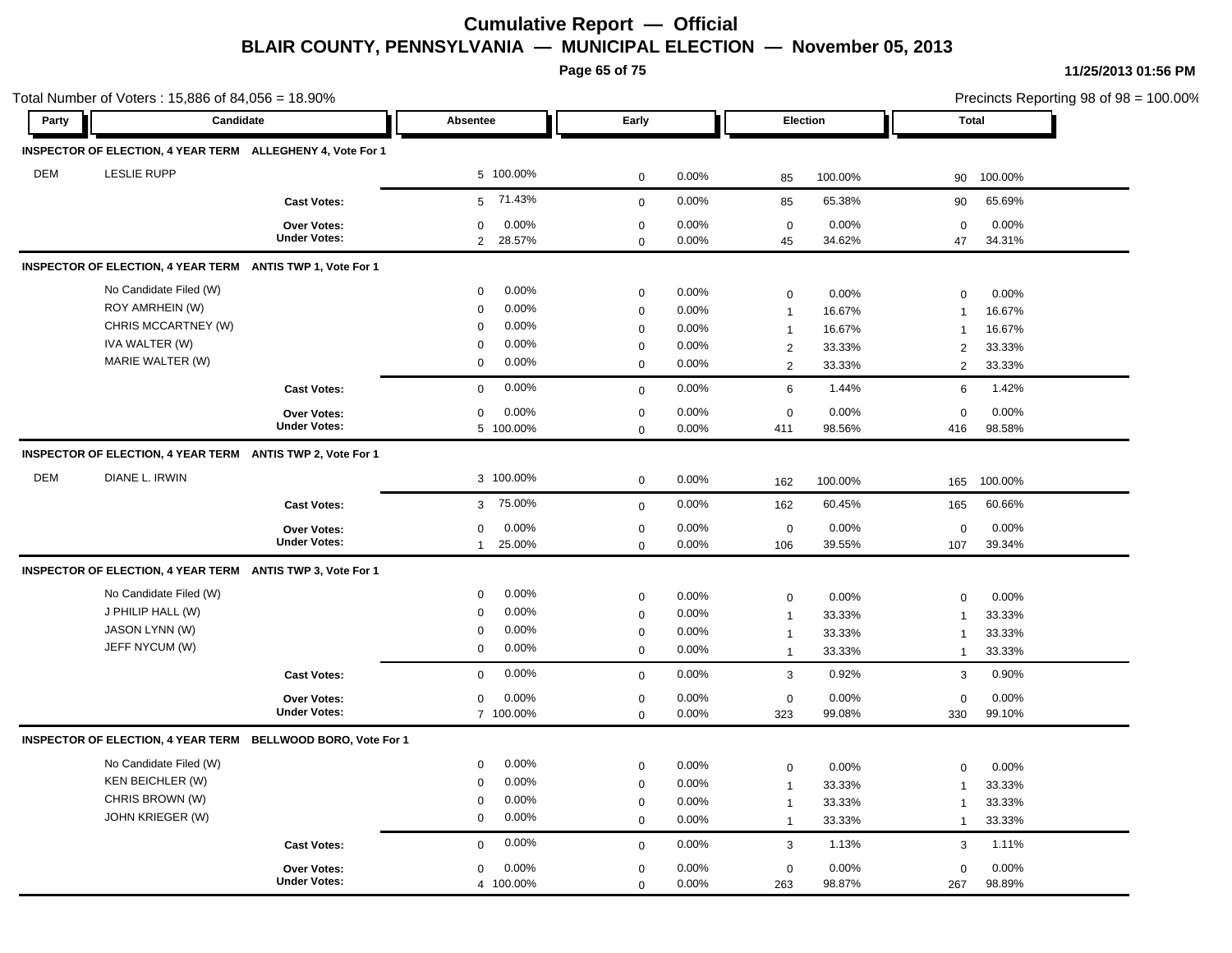**Page 66 of 75**

| Party      |                                                                         | Candidate<br>Early<br>Absentee |                         |             |          |                | Election | <b>Total</b>   |          |
|------------|-------------------------------------------------------------------------|--------------------------------|-------------------------|-------------|----------|----------------|----------|----------------|----------|
|            | INSPECTOR OF ELECTION, 4 YEAR TERM BLAIR-CATFISH, Vote For 1            |                                |                         |             |          |                |          |                |          |
| <b>REP</b> | KARLA S. JACKSON                                                        |                                | 3 100.00%               | $\mathbf 0$ | 0.00%    |                | 72.58%   |                | 73.02%   |
| <b>DEM</b> | MARY JEAN DECKER                                                        |                                | 0.00%<br>$\mathbf 0$    | $\mathbf 0$ | 0.00%    | 135<br>51      | 27.42%   | 138<br>51      | 26.98%   |
|            |                                                                         | <b>Cast Votes:</b>             | 3 100.00%               | $\mathbf 0$ | 0.00%    | 186            | 93.94%   | 189            | 94.03%   |
|            |                                                                         | Over Votes:                    | 0.00%<br>$\mathbf 0$    | $\mathbf 0$ | 0.00%    | $\mathbf 0$    | 0.00%    | $\mathbf 0$    | $0.00\%$ |
|            |                                                                         | <b>Under Votes:</b>            | 0.00%<br>$\mathbf 0$    | $\mathbf 0$ | $0.00\%$ | 12             | 6.06%    | 12             | 5.97%    |
|            | INSPECTOR OF ELECTION, 4 YEAR TERM BLAIR-EAST HOLLIDAYSBURG, Vote For 1 |                                |                         |             |          |                |          |                |          |
| <b>REP</b> | WILLIAM J. PADAMONSKY                                                   |                                | 40.00%<br>4             | $\mathbf 0$ | 0.00%    | 282            | 62.53%   | 286            | 62.04%   |
| <b>DEM</b> | MARIE B. MELUSKY                                                        |                                | 60.00%<br>6             | $\mathbf 0$ | 0.00%    | 169            | 37.47%   | 175            | 37.96%   |
|            |                                                                         | <b>Cast Votes:</b>             | 10 100.00%              | $\mathbf 0$ | 0.00%    | 451            | 93.96%   | 461            | 94.08%   |
|            |                                                                         | Over Votes:                    | 0.00%<br>0              | $\pmb{0}$   | 0.00%    | $\mathbf 0$    | 0.00%    | $\mathbf 0$    | 0.00%    |
|            |                                                                         | <b>Under Votes:</b>            | 0.00%<br>$\mathbf 0$    | $\mathbf 0$ | $0.00\%$ | 29             | 6.04%    | 29             | 5.92%    |
|            | INSPECTOR OF ELECTION, 4 YEAR TERM CATHARINE TWP, Vote For 1            |                                |                         |             |          |                |          |                |          |
| <b>REP</b> | PHYLLIS F. STULTZ                                                       |                                | 0.00%<br>0              | $\mathbf 0$ | 0.00%    | 91             | 100.00%  | 91             | 100.00%  |
|            |                                                                         | <b>Cast Votes:</b>             | 0.00%<br>$\mathbf{0}$   | $\mathbf 0$ | 0.00%    | 91             | 85.05%   | 91             | 84.26%   |
|            |                                                                         | Over Votes:                    | 0.00%<br>$\mathbf 0$    | $\mathbf 0$ | 0.00%    | $\mathbf 0$    | 0.00%    | $\mathbf 0$    | 0.00%    |
|            |                                                                         | <b>Under Votes:</b>            | 1 100.00%               | $\mathbf 0$ | 0.00%    | 16             | 14.95%   | 17             | 15.74%   |
|            | INSPECTOR OF ELECTION, 4 YEAR TERM DUNCANSVILLE, Vote For 1             |                                |                         |             |          |                |          |                |          |
| <b>REP</b> | LISA A. CREAMER                                                         |                                | 1 100.00%               | $\mathbf 0$ | 0.00%    | 136            | 99.27%   | 137            | 99.28%   |
|            | JEFF LONG (W)                                                           |                                | 0.00%<br>$\mathbf 0$    | $\mathbf 0$ | 0.00%    | $\overline{1}$ | 0.73%    | $\overline{1}$ | 0.72%    |
|            |                                                                         | <b>Cast Votes:</b>             | 1 100.00%               | $\mathbf 0$ | 0.00%    | 137            | 83.03%   | 138            | 83.13%   |
|            |                                                                         | <b>Over Votes:</b>             | 0.00%<br>0              | $\pmb{0}$   | 0.00%    | $\mathbf 0$    | 0.00%    | $\mathbf 0$    | 0.00%    |
|            |                                                                         | <b>Under Votes:</b>            | 0.00%<br>$\mathbf 0$    | $\mathbf 0$ | 0.00%    | 28             | 16.97%   | 28             | 16.87%   |
|            | INSPECTOR OF ELECTION, 4 YEAR TERM FRANKSTOWN 1, Vote For 1             |                                |                         |             |          |                |          |                |          |
| <b>REP</b> | <b>GARY PATTERSON</b>                                                   |                                | 1 100.00%               | $\mathbf 0$ | 0.00%    | 86             | 82.69%   | 87             | 82.86%   |
| DEM        | <b>BETH ANN SMITH</b>                                                   |                                | 0.00%<br>0              | $\mathbf 0$ | 0.00%    | 18             | 17.31%   | 18             | 17.14%   |
|            |                                                                         | <b>Cast Votes:</b>             | 1 100.00%               | $\mathbf 0$ | 0.00%    | 104            | 92.04%   | 105            | 92.11%   |
|            |                                                                         | <b>Over Votes:</b>             | 0.00%<br>0              | $\mathbf 0$ | 0.00%    | $\mathbf 0$    | 0.00%    | 0              | 0.00%    |
|            |                                                                         | <b>Under Votes:</b>            | $0.00\%$<br>$\mathbf 0$ | $\pmb{0}$   | 0.00%    | 9              | 7.96%    | 9              | 7.89%    |
|            | INSPECTOR OF ELECTION, 4 YEAR TERM FRANKSTOWN 2, Vote For 1             |                                |                         |             |          |                |          |                |          |
| <b>REP</b> | BEVERLY CURFMAN                                                         |                                | 70.00%<br>$7^{\circ}$   | $\mathbf 0$ | 0.00%    | 377            | 65.22%   | 384            | 65.31%   |
| DEM        | <b>DAWN HILEMAN</b>                                                     |                                | 30.00%<br>3             | $\mathbf 0$ | 0.00%    | 201            | 34.78%   | 204            | 34.69%   |
|            |                                                                         | <b>Cast Votes:</b>             | 10 100.00%              | $\mathbf 0$ | 0.00%    | 578            | 94.75%   | 588            | 94.84%   |
|            |                                                                         | Over Votes:                    | 0.00%<br>0              | $\mathbf 0$ | 0.00%    | $\mathbf 0$    | 0.00%    | $\mathbf 0$    | 0.00%    |
|            |                                                                         | <b>Under Votes:</b>            | 0.00%<br>$\mathbf 0$    | $\mathbf 0$ | 0.00%    | 32             | 5.25%    | 32             | 5.16%    |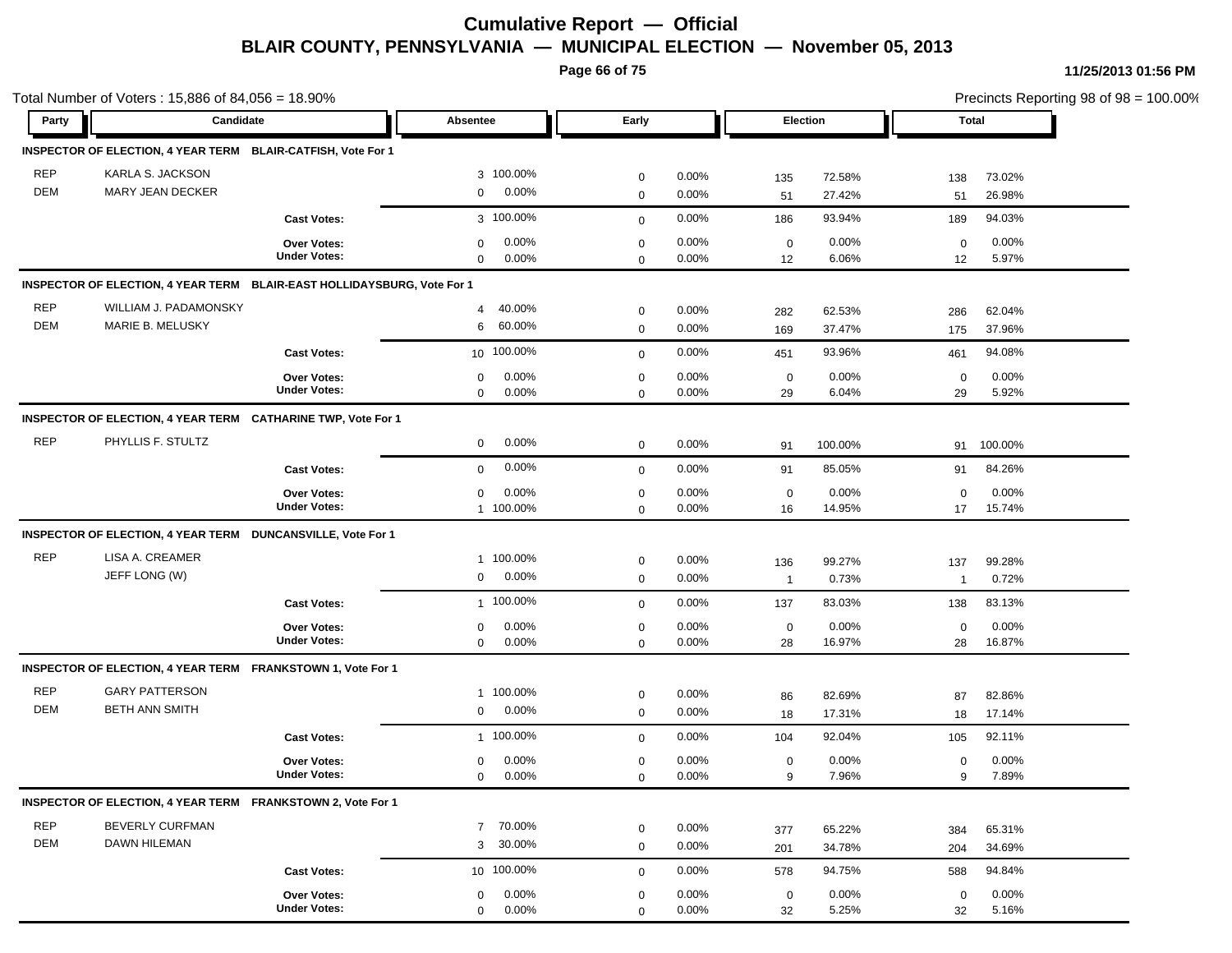**Page 67 of 75**

|            | Total Number of Voters: 15,886 of 84,056 = 18.90%               |                     |                       |             |          |                |         |                | Precincts Reporting 98 of 98 = 100.00% |  |  |
|------------|-----------------------------------------------------------------|---------------------|-----------------------|-------------|----------|----------------|---------|----------------|----------------------------------------|--|--|
| Party      | Candidate                                                       |                     | Absentee              | Early       |          | Election       |         | <b>Total</b>   |                                        |  |  |
|            | INSPECTOR OF ELECTION, 4 YEAR TERM FRANKSTOWN 3, Vote For 1     |                     |                       |             |          |                |         |                |                                        |  |  |
| <b>REP</b> | SANDRA J. MANGIACARNE                                           |                     | 54.55%<br>6           | $\mathbf 0$ | 0.00%    | 392            | 72.19%  | 398            | 71.84%                                 |  |  |
| <b>DEM</b> | PATRICIA M. EMERY                                               |                     | 45.45%<br>5           | $\mathbf 0$ | 0.00%    | 151            | 27.81%  | 156            | 28.16%                                 |  |  |
|            |                                                                 | <b>Cast Votes:</b>  | 91.67%<br>11          | $\mathbf 0$ | 0.00%    | 543            | 91.26%  | 554            | 91.27%                                 |  |  |
|            |                                                                 | <b>Over Votes:</b>  | 0.00%<br>$\mathbf 0$  | $\mathbf 0$ | 0.00%    | $\mathbf 0$    | 0.00%   | $\mathbf 0$    | 0.00%                                  |  |  |
|            |                                                                 | <b>Under Votes:</b> | 8.33%<br>$\mathbf{1}$ | $\mathbf 0$ | $0.00\%$ | 52             | 8.74%   | 53             | 8.73%                                  |  |  |
|            | INSPECTOR OF ELECTION, 4 YEAR TERM FREEDOM TWP 1, Vote For 1    |                     |                       |             |          |                |         |                |                                        |  |  |
|            | No Candidate Filed (W)                                          |                     | 0.00%<br>0            | $\mathbf 0$ | 0.00%    | $\mathbf 0$    | 0.00%   | $\mathbf 0$    | 0.00%                                  |  |  |
|            | VIRGINIA BOWMAN (W)                                             |                     | 0.00%<br>0            | $\mathbf 0$ | 0.00%    | 3              | 75.00%  | 3              | 75.00%                                 |  |  |
|            | SANDRA A HODGE (W)                                              |                     | 0.00%<br>0            | $\mathbf 0$ | 0.00%    | 1              | 25.00%  | -1             | 25.00%                                 |  |  |
|            |                                                                 | <b>Cast Votes:</b>  | 0.00%<br>$\mathbf 0$  | $\mathbf 0$ | 0.00%    | $\overline{4}$ | 3.48%   | $\overline{4}$ | 3.48%                                  |  |  |
|            |                                                                 | <b>Over Votes:</b>  | 0.00%<br>$\mathbf 0$  | $\mathbf 0$ | 0.00%    | $\mathbf 0$    | 0.00%   | $\mathbf 0$    | 0.00%                                  |  |  |
|            |                                                                 | <b>Under Votes:</b> | $\mathbf 0$<br>0.00%  | $\mathbf 0$ | $0.00\%$ | 111            | 96.52%  | 111            | 96.52%                                 |  |  |
|            | INSPECTOR OF ELECTION, 4 YEAR TERM FREEDOM TWP 2, Vote For 1    |                     |                       |             |          |                |         |                |                                        |  |  |
| <b>REP</b> | NANCY J. WALLS                                                  |                     | 0.00%<br>$\mathbf 0$  | $\mathbf 0$ | 0.00%    | 141            | 70.15%  | 141            | 69.80%                                 |  |  |
| <b>DEM</b> | HELEN C. BEM                                                    |                     | 1 100.00%             | $\mathbf 0$ | 0.00%    | 60             | 29.85%  | 61             | 30.20%                                 |  |  |
|            |                                                                 | <b>Cast Votes:</b>  | 1 100.00%             | $\mathbf 0$ | 0.00%    | 201            | 94.37%  | 202            | 94.39%                                 |  |  |
|            |                                                                 | Over Votes:         | 0.00%<br>0            | $\mathbf 0$ | 0.00%    | $\mathbf 0$    | 0.00%   | 0              | 0.00%                                  |  |  |
|            |                                                                 | <b>Under Votes:</b> | 0.00%<br>$\mathbf 0$  | $\mathbf 0$ | 0.00%    | 12             | 5.63%   | 12             | 5.61%                                  |  |  |
|            | INSPECTOR OF ELECTION, 4 YEAR TERM GREENFIELD TWP 1, Vote For 1 |                     |                       |             |          |                |         |                |                                        |  |  |
| <b>REP</b> | ANITA L. EMEIGH                                                 |                     | 3 100.00%             | $\mathsf 0$ | 0.00%    | 155            | 65.40%  | 158            | 65.83%                                 |  |  |
| DEM        | THELMA CLAYCOMB                                                 |                     | 0.00%<br>$\mathbf 0$  | $\mathbf 0$ | 0.00%    | 82             | 34.60%  | 82             | 34.17%                                 |  |  |
|            |                                                                 | <b>Cast Votes:</b>  | 3 100.00%             | $\mathbf 0$ | 0.00%    | 237            | 94.05%  | 240            | 94.12%                                 |  |  |
|            |                                                                 | Over Votes:         | 0.00%<br>0            | $\mathbf 0$ | 0.00%    | $\mathbf 0$    | 0.00%   | $\mathbf 0$    | 0.00%                                  |  |  |
|            |                                                                 | <b>Under Votes:</b> | 0.00%<br>$\mathbf 0$  | $\mathbf 0$ | 0.00%    | 15             | 5.95%   | 15             | 5.88%                                  |  |  |
|            | INSPECTOR OF ELECTION, 4 YEAR TERM GREENFIELD TWP 2, Vote For 1 |                     |                       |             |          |                |         |                |                                        |  |  |
| <b>DEM</b> | MARGARET ROUDABUSH                                              |                     | 0.00%<br>$\mathbf 0$  | $\mathbf 0$ | 0.00%    | 33             | 100.00% | 33             | 100.00%                                |  |  |
|            |                                                                 | <b>Cast Votes:</b>  | 0.00%<br>0            | $\mathbf 0$ | 0.00%    | 33             | 84.62%  | 33             | 84.62%                                 |  |  |
|            |                                                                 | <b>Over Votes:</b>  | 0.00%<br>0            | $\mathbf 0$ | 0.00%    | $\mathbf 0$    | 0.00%   | $\mathbf 0$    | 0.00%                                  |  |  |
|            |                                                                 | <b>Under Votes:</b> | 0.00%<br>$\mathbf 0$  | 0           | 0.00%    | 6              | 15.38%  | 6              | 15.38%                                 |  |  |
|            | INSPECTOR OF ELECTION, 4 YEAR TERM GREENFIELD TWP 3, Vote For 1 |                     |                       |             |          |                |         |                |                                        |  |  |
| <b>REP</b> | JEAN L. GORDON                                                  |                     | 0.00%<br>$\mathbf{0}$ | $\mathbf 0$ | 0.00%    | 183            | 67.53%  | 183            | 67.03%                                 |  |  |
| DEM        | DOROTHY M. DODSON                                               |                     | 2 100.00%             | $\mathbf 0$ | 0.00%    | 88             | 32.47%  | 90             | 32.97%                                 |  |  |
|            |                                                                 | <b>Cast Votes:</b>  | 2 100.00%             | $\mathbf 0$ | 0.00%    | 271            | 94.76%  | 273            | 94.79%                                 |  |  |
|            |                                                                 | Over Votes:         | 0.00%<br>$\mathbf 0$  | $\mathbf 0$ | 0.00%    | $\mathbf 0$    | 0.00%   | $\mathbf 0$    | 0.00%                                  |  |  |
|            |                                                                 | <b>Under Votes:</b> | 0.00%<br>$\mathbf 0$  | $\Omega$    | $0.00\%$ | 15             | 5.24%   | 15             | 5.21%                                  |  |  |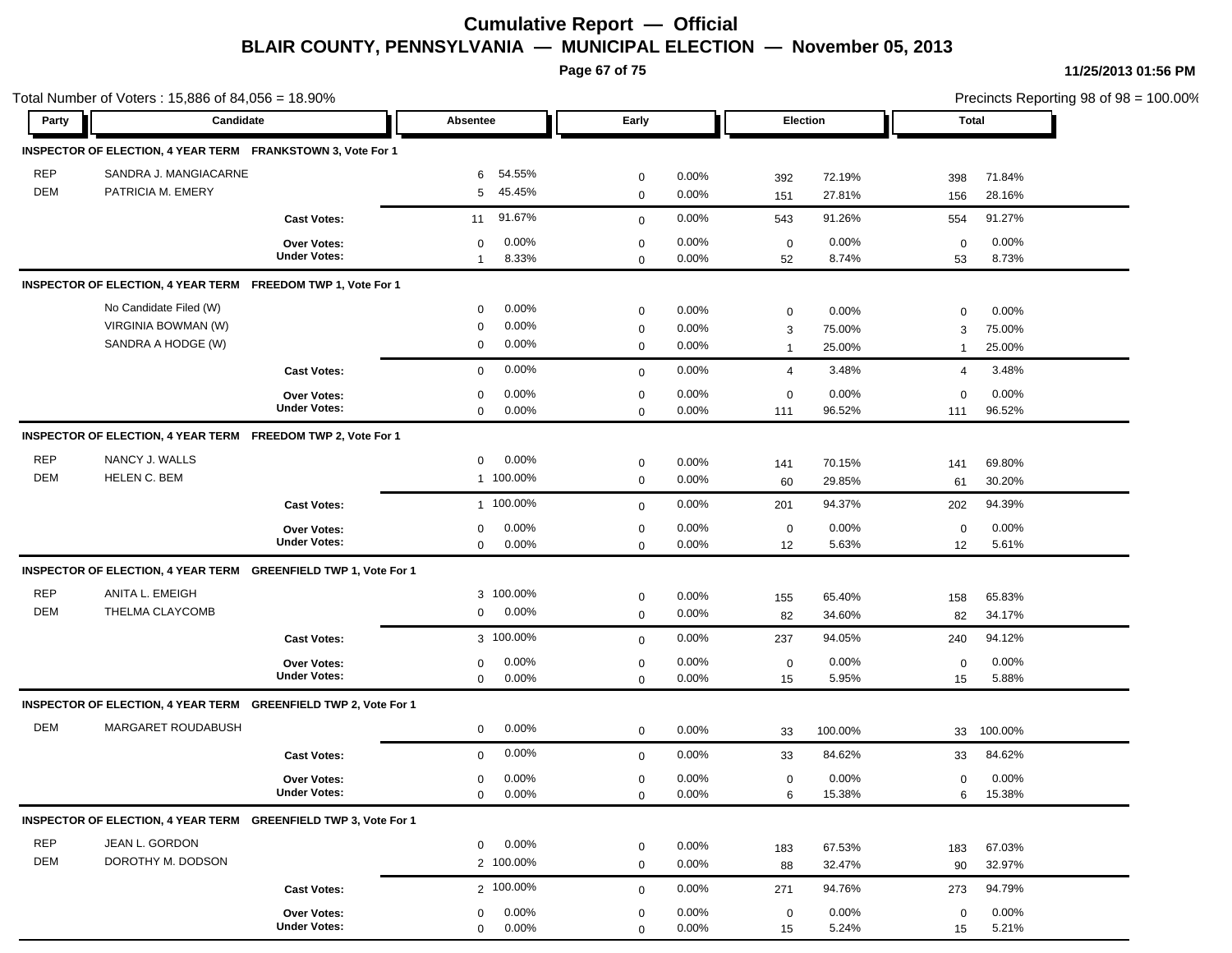**Page 68 of 75**

|            | Total Number of Voters: 15,886 of 84,056 = 18.90%<br>Candidate |                     |                          |             |          | Election       |         |                | Precincts Reporting 98 of 98 = 100.00% |  |
|------------|----------------------------------------------------------------|---------------------|--------------------------|-------------|----------|----------------|---------|----------------|----------------------------------------|--|
| Party      |                                                                |                     | Absentee                 | Early       |          |                |         |                | Total                                  |  |
|            | INSPECTOR OF ELECTION, 4 YEAR TERM HOLLIDAYSBURG 1, Vote For 1 |                     |                          |             |          |                |         |                |                                        |  |
|            | No Candidate Filed (W)                                         |                     | $0.00\%$<br>$\mathbf 0$  | $\mathbf 0$ | 0.00%    | 0              | 0.00%   | $\mathbf 0$    | 0.00%                                  |  |
|            |                                                                | <b>Cast Votes:</b>  | 0.00%<br>$\mathbf 0$     | $\mathbf 0$ | 0.00%    | $\mathbf 0$    | 0.00%   | $\mathbf 0$    | 0.00%                                  |  |
|            |                                                                | <b>Over Votes:</b>  | 0.00%<br>0               | 0           | $0.00\%$ | $\mathbf 0$    | 0.00%   | $\mathbf 0$    | 0.00%                                  |  |
|            |                                                                | <b>Under Votes:</b> | $0.00\%$<br>0            | $\mathbf 0$ | 0.00%    | 85             | 100.00% | 85             | 100.00%                                |  |
|            | INSPECTOR OF ELECTION, 4 YEAR TERM HOLLIDAYSBURG 2, Vote For 1 |                     |                          |             |          |                |         |                |                                        |  |
|            | No Candidate Filed (W)                                         |                     | $0.00\%$<br>$\mathbf 0$  | $\mathbf 0$ | 0.00%    | $\mathsf 0$    | 0.00%   | $\mathbf 0$    | 0.00%                                  |  |
|            | JOE DODSON (W)                                                 |                     | 0.00%<br>$\mathbf 0$     | 0           | 0.00%    | $\overline{2}$ | 66.67%  | 2              | 66.67%                                 |  |
|            | NORMA RITZ (W)                                                 |                     | 0.00%<br>0               | $\mathbf 0$ | $0.00\%$ | $\overline{1}$ | 33.33%  | $\mathbf{1}$   | 33.33%                                 |  |
|            |                                                                | <b>Cast Votes:</b>  | 0.00%<br>$\mathbf{0}$    | $\mathbf 0$ | 0.00%    | 3              | 1.48%   | 3              | 1.46%                                  |  |
|            |                                                                | <b>Over Votes:</b>  | 0.00%<br>0               | $\mathbf 0$ | 0.00%    | $\mathbf 0$    | 0.00%   | $\mathbf 0$    | 0.00%                                  |  |
|            |                                                                | <b>Under Votes:</b> | 3 100.00%                | $\mathbf 0$ | 0.00%    | 200            | 98.52%  | 203            | 98.54%                                 |  |
|            | INSPECTOR OF ELECTION, 4 YEAR TERM HOLLIDAYSBURG 3, Vote For 1 |                     |                          |             |          |                |         |                |                                        |  |
| <b>DEM</b> | DOROTHEANN SIMENDINGER                                         |                     | 0.00%<br>$\mathbf 0$     | $\mathbf 0$ | $0.00\%$ | 28             | 100.00% | 28             | 100.00%                                |  |
|            |                                                                | <b>Cast Votes:</b>  | $0.00\%$<br>$\mathbf 0$  | $\mathbf 0$ | 0.00%    | 28             | 71.79%  | 28             | 71.79%                                 |  |
|            |                                                                | Over Votes:         | 0.00%<br>0               | 0           | 0.00%    | $\mathbf 0$    | 0.00%   | $\mathbf 0$    | 0.00%                                  |  |
|            |                                                                | <b>Under Votes:</b> | $0.00\%$<br>$\mathbf{0}$ | $\mathbf 0$ | 0.00%    | 11             | 28.21%  | 11             | 28.21%                                 |  |
|            | INSPECTOR OF ELECTION, 4 YEAR TERM HOLLIDAYSBURG 4, Vote For 1 |                     |                          |             |          |                |         |                |                                        |  |
| <b>REP</b> | <b>MARY ANN EICHER</b>                                         |                     | 2 100.00%                | 0           | 0.00%    | 144            | 100.00% | 146            | 100.00%                                |  |
|            |                                                                | <b>Cast Votes:</b>  | 2 100.00%                | $\mathbf 0$ | 0.00%    | 144            | 84.21%  | 146            | 84.39%                                 |  |
|            |                                                                | Over Votes:         | 0.00%<br>0               | $\mathbf 0$ | 0.00%    | $\mathbf 0$    | 0.00%   | $\mathbf 0$    | 0.00%                                  |  |
|            |                                                                | <b>Under Votes:</b> | 0.00%<br>$\mathbf 0$     | 0           | 0.00%    | 27             | 15.79%  | 27             | 15.61%                                 |  |
|            | INSPECTOR OF ELECTION, 4 YEAR TERM HOLLIDAYSBURG 5, Vote For 1 |                     |                          |             |          |                |         |                |                                        |  |
| DEM        | KATHLEEN J. SHIFFLER                                           |                     | 5 100.00%                | $\mathbf 0$ | 0.00%    | 97             | 91.51%  | 102            | 91.89%                                 |  |
|            | HELEN BENDER (W)                                               |                     | 0.00%<br>0               | $\mathbf 0$ | 0.00%    | 8              | 7.55%   | 8              | 7.21%                                  |  |
|            | PENNY HALUSKA (W)                                              |                     | $0.00\%$<br>0            | $\mathbf 0$ | $0.00\%$ | $\overline{1}$ | 0.94%   | $\overline{1}$ | 0.90%                                  |  |
|            |                                                                | <b>Cast Votes:</b>  | 71.43%<br>5              | $\mathbf 0$ | 0.00%    | 106            | 75.18%  | 111            | 75.00%                                 |  |
|            |                                                                | <b>Over Votes:</b>  | 0.00%<br>0               | 0           | 0.00%    | 0              | 0.00%   | $\mathbf 0$    | 0.00%                                  |  |
|            |                                                                | <b>Under Votes:</b> | 28.57%<br>$\overline{c}$ | 0           | 0.00%    | 35             | 24.82%  | 37             | 25.00%                                 |  |
|            | INSPECTOR OF ELECTION, 4 YEAR TERM HOLLIDAYSBURG 6, Vote For 1 |                     |                          |             |          |                |         |                |                                        |  |
| <b>REP</b> | DONNA K. BLAIR                                                 |                     | 14 100.00%               | $\mathbf 0$ | 0.00%    | 162            | 98.18%  | 176            | 98.32%                                 |  |
|            | ZENAS BREHM (W)                                                |                     | $0.00\%$<br>$\mathbf 0$  | $\mathbf 0$ | 0.00%    | 3              | 1.82%   | 3              | 1.68%                                  |  |
|            |                                                                | <b>Cast Votes:</b>  | 60.87%<br>14             | 0           | 0.00%    | 165            | 79.33%  | 179            | 77.49%                                 |  |
|            |                                                                | Over Votes:         | $0.00\%$<br>0            | 0           | 0.00%    | 0              | 0.00%   | $\mathbf 0$    | 0.00%                                  |  |
|            |                                                                | <b>Under Votes:</b> | 39.13%<br>9              | $\mathbf 0$ | 0.00%    | 43             | 20.67%  | 52             | 22.51%                                 |  |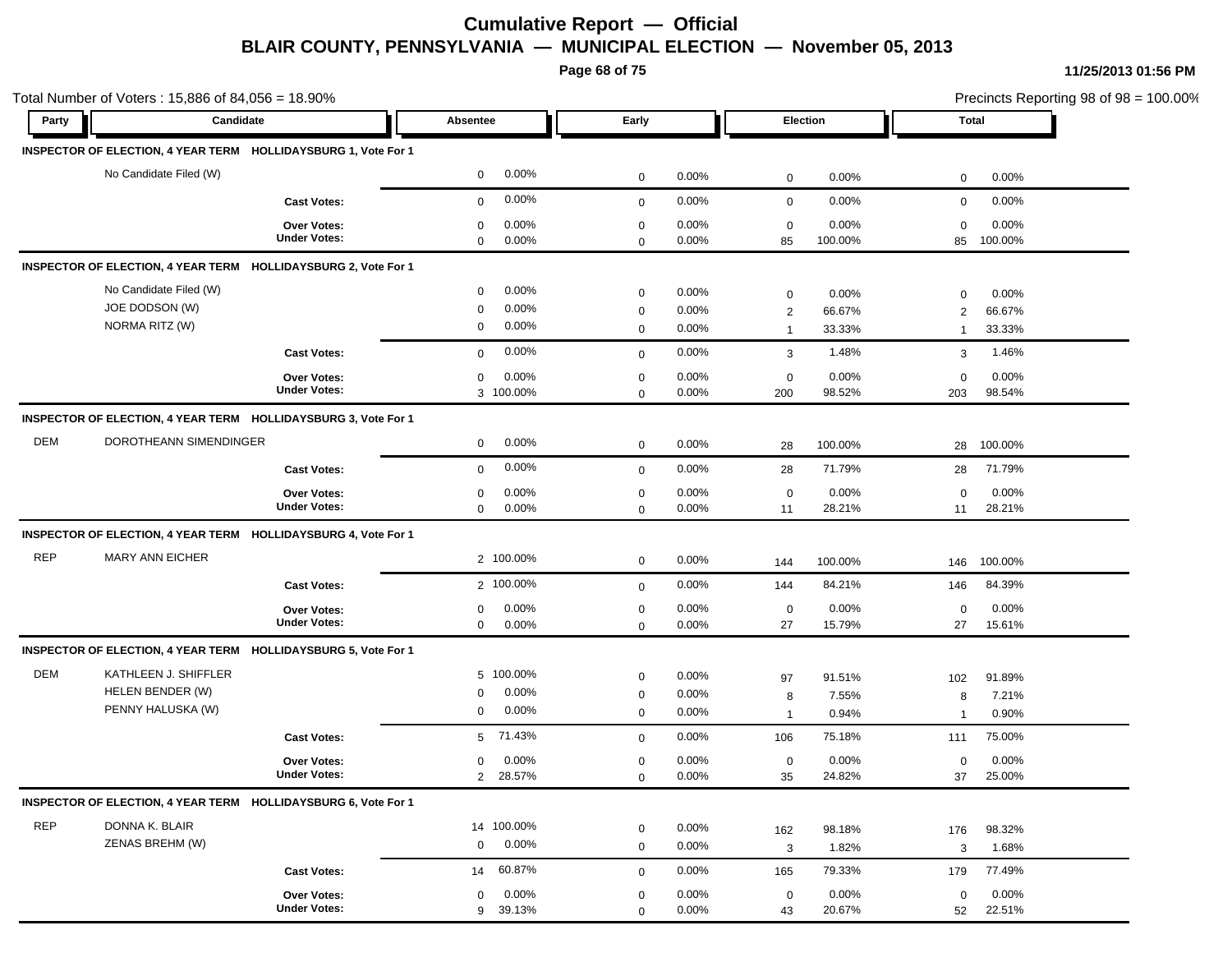**Page 69 of 75**

|            | Total Number of Voters: 15,886 of 84,056 = 18.90%              |                     |                          |                     |          |                |         |                | Precincts Reporting 98 of 98 = 100.00% |  |  |
|------------|----------------------------------------------------------------|---------------------|--------------------------|---------------------|----------|----------------|---------|----------------|----------------------------------------|--|--|
| Party      | Candidate                                                      |                     | Absentee                 | Early               |          | Election       |         |                | <b>Total</b>                           |  |  |
|            | INSPECTOR OF ELECTION, 4 YEAR TERM HOLLIDAYSBURG 7, Vote For 1 |                     |                          |                     |          |                |         |                |                                        |  |  |
| <b>REP</b> | M. DENISE MADDEN                                               |                     | 1 100.00%                | $\mathbf 0$         | 0.00%    | 97             | 67.83%  | 98             | 68.06%                                 |  |  |
| <b>DEM</b> | MARY ANN KEAGY                                                 |                     | 0.00%<br>$\mathbf 0$     | $\mathbf 0$         | 0.00%    | 46             | 32.17%  | 46             | 31.94%                                 |  |  |
|            |                                                                | <b>Cast Votes:</b>  | 1 100.00%                | $\mathbf 0$         | 0.00%    | 143            | 95.33%  | 144            | 95.36%                                 |  |  |
|            |                                                                | <b>Over Votes:</b>  | 0.00%<br>$\mathbf 0$     | $\mathbf 0$         | 0.00%    | $\mathbf 0$    | 0.00%   | $\mathbf 0$    | 0.00%                                  |  |  |
|            |                                                                | <b>Under Votes:</b> | 0.00%<br>$\mathbf 0$     | $\mathbf 0$         | $0.00\%$ | $\overline{7}$ | 4.67%   | $\overline{7}$ | 4.64%                                  |  |  |
|            | INSPECTOR OF ELECTION, 4 YEAR TERM HUSTON TWP, Vote For 1      |                     |                          |                     |          |                |         |                |                                        |  |  |
| <b>REP</b> | DOROTHY STAHL                                                  |                     | 7 100.00%                | $\mathbf 0$         | 0.00%    | 77             | 77.78%  | 84             | 79.25%                                 |  |  |
| <b>DEM</b> | PATRICIA G. SMITH                                              |                     | 0.00%<br>$\mathbf 0$     | $\mathbf 0$         | 0.00%    | 22             | 22.22%  | 22             | 20.75%                                 |  |  |
|            |                                                                | <b>Cast Votes:</b>  | 7 100.00%                | $\mathbf 0$         | 0.00%    | 99             | 100.00% | 106            | 100.00%                                |  |  |
|            |                                                                | <b>Over Votes:</b>  | 0.00%<br>$\mathbf 0$     | $\pmb{0}$           | 0.00%    | $\pmb{0}$      | 0.00%   | 0              | 0.00%                                  |  |  |
|            |                                                                | <b>Under Votes:</b> | 0.00%<br>$\mathbf 0$     | $\mathbf 0$         | 0.00%    | $\mathbf 0$    | 0.00%   | 0              | 0.00%                                  |  |  |
|            | INSPECTOR OF ELECTION, 4 YEAR TERM JUNIATA TWP, Vote For 1     |                     |                          |                     |          |                |         |                |                                        |  |  |
| <b>REP</b> | JOAN L. CHAPPELL                                               |                     | 4 100.00%                | $\mathbf 0$         | 0.00%    | 119            | 100.00% | 123            | 100.00%                                |  |  |
|            |                                                                | <b>Cast Votes:</b>  | 4 100.00%                | $\mathbf 0$         | 0.00%    | 119            | 90.84%  | 123            | 91.11%                                 |  |  |
|            |                                                                | Over Votes:         | 0.00%<br>0               | $\mathbf 0$         | 0.00%    | $\mathbf 0$    | 0.00%   | $\mathbf 0$    | 0.00%                                  |  |  |
|            |                                                                | <b>Under Votes:</b> | 0.00%<br>$\mathbf 0$     | $\mathbf 0$         | 0.00%    | 12             | 9.16%   | 12             | 8.89%                                  |  |  |
|            | INSPECTOR OF ELECTION, 4 YEAR TERM LOGAN TWP 1, Vote For 1     |                     |                          |                     |          |                |         |                |                                        |  |  |
| <b>REP</b> | MIRIAM C. GIBSON                                               |                     | 75.00%<br>3              | $\pmb{0}$           | 0.00%    | 171            | 70.37%  | 174            | 70.45%                                 |  |  |
| <b>DEM</b> | PATRICIA M. HUBER                                              |                     | 25.00%<br>1              | $\mathbf 0$         | 0.00%    | 72             | 29.63%  | 73             | 29.55%                                 |  |  |
|            |                                                                | <b>Cast Votes:</b>  | 80.00%<br>$\overline{4}$ | $\mathbf 0$         | 0.00%    | 243            | 91.70%  | 247            | 91.48%                                 |  |  |
|            |                                                                | <b>Over Votes:</b>  | 0.00%<br>0               | $\mathbf 0$         | $0.00\%$ | $\mathbf 0$    | 0.00%   | $\mathbf 0$    | 0.00%                                  |  |  |
|            |                                                                | <b>Under Votes:</b> | 20.00%<br>$\mathbf{1}$   | $\mathbf 0$         | 0.00%    | 22             | 8.30%   | 23             | 8.52%                                  |  |  |
|            | INSPECTOR OF ELECTION, 4 YEAR TERM LOGAN TWP 2, Vote For 1     |                     |                          |                     |          |                |         |                |                                        |  |  |
| <b>REP</b> | ALICE J. NEELY                                                 |                     | 7 100.00%                | $\mathbf 0$         | 0.00%    | 228            | 98.70%  | 235            | 98.74%                                 |  |  |
|            | JOHN MC CLELLANN (W)                                           |                     | 0.00%<br>0               | $\pmb{0}$           | 0.00%    | $\overline{1}$ | 0.43%   | $\mathbf 1$    | 0.42%                                  |  |  |
|            | SANDRA A HEBLER (W)                                            |                     | 0.00%<br>0               | $\mathbf 0$         | $0.00\%$ | $\overline{2}$ | 0.87%   | 2              | 0.84%                                  |  |  |
|            |                                                                | <b>Cast Votes:</b>  | 7 100.00%                | $\mathbf 0$         | 0.00%    | 231            | 79.93%  | 238            | 80.41%                                 |  |  |
|            |                                                                | <b>Over Votes:</b>  | 0.00%<br>$\mathbf 0$     | $\mathbf 0$         | 0.00%    | $\mathbf 0$    | 0.00%   | $\mathbf 0$    | 0.00%                                  |  |  |
|            |                                                                | <b>Under Votes:</b> | 0.00%<br>$\mathbf 0$     | $\mathsf{O}\xspace$ | 0.00%    | 58             | 20.07%  | 58             | 19.59%                                 |  |  |
|            | INSPECTOR OF ELECTION, 4 YEAR TERM LOGAN TWP 3, Vote For 1     |                     |                          |                     |          |                |         |                |                                        |  |  |
| DEM        | JACQUELYN FORSHT                                               |                     | 2 100.00%                | $\mathbf 0$         | 0.00%    | 154            | 100.00% | 156            | 100.00%                                |  |  |
|            |                                                                | <b>Cast Votes:</b>  | 66.67%<br>$\overline{2}$ | $\mathbf 0$         | 0.00%    | 154            | 81.91%  | 156            | 81.68%                                 |  |  |
|            |                                                                | Over Votes:         | 0.00%<br>$\mathbf 0$     | $\mathbf 0$         | 0.00%    | $\mathbf 0$    | 0.00%   | 0              | 0.00%                                  |  |  |
|            |                                                                | <b>Under Votes:</b> | 33.33%<br>$\mathbf{1}$   | $\mathbf 0$         | 0.00%    | 34             | 18.09%  | 35             | 18.32%                                 |  |  |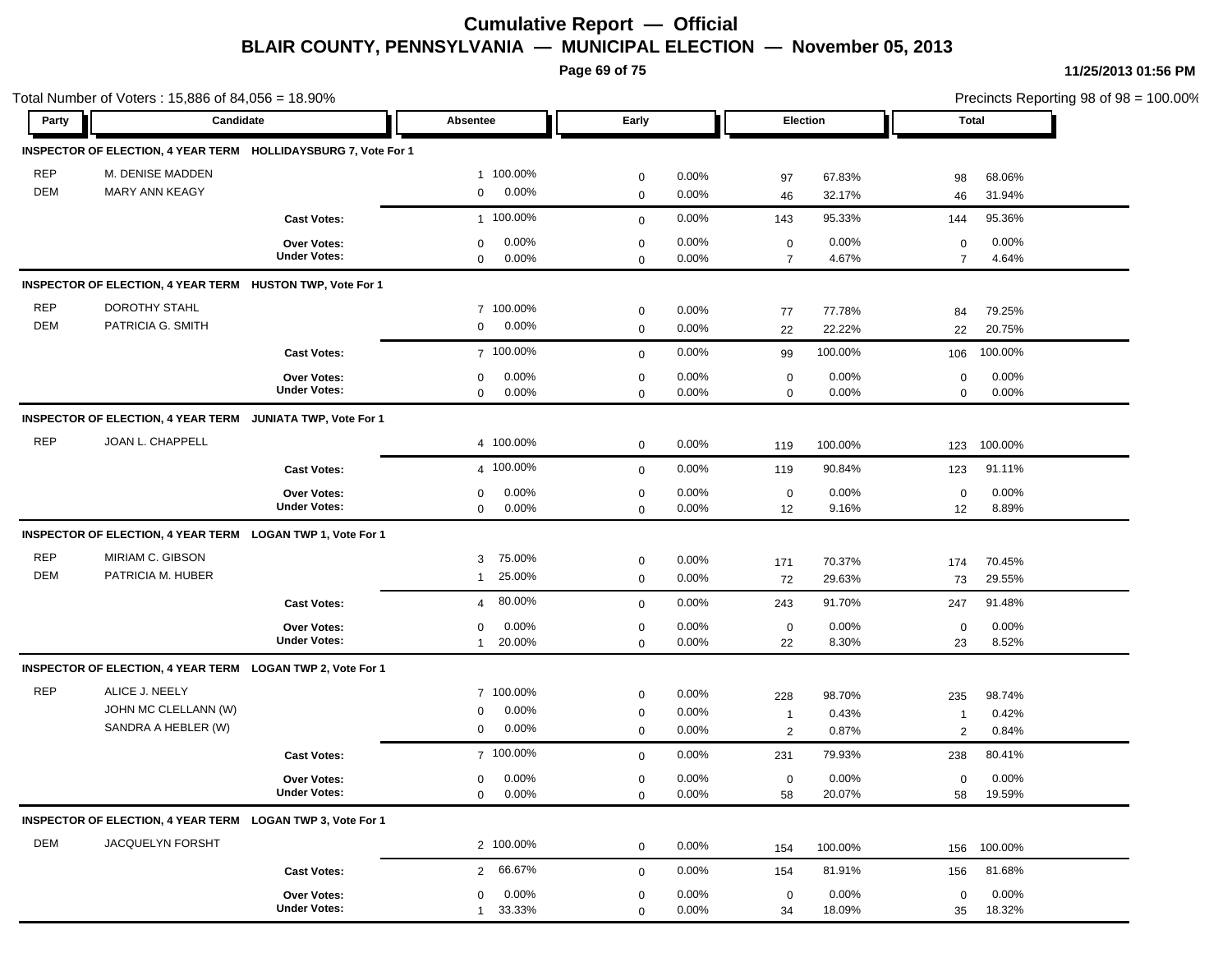**Page 70 of 75**

|            | Total Number of Voters: 15,886 of 84,056 = 18.90%            |                     |                          |              |          |                 |         | Precincts Reporting 98 of 98 = 100.00% |         |  |
|------------|--------------------------------------------------------------|---------------------|--------------------------|--------------|----------|-----------------|---------|----------------------------------------|---------|--|
| Party      | Candidate                                                    |                     | Absentee                 | Early        |          | Election        |         | <b>Total</b>                           |         |  |
|            | INSPECTOR OF ELECTION, 4 YEAR TERM LOGAN TWP 4, Vote For 1   |                     |                          |              |          |                 |         |                                        |         |  |
|            | No Candidate Filed (W)                                       |                     | 0.00%<br>$\mathbf 0$     | $\mathbf 0$  | 0.00%    | $\mathbf 0$     | 0.00%   | 0                                      | 0.00%   |  |
|            | DON PEACHMAN (W)                                             |                     | 0.00%<br>$\mathbf 0$     | $\mathbf 0$  | 0.00%    | $\overline{1}$  | 100.00% | $\mathbf{1}$                           | 100.00% |  |
|            |                                                              | <b>Cast Votes:</b>  | 0.00%<br>$\mathbf 0$     | $\mathbf{0}$ | 0.00%    | $\mathbf{1}$    | 0.51%   | $\mathbf{1}$                           | 0.49%   |  |
|            |                                                              | <b>Over Votes:</b>  | 0.00%<br>$\mathbf 0$     | $\mathbf 0$  | 0.00%    | $\mathbf 0$     | 0.00%   | 0                                      | 0.00%   |  |
|            |                                                              | <b>Under Votes:</b> | 7 100.00%                | $\mathbf 0$  | 0.00%    | 196             | 99.49%  | 203                                    | 99.51%  |  |
|            | INSPECTOR OF ELECTION, 4 YEAR TERM LOGAN TWP 5, Vote For 1   |                     |                          |              |          |                 |         |                                        |         |  |
| <b>REP</b> | ANNETTE AJAY                                                 |                     | 3 100.00%                | $\mathbf 0$  | 0.00%    | 187             | 100.00% | 190                                    | 100.00% |  |
|            |                                                              | <b>Cast Votes:</b>  | 75.00%<br>$\mathbf{3}$   | $\mathbf 0$  | 0.00%    | 187             | 86.18%  | 190                                    | 85.97%  |  |
|            |                                                              | Over Votes:         | 0.00%<br>$\mathbf 0$     | $\mathbf 0$  | 0.00%    | $\mathbf 0$     | 0.00%   | $\mathbf 0$                            | 0.00%   |  |
|            |                                                              | <b>Under Votes:</b> | 25.00%<br>$\mathbf{1}$   | $\mathbf 0$  | 0.00%    | 30              | 13.82%  | 31                                     | 14.03%  |  |
|            | INSPECTOR OF ELECTION, 4 YEAR TERM LOGAN TWP 6, Vote For 1   |                     |                          |              |          |                 |         |                                        |         |  |
|            | No Candidate Filed (W)                                       |                     | 0.00%<br>$\mathbf 0$     | $\pmb{0}$    | 0.00%    | $\mathbf 0$     | 0.00%   | $\mathbf 0$                            | 0.00%   |  |
|            | GIL BARTON (W)                                               |                     | 0.00%<br>$\mathbf 0$     | $\mathbf 0$  | 0.00%    | $\mathbf 1$     | 20.00%  | -1                                     | 20.00%  |  |
|            | CAROL FEATHERS (W)                                           |                     | 0.00%<br>$\mathbf 0$     | $\mathbf 0$  | 0.00%    | $\overline{1}$  | 20.00%  | $\mathbf{1}$                           | 20.00%  |  |
|            | JAMES MOSER (W)                                              |                     | 0.00%<br>$\mathbf 0$     | $\mathbf 0$  | $0.00\%$ | $\mathbf 1$     | 20.00%  |                                        | 20.00%  |  |
|            | SAM SMITH (W)                                                |                     | 0.00%<br>$\mathbf 0$     | $\pmb{0}$    | 0.00%    | $\mathbf{1}$    | 20.00%  | $\mathbf 1$                            | 20.00%  |  |
|            | GARY ZAJAC (W)                                               |                     | 0.00%<br>$\mathbf 0$     | $\mathbf 0$  | 0.00%    | $\mathbf{1}$    | 20.00%  | $\overline{1}$                         | 20.00%  |  |
|            |                                                              | <b>Cast Votes:</b>  | 0.00%<br>$\mathbf 0$     | $\mathbf 0$  | 0.00%    | $5\phantom{.0}$ | 2.08%   | 5                                      | 2.02%   |  |
|            |                                                              | <b>Over Votes:</b>  | 0.00%<br>0               | $\pmb{0}$    | 0.00%    | $\mathbf 0$     | 0.00%   | $\mathbf 0$                            | 0.00%   |  |
|            |                                                              | <b>Under Votes:</b> | 7 100.00%                | $\mathbf 0$  | 0.00%    | 235             | 97.92%  | 242                                    | 97.98%  |  |
|            | INSPECTOR OF ELECTION, 4 YEAR TERM LOGAN TWP 7, Vote For 1   |                     |                          |              |          |                 |         |                                        |         |  |
| <b>DEM</b> | <b>VERA NAZARUK</b>                                          |                     | 1 100.00%                | $\pmb{0}$    | 0.00%    | 93              | 98.94%  | 94                                     | 98.95%  |  |
|            | KENT SELL (W)                                                |                     | 0.00%<br>$\mathbf 0$     | $\mathsf 0$  | 0.00%    | $\overline{1}$  | 1.06%   | $\mathbf{1}$                           | 1.05%   |  |
|            |                                                              | <b>Cast Votes:</b>  | 1 100.00%                | $\mathbf 0$  | 0.00%    | 94              | 74.60%  | 95                                     | 74.80%  |  |
|            |                                                              | Over Votes:         | 0.00%<br>$\mathbf 0$     | $\mathbf 0$  | 0.00%    | $\mathbf 0$     | 0.00%   | $\mathbf 0$                            | 0.00%   |  |
|            |                                                              | <b>Under Votes:</b> | $\mathbf 0$<br>0.00%     | $\mathbf 0$  | 0.00%    | 32              | 25.40%  | 32                                     | 25.20%  |  |
|            | INSPECTOR OF ELECTION, 4 YEAR TERM MARTINSBURG 1, Vote For 1 |                     |                          |              |          |                 |         |                                        |         |  |
| <b>REP</b> | TRACIE E. C. IRVIN                                           |                     | 66.67%<br>$\overline{2}$ | $\mathbf 0$  | 0.00%    | 58              | 44.62%  | 60                                     | 45.11%  |  |
| DEM        | <b>NANCY EWART</b>                                           |                     | 33.33%<br>1              | $\mathbf 0$  | 0.00%    | 72              | 55.38%  | 73                                     | 54.89%  |  |
|            |                                                              | <b>Cast Votes:</b>  | 3 100.00%                | $\mathbf 0$  | 0.00%    | 130             | 97.01%  | 133                                    | 97.08%  |  |
|            |                                                              | Over Votes:         | 0.00%<br>0               | $\mathbf 0$  | 0.00%    | $\mathbf 0$     | 0.00%   | $\mathbf 0$                            | 0.00%   |  |
|            |                                                              | <b>Under Votes:</b> | $\mathbf 0$<br>0.00%     | $\mathbf 0$  | 0.00%    | 4               | 2.99%   | $\overline{4}$                         | 2.92%   |  |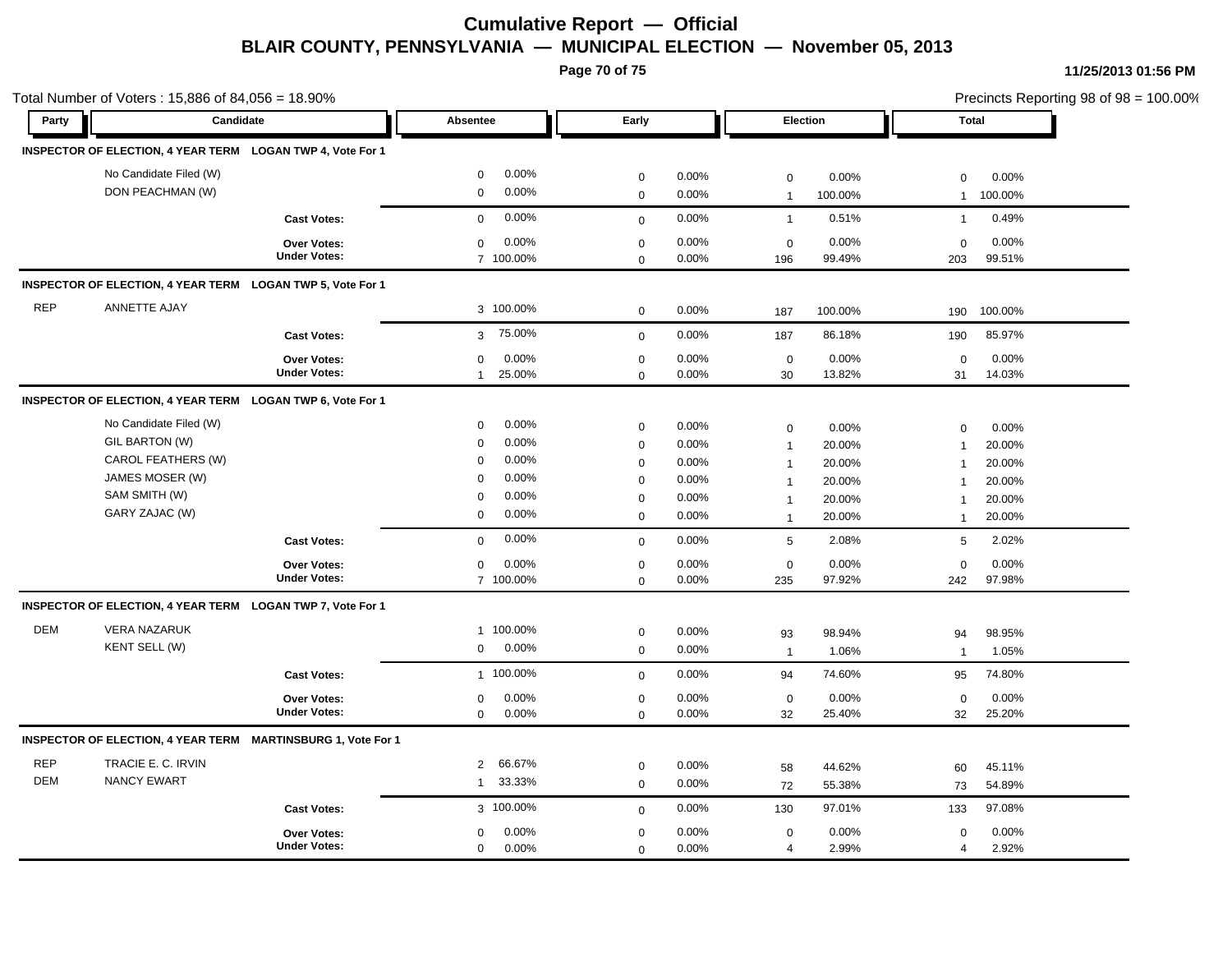**Page 71 of 75**

| Party      | Candidate                                                         |                                           | <b>Absentee</b>                   | Early                      |                |                   | <b>Election</b>  | <b>Total</b>      |                  |  |
|------------|-------------------------------------------------------------------|-------------------------------------------|-----------------------------------|----------------------------|----------------|-------------------|------------------|-------------------|------------------|--|
|            |                                                                   |                                           |                                   |                            |                |                   |                  |                   |                  |  |
|            | INSPECTOR OF ELECTION, 4 YEAR TERM MARTINSBURG 2, Vote For 1      |                                           |                                   |                            |                |                   |                  |                   |                  |  |
|            | No Candidate Filed (W)                                            |                                           | 0.00%<br>0                        | $\mathbf 0$                | 0.00%          | $\mathbf 0$       | 0.00%            | $\mathbf 0$       | 0.00%            |  |
|            |                                                                   | <b>Cast Votes:</b>                        | 0.00%<br>$\mathbf 0$              | $\mathbf 0$                | 0.00%          | $\mathbf 0$       | 0.00%            | 0                 | 0.00%            |  |
|            |                                                                   | Over Votes:                               | 0.00%<br>$\mathbf 0$              | $\mathbf 0$                | 0.00%          | $\mathbf 0$       | 0.00%            | $\Omega$          | 0.00%            |  |
|            |                                                                   | <b>Under Votes:</b>                       | 3 100.00%                         | $\mathbf 0$                | 0.00%          | 148               | 100.00%          | 151               | 100.00%          |  |
|            | INSPECTOR OF ELECTION, 4 YEAR TERM NEWRY BORO, Vote For 1         |                                           |                                   |                            |                |                   |                  |                   |                  |  |
| <b>DEM</b> | <b>CHARLOTTE GRIECO</b>                                           |                                           | 0.00%<br>$\mathbf 0$              | $\mathbf 0$                | 0.00%          | 37                | 100.00%          | 37                | 100.00%          |  |
|            |                                                                   | <b>Cast Votes:</b>                        | 0.00%<br>$\mathbf 0$              | $\mathbf 0$                | 0.00%          | 37                | 82.22%           | 37                | 82.22%           |  |
|            |                                                                   | Over Votes:                               | 0.00%<br>$\mathbf 0$              | $\mathbf 0$                | 0.00%          | $\mathbf 0$       | 0.00%            | 0                 | 0.00%            |  |
|            |                                                                   | <b>Under Votes:</b>                       | $\mathbf 0$<br>0.00%              | $\mathbf 0$                | 0.00%          | 8                 | 17.78%           | 8                 | 17.78%           |  |
|            | INSPECTOR OF ELECTION, 4 YEAR TERM NORTH WOODBURY TWP, Vote For 1 |                                           |                                   |                            |                |                   |                  |                   |                  |  |
| <b>REP</b> | <b>LILLIAN DILLING</b>                                            |                                           | 70.00%<br>14                      | $\mathbf 0$                | 0.00%          | 180               | 72.29%           | 194               | 72.12%           |  |
| <b>DEM</b> | PAMELA J. WALTER                                                  |                                           | 30.00%<br>6                       | $\mathsf 0$                | 0.00%          | 69                | 27.71%           | 75                | 27.88%           |  |
|            |                                                                   | <b>Cast Votes:</b>                        | 95.24%<br>20                      | $\mathbf 0$                | 0.00%          | 249               | 96.51%           | 269               | 96.42%           |  |
|            |                                                                   | Over Votes:                               | 4.76%<br>$\mathbf 1$              | $\mathsf 0$                | 0.00%          | $\mathbf 0$       | 0.00%            | $\overline{1}$    | 0.36%            |  |
|            |                                                                   | <b>Under Votes:</b>                       | $\mathbf 0$<br>0.00%              | $\mathbf{0}$               | 0.00%          | 9                 | 3.49%            | 9                 | 3.23%            |  |
|            | INSPECTOR OF ELECTION, 4 YEAR TERM ROARING SPRING 1, Vote For 1   |                                           |                                   |                            |                |                   |                  |                   |                  |  |
|            | No Candidate Filed (W)                                            |                                           | 0.00%<br>0                        | $\mathbf 0$                | 0.00%          | $\mathbf 0$       | 0.00%            | $\mathbf 0$       | 0.00%            |  |
|            |                                                                   | <b>Cast Votes:</b>                        | 0.00%<br>$\mathbf 0$              |                            | 0.00%          | $\mathbf 0$       | 0.00%            | $\mathbf 0$       | 0.00%            |  |
|            |                                                                   |                                           |                                   | $\mathbf 0$                |                |                   |                  |                   |                  |  |
|            |                                                                   | <b>Over Votes:</b><br><b>Under Votes:</b> | 0.00%<br>$\mathbf 0$<br>2 100.00% | $\mathsf 0$<br>$\mathbf 0$ | 0.00%<br>0.00% | $\mathbf 0$<br>54 | 0.00%<br>100.00% | $\mathbf 0$<br>56 | 0.00%<br>100.00% |  |
|            | INSPECTOR OF ELECTION, 4 YEAR TERM ROARING SPRING 2, Vote For 1   |                                           |                                   |                            |                |                   |                  |                   |                  |  |
| <b>REP</b> | PATRICIA A. STUMP                                                 |                                           | 4 100.00%                         |                            |                |                   |                  |                   |                  |  |
|            |                                                                   |                                           |                                   | $\mathbf 0$                | 0.00%          | 108               | 100.00%          | 112               | 100.00%          |  |
|            |                                                                   | <b>Cast Votes:</b>                        | 4 100.00%                         | $\mathbf 0$                | 0.00%          | 108               | 88.52%           | 112               | 88.89%           |  |
|            |                                                                   | <b>Over Votes:</b><br><b>Under Votes:</b> | 0.00%<br>$\mathbf 0$              | $\mathbf 0$                | 0.00%          | $\mathbf 0$       | 0.00%            | $\mathbf 0$       | 0.00%            |  |
|            |                                                                   |                                           | $\mathbf{0}$<br>0.00%             | $\mathbf{0}$               | 0.00%          | 14                | 11.48%           | 14                | 11.11%           |  |
|            | INSPECTOR OF ELECTION, 4 YEAR TERM ROARING SPRING 3, Vote For 1   |                                           |                                   |                            |                |                   |                  |                   |                  |  |
| <b>REP</b> | HELEN L. CLEMENS                                                  |                                           | 50.00%<br>$\mathbf{1}$            | $\mathbf 0$                | 0.00%          | 58                | 61.05%           | 59                | 60.82%           |  |
| <b>DEM</b> | <b>BETH THOMAS</b>                                                |                                           | 50.00%<br>$\mathbf{1}$            | $\mathbf 0$                | 0.00%          | 37                | 38.95%           | 38                | 39.18%           |  |
|            |                                                                   | <b>Cast Votes:</b>                        | 2 100.00%                         | $\mathbf 0$                | 0.00%          | 95                | 94.06%           | 97                | 94.17%           |  |
|            |                                                                   | <b>Over Votes:</b>                        | 0.00%<br>$\mathbf 0$              | $\mathbf 0$                | 0.00%          | $\mathbf 0$       | 0.00%            | $\mathbf 0$       | 0.00%            |  |
|            |                                                                   | <b>Under Votes:</b>                       | $\mathbf 0$<br>0.00%              | $\mathbf 0$                | 0.00%          | 6                 | 5.94%            | 6                 | 5.83%            |  |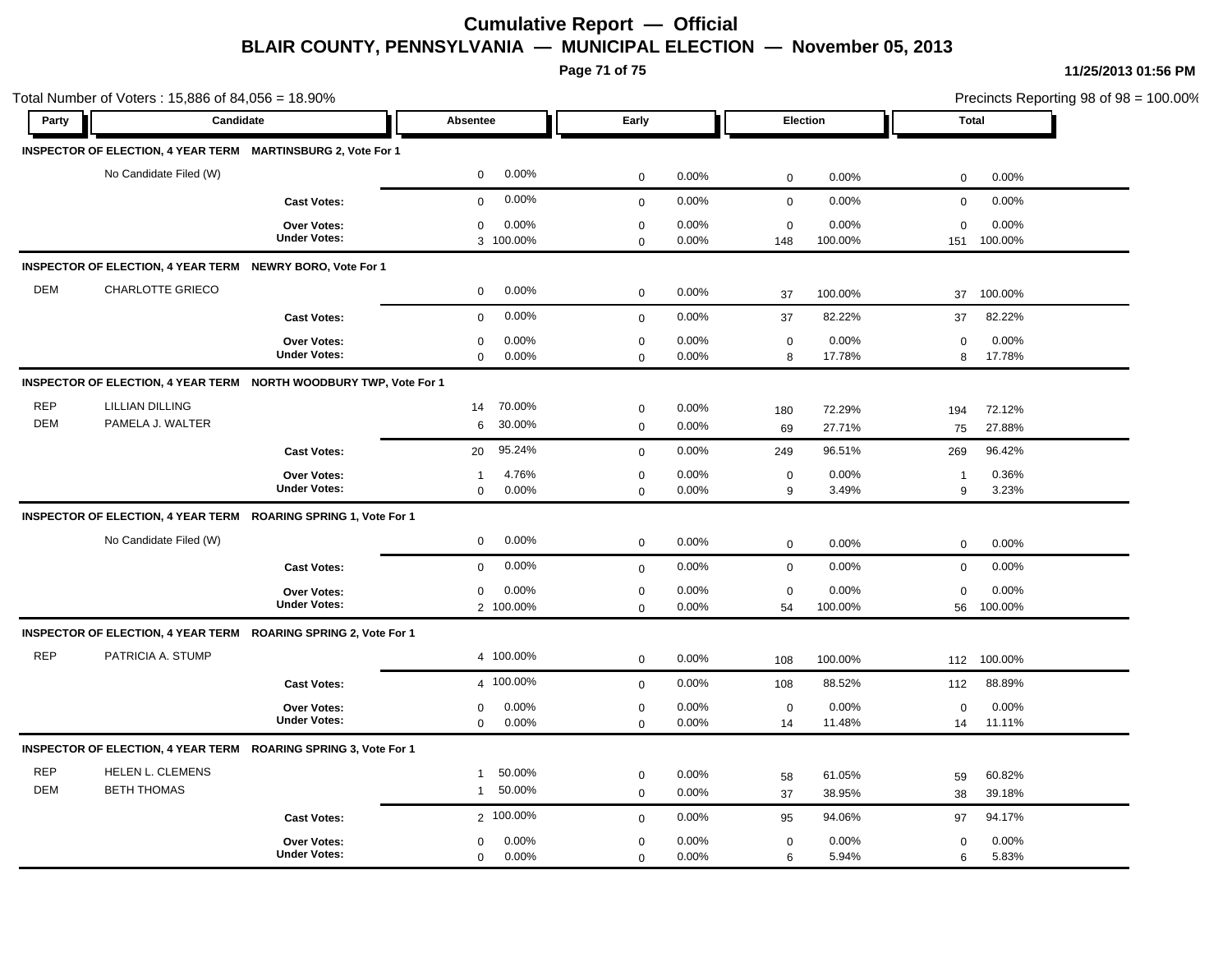**Page 72 of 75**

| Total Number of Voters: 15,886 of 84,056 = 18.90% |                                                              |                     |                        |             |          |                |         |                | Precincts Reporting 98 of 98 = 100.00% |  |  |
|---------------------------------------------------|--------------------------------------------------------------|---------------------|------------------------|-------------|----------|----------------|---------|----------------|----------------------------------------|--|--|
| Party                                             | Candidate                                                    |                     | Absentee               | Early       |          | Election       |         | <b>Total</b>   |                                        |  |  |
|                                                   | INSPECTOR OF ELECTION, 4 YEAR TERM SNYDER TWP 1, Vote For 1  |                     |                        |             |          |                |         |                |                                        |  |  |
| <b>REP</b>                                        | <b>KIRSTIN STEELE</b>                                        |                     | 3 100.00%              | $\mathbf 0$ | 0.00%    | 110            | 97.35%  | 113            | 97.41%                                 |  |  |
|                                                   | <b>JUDITH RAY (W)</b>                                        |                     | 0.00%<br>$\mathbf 0$   | $\mathbf 0$ | 0.00%    | 3              | 2.65%   | 3              | 2.59%                                  |  |  |
|                                                   |                                                              | <b>Cast Votes:</b>  | 75.00%<br>3            | $\mathbf 0$ | 0.00%    | 113            | 84.96%  | 116            | 84.67%                                 |  |  |
|                                                   |                                                              | Over Votes:         | 0.00%<br>$\mathbf 0$   | $\pmb{0}$   | 0.00%    | $\mathbf 0$    | 0.00%   | $\mathbf 0$    | 0.00%                                  |  |  |
|                                                   |                                                              | <b>Under Votes:</b> | 25.00%<br>$\mathbf{1}$ | $\mathbf 0$ | 0.00%    | 20             | 15.04%  | 21             | 15.33%                                 |  |  |
|                                                   | INSPECTOR OF ELECTION, 4 YEAR TERM SNYDER TWP 2, Vote For 1  |                     |                        |             |          |                |         |                |                                        |  |  |
| <b>REP</b>                                        | VIOLA DYSART                                                 |                     | 4 100.00%              | $\mathbf 0$ | 0.00%    | 142            | 93.42%  | 146            | 93.59%                                 |  |  |
|                                                   | KAY M BELL (W)                                               |                     | 0.00%<br>0             | $\mathbf 0$ | 0.00%    | 9              | 5.92%   | 9              | 5.77%                                  |  |  |
|                                                   | DIXIE CONFER (W)                                             |                     | 0.00%<br>0             | $\mathbf 0$ | 0.00%    | $\overline{1}$ | 0.66%   | $\mathbf 1$    | 0.64%                                  |  |  |
|                                                   |                                                              | <b>Cast Votes:</b>  | 4 100.00%              | $\mathbf 0$ | 0.00%    | 152            | 93.25%  | 156            | 93.41%                                 |  |  |
|                                                   |                                                              | <b>Over Votes:</b>  | 0.00%<br>0             | $\mathbf 0$ | 0.00%    | $\mathbf 0$    | 0.00%   | $\mathbf 0$    | 0.00%                                  |  |  |
|                                                   |                                                              | <b>Under Votes:</b> | $\mathbf 0$<br>0.00%   | $\mathbf 0$ | 0.00%    | 11             | 6.75%   | 11             | 6.59%                                  |  |  |
|                                                   | INSPECTOR OF ELECTION, 4 YEAR TERM TAYLOR TWP, Vote For 1    |                     |                        |             |          |                |         |                |                                        |  |  |
| <b>REP</b>                                        | JEAN B. WILKINSON                                            |                     | 7 100.00%              | $\mathbf 0$ | 0.00%    | 248            | 100.00% | 255            | 100.00%                                |  |  |
|                                                   |                                                              | <b>Cast Votes:</b>  | 77.78%<br>$7^{\circ}$  | $\mathbf 0$ | 0.00%    | 248            | 91.85%  | 255            | 91.40%                                 |  |  |
|                                                   |                                                              | Over Votes:         | 0.00%<br>0             | $\mathbf 0$ | 0.00%    | $\mathbf 0$    | 0.00%   | $\mathbf 0$    | 0.00%                                  |  |  |
|                                                   |                                                              | <b>Under Votes:</b> | 2 22.22%               | $\mathbf 0$ | 0.00%    | 22             | 8.15%   | 24             | 8.60%                                  |  |  |
|                                                   | INSPECTOR OF ELECTION, 4 YEAR TERM TYRONE TWP 1, Vote For 1  |                     |                        |             |          |                |         |                |                                        |  |  |
| <b>DEM</b>                                        | <b>MEAGAN SCIARRILLO</b>                                     |                     | 3 100.00%              | $\mathbf 0$ | 0.00%    | 91             | 100.00% | 94             | 100.00%                                |  |  |
|                                                   |                                                              | <b>Cast Votes:</b>  | 3 100.00%              | $\mathbf 0$ | 0.00%    | 91             | 69.47%  | 94             | 70.15%                                 |  |  |
|                                                   |                                                              | <b>Over Votes:</b>  | 0.00%<br>0             | $\mathbf 0$ | 0.00%    | $\mathbf 0$    | 0.00%   | $\mathbf 0$    | 0.00%                                  |  |  |
|                                                   |                                                              | <b>Under Votes:</b> | 0.00%<br>$\mathbf 0$   | $\mathbf 0$ | 0.00%    | 40             | 30.53%  | 40             | 29.85%                                 |  |  |
|                                                   | INSPECTOR OF ELECTION, 4 YEAR TERM TYRONE TWP 2, Vote For 1  |                     |                        |             |          |                |         |                |                                        |  |  |
|                                                   | No Candidate Filed (W)                                       |                     | 0.00%<br>0             | $\mathbf 0$ | 0.00%    | $\mathbf 0$    | 0.00%   | $\mathbf 0$    | 0.00%                                  |  |  |
|                                                   |                                                              | <b>Cast Votes:</b>  | 0.00%<br>$\mathbf 0$   | $\mathbf 0$ | 0.00%    | $\mathbf 0$    | 0.00%   | $\mathbf 0$    | 0.00%                                  |  |  |
|                                                   |                                                              | Over Votes:         | 0.00%<br>$\mathbf 0$   | $\mathbf 0$ | 0.00%    | $\mathbf 0$    | 0.00%   | 0              | 0.00%                                  |  |  |
|                                                   |                                                              | <b>Under Votes:</b> | 1 100.00%              | $\mathbf 0$ | 0.00%    | 144            | 100.00% | 145            | 100.00%                                |  |  |
|                                                   | INSPECTOR OF ELECTION, 4 YEAR TERM TYRONE BORO 1, Vote For 1 |                     |                        |             |          |                |         |                |                                        |  |  |
|                                                   | No Candidate Filed (W)                                       |                     | 0.00%<br>$\mathbf 0$   | $\mathbf 0$ | 0.00%    | $\mathbf 0$    | 0.00%   | $\mathbf 0$    | 0.00%                                  |  |  |
|                                                   | MERLE AMMERMAN (W)                                           |                     | 0.00%<br>$\Omega$      | $\mathbf 0$ | 0.00%    | $\mathbf{1}$   | 33.33%  | $\overline{1}$ | 33.33%                                 |  |  |
|                                                   | ANDREA MILLS (W)                                             |                     | 0.00%<br>$\mathbf 0$   | $\mathbf 0$ | 0.00%    | $\mathbf{1}$   | 33.33%  | $\mathbf{1}$   | 33.33%                                 |  |  |
|                                                   | HARRISON E RALING (W)                                        |                     | 0.00%<br>$\mathbf 0$   | $\mathbf 0$ | 0.00%    | $\mathbf{1}$   | 33.33%  | $\mathbf{1}$   | 33.33%                                 |  |  |
|                                                   |                                                              | <b>Cast Votes:</b>  | 0.00%<br>$\mathbf 0$   | $\mathbf 0$ | 0.00%    | 3              | 1.96%   | 3              | 1.92%                                  |  |  |
|                                                   |                                                              | Over Votes:         | 0.00%<br>$\mathbf 0$   | $\mathbf 0$ | 0.00%    | $\mathbf 0$    | 0.00%   | $\mathbf 0$    | 0.00%                                  |  |  |
|                                                   |                                                              | <b>Under Votes:</b> | 3 100.00%              | $\Omega$    | $0.00\%$ | 150            | 98.04%  | 153            | 98.08%                                 |  |  |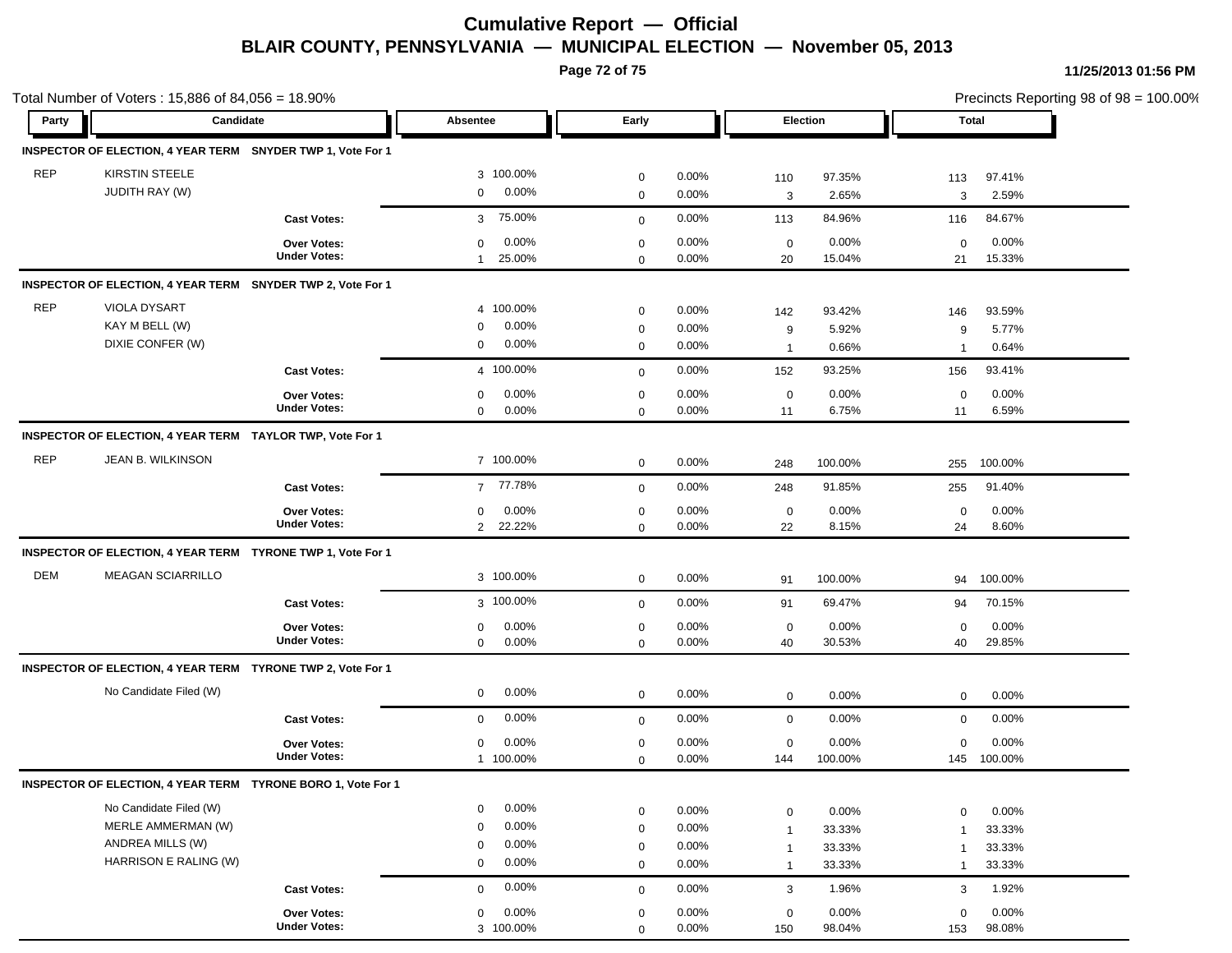## **Cumulative Report — Official BLAIR COUNTY, PENNSYLVANIA — MUNICIPAL ELECTION — November 05, 2013**

**Page 73 of 75**

**11/25/2013 01:56 PM**

| Total Number of Voters: 15,886 of 84,056 = 18.90% |                                                              |                                               |                             |                |                               |                  |                             | Precincts Reporting 98 of 98 = 100.00% |  |  |
|---------------------------------------------------|--------------------------------------------------------------|-----------------------------------------------|-----------------------------|----------------|-------------------------------|------------------|-----------------------------|----------------------------------------|--|--|
| Party                                             | Candidate                                                    | Absentee                                      | Early                       |                |                               | Election         |                             | <b>Total</b>                           |  |  |
|                                                   | INSPECTOR OF ELECTION, 4 YEAR TERM TYRONE BORO 2, Vote For 1 |                                               |                             |                |                               |                  |                             |                                        |  |  |
| <b>DEM</b>                                        | ROSE M. CASTAGNOLA<br>SARA CASTAGNOLA (W)                    | 0.00%<br>$\mathbf 0$<br>0.00%<br>$\mathbf 0$  | $\mathbf 0$<br>$\mathbf 0$  | 0.00%<br>0.00% | 58<br>11                      | 84.06%<br>15.94% | 58<br>11                    | 84.06%<br>15.94%                       |  |  |
|                                                   | <b>Cast Votes:</b>                                           | 0.00%<br>$\mathbf 0$                          | $\mathbf 0$                 | 0.00%          | 69                            | 76.67%           | 69                          | 76.67%                                 |  |  |
|                                                   | Over Votes:<br><b>Under Votes:</b>                           | 0.00%<br>$\mathbf 0$<br>$\mathbf 0$<br>0.00%  | $\mathbf 0$<br>$\mathbf 0$  | 0.00%<br>0.00% | $\mathbf 0$<br>21             | 0.00%<br>23.33%  | $\mathbf 0$<br>21           | 0.00%<br>23.33%                        |  |  |
|                                                   | INSPECTOR OF ELECTION, 4 YEAR TERM TYRONE BORO 3, Vote For 1 |                                               |                             |                |                               |                  |                             |                                        |  |  |
|                                                   | No Candidate Filed (W)<br>ANTHONY EDMONDSON (W)              | 0.00%<br>$\mathbf 0$<br>0.00%<br>$\mathbf 0$  | $\mathbf 0$<br>$\pmb{0}$    | 0.00%<br>0.00% | $\mathbf 0$<br>$\overline{1}$ | 0.00%<br>100.00% | $\mathbf 0$<br>$\mathbf{1}$ | 0.00%<br>100.00%                       |  |  |
|                                                   | <b>Cast Votes:</b>                                           | 0.00%<br>$\mathbf 0$                          | $\mathbf 0$                 | 0.00%          | $\overline{1}$                | 1.35%            | $\mathbf{1}$                | 1.33%                                  |  |  |
|                                                   | <b>Over Votes:</b><br><b>Under Votes:</b>                    | 0.00%<br>$\mathbf 0$<br>1 100.00%             | $\mathbf 0$<br>$\mathbf 0$  | 0.00%<br>0.00% | $\mathbf 0$<br>73             | 0.00%<br>98.65%  | $\mathbf 0$<br>74           | 0.00%<br>98.67%                        |  |  |
|                                                   | INSPECTOR OF ELECTION, 4 YEAR TERM TYRONE BORO 4, Vote For 1 |                                               |                             |                |                               |                  |                             |                                        |  |  |
|                                                   | No Candidate Filed (W)                                       | 0.00%<br>$\mathbf 0$                          | $\mathbf 0$                 | 0.00%          | $\mathbf 0$                   | 0.00%            | 0                           | 0.00%                                  |  |  |
|                                                   | <b>Cast Votes:</b>                                           | 0.00%<br>$\mathbf 0$                          | $\mathbf 0$                 | 0.00%          | $\mathbf 0$                   | 0.00%            | $\mathbf 0$                 | 0.00%                                  |  |  |
|                                                   | Over Votes:<br><b>Under Votes:</b>                           | 0.00%<br>$\mathbf 0$<br>1 100.00%             | $\mathbf 0$<br>$\mathbf 0$  | 0.00%<br>0.00% | $\mathbf 0$<br>49             | 0.00%<br>100.00% | $\mathbf 0$<br>50           | 0.00%<br>100.00%                       |  |  |
|                                                   | INSPECTOR OF ELECTION, 4 YEAR TERM TYRONE BORO 5, Vote For 1 |                                               |                             |                |                               |                  |                             |                                        |  |  |
| <b>DEM</b>                                        | <b>BONNIE COOPER</b>                                         | 1 100.00%                                     | $\mathbf 0$                 | 0.00%          | 64                            | 100.00%          | 65                          | 100.00%                                |  |  |
|                                                   | <b>Cast Votes:</b>                                           | 1 100.00%                                     | $\mathbf 0$                 | 0.00%          | 64                            | 81.01%           | 65                          | 81.25%                                 |  |  |
|                                                   | Over Votes:<br><b>Under Votes:</b>                           | 0.00%<br>$\mathbf 0$<br>$\mathbf{0}$<br>0.00% | $\mathbf 0$<br>$\mathbf{0}$ | 0.00%<br>0.00% | $\mathbf 0$<br>15             | 0.00%<br>18.99%  | $\mathbf 0$<br>15           | 0.00%<br>18.75%                        |  |  |
|                                                   | INSPECTOR OF ELECTION, 4 YEAR TERM TYRONE BORO 6, Vote For 1 |                                               |                             |                |                               |                  |                             |                                        |  |  |
|                                                   | No Candidate Filed (W)<br>SHERRY REESE (W)                   | 0.00%<br>$\mathbf 0$<br>0.00%<br>$\mathbf 0$  | $\mathbf 0$<br>$\mathbf 0$  | 0.00%<br>0.00% | $\mathsf 0$<br>$\overline{1}$ | 0.00%<br>100.00% | $\mathbf 0$<br>$\mathbf{1}$ | 0.00%<br>100.00%                       |  |  |
|                                                   | <b>Cast Votes:</b>                                           | 0.00%<br>$\mathbf 0$                          | $\mathbf 0$                 | 0.00%          | $\mathbf{1}$                  | 0.52%            | $\mathbf{1}$                | 0.51%                                  |  |  |
|                                                   | Over Votes:<br><b>Under Votes:</b>                           | 0.00%<br>$\mathbf 0$<br>5 100.00%             | $\pmb{0}$<br>$\mathbf 0$    | 0.00%<br>0.00% | $\mathbf 0$<br>190            | 0.00%<br>99.48%  | $\mathbf 0$<br>195          | 0.00%<br>99.49%                        |  |  |
|                                                   | INSPECTOR OF ELECTION, 4 YEAR TERM TYRONE BORO 7, Vote For 1 |                                               |                             |                |                               |                  |                             |                                        |  |  |
| <b>REP</b><br><b>DEM</b>                          | ROBERTA F. SCOTT<br>SUSAN S. SCORDO                          | 0.00%<br>$\mathbf 0$<br>0.00%<br>$\mathbf 0$  | $\mathbf 0$<br>$\mathbf 0$  | 0.00%<br>0.00% | 51<br>56                      | 47.66%<br>52.34% | 51<br>56                    | 47.66%<br>52.34%                       |  |  |
|                                                   | <b>Cast Votes:</b>                                           | 0.00%<br>$\mathbf 0$                          | $\mathbf 0$                 | 0.00%          | 107                           | 93.04%           | 107                         | 93.04%                                 |  |  |
|                                                   | <b>Over Votes:</b><br><b>Under Votes:</b>                    | 0.00%<br>$\mathbf 0$<br>0.00%<br>$\mathbf 0$  | $\mathbf 0$<br>$\mathbf 0$  | 0.00%<br>0.00% | $\mathbf 0$<br>8              | 0.00%<br>6.96%   | $\mathbf 0$<br>8            | 0.00%<br>6.96%                         |  |  |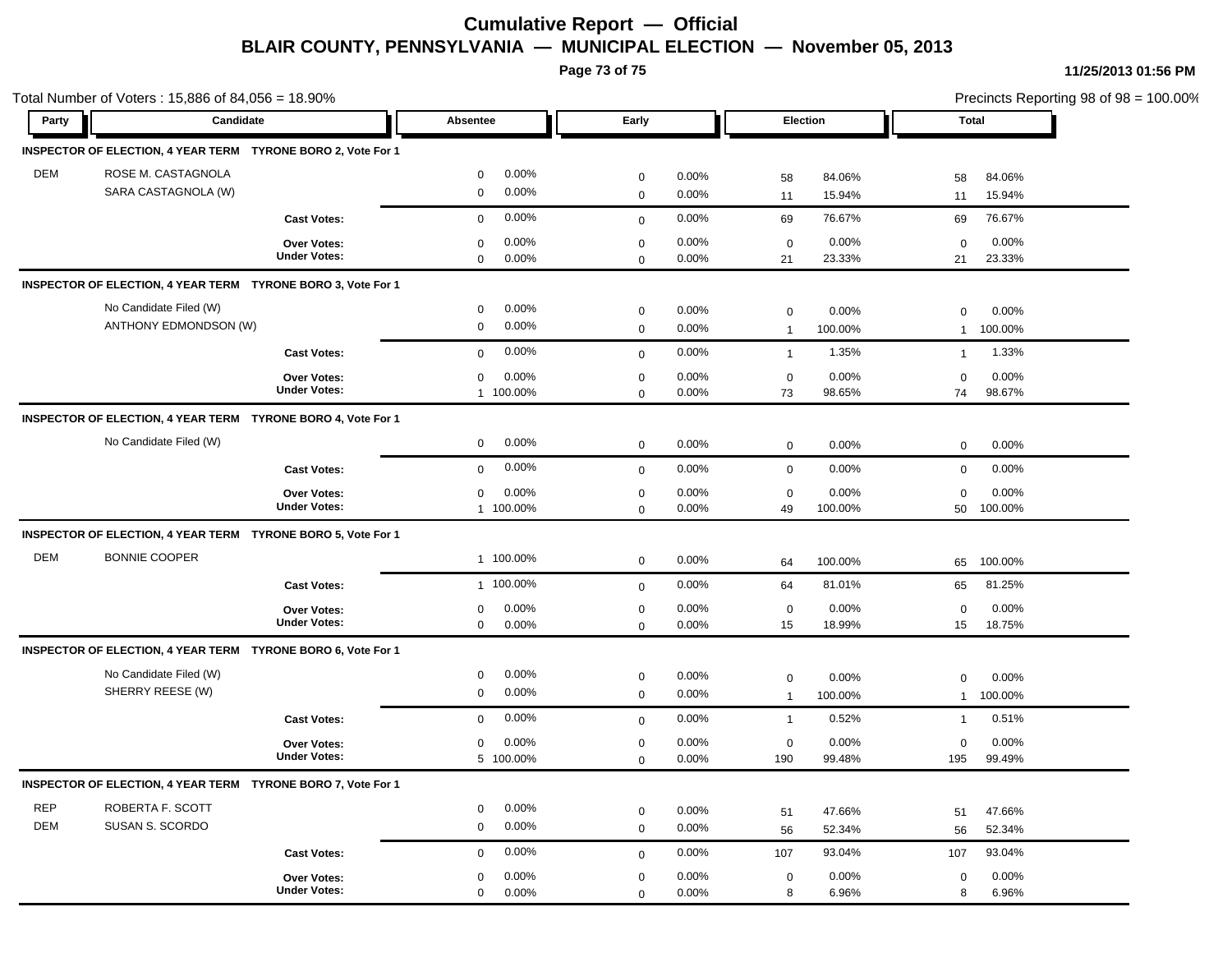## **Cumulative Report — Official BLAIR COUNTY, PENNSYLVANIA — MUNICIPAL ELECTION — November 05, 2013**

**Page 74 of 75**

**11/25/2013 01:56 PM**

| Total Number of Voters: 15,886 of 84,056 = 18.90% |                                                              |                                           |                      |                      |                            |                   |                      | Precincts Reporting 98 of 98 = 100.00% |                         |                  |  |
|---------------------------------------------------|--------------------------------------------------------------|-------------------------------------------|----------------------|----------------------|----------------------------|-------------------|----------------------|----------------------------------------|-------------------------|------------------|--|
| Party                                             | Candidate                                                    |                                           |                      | Absentee             |                            | Early             |                      | Election                               |                         | Total            |  |
|                                                   | INSPECTOR OF ELECTION, 4 YEAR TERM WILLIAMSBURG, Vote For 1  |                                           |                      |                      |                            |                   |                      |                                        |                         |                  |  |
| <b>DEM</b>                                        | MARY E. HARSTROM                                             |                                           |                      | 2 100.00%            | $\mathbf 0$                | 0.00%             | 85                   | 100.00%                                | 87                      | 100.00%          |  |
|                                                   |                                                              | <b>Cast Votes:</b>                        | $\overline{2}$       | 66.67%               | $\mathbf 0$                | $0.00\%$          | 85                   | 73.91%                                 | 87                      | 73.73%           |  |
|                                                   |                                                              | <b>Over Votes:</b><br><b>Under Votes:</b> | 0<br>$\mathbf{1}$    | 0.00%<br>33.33%      | $\mathbf 0$<br>$\mathbf 0$ | 0.00%<br>0.00%    | $\mathbf 0$<br>30    | 0.00%<br>26.09%                        | $\mathbf 0$<br>31       | 0.00%<br>26.27%  |  |
|                                                   | <b>INSPECTOR OF ELECTION, 4 YEAR TERM</b>                    | <b>WOODBURY TWP, Vote For 1</b>           |                      |                      |                            |                   |                      |                                        |                         |                  |  |
| <b>REP</b>                                        | SHIRLEY BRUMBAUGH<br>CAROL HIMES (W)                         |                                           | 0<br>0               | $0.00\%$<br>$0.00\%$ | 0<br>$\mathbf 0$           | $0.00\%$<br>0.00% | 119<br>10            | 92.25%<br>7.75%                        | 119<br>10               | 92.25%<br>7.75%  |  |
|                                                   |                                                              | <b>Cast Votes:</b>                        | 0                    | 0.00%                | $\mathbf 0$                | 0.00%             | 129                  | 92.14%                                 | 129                     | 92.14%           |  |
|                                                   |                                                              | <b>Over Votes:</b><br><b>Under Votes:</b> | 0<br>$\mathbf 0$     | 0.00%<br>$0.00\%$    | 0<br>$\mathbf 0$           | $0.00\%$<br>0.00% | $\mathbf 0$<br>11    | 0.00%<br>7.86%                         | $\mathbf 0$<br>11       | 0.00%<br>7.86%   |  |
|                                                   | JUSTICE OF THE SUPREME COURT MAX BAER, Vote For 1            |                                           |                      |                      |                            |                   |                      |                                        |                         |                  |  |
|                                                   | YES<br><b>NO</b>                                             |                                           | 250<br>77            | 76.45%<br>23.55%     | $\mathbf 0$<br>$\mathbf 0$ | 0.00%<br>0.00%    | 9,159<br>3,387       | 73.00%<br>27.00%                       | 9,409<br>3,464          | 73.09%<br>26.91% |  |
|                                                   |                                                              | <b>Cast Votes:</b>                        | 327                  | 80.34%               | $\mathbf 0$                | 0.00%             | 12,546               | 81.05%                                 | 12,873                  | 81.03%           |  |
|                                                   |                                                              | Over Votes:<br><b>Under Votes:</b>        | $\overline{1}$<br>79 | 0.25%<br>19.41%      | $\mathbf 0$<br>$\mathbf 0$ | 0.00%<br>0.00%    | $\mathbf 0$<br>2,933 | 0.00%<br>18.95%                        | $\overline{1}$<br>3,012 | 0.01%<br>18.96%  |  |
|                                                   | JUSTICE OF THE SURPEME COURT RONALD D. CASTILLE, Vote For 1  |                                           |                      |                      |                            |                   |                      |                                        |                         |                  |  |
|                                                   | <b>YES</b>                                                   |                                           | 240                  | 74.77%               | $\mathbf 0$                | $0.00\%$          | 8,466                | 69.00%                                 | 8,706                   | 69.14%           |  |
|                                                   | <b>NO</b>                                                    |                                           | 81                   | 25.23%               | $\mathbf 0$                | $0.00\%$          | 3,804                | 31.00%                                 | 3,885                   | 30.86%           |  |
|                                                   |                                                              | <b>Cast Votes:</b>                        | 321                  | 78.87%               | $\mathbf 0$                | 0.00%             | 12,270               | 79.27%                                 | 12,591                  | 79.26%           |  |
|                                                   |                                                              | <b>Over Votes:</b><br><b>Under Votes:</b> | 0<br>86              | $0.00\%$<br>21.13%   | $\mathbf 0$<br>$\mathbf 0$ | 0.00%<br>0.00%    | 0<br>3,209           | 0.00%<br>20.73%                        | $\mathbf 0$<br>3,295    | 0.00%<br>20.74%  |  |
|                                                   | JUDGE OF THE SUPERIOR COURT SUSAN PEIKES GANTMAN, Vote For 1 |                                           |                      |                      |                            |                   |                      |                                        |                         |                  |  |
|                                                   | <b>YES</b><br><b>NO</b>                                      |                                           | 245<br>77            | 76.09%<br>23.91%     | 0<br>$\mathbf 0$           | $0.00\%$<br>0.00% | 8,340<br>3,835       | 68.50%<br>31.50%                       | 8,585<br>3,912          | 68.70%<br>31.30% |  |
|                                                   |                                                              | <b>Cast Votes:</b>                        | 322                  | 79.12%               | $\mathbf 0$                | 0.00%             | 12,175               | 78.65%                                 | 12,497                  | 78.67%           |  |
|                                                   |                                                              | <b>Over Votes:</b><br><b>Under Votes:</b> | 0<br>85              | $0.00\%$<br>20.88%   | 0<br>$\mathbf 0$           | 0.00%<br>0.00%    | 0<br>3,304           | 0.00%<br>21.35%                        | $\mathbf 0$<br>3,389    | 0.00%<br>21.33%  |  |
|                                                   | JUDGE OF THE SUPERIOR COURT JACK PANELLA, Vote For 1         |                                           |                      |                      |                            |                   |                      |                                        |                         |                  |  |
|                                                   | YES<br><b>NO</b>                                             |                                           | 232<br>84            | 73.42%<br>26.58%     | $\mathbf 0$<br>$\mathbf 0$ | $0.00\%$<br>0.00% | 8,398<br>3,713       | 69.34%<br>30.66%                       | 8,630<br>3,797          | 69.45%<br>30.55% |  |
|                                                   |                                                              | <b>Cast Votes:</b>                        | 316                  | 77.64%               | $\mathbf 0$                | $0.00\%$          | 12,111               | 78.24%                                 | 12,427                  | 78.23%           |  |
|                                                   |                                                              | Over Votes:<br><b>Under Votes:</b>        | 0<br>91              | 0.00%<br>22.36%      | $\mathbf 0$<br>$\Omega$    | 0.00%<br>0.00%    | $\mathbf 0$<br>3,368 | 0.00%<br>21.76%                        | $\mathbf 0$<br>3,459    | 0.00%<br>21.77%  |  |